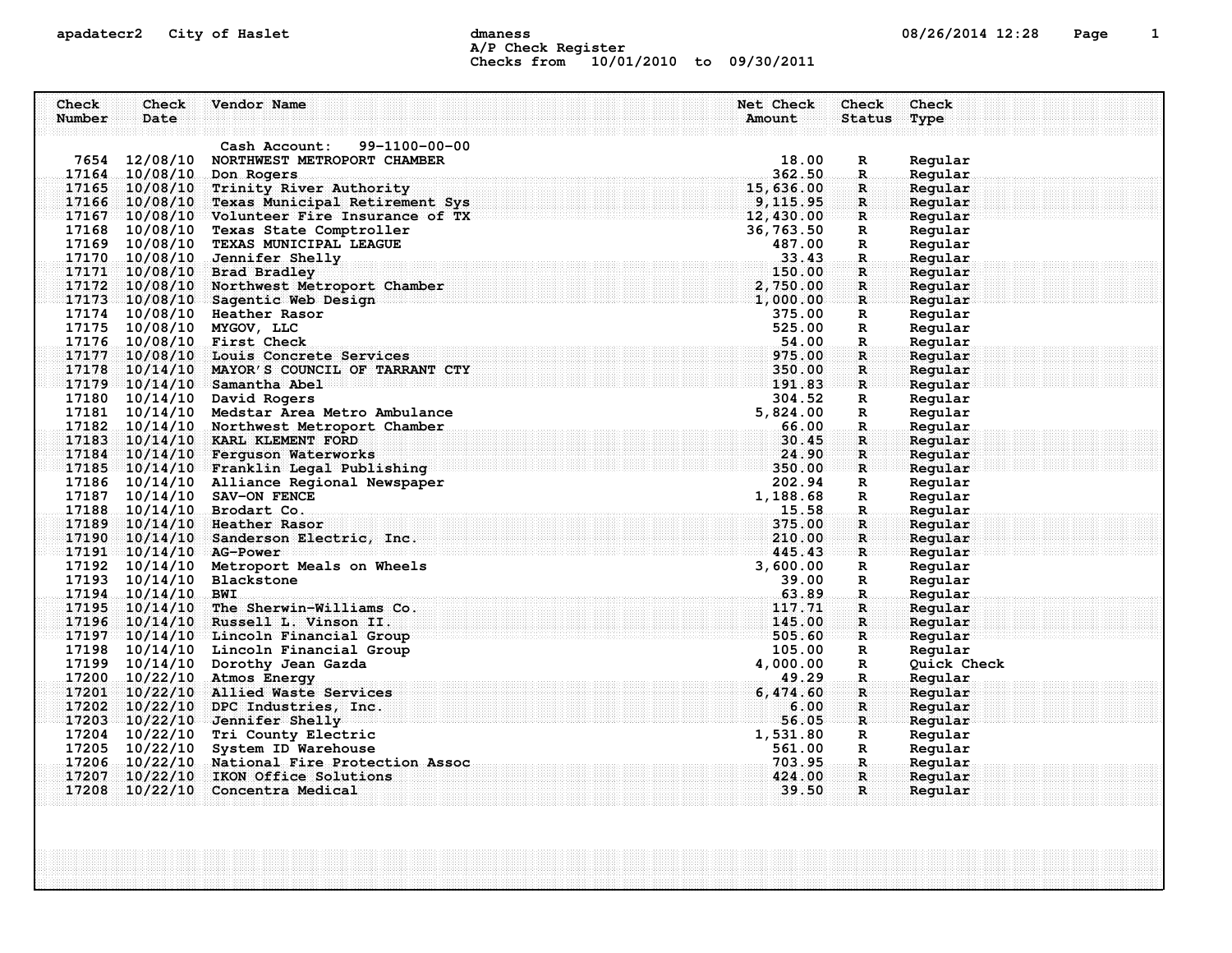# apadatecr2 City of Haslet control dmaness control dmaness control and the US/26/2014 12:28 Page 2 A/P Check Register Checks from 10/01/2010 to 09/30/2011

| Check  | Check                    | Vendor Name                                                                                  | Net Check       | Check         | Check              |
|--------|--------------------------|----------------------------------------------------------------------------------------------|-----------------|---------------|--------------------|
| Number | Date                     |                                                                                              | Amount          | <b>Status</b> | Type               |
|        |                          |                                                                                              |                 |               |                    |
|        | 17209 10/22/10           | Durable Component Tech                                                                       | 505.48          | $\mathbf R$   | Regular            |
|        | 17210 10/22/10           | Home Depot                                                                                   | 97.35           | R             | Regular            |
|        |                          | 17211 10/22/10 Victor O. Schinnerer & Co. Inc                                                | 200.00          | $\mathbf R$   | Regular            |
|        | 17212 10/22/10 Ozarka    |                                                                                              | 46.22           | R             | Regular            |
|        |                          | 17213 10/22/10 Alliance Regional Newspaper                                                   | 375.00          | $\mathbf{R}$  | Regular            |
|        |                          | 17214 10/22/10 Tarrant Reg Transportation                                                    | 250.00          | R             | Reqular            |
|        |                          | 17215 10/22/10 Nextel Communications                                                         | 759.27          | $\mathbf R$   | Regular            |
|        |                          | 17216 10/22/10 Apple Oxygen Supply, Inc.                                                     | 19.50           | R             | Regular            |
|        |                          | 17217 10/22/10 Brodart Co.                                                                   | 97.42<br>375.00 | $\mathbf R$   | Regular            |
|        |                          | 17218 10/22/10 Heather Rasor                                                                 | 90.00           | R             | Regular            |
|        |                          | $17219$ $10/22/10$ Eagle Enterprises<br>17220 10/22/10 Tarrant County                        | 45,269.30       | R             | Regular<br>Regular |
|        |                          | 17221 10/22/10 Midwest Tape                                                                  | 155.44          | R             |                    |
|        |                          | 17222 10/22/10 Sam's Club Discover                                                           | 463.47          | R<br>R        | Regular<br>Regular |
|        | 17223 10/22/10 Quill     |                                                                                              | 396.49          | R             | Regular            |
|        | 17224 10/22/10 Hose-Tech |                                                                                              | 131.28          | R             | Regular            |
|        |                          | 17225 10/22/10 OmniBase Services of Texas                                                    | 54.00           | $\mathbf{R}$  | Regular            |
|        |                          | $17226 - 10/22/10$ Safeware, Inc.                                                            | 460.00          | $\mathbf{R}$  | Regular            |
|        |                          | 17227 10/22/10 CSG Systems, Inc.                                                             | 377.97          | R             | Regular            |
|        |                          | 17228 10/22/10 Miracle Development Services                                                  | 6,950.00        | R             | Regular            |
|        | 17229 10/22/10 BWI       |                                                                                              | 98.05           | R.            | Regular            |
|        |                          | 17230 10/22/10 Bureau Veritas                                                                | 307.68          | R             | Regular            |
|        |                          | 17231 10/08/10 MURRAY WALL                                                                   | 28.44           | $\mathbf{R}$  | Quick Check        |
|        |                          | $17232$ $10/22/10$ Shyanne Tibbs                                                             | 18.50           | R             | Quick Check        |
|        |                          | 17233 10/29/10 Randal & Barbara West                                                         | 5,575.00        | R             | Regular            |
|        |                          | 17234 10/29/10 Trustee of the James Phiripes                                                 | 1,850.00        | R             | Regular            |
|        |                          | 17234 10/29/10 Trustee of the James Phiripes<br>17235 10/29/10 Trustee of Steven G. Phiripes | 1,850.00        | R.            | Regular            |
|        | 17236 10/29/10           | The Mulholland Company                                                                       | 33.00           | R.            | Regular            |
|        | 17237 10/29/10 STW, Inc. |                                                                                              | 941.66          | R             | Regular            |
|        |                          | 17238 10/29/10 Pitney Bowes                                                                  | 58.00           | R             | Regular            |
|        |                          | 17239 10/29/10 Knox Company                                                                  | 74.00           | R             | Regular            |
|        | 17240 10/29/10 AT & T    |                                                                                              | 856.59          | R             | Regular            |
|        |                          | 17241 10/29/10 TEXAS MUNICIPAL LEAGUE RISK                                                   | 59,286.40       | $\mathbf{R}$  | Regular            |
|        | 17242 10/29/10           | Taylor, Olson, Adkins, Srall                                                                 | 7,551.90        | $\mathbf R$   | Regular            |
|        |                          | 17243 10/29/10 Continental Research Corp                                                     | 2,940.00        | $\mathbf{R}$  | Reqular            |
|        |                          | 17244 10/29/10 Roadrunner Courier                                                            | 31.40           | $\mathbf{R}$  | Reqular            |
|        |                          | 17245 10/29/10 Goodrich, Schechter & Assoc.                                                  | 4,500.00        | R             | Regular            |
|        |                          | 17246 10/29/10 Ferguson Waterworks                                                           | 424.40          | R             | Regular            |
|        |                          | 17247 10/29/10 Brian the Animal Guy                                                          | 225.00          | $\mathbf{R}$  | Regular            |
|        | 17248 10/29/10 Ozarka    |                                                                                              | 20.25           | R             | Reqular            |
|        |                          | 17249 10/29/10 SAV-ON FENCE                                                                  | 4,520.00        | R             | Regular            |
|        |                          | 17250 10/29/10 Brodart Co.                                                                   | 303.53          | $\mathbf R$   | Regular            |
|        |                          | 17251 10/29/10 Heather Rasor                                                                 | 375.00          | R             | Regular            |
|        |                          | 17252 10/29/10 Bill Frisbie                                                                  | 21.38           | R             | Regular            |
|        |                          | 17253 10/29/10 Schertz Bank & Trust                                                          | 58,886.13       | $\mathbf R$   | Regular            |
|        |                          | 17254 10/29/10 BlueCross/BlueShield                                                          | 6,791.06        | $\mathbf{R}$  | Regular            |
|        | 17255 10/29/10 Shell     |                                                                                              | 1,691.67        | $\mathbf{R}$  | Regular            |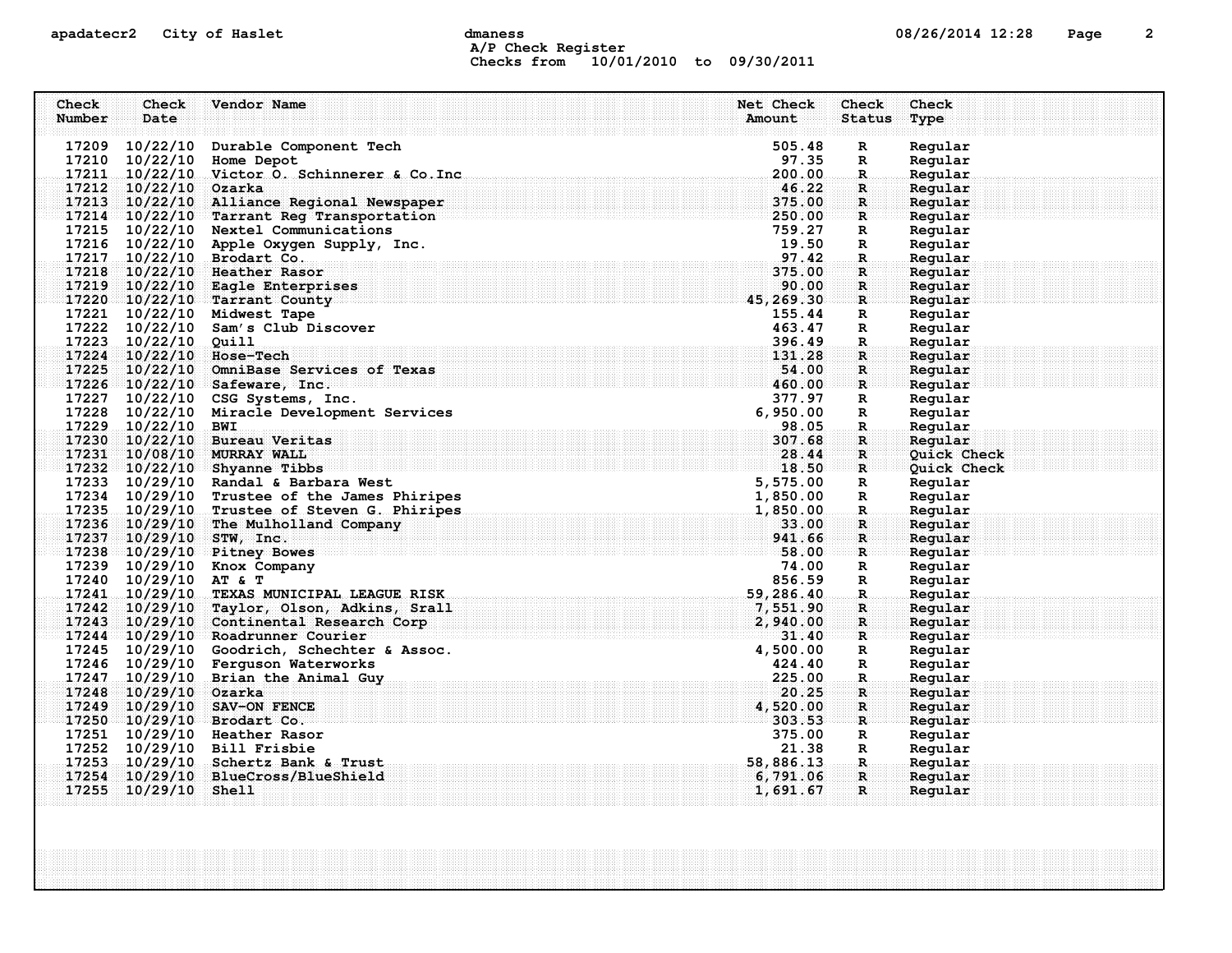# apadatecr2 City of Haslet contracts dmaness contracts that the contracts of the contracts of the contracts of the contracts of the contracts of the contracts of the contracts of the contracts of the contracts of the contra A/P Check Register Checks from 10/01/2010 to 09/30/2011

| Check<br>Number | Check<br>Date  | Vendor Name                                                                                 | Net Check<br>Amount | Check<br><b>Status</b> | Check<br>Type      |
|-----------------|----------------|---------------------------------------------------------------------------------------------|---------------------|------------------------|--------------------|
|                 |                |                                                                                             |                     |                        |                    |
|                 | 17256 10/29/10 | Midwest Tape                                                                                | 76.18               | R                      | Regular            |
|                 | 17257 10/29/10 | DirecTV                                                                                     | 193.00              | R                      | Regular            |
|                 | 17258 10/29/10 | Hose-Tech                                                                                   | 2.52                | $\mathbb{R}$           | Regular            |
|                 | 17259 10/29/10 | <b>Texas Improvements</b>                                                                   | 1,280.00            | $\mathbf R$            | Reqular            |
|                 | 17260 10/29/10 | Humana                                                                                      | 94.04               | $\mathbf{R}$           | Regular            |
|                 |                | 17261 10/29/10 American Library Association                                                 | 69.50               | $\mathbf{R}$           | Regular            |
|                 |                | 17262 10/29/10 Emergency Vehicle EQT                                                        | 552.55              | R                      | Regular            |
|                 |                | 17263 10/29/10 Recorded Books, LLC                                                          | 485.94              | $\mathbb{R}$           | Regular            |
|                 |                | 17264 10/29/10 Identitec                                                                    | 1,980.00            | R.                     | Regular            |
|                 |                | 17265 10/29/10 Donnald Yarbrough Roofing                                                    | 4,861.00            | R                      | Regular            |
|                 | 17266 10/29/10 | John Deere Landscapes                                                                       | 17.96               | $\mathbf R$            | Regular            |
|                 |                | 17267 11/02/10 System ID Warehouse                                                          | 237.00              | $\mathbf{R}$           | Quick Check        |
|                 |                | 17268 11/05/10 Henderson Oil & Lube                                                         | 216.50              | R                      | Regular            |
|                 |                | 17269 11/05/10 STW, Inc.                                                                    | 2,307.81            | R                      | Regular            |
|                 |                | 17270 11/05/10 Elkins Hardware                                                              | 50.74               | $\mathbf{R}$           | Regular            |
|                 |                | $17271$ 11/05/10 Elkins Auto and Truck                                                      | 281.23              | $\mathbf{R}$           | Regular            |
|                 |                | 17272 11/05/10 A-1 Porta Privy                                                              | 205.50              | R                      | Reqular            |
|                 |                | 17273 11/05/10 Trinity River Authority                                                      | 15,636.00           | $\mathbf{R}$           | Regular            |
|                 |                | 17274 11/05/10 Top Way Properties, Inc.                                                     | 367.00              | R                      | Regular            |
|                 |                | 17275 11/05/10 Continental Research Corp                                                    | 4,045.00            | R                      | Regular            |
|                 |                | 17276 11/05/10 Kimbrough Fire Extinguisher Co<br>17277 11/05/10 Belcheff & Associates, Inc. | 239.00              | $\mathbf R$            | Regular            |
|                 |                |                                                                                             | .00<br>34,662.78    | $\mathbf{V}$           | Regular<br>Reqular |
|                 |                | 17278 11/05/10 Belcheff & Associates, Inc.<br>17279 11/05/10 Texas Commission on Fire Prot. | 70.00               | $\mathbf R$<br>R       | Regular            |
|                 |                | 17280 11/05/10 Sunstate Equipment Co.                                                       | 315.60              | R                      | Regular            |
|                 |                | 17281 11/05/10 Durable Component Tech                                                       | 364.09              | R                      | Regular            |
|                 |                | 17282 11/05/10 Public Safety Center, Inc.                                                   | 174.75              | R.                     | Regular            |
|                 |                | 17283 11/05/10 Unifirst Holdings, L.P.                                                      | 245.62              | $\mathbf{R}$           | Regular            |
|                 |                | 17284 11/05/10 Brad Bradley                                                                 | 150.00              | $\mathbf{R}$           | Regular            |
|                 |                | 17285 11/05/10 Fast Signs                                                                   | 1,530.00            | R                      | Regular            |
|                 |                | 17286 11/05/10 Reliant Energy Solutions                                                     | 8,805.58            | R                      | Regular            |
|                 |                | 17287 11/05/10 James Ray Parker, II                                                         | 141.00              | R                      | Regular            |
|                 |                | 17288 11/05/10 Ferguson Waterworks                                                          | 150.29              | $\mathbf R$            | Regular            |
|                 |                | 17289 11/05/10 Tarrant County College -NW Cam                                               | 385.00              | $\mathbf{R}$           | Regular            |
|                 |                | 17290 11/05/10 Tarrant County College -NW Cam                                               | 470.00              | $\mathbf{R}$           | Reqular            |
|                 |                | 17291 11/05/10 National Pen                                                                 | 127.40              | R                      | Regular            |
|                 |                | 17292 11/05/10 Aerobi-Tech                                                                  | 27.50               | R                      | Regular            |
|                 |                | 17293 11/05/10 North Texas Council of Governm                                               | 100.00              | R                      | Regular            |
|                 |                | 17294 11/05/10 Nathan Abel                                                                  | 34.00               | R.                     | Regular            |
|                 |                | 17295 11/05/10 Steve Harvey                                                                 | 377.00              | $\mathbf R$            | Regular            |
|                 |                | 17296 11/05/10 Nick Brenz                                                                   | 420.00              | R                      | Regular            |
|                 |                | 17297 11/05/10 Michael Thetford                                                             | 135.00              | R                      | Regular            |
|                 |                | 17298 11/05/10 Lee Godbold                                                                  | 86.00               | R                      | Regular            |
|                 |                | 17299 11/05/10 Apple Oxygen Supply, Inc.                                                    | 19.50               | R                      | Regular            |
|                 |                | 17300 11/05/10 Brodart Co.                                                                  | 59.10               | .R.                    | Regular            |
|                 |                | 17301 11/05/10 Martin & Company                                                             | 56.95               | $\mathbf{R}$           | Regular            |
|                 |                | 17302 11/05/10 Heather Rasor                                                                | 375.00              | $\mathbf{R}$           | Regular            |
|                 |                |                                                                                             |                     |                        |                    |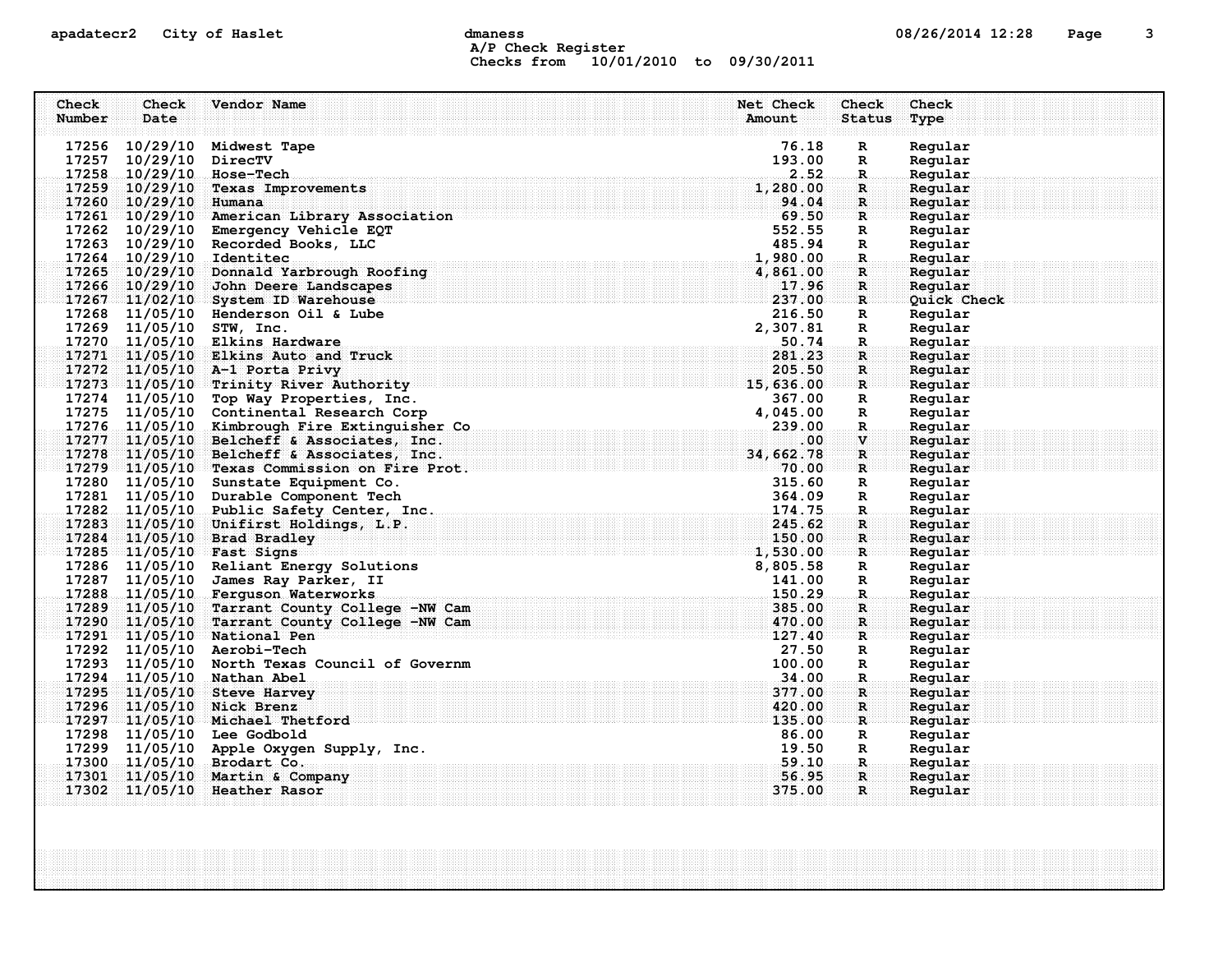# apadatecr2 City of Haslet dmaness dmaness and the control of the 12:28 Page 4 A/P Check Register Checks from 10/01/2010 to 09/30/2011

| Check  | Check                   | Vendor Name                                                                               | Net Check          | Check              | Check              |
|--------|-------------------------|-------------------------------------------------------------------------------------------|--------------------|--------------------|--------------------|
| Number | Date                    |                                                                                           | Amount             | <b>Status</b>      | Type               |
|        |                         |                                                                                           |                    |                    |                    |
|        |                         | 17303 11/05/10 Frank Valtierra                                                            | 204.00             | $\mathbf R$        | Regular            |
|        | 17304 11/05/10          | Tarrant County                                                                            | 45,269.30          | R                  | Regular            |
|        | 17305 11/05/10          | Shell                                                                                     | 713.17             | $\mathbb{R}$       | Regular            |
|        |                         | 17306 11/05/10 U.S. Bank                                                                  | 300.00             | R.                 | Reqular            |
|        |                         | 17307 11/05/10 U.S. Bank                                                                  | 300.00             | $\mathbf{R}$       | Regular            |
|        |                         | 17308 11/05/10 Texas Municipal Clerks Program                                             | 96.50              | R                  | Regular            |
|        | 17309 11/05/10          | <b>AFLAC</b>                                                                              | 1,765.74           | $\mathbf R$        | Regular            |
|        | 17310 11/05/10          | Eric Camejo                                                                               | 35.00              | v                  | Regular            |
|        |                         | 17311 11/05/10 Robert Creamier                                                            | 70.00              | R.                 | Regular            |
|        |                         | 17312 11/05/10 Office of the Attorney General                                             | 420.00             | $\mathbf R$        | Regular            |
|        |                         | 17313 11/05/10 Clinton Batson                                                             | 33.00              | R                  | Reqular            |
|        |                         | 17314 11/05/10 Wesley Fanning                                                             | 33.00              | $\mathbf R$        | Regular            |
|        | 17315 11/05/10          | Greg Fischer                                                                              | 35.00              | $\mathbb{R}$       | Regular            |
|        |                         | 17316 11/05/10 Kyle Briggs                                                                | 350.00             | R                  | Regular            |
|        |                         | 17317 11/05/10 Robert Brown                                                               | 145.00             | R.                 | Regular            |
|        |                         | 17318 11/05/10 Jacob Brawner                                                              | 35.00              | R                  | Regular            |
|        |                         | 17319 11/05/10 Razvan Flaviu Deleanu                                                      | 231.00             | $\mathbf R$        | Regular            |
|        |                         | 17320 11/05/10 Kirt Mays                                                                  | 47.00              | $\mathbf{R}$       | Regular            |
|        | 17321 11/05/10          | Derek Batson                                                                              | 29.00              | R                  | Regular            |
|        |                         | 17322 11/05/10 Burlington Northern and                                                    | 600.00             | R                  | Regular            |
|        |                         | 17323 11/05/10 Burlington Northern and                                                    | 600.00             | R.                 | Regular            |
|        |                         | 17324 11/05/10 Burlington Northern and                                                    | 600.00             | $\mathbf R$        | Regular            |
|        |                         | 17325 11/05/10 Jeff Forste                                                                | 231.00             | $\mathbf{R}$       | Reqular            |
|        | 17326 11/05/10 Chem Art |                                                                                           | 38.01              | R                  | Reqular            |
|        |                         | 17327 11/05/10 Priceless Imprinters, Inc.                                                 | 50.00              | R                  | Regular            |
|        |                         | 17328 11/05/10 Dakota Brinkley                                                            | 58.00              | $\mathbb{R}$       | Regular            |
|        |                         | 17329 11/05/10 John Deere Landscapes                                                      | 1,506.92           | $\mathbf R$        | Regular            |
|        |                         | 17330 11/05/10 WILSON CONTRACTOR SERVICES                                                 | 2,000.00           | $\mathbf R$        | Regular            |
|        |                         | 17331 11/05/10 Toby Clower                                                                | 35.00              | $\mathbf{R}$       | Regular            |
|        |                         | 17332 11/05/10 Alex Peraino                                                               | 29.00              | R                  | Regular            |
|        |                         | 17333 11/05/10 Austin McCracken                                                           | 29.00              | R                  | Regular            |
|        | 17334 11/05/10          | Taylor Prichard                                                                           | 35.00              | $\mathbb{R}$       | Regular            |
|        |                         | 17335 11/05/10 Ubaldo Arriaga                                                             | 29.00              | $\mathbf R$ .      | Regular            |
|        | 17336 11/05/10          | <b>Jeremy Machal</b>                                                                      | 29.00              | R                  | Regular            |
|        |                         | 17337 11/05/10 Chris Burnside                                                             | 29.00              | $\mathbf{R}$       | Regular            |
|        |                         | 17338 11/08/10 Martin & Company<br>17339 11/08/10 Coast to Coast Solutions                | 56.95<br>333.22    | R                  | Reqular            |
|        |                         |                                                                                           |                    | R                  | Regular            |
|        |                         | 17340 10/28/10 JOHN MAYHEW<br>17341 11/08/10 MYGOV, LLC                                   | 42.80<br>525.00    | R                  | Quick Check        |
|        |                         | 17342 11/12/10 KATHLEEN PARASKEVOPOULOUS                                                  | 1,808.00           | R.<br>$\mathbf{R}$ | <b>Quick Check</b> |
|        |                         |                                                                                           |                    |                    | Reqular            |
|        |                         | 17343 11/12/10 Allied Waste Services<br>17344 11/12/10 Tarrant County Fire Alarm          | 12,929.26          | $\mathbf{R}$       | Regular            |
|        |                         |                                                                                           | 22,500.00          | R                  | Regular            |
|        |                         | 17345 11/12/10 Goodrich, Schechter & Assoc.<br>17346 11/12/10 Northwest Metroport Chamber | 4,000.00<br>500.00 | R                  | Regular            |
|        |                         |                                                                                           |                    | R                  | Regular            |
| 17348  | 17347 11/12/10          | Larry O. Hulsey & Co.                                                                     | 3,000.00<br>126.20 | R.                 | Regular            |
|        |                         | $11/12/10$ SHANNA FERRELL                                                                 | 989.04             | $\mathbf{R}$<br>R  | Regular            |
|        | 17349 11/12/10          | Badger Meter, Inc.                                                                        |                    |                    | Regular            |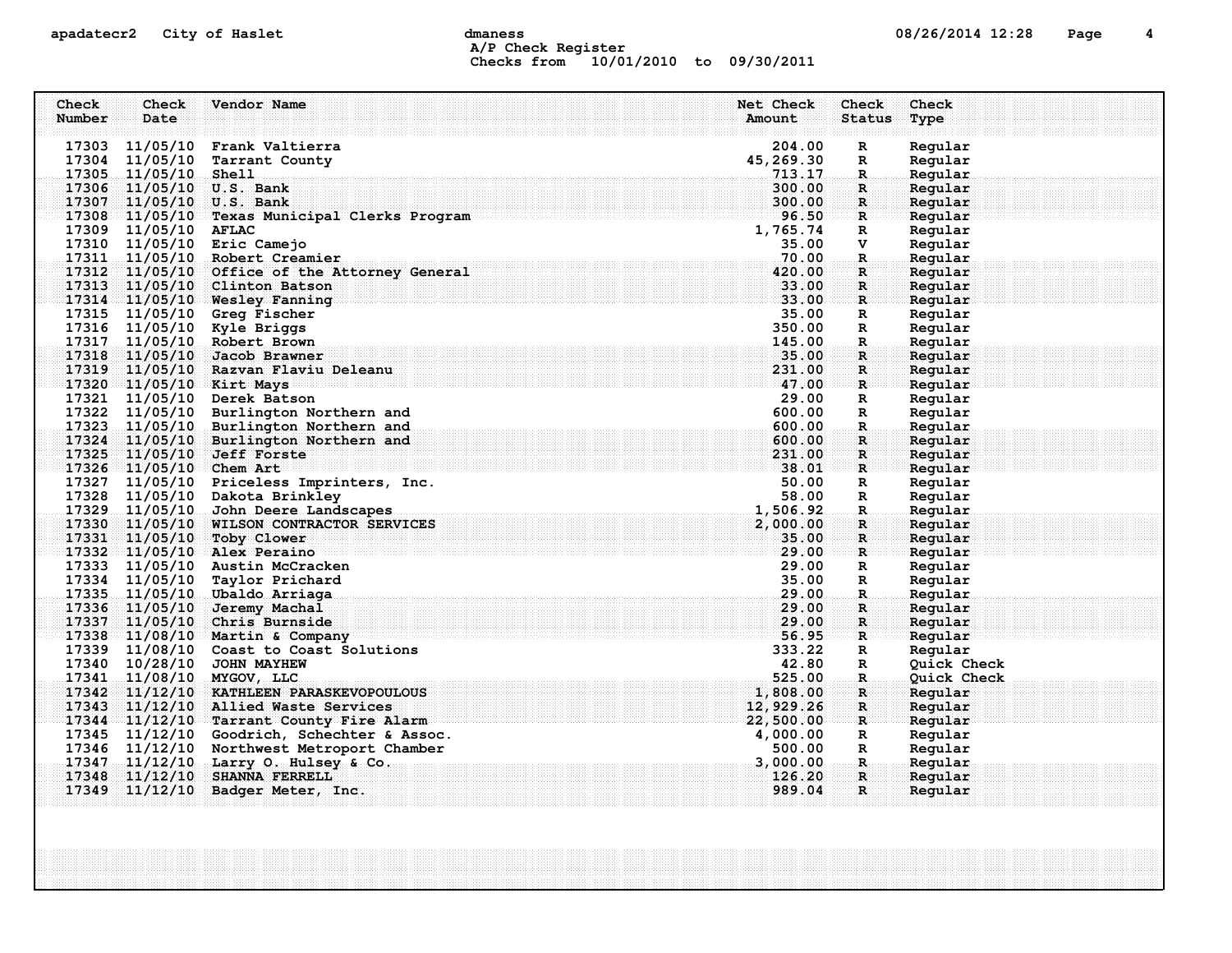# apadatecr2 City of Haslet dmaness dmaness and the control of the 12:28 Page 5 A/P Check Register Checks from 10/01/2010 to 09/30/2011

| Check  | Check                   | Vendor Name                                                   | Net Check          | Check             | Check              |
|--------|-------------------------|---------------------------------------------------------------|--------------------|-------------------|--------------------|
| Number | Date                    |                                                               | Amount             | <b>Status</b>     | Type               |
|        |                         |                                                               |                    |                   |                    |
|        |                         | 17350 11/12/10 Michael Thetford<br>17351 11/12/10 Lee Godbold | 1,100.00           | R                 | Regular<br>Regular |
|        |                         | 17352 11/12/10 Brodart Co.                                    | 1,105.00<br>355.40 | R<br>$\mathbb{R}$ | Regular            |
|        |                         | 17353 11/12/10 World Book School & Library                    | 745.00             | R.                | Regular            |
|        |                         | 17354 11/12/10 Pre-Paid Legal Services                        | 39.85              | $\mathbf{R}$      | Regular            |
|        |                         | 17355 11/12/10 Lisa Brown                                     | 51.00              | R                 | Regular            |
|        |                         | 17356 11/12/10 Texas Library Association                      | 162.50             | R                 | Regular            |
|        |                         | 17357 11/12/10 BIS Digital                                    | 1,873.75           | R                 | Regular            |
|        | 17358 11/12/10 BWI      |                                                               | 89.42              | $\mathbf{R}$      | Regular            |
|        |                         | 17359 11/12/10 First Check                                    | 12.00              | R                 | Regular            |
|        |                         | 17360 11/12/10 The Sherwin-Williams Co.                       | 3,464.00           | $\mathbf R$       | Regular            |
|        |                         | 17361 11/12/10 Recorded Books, LLC                            | 173.24             | $\mathbf{R}$      | Regular            |
|        |                         | 17362 11/12/10 RAINBOW VALLEY HEROS                           | 334.90             | R                 | Regular            |
|        |                         | 17363 11/12/10 THE ICE CREAM PEOPLE                           | 125.00             | $\mathbf R$       | Regular            |
|        |                         | 17364 11/12/10 Heather Rasor                                  | 375.00             | R.                | Quick Check        |
|        |                         | 17365 11/19/10 Atmos Energy                                   | 45.09              | R                 | Regular            |
|        | 17366 11/19/10 Grainger |                                                               | 17.28              | $\mathbf{R}$      | Regular            |
|        |                         | 17367 11/19/10 Tri County Electric                            | 1,405.98           | $\mathbf{R}$      | Regular            |
|        |                         | 17368 11/19/10 National Fire Protection Assoc                 | 333.95             | R                 | Regular            |
|        |                         | 17369 11/19/10 IKON Office Solutions                          | 424.00             | R                 | Regular            |
|        | 17370 11/19/10 Ozarka   |                                                               | 34.24              | $\mathbf{R}$      | Regular            |
|        |                         | 17371 11/19/10 Nextel Communications                          | 738.00             | R                 | Regular            |
|        |                         | 17372 11/19/10 Brodart Co.                                    | 257.19             | $\mathbf{R}$      | Regular            |
|        |                         | 17373 11/19/10 Heather Rasor                                  | 375.00             | $\mathbf{R}$      | Regular            |
|        |                         | 17374 11/19/10 World Book School & Library                    | 309.00             | R                 | Regular            |
|        |                         | 17375 11/19/10 Midwest Tape                                   | 116.45             | R                 | Regular            |
|        | 17376 11/19/10 Quill    |                                                               | 240.60             | $\mathbf{R}$      | Regular            |
|        |                         | 17377 11/19/10 Hose-Tech                                      | 33.30              | R                 | Regular            |
|        | 17378 11/19/10 BWI      |                                                               | 878.32             | $\mathbf{R}$      | Regular            |
|        |                         | 17379 11/19/10 Recorded Books, LLC                            | 54.42              | R                 | Reqular            |
|        |                         | 17380 11/29/10 George G. Phiripes                             | 1,808.00           | $\mathbf R$       | Regular            |
|        |                         | 17381 11/29/10 Pitney Bowes<br>17382 11/29/10 Atmos Energy    | 58.00<br>15.94     | $\mathbb{R}$      | Regular<br>Regular |
|        | 17383 11/29/10 AT & T   |                                                               | 1,110.04           | $\mathbf R$<br>R  | Regular            |
|        |                         | 17384 11/29/10 DPC Industries, Inc.                           | 12.00              | R                 | Regular            |
|        |                         | 17385 11/29/10 MAYOR'S COUNCIL OF TARRANT CTY                 | 660.00             | R                 | Regular            |
|        |                         | 17386 11/29/10 Taylor, Olson, Adkins, Srall                   | 8,461.79           | R                 | Regular            |
|        |                         | 17387 11/29/10 Samantha Abel                                  | 184.63             | $\mathbf R$       | Regular            |
|        |                         | 17388 11/29/10 Continental Research Corp                      | 3,142.00           | R.                | Regular            |
|        |                         | 17389 11/29/10 Tri County Electric                            | 18.05              | $\mathbf R$       | Regular            |
|        |                         | 17390 11/29/10 Martin Apparatus & Equipment                   | 180.50             | $\mathbf R$       | Regular            |
|        | 17391 11/29/10 FedEx    |                                                               | 23.65              | $\mathbf{R}$      | Reqular            |
|        |                         | 17392 11/29/10 TX. COMMISSION ON ENV. QUALITY                 | 1,257.75           | R                 | Regular            |
|        |                         | 17393 11/29/10 Staples Credit Plan                            | 302.62             | R                 | Regular            |
|        |                         | 17394 11/29/10 Home Depot                                     | 1,562.22           | -R.,              | Regular            |
|        |                         | 17395 11/29/10 Unifirst Holdings, L.P.                        | 297.02             | $\mathbf{R}$      | Regular            |
|        |                         | 17396 11/29/10 Fast Signs                                     | 238.00             | $\mathbf{R}$      | Regular            |
|        |                         |                                                               |                    |                   |                    |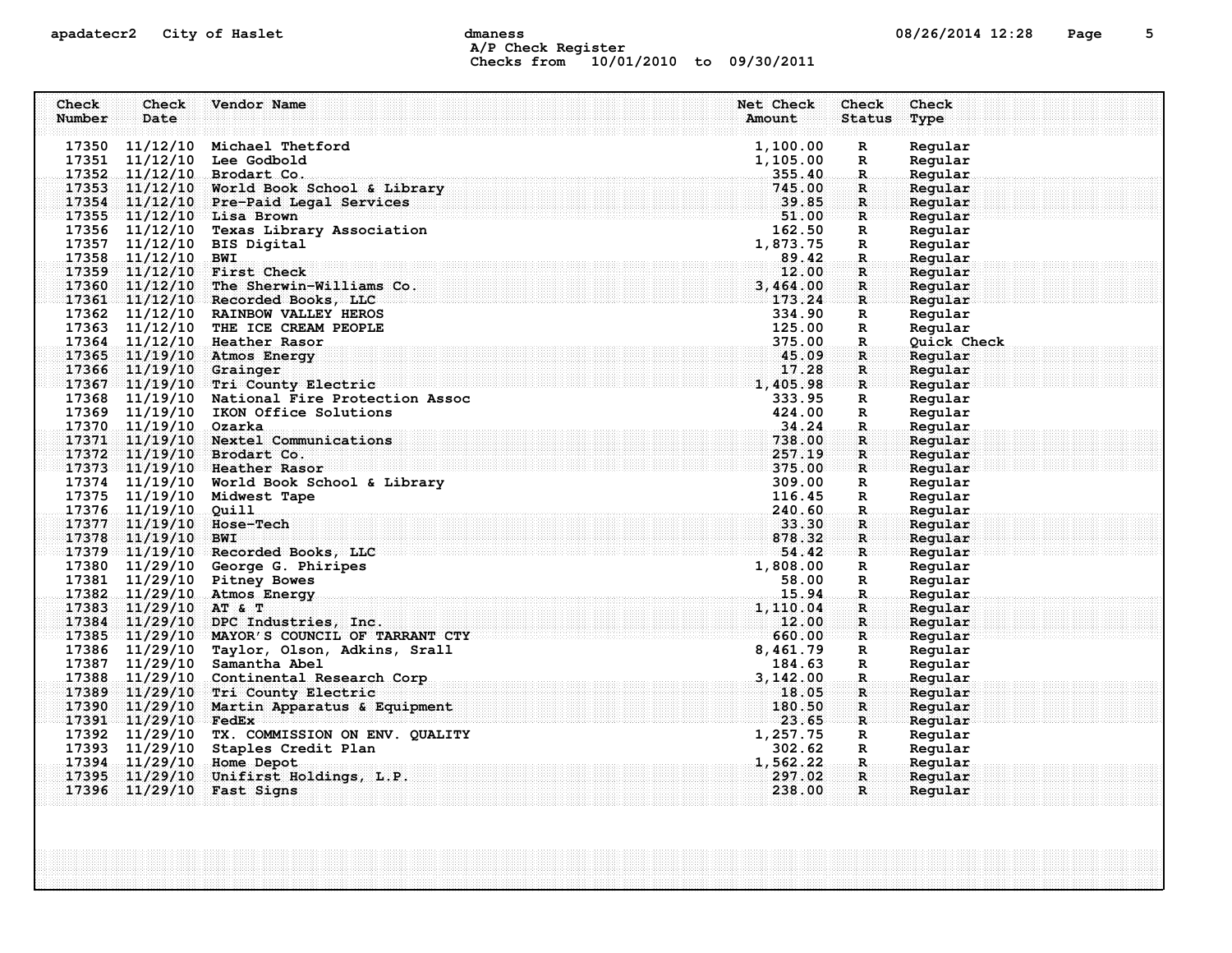# apadatecr2 City of Haslet dmaness dmaness and the control of the 12:28 Page 6 A/P Check Register Checks from 10/01/2010 to 09/30/2011

| Check  | <b>Check</b>           | Vendor Name                                                                                                        | Net Check<br>Check       | Check   |
|--------|------------------------|--------------------------------------------------------------------------------------------------------------------|--------------------------|---------|
| Number | Date                   |                                                                                                                    | Amount<br><b>Status</b>  | Type    |
|        |                        |                                                                                                                    |                          |         |
|        | 17397 11/29/10         | Northwest Metroport Chamber                                                                                        | 132.00<br>R              | Regular |
|        | 17398 11/29/10         | Ozarka                                                                                                             | 20.25<br>R               | Regular |
|        |                        | 17399 11/29/10 Alliance Regional Newspaper                                                                         | 1,039.72<br>$\mathbf R$  | Regular |
|        |                        | 17400 11/29/10 First Financial Visa                                                                                | 7,735.91<br>$\mathbf R$  | Regular |
|        |                        | 17401 11/29/10 Shyanne Tibbs                                                                                       | 24.00<br>$\mathbf{R}$    | Regular |
|        |                        | 17402 11/29/10 Heather Rasor                                                                                       | 375.00<br>R              | Regular |
|        | 17403 11/29/10         | American Communications                                                                                            | 520.00<br>R              | Regular |
|        | 17404 11/29/10 AFLAC   |                                                                                                                    | 1, 177.16<br>R           | Regular |
|        |                        | 17405 11/29/10 Quality Excavation                                                                                  | 10,458.00<br>R.          | Regular |
|        |                        | 17406 11/29/10 Sam's Club Discover                                                                                 | 1,580.53<br>$\mathbf R$  | Regular |
|        | 17407 11/29/10 DirecTV |                                                                                                                    | 193.00<br>$\mathbf R$    | Regular |
|        |                        | 17408 11/29/10 AAdvantage Laundry Systems                                                                          | 1,533.90<br>R            | Regular |
|        | 17409 11/29/10         | Humana                                                                                                             | 73.28<br>R               | Regular |
|        |                        | 17410 11/29/10 Professional Safety Systems                                                                         | 20.00<br>R               | Regular |
|        | 17411 11/29/10         | CSG Systems, Inc.                                                                                                  | 409.44<br>$\mathbf R$    | Regular |
|        |                        | 17412 11/29/10 Miracle Development Services                                                                        | 6,950.00<br>$\mathbf{R}$ | Regular |
|        | 17413 11/29/10         | Safety Com, Inc.                                                                                                   | 75, 347.16<br>R          | Regular |
|        |                        | 17414 11/29/10 California Contractors                                                                              | 219.80<br>R              | Regular |
|        |                        | 17415 11/29/10 Lincoln Financial Group                                                                             | 707.86<br>R              | Regular |
|        |                        | 17416 11/29/10 Lisa Hennek                                                                                         | 500.00<br>R              | Regular |
|        |                        | 17417 11/29/10 Voice of Youth Advocates                                                                            | 42.00<br>R.              | Regular |
|        |                        | 17418 11/29/10 Intec Business Systems                                                                              | 294.35<br>$\mathbf R$    | Regular |
|        |                        | 17419 12/03/10 Jeanine Inman                                                                                       | 19.50<br>R               | Regular |
|        |                        | 17420 12/03/10 Michael Thetford                                                                                    | 700.00<br>R              | Regular |
|        |                        | 17421 12/03/10 Jeffrey J. Abel                                                                                     | 50.00<br>R               | Regular |
|        | 17422 12/03/10         | Tanya Morrow                                                                                                       | 59.41<br>$\mathbb{R}$    | Regular |
|        |                        | 17423 12/03/10 Ronnie Moore                                                                                        | 134.00<br>$\mathbf{R}$   | Regular |
|        |                        | 17424 12/03/10 Reliant Energy Solutions                                                                            | 7,651.50<br>R            | Regular |
|        |                        | 17425 12/03/10 Glenn Storer<br>$\overline{17426}$ $\overline{12}/\overline{03}/\overline{10}$ James Ray Parker, II | 355.00<br>$\mathbf{R}$   | Regular |
|        |                        |                                                                                                                    | 272.00<br>$\mathbf R$    | Regular |
|        |                        | 17427 12/03/10 Justin Leong                                                                                        | 25.00<br>R               | Regular |
|        |                        | 17428 12/03/10 Cowser Tire & Service                                                                               | 105.99<br>R              | Regular |
|        |                        | 17429 12/03/10 Brian the Animal Guy                                                                                | 225.00<br>R.             | Regular |
|        |                        | 17430 12/03/10 Nathan Abel                                                                                         | 295.00<br>R              | Regular |
|        |                        | 17431 12/03/10 Steve Harvey                                                                                        | 700.00<br>R              | Regular |
|        |                        | 17432 12/03/10 Nick Brenz                                                                                          | 1,135.00<br>R            | Regular |
|        |                        | 17433 12/03/10 Michael Thetford                                                                                    | 90.00<br>R               | Regular |
|        |                        | 17434 12/03/10 Kevin Kime                                                                                          | 305.00<br>R              | Regular |
|        | 17435 12/03/10         | Heather Rasor                                                                                                      | 375.00<br>R.             | Regular |
|        |                        | 17436 12/03/10 Allen Cunningham                                                                                    | 185.00<br>$\mathbf{R}$   | Regular |
|        |                        | 17437 12/03/10 Frank Valtierra                                                                                     | 311.00<br>$\mathbf R$    | Regular |
|        |                        | 17438 12/03/10 Tarrant County                                                                                      | 45,269.30<br>R           | Regular |
|        |                        | 17439 12/03/10 BlueCross/BlueShield                                                                                | 5,854.56<br>R            | Regular |
|        | 17440 12/03/10         | <b>Shell</b>                                                                                                       | 801.31<br>R              | Regular |
| 17441  | 12/03/10               | Eric Camejo                                                                                                        | 705.00<br>R.             | Regular |
| 17442  |                        | 12/03/10 Robert Creamier                                                                                           | 740.00<br>$\mathbf{R}$   | Reqular |
|        | 17443 12/03/10         | Office of the Attorney General                                                                                     | 1,160.00<br>R            | Regular |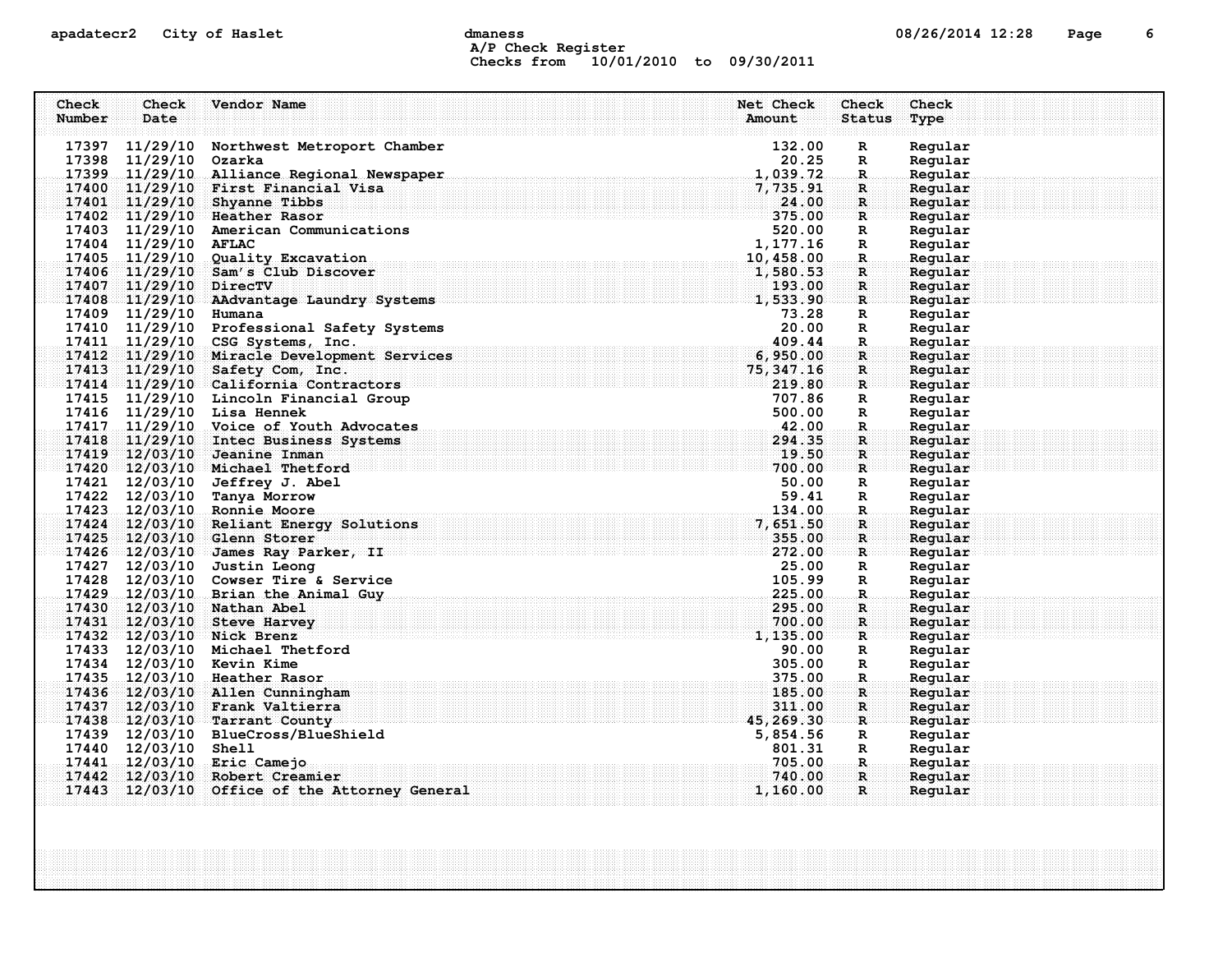# apadatecr2 City of Haslet contracts dmaness contracts that the contracts of the contracts of the contracts of the contracts of the contracts of the contracts of the contracts of the contracts of the contracts of the contra A/P Check Register Checks from 10/01/2010 to 09/30/2011

| Check  | Check                  | Vendor Name                                   | Net Check  | Check         | Check              |
|--------|------------------------|-----------------------------------------------|------------|---------------|--------------------|
| Number | Date                   |                                               | Amount     | <b>Status</b> | Type               |
|        |                        |                                               |            |               |                    |
|        |                        | 17444 12/03/10 Clinton Batson                 | 285.00     | R             | Regular            |
|        | 17445 12/03/10         | Wesley Fanning                                | 40.00      | R             | Regular            |
|        |                        | 17446 12/03/10 Mulholland Custom Imprints     | 734.00     | R.            | Regular            |
|        | 17447 12/03/10         | Jeb Morgan                                    | 210.00     | R             | Regular            |
|        |                        | 17448 12/03/10 Greg Fischer                   | 460.00     | $\mathbb{R}$  | Regular            |
|        |                        | 17449 12/03/10 Kyle Briggs                    | 290.00     | V             | Regular            |
|        |                        | 17450 12/03/10 Robert Brown                   | 1,245.00   | R             | Regular            |
|        |                        | 17451 12/03/10 Cary Newsome                   | 147.00     | $\mathbb{R}$  | Regular            |
|        |                        | 17452 12/03/10 Jacob Brawner                  | 215.00     | $\mathbf R$   | Regular            |
|        |                        | 17453 12/03/10 Jeffrey Forste                 | 331.00     | R             | Regular            |
|        |                        | 17454 12/03/10 Razvan Flaviu Deleanu          | 524.00     | $\mathbf R$   | Regular            |
|        |                        | 17455 12/03/10 Zachary Wagers                 | 80.00      | $\mathbf{v}$  | Regular            |
|        |                        | 17456 12/03/10 Kirt Mays                      | 279.00     | R             | Regular            |
|        |                        | 17457 12/03/10 Derek Batson                   | 30.00      | $\mathbb{R}$  | Regular            |
|        |                        | 17458 12/03/10 Pitney Bowes Purchase Power    | 500.00     | R             | Regular            |
|        |                        | 17459 12/03/10 Baird, Hampton & Brown, Inc.   | 14,002.00  | $\mathbf{R}$  | Regular            |
|        |                        | 17460 12/03/10 Josh Kiss                      | 135.00     | R             | Regular            |
|        |                        | 17461 12/03/10 Dakota Brinkley                | 165.00     | $\mathbf{R}$  | Regular            |
|        | 17462 12/03/10         | Toby Clower                                   | 120.00     | R             | Regular            |
|        |                        | 17463 12/03/10 Alex Peraino                   | 152.00     | $\mathbf R$   | Regular            |
|        |                        | 17464 12/03/10 Austin McCracken               | 208.00     | R.            | Regular            |
|        |                        | 17465 12/03/10 Taylor Prichard                | 200.00     | R             | Regular            |
|        |                        | 17466 12/03/10 Ubaldo Arriaga                 | 95.00      | $\mathbf{R}$  | Regular            |
|        |                        | 17467 12/03/10 Jeremy Machal                  | 10.00      | R             | Regular            |
|        |                        | 17468 12/03/10 Chris Burnside                 | 20.00      | R             | Regular            |
|        |                        | 17469 12/03/10 Lisa Hennek                    | 31.81      | $\mathbb{R}$  | Regular            |
|        |                        | 17470 12/03/10 Caleb Nicholson                | 40.00      | $\mathbf{R}$  | Regular            |
|        | 17471 12/03/10 Allegra |                                               | 62.43      | R.            | Reqular            |
|        |                        | 17472 11/23/10 HODGES, JANET S.               | 27.97      | $\mathbf{R}$  | Quick Check        |
|        |                        | 17473 11/22/10 EDDLEMAN, KIRBY                | 75.00      | $\mathbf R$   | Quick Check        |
|        |                        | 17474 12/03/10 Ronnie Moore                   | 100.00     | R             | Quick Check        |
|        |                        | 17475 12/03/10 Glenn Storer                   | 200.00     | R             | Quick Check        |
|        |                        | 17476 12/03/10 James Ray Parker, II           | 50.00      | R.            | <b>Ouick Check</b> |
|        |                        | 17477 12/03/10 Justin Leong                   | 50.00      | R             | Quick Check        |
|        |                        | 17478 12/03/10 Nathan Abel                    | 50.00      | $\mathbf{R}$  | <b>Quick Check</b> |
|        |                        | 17479 12/03/10 Steve Harvey                   | 50.00      | R             | Quick Check        |
|        |                        | 17480 12/03/10 Nick Brenz                     | 25.00      | R             | Quick Check        |
|        |                        | 17481 12/03/10 Michael Thetford               | 200.00     | R             | Quick Check        |
|        |                        | 17482 12/03/10 Lee Godbold                    | .50.00     | $\mathbf{R}$  | Quick Check        |
|        |                        | 17483 12/03/10 Kevin Kime                     | 50.00      | $\mathbf R$   | <b>Ouick Check</b> |
|        |                        | 17484 12/03/10 Kirt Mays                      | 100.00     | V             | Quick Check        |
|        |                        | 17485 12/08/10 C. Larry Jackson Electric      | 2,657.84   | $\mathbf{R}$  | Quick Check        |
|        |                        | 17486 12/10/10 Elkins Auto and Truck          | 18.48      | R             | Regular            |
|        |                        | 17487 12/10/10 Fort Worth Water Department    | 26,670.82  | R             | Regular            |
|        |                        | 17488 12/10/10 Fleetco Service Center, Inc.   | 168.50     | R.            | Regular            |
|        |                        | 17489 12/10/10 Kimbrough Fire Extinguisher Co | 90.00      | $\mathbf{R}$  | Regular            |
|        |                        | 17490 12/10/10 Belcheff & Associates, Inc.    | 33, 120.15 | $\mathbf{R}$  | Regular            |
|        |                        |                                               |            |               |                    |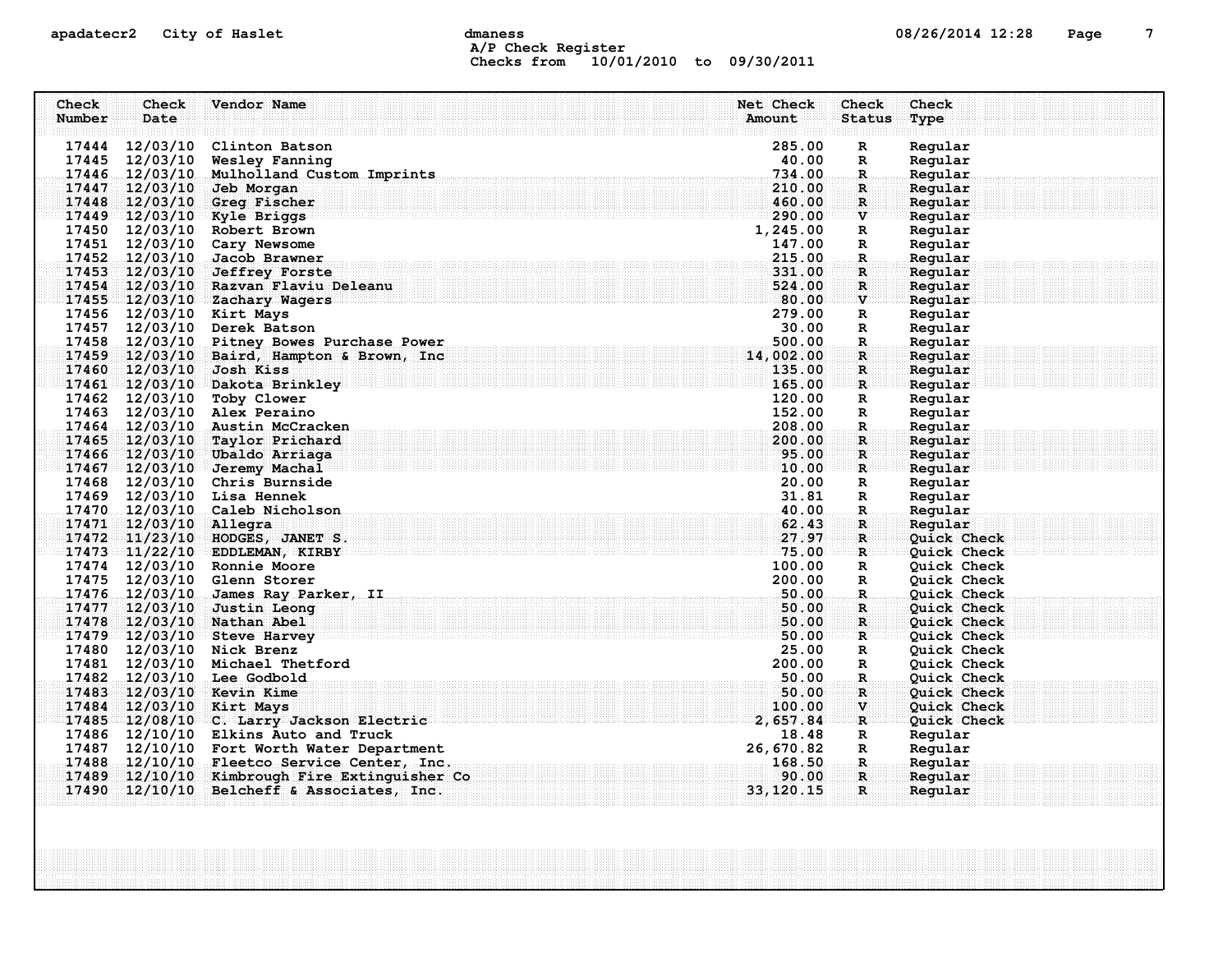# apadatecr2 City of Haslet dmaness dmaness and the control of the 12:28 Page 8 A/P Check Register Checks from 10/01/2010 to 09/30/2011

| Check  | Check                  | Vendor Name                                                      | Net Check                                            | Check              | Check              |  |
|--------|------------------------|------------------------------------------------------------------|------------------------------------------------------|--------------------|--------------------|--|
| Number | Date                   |                                                                  | Amount                                               | <b>Status</b>      | Type               |  |
|        | 17491 12/10/10         |                                                                  | 468.56                                               |                    | Regular            |  |
|        |                        | Sunstate Equipment Co.<br>17492 12/10/10 Unifirst Holdings, L.P. | 203.33                                               | R<br>R             | Regular            |  |
|        |                        | 17493 12/10/10 Brad Bradley                                      | 500.00                                               | $\mathbf R$        | Regular            |  |
|        |                        | 17494 12/10/10 Ferguson Waterworks                               | 489.82                                               | R                  | Reqular            |  |
|        |                        | 17495 12/10/10 TEXAS LABOR LAW POSTER                            | 57.25                                                | $\mathbf{R}$       | Regular            |  |
|        |                        | $17496$ $12/10/10$ DFW Communications                            | 1,059.00                                             | $\mathbf R$        | Regular            |  |
|        |                        | 17497 12/10/10 Brodart Co.                                       | 313.06                                               | R                  | Regular            |  |
|        |                        | 17498 12/10/10 Heather Rasor                                     | 375.00                                               | R                  | Regular            |  |
|        |                        | 17499 12/10/10 Pre-Paid Legal Services                           | 39.85                                                | $\mathbf R$        | Regular            |  |
|        |                        | 17500 12/10/10 MYGOV, LLC                                        | 342.50                                               | R                  | Regular            |  |
|        |                        | 17501 12/10/10 Midwest Tape                                      | 67.27                                                | $\mathbf R$        | Regular            |  |
|        |                        | 17502 12/10/10 Ted Hopper                                        | 128.00                                               | R                  | Regular            |  |
|        |                        | 17503 12/10/10 Mulholland Custom Imprints                        | 122.73                                               | R                  | Regular            |  |
|        | 17504 12/10/10 BWI     |                                                                  | 290.89                                               | R                  | Regular            |  |
|        | 17505 12/10/10 Allegra |                                                                  | 369.58                                               | $\mathbf R$        | Regular            |  |
|        |                        | 17506 12/10/10 C. Larry Jackson Electric                         | 1,665.00                                             | $\mathbf{R}$       | Regular            |  |
|        |                        | 17507 12/10/10 Penworthy                                         | 574.54                                               | $\mathbf R$        | Regular            |  |
|        |                        | 17508 12/10/10 North Texas Tollway Authority                     | 7.72                                                 | $\mathbf{R}$       | Regular            |  |
|        |                        | 17509 12/10/10 Texas Wildfire Association                        | 630.00                                               | R                  | Regular            |  |
|        |                        | 17510 12/17/10 Parviz Yazhari and                                | 10,887.50                                            | R                  | Regular            |  |
|        |                        | 17511 12/17/10 Elkins Auto and Truck                             | 106.00                                               | $\mathbf{R}$       | Regular            |  |
|        |                        | 17512 12/17/10 Cross Exterminating                               | 150.00                                               | R                  | Regular            |  |
|        |                        | 17513 12/17/10 Staples Credit Plan                               | $\begin{array}{c} \texttt{10} \end{array}$<br>933.32 | $\mathbf{R}$       | Regular            |  |
|        |                        | $17514$ $12/17/10$ IKON Office Solutions                         | 665.20                                               | R                  | Regular            |  |
|        |                        | 17515 12/17/10 Bound Tree Medical, LLC                           | $\frac{1}{16}$<br>1,405.55                           | R                  | Regular            |  |
|        |                        | 17516 12/17/10 Rutledge Crain & Company, PC                      | 16,650.00                                            | R                  | Regular            |  |
|        |                        | 17517 12/17/10 Public Safety Center, Inc.                        | 10.98                                                | $\mathbf R$        | Regular            |  |
|        |                        | 17518 12/17/10 Tarrant County College -NW Cam                    | 125.00                                               | R                  | Regular            |  |
|        |                        | 17519 12/17/10 Lee Godbold                                       | 43.29                                                | $\mathbf{R}$       | Regular            |  |
|        |                        | $17520$ $12/17/10$ $Victor$ 0. Schinnerer & Co. Inc $120.00$     |                                                      | R                  | Regular            |  |
|        |                        | 17521 12/17/10 Alliance Regional Newspaper                       | 1,058.42                                             | R                  | Regular            |  |
|        | 17522 12/17/10 APlus   |                                                                  | 136.50                                               | R                  | Regular            |  |
|        |                        | 17523 12/17/10 Apple Oxygen Supply, Inc.                         | 19.50                                                | $\mathbf R$        | Regular            |  |
|        |                        | 17524 12/17/10 Brodart Co.                                       | 192.64                                               | R                  | Regular            |  |
|        |                        | 17525 12/17/10 Heather Rasor                                     | 375.00                                               | $\mathbf{R}$       | Reqular            |  |
|        |                        | 17526 12/17/10 Utility Data Systems, Inc.                        | 1,312.00                                             | R                  | Regular            |  |
|        | 17527 12/17/10 Shell   | 17528 12/17/10 Midwest Tape                                      | 1,086.62                                             | R                  | Regular            |  |
|        |                        | 17529 12/17/10 Wright Construction Co., Inc.                     | 108.45<br>24,701.26                                  | R<br>$\mathbf R$ . | Regular<br>Regular |  |
|        | 17530 12/17/10         | Joseph Lewis                                                     | 100.00                                               | $\mathbf R$        | Regular            |  |
|        | 17531 12/17/10         | <b>BWI</b>                                                       | 83.97                                                | $\mathbf R$        | Regular            |  |
|        |                        | 17532 12/17/10 Baird, Hampton & Brown, Inc.                      | 5,032.00                                             | $\mathbf R$        | Regular            |  |
|        |                        | 17533 12/17/10 New Texas Excavation                              | 6, 250.00                                            | R                  | Regular            |  |
|        | 17534 12/17/10 NTTS    |                                                                  | 500.00                                               | $\mathbf R$        | Regular            |  |
|        |                        | 17535 12/22/10 Atlas Utility Supply Co.                          | 2,566.53                                             | $\mathbf{R}$       | Regular            |  |
|        |                        | 17536 12/22/10 Pitney Bowes                                      | 58.00                                                | $\mathbf{R}$       | Regular            |  |
|        |                        | 17537 12/22/10 Atmos Energy                                      | 120.38                                               | $\mathbf{R}$       | Regular            |  |
|        |                        |                                                                  |                                                      |                    |                    |  |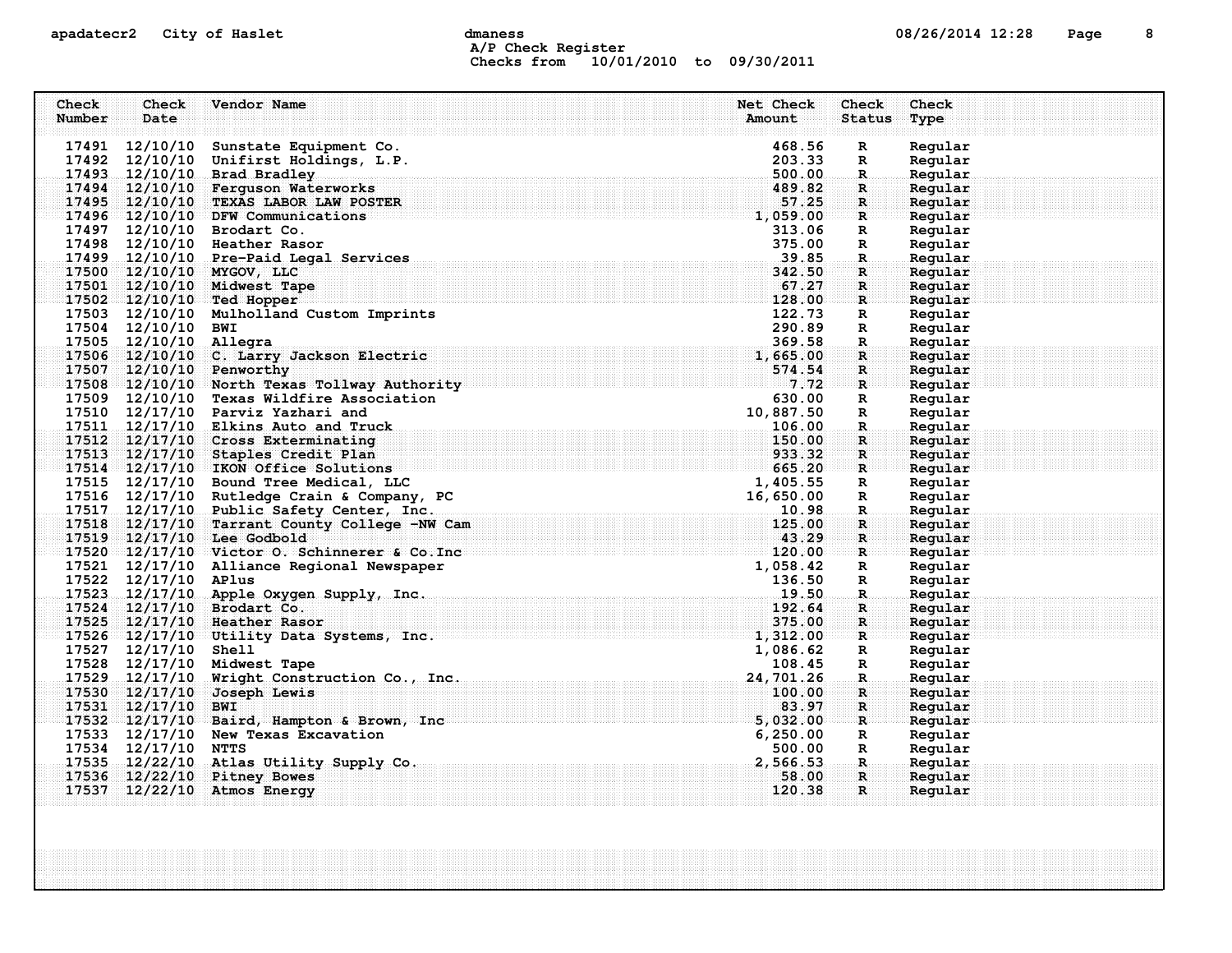# apadatecr2 City of Haslet and dmaness dmaness and the US/26/2014 12:28 Page 9 A/P Check Register Checks from 10/01/2010 to 09/30/2011

| Check  | Check                       | Vendor Name                                                  | Net Check        | Check                        | Check                  |
|--------|-----------------------------|--------------------------------------------------------------|------------------|------------------------------|------------------------|
| Number | Date                        |                                                              | Amount           | <b>Status</b>                | Type                   |
|        |                             | 17538 12/22/10 Elkins Hardware                               | 5.00             | $\mathbf R$                  | Regular                |
|        | 17539 12/22/10              | AT & T                                                       | 910.63           | $\mathbb{R}$                 | Regular                |
|        |                             | 17540 12/22/10 Allied Waste Services                         | 6,454.66         | $\mathbf R$ .                | Regular                |
|        | 17541 12/22/10              | DPC Industries, Inc.                                         | 12.00            | R                            | Regular                |
|        | 17542 12/22/10              | Trinity River Authority                                      | 15,964.00        | $\mathbf{R}$                 | Regular                |
|        | $17543 - 12/22/10$ Grainger | $\overline{\bf 44.80}$                                       |                  | $\mathbf{R}$                 | Regular                |
|        | 17544 12/22/10              | Top Way Properties, Inc.                                     | 365.16           | $\mathbf R$                  | Regular                |
|        |                             | 17545 12/22/10 Continental Research Corp                     | 625.91           | $\mathbf R$                  | Regular                |
|        | 17546 12/22/10              | Continental Research Corp<br>Tarrant County Commissioners    | 6, 155.00        | $\mathbf{R}$ .               | Regular                |
|        |                             | 17547 12/22/10 Tri County Electric                           | 1,518.04         | $\mathbf R$                  | Regular                |
|        |                             | 17548 12/22/10 Roadrunner Courier                            | 21.70            | $\mathbf R$                  | Regular                |
|        |                             | 17549 12/22/10 Fort Worth Welders Supply                     | 96.00            | $\mathbf{R}$                 | Regular                |
|        |                             | 17550 12/22/10 Unifirst Holdings, L.P.                       | 333.88           | $\mathbf{R}$                 | Regular                |
|        |                             | 17551 12/22/10 Ferguson Waterworks                           | 38.41            | R                            | Regular                |
|        | 17552 12/22/10              | Tarrant County College -NW Cam                               | 2,400.00         | $\mathbf R$ .                | Regular                |
|        | 17553 12/22/10              | Ozarka                                                       | 19.29            | R                            | Regular                |
|        |                             | 17554 12/22/10 Nextel Communications                         | 739.80           | $\mathbf R$                  | Regular                |
|        |                             | 17555 12/22/10 FIRE PROGRAMS Software                        | 650.00           | $\mathbf{R}$                 | Regular                |
|        |                             | 17556 12/22/10 Ford Motor Credit Company                     | 4,617.65         | R                            | Regular                |
|        |                             | 17557 12/22/10 Book Systems, Inc.                            | 133.00           | $\mathbb{R}$                 | Regular                |
|        |                             | 17558 12/22/10 Brodart Co.                                   | 202.47           | $\mathbf{R}$                 | Regular                |
|        |                             | 17559 12/22/10 Northwest Comm. Partnership                   | 540.00<br>375.00 | $\mathbf{R}$                 | Regular                |
|        |                             | 17560 12/22/10 Heather Rasor<br>17561 12/22/10 Heather Rasor | 375.00           | $\mathbf{R}$<br>$\mathbf{R}$ | Regular<br>Regular     |
|        |                             | 17562 12/22/10 World Book School & Library                   | 799.00           | R                            | Regular                |
|        | 17563 12/22/10              | <b>AFLAC</b>                                                 | 1, 135.92        | $\mathbf R$                  | Regular                |
|        |                             | 17564 12/22/10 Quality Excavation                            | 12, 169.60       | $\mathbf{R}$ .               | Regular                |
|        |                             | 17565 12/22/10 Midwest Tape                                  | 53.38            | $\mathbf{R}$                 | Regular                |
|        |                             | 17566 12/22/10 Sam's Club Discover                           | 950.37           | $\mathbf{R}$                 | Regular                |
|        |                             | $17567 - 12/22/10$ The Center for Amer. & Int Law            | 125.00           | $\mathbf{R}$                 | Regular                |
|        | 17568 12/22/10 DirecTV      |                                                              | 193.00           | $\mathbb{R}$                 | Regular                |
|        | 17569 12/22/10 Quill        |                                                              | 122.47           | R                            | Regular                |
|        |                             | 17570 12/22/10 Safeware, Inc.                                | 230.00           | R.                           | Regular                |
|        |                             | 17571 12/22/10 Kyle Briggs                                   | 290.00           | $\mathbf{R}$                 | Reqular                |
|        | 17572 12/22/10              | Physio Control, Inc.                                         | 3, 173. 16       | $\mathbf{R}$ .               | Regular                |
|        | $17573$ $12/22/10$          | <b>DCAD</b>                                                  | 5.35             | $\mathbf{R}$                 | Regular                |
|        | 17574 12/22/10              | CSG Systems, Inc.                                            | 376.18           | $\mathbf{R}$                 | Regular                |
|        | 17575 12/22/10              | Safety Com, Inc.                                             | 10,046.29        | R                            | Regular                |
|        | 17576 12/22/10              | <b>BWI</b>                                                   | .00.             | $\mathbf{V}$                 | Regular                |
|        | 17577 12/22/10              | <b>BWI</b>                                                   | 1,964.25         | $\mathbf R$                  | Regular                |
|        |                             | 17578 12/22/10 Pitney Bowes Purchase Power                   | 43.96            | $\mathbf{R}$                 | Regular                |
|        |                             | 17579 12/22/10 Baird, Hampton & Brown, Inc                   | 9,228.00         | $\mathbf{R}$                 | Regular                |
|        |                             | 17580 12/22/10 Lincoln Financial Group                       | 765.57           | $\mathbf R$                  | Regular                |
|        | 17581 12/22/10              | John Deere Landscapes                                        | 198.00           | $\mathbf R$                  | Regular                |
|        |                             | 17582 12/22/10 Fastenal Company                              | 9.70             | $\mathbf{R}_{\text{in}}$     | Regular                |
| 17583  |                             | 12/29/10 First Financial Visa                                | 1,408.98         | $\mathbf{R}$<br>$\mathbf{R}$ | Regular<br>Quick Check |
|        |                             | 17584 01/04/11 Burlington Northern and                       | 2,500.00         |                              |                        |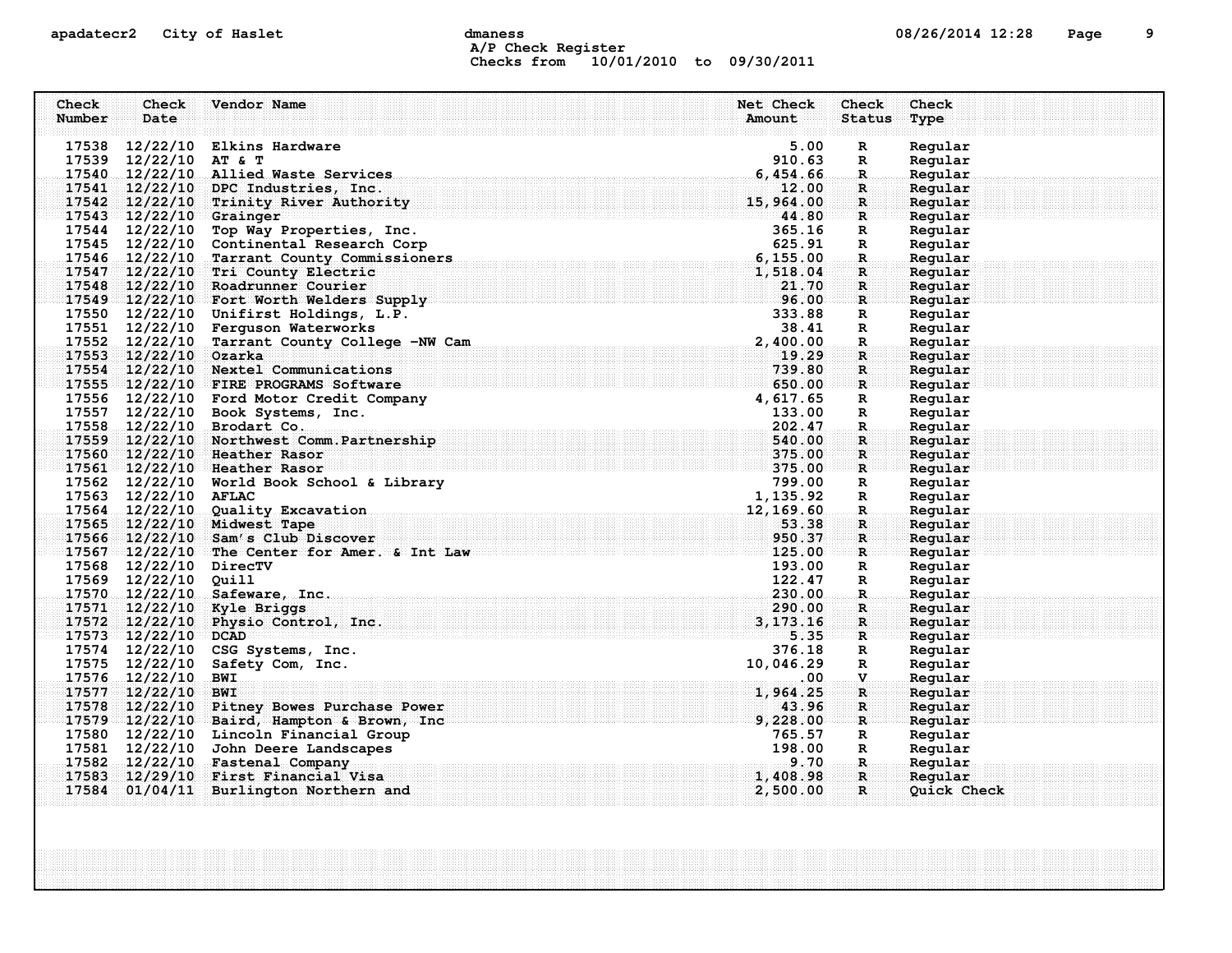### apadatecr2 City of Haslet compares dmaness compared to the 10 manes of the 10 manufacture of the 10 manufacture A/P Check Register Checks from 10/01/2010 to 09/30/2011

| Check<br>Number       | Check<br>Date | Vendor Name                                                                        | Net Check<br>Amount  | Check<br><b>Status</b> | Check              |
|-----------------------|---------------|------------------------------------------------------------------------------------|----------------------|------------------------|--------------------|
|                       |               |                                                                                    |                      |                        | Type               |
|                       |               | 17585 01/04/11 Burlington Northern &                                               | 2,500.00             | R                      | Quick Check        |
|                       |               | 17586 01/04/11 Burlington Northern &                                               | 2,500.00             | $\mathbf R$            | Quick Check        |
|                       |               | 17587 01/05/11 Firefighter Tree & Tractor                                          | 2,030.00             | $\mathbb{R}$           | Quick Check        |
|                       |               | 17588 01/06/11 Miracle Development Services                                        | 3,950.00             | R                      | Quick Check        |
|                       |               | 17589 01/07/11 Star Telegram                                                       | 239.40               | $\mathbf{R}$           | Reqular            |
|                       |               | 17590 01/07/11 Elkins Hardware                                                     | 57.58                | R                      | Regular            |
|                       |               | 17591 01/07/11 Roadrunner Traffic Supply                                           | 132.10               | $\mathbf R$            | Regular            |
|                       |               | 17592 01/07/11 Trinity River Authority                                             | 15,964.00            | $\mathbb{R}$           | Regular            |
|                       |               | 17593 01/07/11 Texas Municipal Retirement Sys                                      | 18,641.76            | $\mathbf R$            | Regular            |
|                       |               | 17594 01/07/11 Office Depot                                                        | 187.70               | R                      | Regular            |
|                       |               | 17595 01/07/11 Taylor, Olson, Adkins, Srall                                        | 11,225.28            | $\mathbf R$            | Reqular            |
|                       |               | 17596 01/07/11 Jennifer Shelly                                                     | 67.11                | $\mathbf{R}$           | Regular            |
|                       |               | 17597 01/07/11 Belcheff & Associates, Inc.                                         | .00.                 | V                      | Regular            |
|                       |               | 17598 01/07/11 Belcheff & Associates, Inc.                                         | 41,065.24            | R                      | Regular            |
|                       |               | 17599 01/07/11 Home Depot                                                          | 533.46<br>34.00      | R.                     | Regular            |
| 17601                 |               | 17600 01/07/11 Ronnie Moore<br>01/07/11 TARRANT COUNTY CLERK                       | 604.00               | R<br>$\mathbf R$       | Regular<br>Regular |
|                       |               | $17602$ 01/07/11 Fast Signs                                                        | 42.83                | $\mathbf{R}$           | Regular            |
|                       |               | 17603 01/07/11 Northwest Metroport Chamber                                         | 154.00               | R                      | Regular            |
|                       |               | 17604 01/07/11 Texas Economic Devlpmt Council                                      | 3,000.00             | R                      | Regular            |
|                       |               | 17605 01/07/11 Reliant Energy Solutions                                            | 7,541.51             | $\mathbf R$            | Regular            |
|                       |               | 17606 01/07/11 James Ray Parker, II                                                | 94.00                | R                      | Regular            |
| 17607                 |               | 01/07/11 Ferguson Waterworks                                                       | 89.12                | $\mathbf{R}$           | Reqular            |
|                       |               | $17608$ 01/07/11 Brian the Animal Guy                                              | 225.00               | R                      | Regular            |
| 17609 01/07/11 Ozarka |               |                                                                                    | 6.99                 | R                      | Regular            |
|                       |               | 17610 01/07/11 Steve Harvey                                                        | 43.00                | R                      | Regular            |
|                       |               | 17611 01/07/11 Nick Brenz                                                          | 292.50               | R.                     | Regular            |
| 17612                 |               | 01/07/11 Michael Thetford                                                          | 78.00                | R                      | Regular            |
|                       |               | 17613 01/07/11 Lee Godbold                                                         | 129.00               | $\mathbf{R}$           | Regular            |
|                       |               | $17614$ $01/07/11$ Brodart Co.                                                     | 166.24               | R                      | Regular            |
|                       |               | 17615 01/07/11 Heather Rasor                                                       | 375.00               | R                      | Regular            |
|                       |               | 17616 01/07/11 Frank Valtierra                                                     | 156.00               | R                      | Regular            |
|                       |               | 17617 01/07/11 PowerPlan OIB                                                       | 306.31               | R.                     | Regular            |
| 17618                 |               | $01/07/11$ Tarrant County                                                          | 45, 269.30           | R                      | Reqular            |
|                       |               | 17619 01/07/11 Utility Data Systems, Inc.<br>$17620$ 01/07/11 BlueCross/BlueShield | 5,500.00<br>7,673.32 | $\mathbf{R}$<br>R      | Regular<br>Reqular |
| 17621 01/07/11 Shell  |               |                                                                                    | 1,050.11             | R                      | Regular            |
| 17622 01/07/11 Shell  |               |                                                                                    | 773.77               | R                      | Regular            |
|                       |               | 17623 01/07/11 Pre-Paid Legal Services                                             | 39.85                | R.                     | Regular            |
|                       |               | 17624 01/07/11 Texas Municipal Clerks Program                                      | 101.50               | $\mathbf{v}$           | Regular            |
| 17625                 |               | $01/07/11$ Eric Camejo                                                             | 245.00               | $\mathbf R$            | Regular            |
|                       |               | 17626 01/07/11 Midwest Tape                                                        | 15.69                | R                      | Regular            |
|                       |               | 17627 01/07/11 Robert Creamier                                                     | 80.00                | R                      | Regular            |
|                       |               | 17628 01/07/11 Office of the Attorney General                                      | 292.50               | $\mathbb{R}$           | Regular            |
|                       |               | 17629 01/07/11 Greq Fischer                                                        | 285.00               | R.                     | Regular            |
| 17630                 |               | $01/07/11$ Robert Brown                                                            | 87.00                | $\mathbf{R}$           | Regular            |
| 17631                 |               | $01/07/11$ Jacob Brawner                                                           | 105.00               | $\mathbf{R}$           | Regular            |
|                       |               |                                                                                    |                      |                        |                    |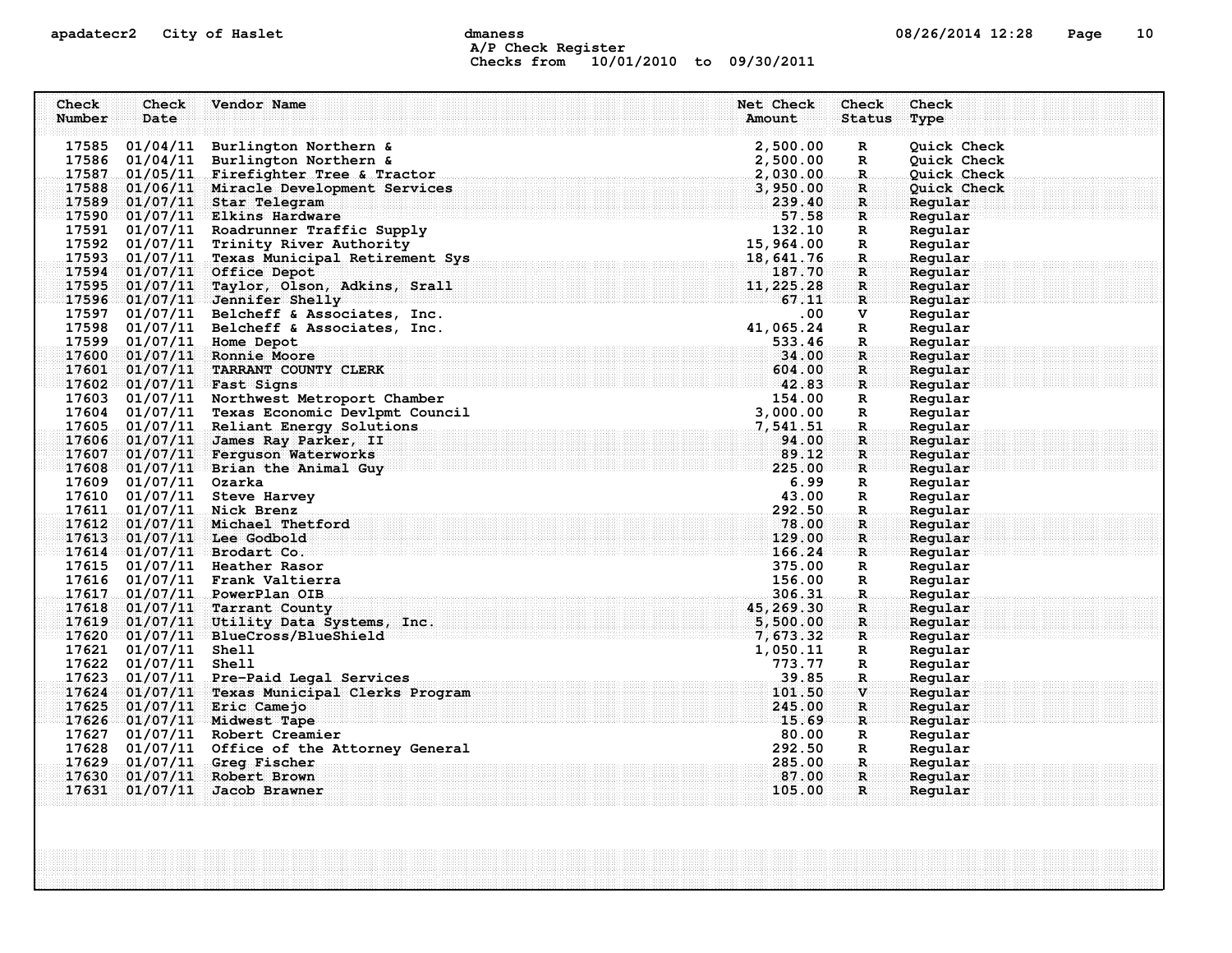### apadatecr2 City of Haslet control dmaness control dmaness control and the US/26/2014 12:28 Page 11 A/P Check Register Checks from 10/01/2010 to 09/30/2011

| Check  | Check                  | Vendor Name                                                                                                                                                                                                                                   | Net Check            | Check             | Check                      |  |
|--------|------------------------|-----------------------------------------------------------------------------------------------------------------------------------------------------------------------------------------------------------------------------------------------|----------------------|-------------------|----------------------------|--|
| Number | Date                   |                                                                                                                                                                                                                                               | Amount               | <b>Status</b>     | Type                       |  |
|        |                        | 17632 01/07/11 Jeffrey Forste                                                                                                                                                                                                                 | 66.00                | $\mathbf R$       | Regular                    |  |
|        |                        | 17633 01/07/11 Razvan Flaviu Deleanu                                                                                                                                                                                                          | 132.00               | R                 | Regular                    |  |
|        | 17634 01/07/11 Humana  |                                                                                                                                                                                                                                               | 88.64                | $\mathbf R$       | Regular                    |  |
| 17635  |                        | 01/07/11 Kirt Mays                                                                                                                                                                                                                            | 94.00                | R                 | Regular                    |  |
|        | 17636 01/07/11 BWI     |                                                                                                                                                                                                                                               | 36.72                | $\mathbf{R}$      | Regular                    |  |
|        |                        | $17637$ 01/07/11 Josh Kiss                                                                                                                                                                                                                    | 259.00               | $\mathbf{R}$      | Regular                    |  |
|        |                        | 17638 01/07/11 Dakota Brinkley                                                                                                                                                                                                                | 29.00                | $\mathbb{R}$      | Regular                    |  |
|        |                        | 17639 01/07/11 First Check                                                                                                                                                                                                                    | 58.00                | R                 | Regular                    |  |
|        |                        | 17640 01/07/11 Alex Peraino                                                                                                                                                                                                                   | 29.00                | R.                | Regular                    |  |
|        | 17641 01/07/11 Allegra |                                                                                                                                                                                                                                               | 124.86               | $\mathbf{R}$      | Regular                    |  |
|        |                        | 17642 01/07/11 Town and Country Roofing                                                                                                                                                                                                       | 7,921.00             | $\mathbf R$       | Regular                    |  |
|        |                        | 17643 12/29/10 SHULTS, CONNI                                                                                                                                                                                                                  | 58.90                | $\mathbf{R}$      | Quick Check                |  |
|        |                        | 17644 12/29/10 CRESTWOOD MIDSTREAM PARTNERS L                                                                                                                                                                                                 | 1,190.00             | $\mathbf R$       | Quick Check                |  |
|        |                        | 17645 12/29/10 CRESTWOOD MIDSTREAM PARTNERS L<br>17646 12/29/10 CRESTWOOD MIDSTREAM PARTNERS L                                                                                                                                                | 1,190.00             | $\mathbb{R}$      | Quick Check                |  |
|        |                        | 17647 12/29/10 INDIGO OILFIELD SERVICES                                                                                                                                                                                                       | 1,190.00<br>1,190.00 | R<br>$\mathbf{R}$ | Quick Check<br>Quick Check |  |
|        |                        | 17648 12/29/10 CRESTWOOD MIDSTREAM PARTNERS L                                                                                                                                                                                                 | 1,179.44             | $\mathbf R$       | Quick Check                |  |
|        |                        | 17649 01/14/11 Bill Fletcher                                                                                                                                                                                                                  | 95.00                | $\mathbf{R}$      | Regular                    |  |
|        |                        | 17650 01/14/11 The Mulholland Company                                                                                                                                                                                                         | 105.75               | $\mathbf R$       | Regular                    |  |
|        |                        | 17651 01/14/11 Atlas Utility Supply Co.                                                                                                                                                                                                       | 5.00                 | R                 | Regular                    |  |
|        |                        |                                                                                                                                                                                                                                               | 47.96                | $\mathbf R$       | Regular                    |  |
|        |                        |                                                                                                                                                                                                                                               | 22, 956.10           | $\mathbf R$       | Regular                    |  |
|        |                        |                                                                                                                                                                                                                                               | 9,621.28             | $\mathbf R$       | Regular                    |  |
|        |                        | 17652 01/14/11 Elkins Auto and Truck<br>17653 01/14/11 Fort Worth Water Department<br>17654 01/14/11 Tarrant Appraisal District<br>17655 01/14/11 Texas Municipal Retirement Sys<br>17656 01/14/11 Continental Research Corp<br>17657 01/14/1 | 14, 244.52           | $\mathbf{R}$      | Regular                    |  |
|        |                        |                                                                                                                                                                                                                                               | 2,940.00             | $\mathbf R$       | Regular                    |  |
|        |                        |                                                                                                                                                                                                                                               | 232.29               | $\mathbb{R}$      | Regular                    |  |
|        |                        |                                                                                                                                                                                                                                               | 90.00                | $\mathbf R$       | Regular                    |  |
|        |                        | 17658 01/14/11 Staples Credit Plan<br>17658 01/14/11 Fleetco Service Center, Inc.<br>17659 01/14/11 Unifirst Holdings, L.P.<br>17660 01/14/11 Desd Dealle:                                                                                    | 379.80               | R                 | Regular                    |  |
|        |                        | 17660 01/14/11 Brad Bradley                                                                                                                                                                                                                   | 500.00               | $\mathbf{R}$      | Regular                    |  |
|        |                        | 17661 01/14/11 Alliance Regional Newspaper                                                                                                                                                                                                    | 179.52<br>19.50      | $\mathbf R$ :     | Regular                    |  |
|        |                        | 17662 01/14/11 Apple Oxygen Supply, Inc.<br>17663 01/14/11 Brodart Co.                                                                                                                                                                        | 133.06               | R<br>R            | Regular<br>Regular         |  |
|        |                        | 17664 01/14/11 Heather Rasor                                                                                                                                                                                                                  | 375.00               | R.                | Regular                    |  |
|        |                        | 17665 01/14/11 Discount Magazine Subscription                                                                                                                                                                                                 | 647.38               | $\mathbf R$       | Regular                    |  |
|        |                        | 17666 01/14/11 Ronnie Moore                                                                                                                                                                                                                   | 419.34               | $\mathbf{R}$      | Regular                    |  |
|        |                        | 17667 01/14/11 MYGOV, LLC                                                                                                                                                                                                                     | 350.00               | $\mathbf{R}$      | Regular                    |  |
|        |                        | 17668 01/14/11 Midwest Tape                                                                                                                                                                                                                   | 16.69                | R                 | Regular                    |  |
|        |                        | 17669 01/14/11 American Portable Signs                                                                                                                                                                                                        | 330.00               | $\mathbb{R}$      | Regular                    |  |
|        |                        | 17670 01/14/11 Texas Library Association                                                                                                                                                                                                      | 94.50                | R.                | Regular                    |  |
|        | 17671 01/14/11 Upstart |                                                                                                                                                                                                                                               | 22.50                | $\mathbf{R}$      | Regular                    |  |
|        |                        | 17672 01/14/11 Alex Peraino                                                                                                                                                                                                                   | 84.36                | $\mathbf R$       | Regular                    |  |
|        | $17673$ 01/14/11 BWI   |                                                                                                                                                                                                                                               | 200.12               | $\mathbf{R}$      | Regular                    |  |
|        |                        | 17674 01/14/11 California Contractors                                                                                                                                                                                                         | 149.85               | R                 | Regular                    |  |
|        |                        | 17675 01/14/11 C. Larry Jackson Electric                                                                                                                                                                                                      | 2,800.00             | R                 | Regular                    |  |
|        |                        | 17676 01/14/11 Fastenal Company                                                                                                                                                                                                               | 23.46                | $\mathbf R$ .     | Regular                    |  |
| 17677  |                        | 01/21/11 The Mulholland Company                                                                                                                                                                                                               | 11.25                | $\mathbf{R}$      | Reqular                    |  |
| 17678  |                        | 01/21/11 Atmos Energy                                                                                                                                                                                                                         | 253.48               | $\mathbf{R}$      | Regular                    |  |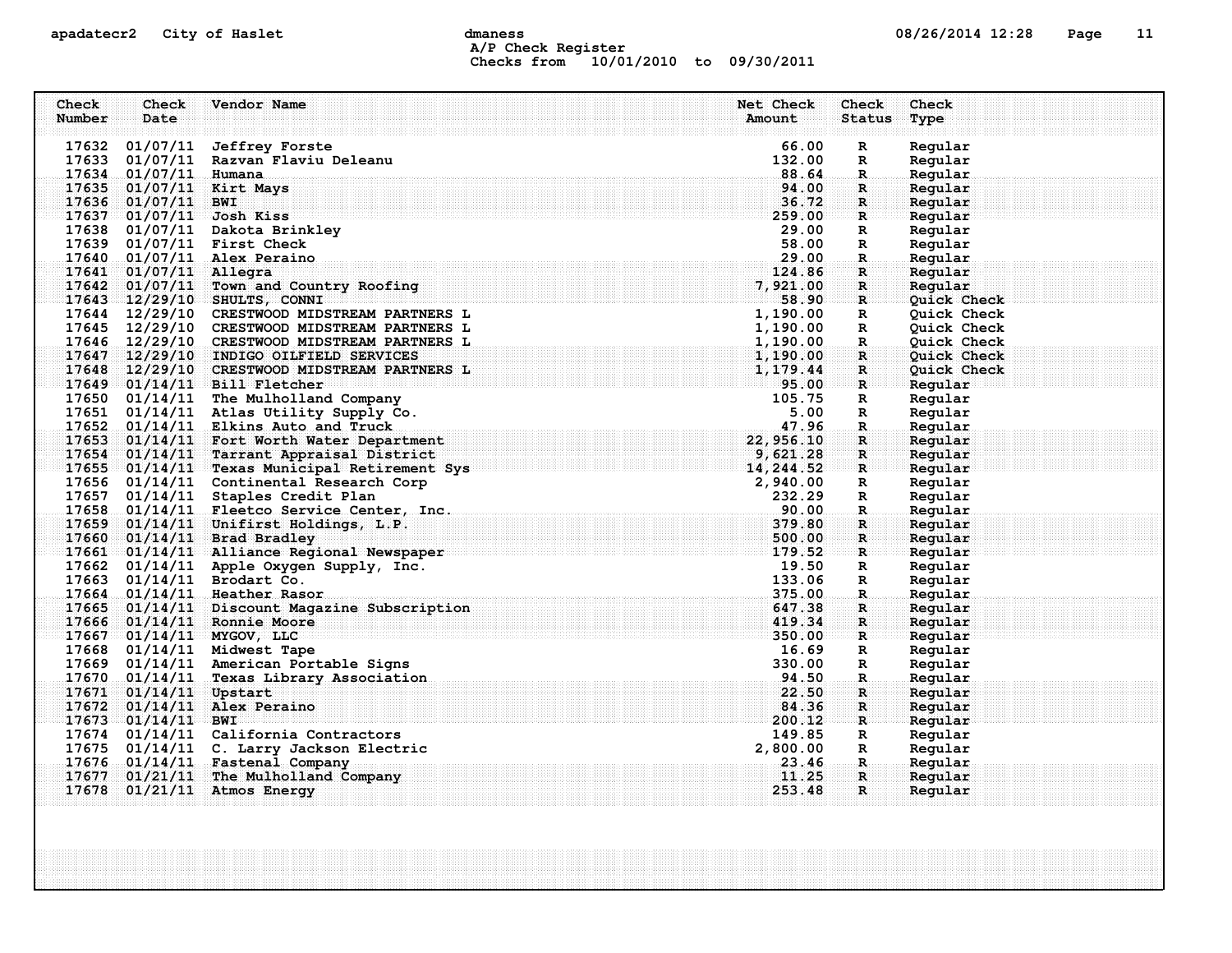### apadatecr2 City of Haslet compound dmaness compound the definition of the definition of the definition of the definition of the definition of the definition of the definition of the definition of the definition of the defi A/P Check Register Checks from 10/01/2010 to 09/30/2011

| Check  | Check                   | Vendor Name                                                                                                                                                                                                                                                                                                                                    | Net Check          | Check                       | Check              |
|--------|-------------------------|------------------------------------------------------------------------------------------------------------------------------------------------------------------------------------------------------------------------------------------------------------------------------------------------------------------------------------------------|--------------------|-----------------------------|--------------------|
| Number | Date                    |                                                                                                                                                                                                                                                                                                                                                | Amount             | <b>Status</b>               | Type               |
|        |                         |                                                                                                                                                                                                                                                                                                                                                |                    |                             |                    |
|        |                         | 17679 01/21/11 Elkins Hardware                                                                                                                                                                                                                                                                                                                 | 67.79              | $\mathbf R$                 | Regular            |
|        |                         | $17680$ $01/21/11$ Elkins Auto and Truck                                                                                                                                                                                                                                                                                                       | 11.98              | $\mathbb{R}$                | Regular            |
|        |                         | 17681 01/21/11 A-1 Porta Privy                                                                                                                                                                                                                                                                                                                 | 205.50             | $\mathbf R$                 | Regular            |
|        | 17682 $01/21/11$ AT & T |                                                                                                                                                                                                                                                                                                                                                | 991.02             | $\mathbf{R}$ .              | Regular            |
|        |                         | 17683 01/21/11 Fort Worth Water Department                                                                                                                                                                                                                                                                                                     | 867.00             | $\mathbf{R}$                | Regular            |
|        |                         | 17684 01/21/11 Allied Waste Services                                                                                                                                                                                                                                                                                                           | 6,492.86           | $\mathbb{R}^n$              | Regular            |
|        |                         | 17685 01/21/11 DPC Industries, Inc.                                                                                                                                                                                                                                                                                                            | 12.00<br>44,660.62 | $\mathbf R$                 | Regular            |
|        |                         | 17686 01/21/11 Texas State Comptroller                                                                                                                                                                                                                                                                                                         |                    | $\mathbf{R}$                | Regular            |
|        |                         | $\frac{17687}{44,000.62}$<br>1,580.00.00<br>1,580.00.00<br>17688 01/21/11 Martin Apparatus & Equipment                                                                                                                                                                                                                                         | 295.19             | $\mathbf R$ .               | Regular<br>Regular |
|        |                         | 17689 01/21/11 IKON Office Solutions                                                                                                                                                                                                                                                                                                           | 424.00             | $\mathbf{R}$<br>$\mathbf R$ | Regular            |
|        |                         | 17690 01/21/11 Building Officials Association 50.00 50.00                                                                                                                                                                                                                                                                                      |                    | $\mathbf{R}$                | Regular            |
|        |                         | 17691 01/21/11 Northeast Leadership Forum                                                                                                                                                                                                                                                                                                      | 45.00              | R                           | Regular            |
|        |                         | 17692 01/21/11 Durable Component Tech                                                                                                                                                                                                                                                                                                          | 360.30             | $\mathbb{R}$                | Regular            |
|        |                         | 17693 01/21/11 Unifirst Holdings, L.P.                                                                                                                                                                                                                                                                                                         | 186.77             | $\mathbb{R}$                | Regular            |
|        |                         | ity and $\frac{1}{2}$ . The set of $\frac{1}{2}$ , $\frac{1}{2}$ , $\frac{1}{2}$ , $\frac{1}{2}$ , $\frac{1}{2}$ , $\frac{1}{2}$ , $\frac{1}{2}$ , $\frac{1}{2}$ , $\frac{1}{2}$ , $\frac{1}{2}$ , $\frac{1}{2}$ , $\frac{1}{2}$ , $\frac{1}{2}$ , $\frac{1}{2}$ , $\frac{1}{2}$ , $\frac{1}{2}$<br>17694 01/21/11 Betsy Price, Tarrant County | 4,050.80           | $\mathbf{R}$                | Regular            |
|        |                         | 17695 01/21/11 Northwest Metroport Chamber                                                                                                                                                                                                                                                                                                     | 90.00              | $\mathbf R$                 | Regular            |
|        |                         | $\frac{17696}{17696}$ 01/21/11 Franklin Legal Publishing 2,680.00                                                                                                                                                                                                                                                                              |                    | $\mathbf{R}$                | Regular            |
|        | 17697 01/21/11 Ozarka   |                                                                                                                                                                                                                                                                                                                                                | 43.31              | $\mathbf{R}$                | Regular            |
|        |                         | 17698 01/21/11 Nextel Communications                                                                                                                                                                                                                                                                                                           | 744.83             | R                           | Regular            |
|        |                         | 17699 01/21/11 First Financial Visa                                                                                                                                                                                                                                                                                                            | 181.10             | $\mathbf R$                 | Regular            |
|        |                         | 17700 01/21/11 BETSY PRICE, TAX ASSESSOR-COLL                                                                                                                                                                                                                                                                                                  | 1,085.01           | R                           | Regular            |
|        |                         | 17701 01/21/11 Steve Mossman, Denton Co.                                                                                                                                                                                                                                                                                                       | 1,633.40           | $\mathbf{R}$                | Regular            |
|        |                         | 17702 01/21/11 Heather Rasor                                                                                                                                                                                                                                                                                                                   | 375.00             | $\mathbf{R}$                | Regular            |
|        | 17703 01/21/11 Horizon  |                                                                                                                                                                                                                                                                                                                                                | 18.90              | $\mathbf{R}$                | Regular            |
|        |                         | 17704 01/21/11 Sam's Club Discover                                                                                                                                                                                                                                                                                                             | 156.59             | R                           | Regular            |
|        |                         | 17705 01/21/11 OmniBase Services of Texas                                                                                                                                                                                                                                                                                                      | 366.00             | $\mathbf R$ .               | Regular            |
|        |                         | 17706 01/21/11 35W Coalition                                                                                                                                                                                                                                                                                                                   | 100.00             | R                           | Regular            |
|        |                         | 17707 01/21/11 CSG Systems, Inc.                                                                                                                                                                                                                                                                                                               | 378.01             | R                           | Regular            |
|        |                         | 17708 01/21/11 Blackstone                                                                                                                                                                                                                                                                                                                      | 60.32              | R                           | Regular            |
|        |                         | 17709 01/21/11 Texas Dept. of State Health                                                                                                                                                                                                                                                                                                     | 50.00              | $\mathbb{R}$                | Regular            |
|        | 17710 01/21/11 MPLC     |                                                                                                                                                                                                                                                                                                                                                | 95.00              | $\mathbb{R}$                | Regular            |
|        |                         | 17711 01/28/11 Pitney Bowes                                                                                                                                                                                                                                                                                                                    | 58.00              | $\mathbf{R}$                | Regular            |
|        |                         | 17712 01/28/11 Elkins Auto and Truck                                                                                                                                                                                                                                                                                                           | 42.62              | $\mathbf R$                 | Regular            |
|        |                         | 17713 01/28/11 Tri County Electric                                                                                                                                                                                                                                                                                                             | 2,801.59           | $\mathbf{R}$                | Regular            |
|        |                         | 17714 01/28/11 Martin Apparatus & Equipment                                                                                                                                                                                                                                                                                                    | 2,366.67           | R                           | Regular            |
|        |                         | 17715 01/28/11 Nicole Snyder                                                                                                                                                                                                                                                                                                                   | 1,000.00           | $\mathbf R$                 | Regular            |
|        |                         | 17716 01/28/11 RENTAL SERVICE CORPORATION                                                                                                                                                                                                                                                                                                      | 310.00             | $\mathbf R$                 | Regular            |
|        |                         | 17717 01/28/11 Home Depot                                                                                                                                                                                                                                                                                                                      | 878.86             | $\mathbf{R}$ .              | Regular            |
|        |                         | 17718 01/28/11 TARRANT COUNTY CLERK                                                                                                                                                                                                                                                                                                            | 208.00             | $\mathbf R$                 | Regular            |
|        |                         | 17719 01/28/11 Northwest Metroport Chamber                                                                                                                                                                                                                                                                                                     | 90.00              | $\mathbf R$                 | Regular            |
|        |                         | 17720 01/28/11 Lee Godbold                                                                                                                                                                                                                                                                                                                     | 36.39              | $\mathbf{R}$                | Regular            |
|        |                         | 17721 01/28/11 Brian the Animal Guy                                                                                                                                                                                                                                                                                                            | 250.00             | $\mathbf{R}$                | Regular            |
|        | 17722 01/28/11 Ozarka   |                                                                                                                                                                                                                                                                                                                                                | 6.99               | R                           | Regular            |
|        |                         | 17723 01/28/11 Brodart Co.                                                                                                                                                                                                                                                                                                                     | 36.07              | -R.,                        | Regular            |
|        |                         | 17724 01/28/11 Heather Rasor                                                                                                                                                                                                                                                                                                                   | 375.00             | $\mathbf R$ :               | Regular            |
|        | 17725 01/28/11 Holt Cat |                                                                                                                                                                                                                                                                                                                                                | 561.55             | $\mathbf{R}$                | Regular            |
|        |                         |                                                                                                                                                                                                                                                                                                                                                |                    |                             |                    |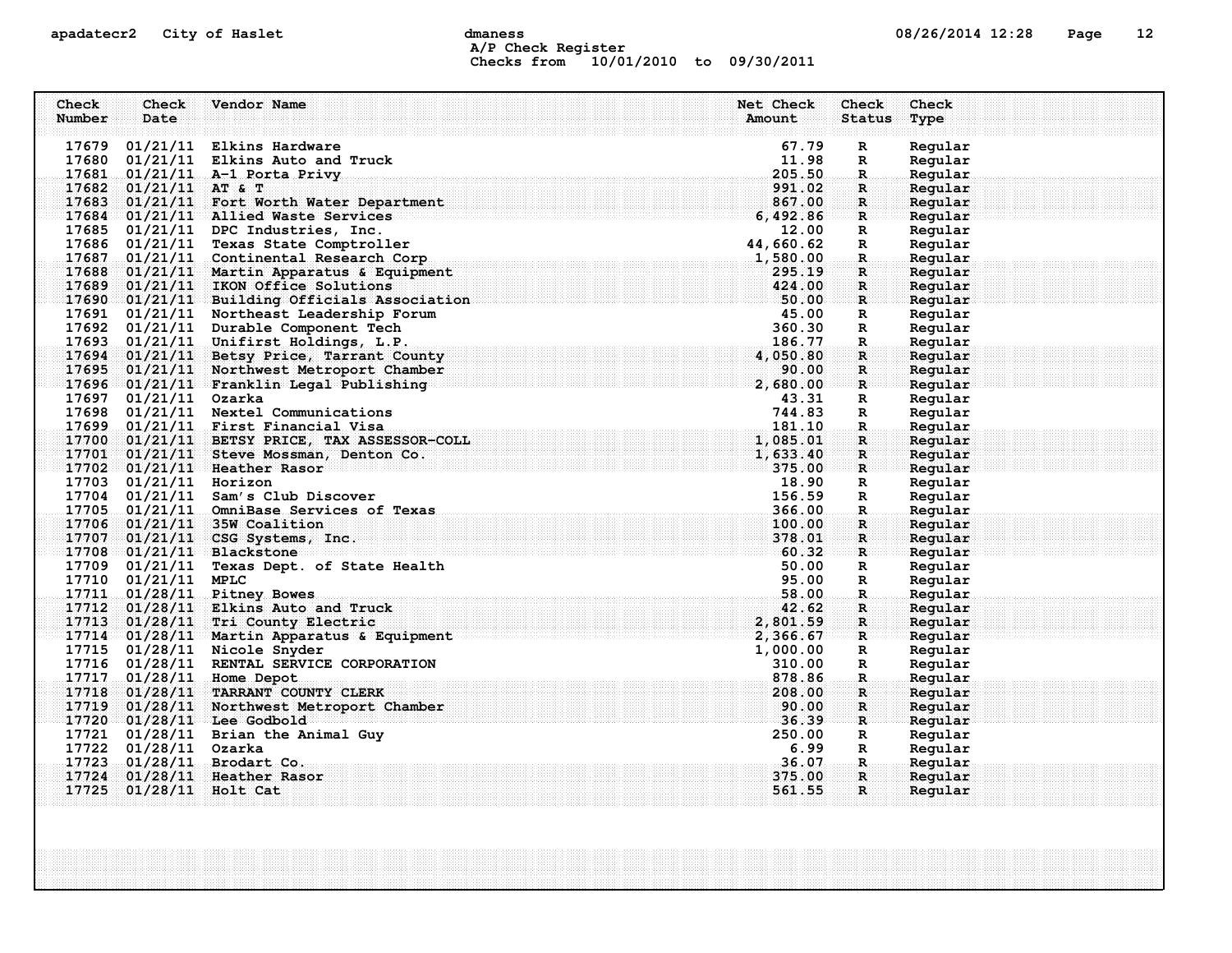### apadatecr2 City of Haslet control dmaness control dmaness control and the US/26/2014 12:28 Page 13 A/P Check Register Checks from 10/01/2010 to 09/30/2011

|        |                         |                                                                                                                |            | Check         | Check   |  |
|--------|-------------------------|----------------------------------------------------------------------------------------------------------------|------------|---------------|---------|--|
| Number | Date                    |                                                                                                                | Amount     | <b>Status</b> | Type    |  |
|        |                         |                                                                                                                |            |               |         |  |
|        |                         | 17726 01/28/11 BlueCross/BlueShield                                                                            | 6,080.02   | $\mathbf R$   | Regular |  |
|        | 17727 01/28/11 Shell    |                                                                                                                | 665.77     | R             | Regular |  |
|        |                         | 17728 01/28/11 N. Central Tx Permit Tech Chpt                                                                  | 36.00      | $\mathbb{R}$  | Regular |  |
|        | 17729 01/28/11 AFLAC    |                                                                                                                | 1, 135.92  | $\mathbf R$   | Regular |  |
|        | 17730 01/28/11 DirecTV  |                                                                                                                | 139.89     | R             | Regular |  |
|        | $17731$ 01/28/11 Humana |                                                                                                                | 88.64      | $\mathbf R$   | Regular |  |
|        |                         | 17732 01/28/11 Miracle Development Services                                                                    | 3,950.00   | R             | Regular |  |
|        | 17733 01/28/11 TMHRA    |                                                                                                                | 75.00      | R             | Regular |  |
|        | 17734 01/28/11 BWI      |                                                                                                                | 198.88     | R.            | Regular |  |
|        |                         | 17735 01/28/11 Pitney Bowes Purchase Power                                                                     | 500.00     | R             | Regular |  |
|        |                         | 17736 01/28/11 Lincoln Financial Group                                                                         | 638.61     | $\mathbf R$   | Regular |  |
|        |                         | 17737 01/28/11 Bureau Veritas                                                                                  | 76.92      | $\mathbf{R}$  | Regular |  |
|        | 17738 01/28/11 Allegra  |                                                                                                                | 62.43      | R             | Regular |  |
|        |                         | 17739 01/28/11 C. Larry Jackson Electric                                                                       | 1,983.24   | R             | Regular |  |
|        |                         | 17740 01/28/11 NISD Education Foundation                                                                       | 500.00     | $\mathbf R$ . | Regular |  |
|        |                         | 17741 02/04/11 Ronnie Moore                                                                                    | 68.00      | R             | Regular |  |
|        |                         | 17742 02/04/11 James Ray Parker, II                                                                            | 47.00      | $\mathbf R$   | Regular |  |
|        |                         | 17743 02/04/11 Nathan Abel                                                                                     | 136.00     | $\mathbf{R}$  | Regular |  |
|        |                         | 17744 02/04/11 Steve Harvey                                                                                    | 167.00     | R             | Regular |  |
|        |                         | 17745 02/04/11 Nick Brenz                                                                                      | 382.50     | R             | Regular |  |
|        |                         | 17746 02/04/11 Michael Thetford                                                                                | 78.00      | R.            | Regular |  |
|        |                         | 17747 02/04/11 Lee Godbold                                                                                     | 86.00      | R             | Regular |  |
|        |                         | 17748 02/04/11 Frank Valtierra                                                                                 | 136.00     | $\mathbf{R}$  | Reqular |  |
|        |                         | 17749 02/04/11 Office of the Attorney General                                                                  | 382.50     | $\mathbf{R}$  | Regular |  |
|        |                         | 17750 02/04/11 Wesley Fanning                                                                                  | 66.00      | R             | Regular |  |
|        |                         | 17751 02/04/11 Greg Fischer                                                                                    | 360.00     | R             | Regular |  |
|        |                         | 17752 02/04/11 Robert Brown                                                                                    | .58.00     | R.            | Regular |  |
|        |                         | 17753 02/04/11 Jeffrey Forste                                                                                  | 99.00      | R             | Regular |  |
|        |                         | 17754 02/04/11 Razvan Flaviu Deleanu                                                                           | 198.00     | $\mathbf R$   | Regular |  |
|        |                         | 17755 02/04/11 Kirt Mays<br>where the contribution of the contribution of the contribution of $\mathbf{94:00}$ |            | R             | Regular |  |
|        |                         | 17756 02/04/11 Josh Kiss                                                                                       | 37.00      | R             | Regular |  |
|        |                         | 17757 02/04/11 Alex Peraino                                                                                    | 29.00      | $\mathbb{R}$  | Regular |  |
|        |                         | 17758 02/04/11 Austin McCracken                                                                                | 87.00      | R.            | Regular |  |
|        |                         | 17759 02/11/11 Pitney Bowes, Inc.                                                                              | 156.00     | R             | Regular |  |
|        |                         | 17760 02/11/11 Elkins Hardware                                                                                 | 80.97      | $\mathbf{R}$  | Regular |  |
|        |                         | 17761 02/11/11 Fort Worth Water Department                                                                     | 24,087.45  | R             | Reqular |  |
|        |                         | 17762 02/11/11 Roadrunner Traffic Supply                                                                       | 159.85     | R             | Regular |  |
|        |                         | 17763 02/11/11 Trinity River Authority                                                                         | 15,964.00  | $\mathbb{R}$  | Regular |  |
|        |                         | 17764 02/11/11 Office Depot                                                                                    | 213.95     | R.            | Regular |  |
|        |                         | 17765 02/11/11 Taylor, Olson, Adkins, Srall                                                                    | 6,405.33   | R             | Regular |  |
|        |                         | 17766 02/11/11 Katrina Jones                                                                                   | 230.27     | $\mathbf R$   | Regular |  |
|        |                         | 17767 02/11/11 Continental Research Corp                                                                       | 1,764.00   | R             | Regular |  |
|        |                         | 17768 02/11/11 Tri County Electric Coop, Inc.                                                                  | 927.50     | R             | Regular |  |
|        |                         | 17769 02/11/11 Roadrunner Courier                                                                              | 67.90      | R             | Regular |  |
|        |                         | 17770 02/11/11 Fleetco Truck & Fire Apparatus                                                                  | 766.23     | R.            | Regular |  |
| 17771  |                         | $02/11/11$ Belcheff & Associates, Inc.                                                                         | 36, 171.51 | $\mathbf R$   | Regular |  |
|        |                         | 17772 02/11/11 Nicole Snyder                                                                                   | 1,000.00   | $\mathbf{R}$  | Regular |  |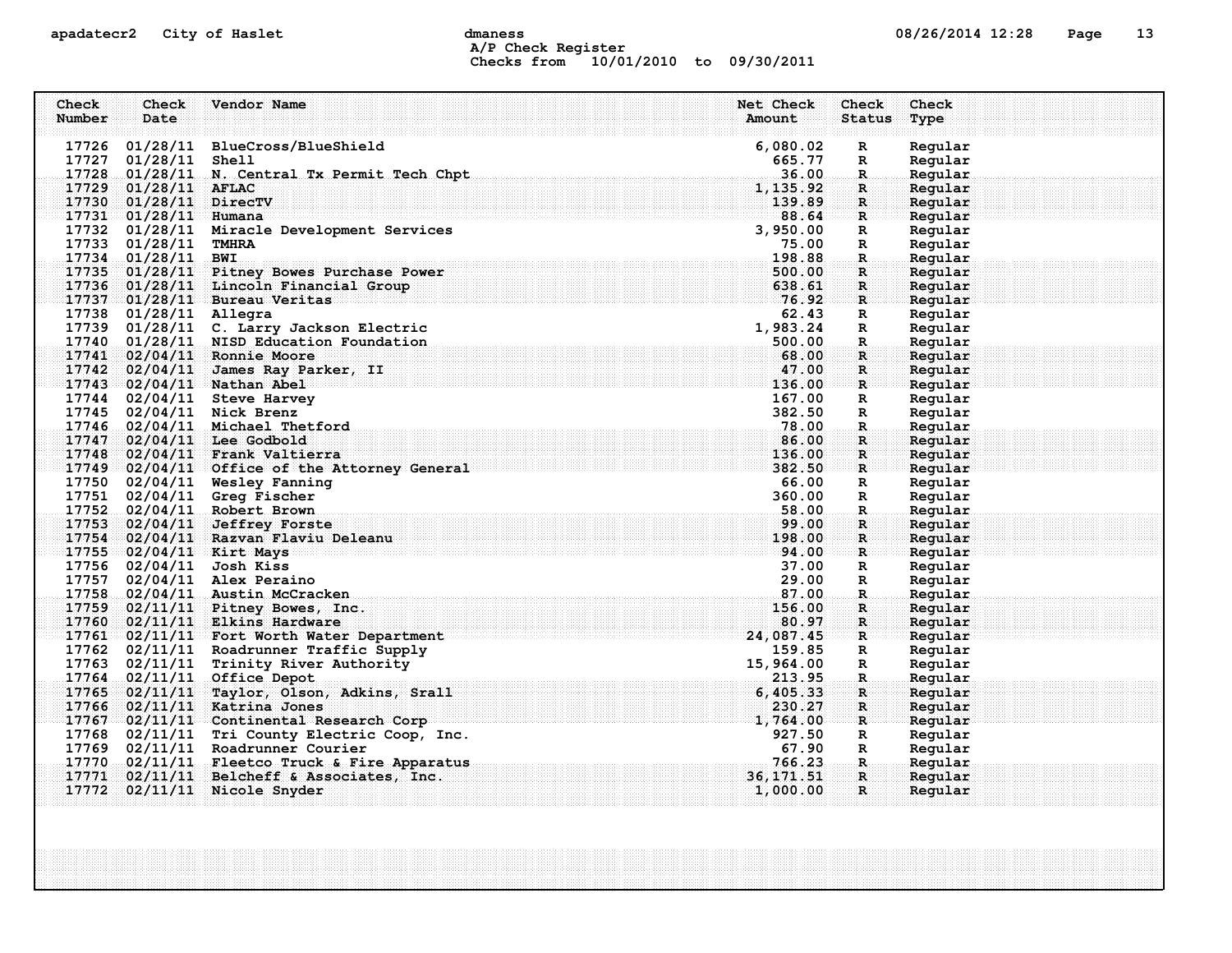# apadatecr2 City of Haslet dmaness dmaness and the control of the 14 A/P Check Register Checks from 10/01/2010 to 09/30/2011

| Check<br>Number | Check<br>Date      | Vendor Name                                                                                                                                         | Net Check<br>Amount | Check<br><b>Status</b>          | Check<br>Type      |
|-----------------|--------------------|-----------------------------------------------------------------------------------------------------------------------------------------------------|---------------------|---------------------------------|--------------------|
|                 |                    | 17773 02/11/11 Perdue, Brandon, Fielder, Collins                                                                                                    | 1,390.34            | $\mathbf{R}$                    | Regular            |
|                 |                    | 17774 02/11/11 Brad Bradley                                                                                                                         | 500.00              | $\mathbf{R}$                    | Regular            |
|                 |                    | 17775 02/11/11 Reliant Energy Solutions                                                                                                             | 5,990.44            | $\mathbb{R}$                    | Regular            |
|                 |                    | 17776 02/11/11 Ferguson Waterworks                                                                                                                  | 18.00               | R.                              | Regular            |
|                 |                    | 17777 02/11/11 Victor 0. Schinnerer & Co. Inc                                                                                                       | 105.00              | $\mathbf{R}$                    | Regular            |
|                 |                    | 17778 02/11/11 Worth Printing                                                                                                                       | 297.00              | R                               | Regular            |
|                 |                    | 17779 02/11/11 Apple Oxygen Supply, Inc.                                                                                                            | 76.35               | $\mathbf{R}$                    | Regular            |
|                 |                    | 17780 02/11/11 Brodart Co.                                                                                                                          | 103.73              | $\mathbf R$                     | Regular            |
|                 |                    | 17781 02/11/11 Tarrant County                                                                                                                       | 45,269.30           | $\mathbb{R}$                    | Regular            |
|                 |                    | 17782 02/11/11 Pre-Paid Legal Services                                                                                                              | 39.85               | R                               | Regular            |
|                 |                    | 17783 02/11/11 Eric Camejo                                                                                                                          | 70.00               | R                               | Regular            |
|                 |                    | 17784 02/11/11 MYGOV, LLC                                                                                                                           | 350.00              | $\mathbf{R}$                    | Regular            |
|                 |                    | 17785 02/11/11 Midwest Tape                                                                                                                         | 25.69               | R                               | Regular            |
|                 |                    | 17786 02/11/11 Hose-Tech                                                                                                                            | 61.25               | $\mathbf R$                     | Regular            |
|                 |                    | 17787 02/11/11 Safeware, Inc.                                                                                                                       | 1,951.72            | $\mathbf{R}$                    | Regular            |
|                 |                    | 17788 02/11/11 Firefighter Tree & Tractor                                                                                                           | 200.00              | R                               | Regular            |
|                 |                    | 17789 02/11/11 Sanderson Electric, Inc.<br>$\frac{870}{917.64}$                                                                                     | 870.00              | $\mathbf{R}$                    | Reqular            |
|                 |                    | $17790$ 02/11/11 Sanderson Electric, Inc.                                                                                                           |                     | $\mathbf{R}$ . The $\mathbf{R}$ | Regular            |
|                 | 17791 02/11/11 BWI |                                                                                                                                                     | 130.49              | $\mathbf{R}$                    | Regular            |
|                 |                    | 17792 02/11/11 New Texas Excavation                                                                                                                 | 31, 153.50          | $\mathbf R$                     | Regular            |
|                 |                    | 17793 02/11/11 Recorded Books, LLC                                                                                                                  | 141.04              | $\mathbf{R}_{\perp}$            | Regular            |
| 17794           |                    | $02/11/11$ Lisa Hennek                                                                                                                              | 47.98               | R                               | Regular            |
|                 |                    | $\mathbf{L} \mathbf{C} = \begin{bmatrix} 57.00 \\ 10.00 \end{bmatrix}$<br>17795 02/11/11 E L Kurdyla Publishing LLC                                 |                     | $\mathbf{R}$                    | Regular            |
|                 |                    | 17796 02/11/11 AIL Investment, L.P.                                                                                                                 |                     | $\mathbf{v}$ and $\mathbf{v}$   | Regular            |
|                 |                    | 17797 02/11/11 AIL Investment, L.P.                                                                                                                 | 10.00               | v                               | Regular            |
|                 |                    | 17798 02/11/11 AIL Investment, L.P.                                                                                                                 | 10.00               | v                               | Regular            |
|                 |                    | . The component of the component ${\bf 10}$ , ${\bf 00}$ , ${\bf 00}$ , ${\bf 00}$ , ${\bf 00}$ , ${\bf 01}$<br>17799 02/11/11 AIL Investment, L.P. |                     | $\mathbf{V}$                    | Regular            |
|                 |                    | 17800 02/11/11 Jim England Plumbing                                                                                                                 | 150.00<br>850.00    | $\mathbf R$                     | Regular            |
|                 |                    | 17801 02/11/11 Emergency Services Marketing<br>1/801 02/11/11 Emergency Services Marketing<br>17802 02/14/11 Heather Rasor                          | 375.00              | $\mathbf{R}$                    | Regular<br>Regular |
|                 |                    | 17803 02/18/11 STW, Inc.                                                                                                                            | 3, 205.92           | $\mathbb{R}^n$<br>$\mathbf R$   | Regular            |
|                 |                    | 17804 02/18/11 Atmos Energy                                                                                                                         | 147.24              | $\mathbf{R}$                    | Regular            |
|                 |                    | 17805 02/18/11 Elkins Hardware                                                                                                                      | 31.12               | $\mathbf{R}$                    | Regular            |
|                 |                    | 17806 02/18/11 Elkins Auto and Truck                                                                                                                | 14.78               | R                               | Regular            |
|                 |                    |                                                                                                                                                     |                     | R                               | Regular            |
|                 |                    | 17807 02/18/11 Texas Municipal Retirement Sys 8,969.14<br>17808 02/18/11 N.Central Texas Council of Gov 130.00                                      |                     | $\mathbf{R}^{\mathbb{N}}$       | Regular            |
|                 |                    | 17809 02/18/11 Jennifer Shelly                                                                                                                      | 31.18               | R                               | Regular            |
|                 |                    | 17810 02/18/11 Roadrunner Courier                                                                                                                   | 23.20               | R                               | Regular            |
|                 |                    | 17811 02/18/11 Staples Credit Plan                                                                                                                  | 130.92              | $\mathbf{R}$                    | Regular            |
|                 |                    | 17812 02/18/11 IKON Office Solutions                                                                                                                | 501.36              | $\mathbf{R}$                    | Reqular            |
|                 |                    | 17813 02/18/11 RENTAL SERVICE CORPORATION                                                                                                           | 301.25              | R                               | Regular            |
|                 |                    | 17814 02/18/11 Unifirst Holdings, L.P.                                                                                                              | 191.02              | $\mathbf{R}$                    | Regular            |
|                 |                    | 17815 02/18/11 Northwest Metroport Chamber                                                                                                          | 200.00              | R                               | Regular            |
|                 |                    | 17816 02/18/11 Cowser Tire & Service                                                                                                                | 25.00               | $\mathbf{R}$                    | Regular            |
| 17817           | $02/18/11$ Ozarka  |                                                                                                                                                     | 25.37               | $\mathbf{R}_\odot$              | Regular            |
| 17818           |                    | 02/18/11 Alliance Regional Newspaper                                                                                                                | 160.82              | $\mathbf{R}$                    | Regular            |
|                 |                    | 17819 02/18/11 Nextel Communications                                                                                                                | 818.39              | $\mathbf{R}$                    | Regular            |
|                 |                    |                                                                                                                                                     |                     |                                 |                    |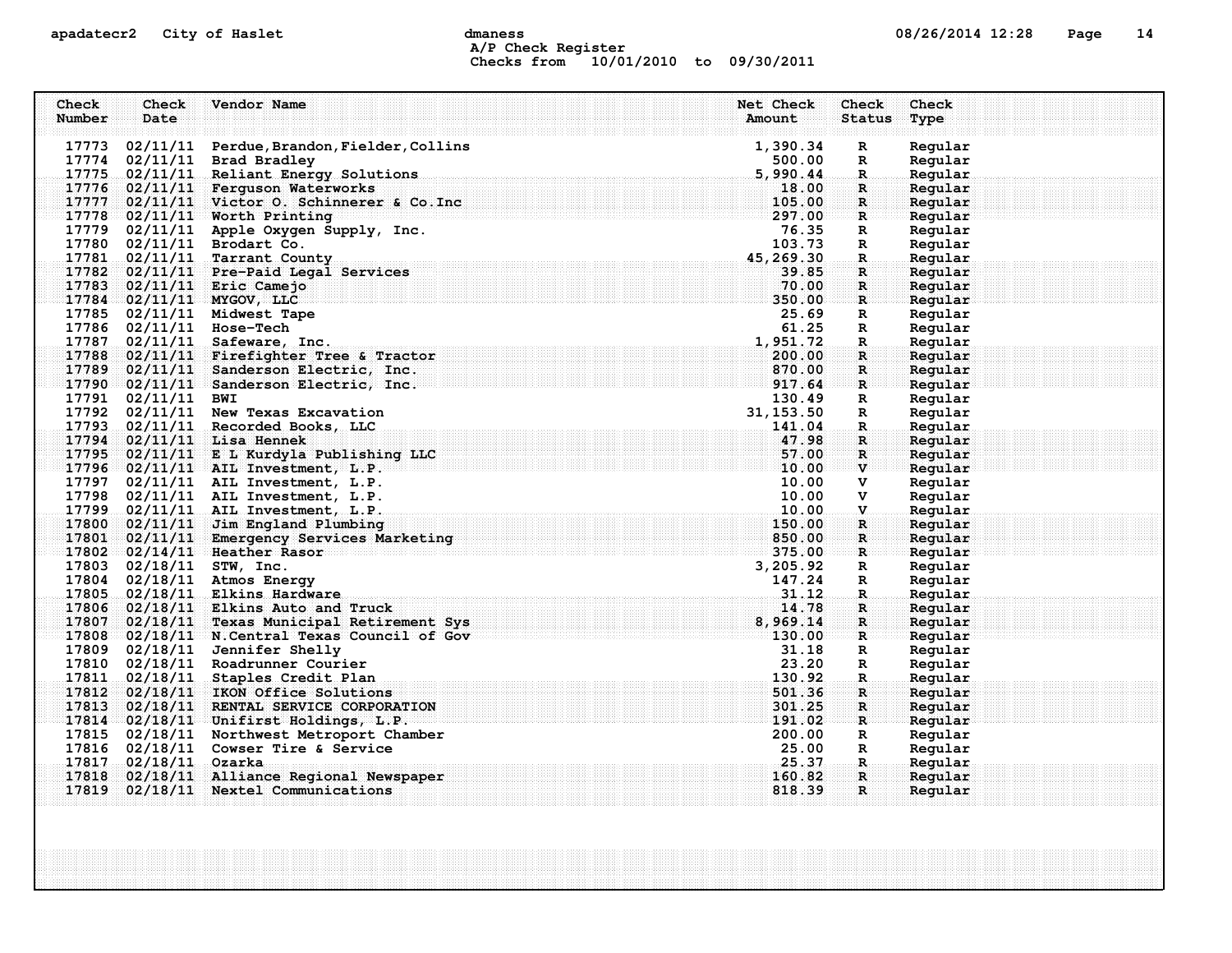### apadatecr2 City of Haslet and dmaness dmaness and the US/26/2014 12:28 Page 15 A/P Check Register Checks from 10/01/2010 to 09/30/2011

| Check  | Check                   | Vendor Name                                 | <b>Net Check</b>                                                                                                           | Check         | Check   |  |
|--------|-------------------------|---------------------------------------------|----------------------------------------------------------------------------------------------------------------------------|---------------|---------|--|
| Number | Date                    |                                             | Amount                                                                                                                     | <b>Status</b> | Type    |  |
|        |                         |                                             |                                                                                                                            |               |         |  |
| 17820  |                         | 02/18/11 Apple Oxygen Supply, Inc.          | 19.50                                                                                                                      | $\mathbf R$   | Regular |  |
|        |                         | 17821 02/18/11 Brodart Co.                  | 83.38                                                                                                                      | R             | Regular |  |
|        |                         | 17822 02/18/11 Heather Rasor                | 375.00                                                                                                                     | $\mathbf{R}$  | Regular |  |
|        | 17823 02/18/11 Shell    |                                             | 787.62                                                                                                                     | $\mathbf R$   | Regular |  |
|        |                         | 17824 02/18/11 Midwest Tape                 | 3.00                                                                                                                       | $\mathbf{R}$  | Regular |  |
|        |                         | $17825$ 02/18/11 Sam's Club Discover        | 195.00                                                                                                                     | R             | Regular |  |
|        |                         | 17826 02/18/11 Hose-Tech                    | 109.02                                                                                                                     | R             | Regular |  |
|        |                         | 17827 02/18/11 Safeware, Inc.               | 230.00                                                                                                                     | R             | Regular |  |
|        |                         | 17828 02/18/11 Megan Nieves                 | 14.90                                                                                                                      | R.            | Regular |  |
|        |                         | 17829 02/18/11 Atlas Enterprises, Inc.      | 6,500.00                                                                                                                   | $\mathbf R$   | Regular |  |
|        |                         | 17830 02/18/11 Burks Land Surveying         | 1,250.00                                                                                                                   | R             | Reqular |  |
|        | 17831 02/18/11 Covetrix |                                             | 210.00                                                                                                                     | R             | Regular |  |
|        | 17832 02/18/11 BWI      |                                             | 671.54                                                                                                                     | R             | Regular |  |
|        |                         | 17833 02/18/11 Baird, Hampton & Brown, Inc  | 3,914.00                                                                                                                   | R             | Regular |  |
|        |                         | 17834 02/18/11 Lisa Hennek                  | 700.00                                                                                                                     | $\mathbf R$   | Regular |  |
|        |                         | 17835 02/18/11 C. Larry Jackson Electric    | 2,893.43                                                                                                                   | $\mathbf R$   | Regular |  |
|        |                         | 17836 02/18/11 ESC Lab Sciences             | 215.50                                                                                                                     | $\mathbf R$   | Regular |  |
|        |                         | 17837 02/18/11 Weld Works                   | 63.75                                                                                                                      | R             | Regular |  |
|        |                         | 17838 02/18/11 Rockin W Construction        | 665.00                                                                                                                     | R             | Regular |  |
|        |                         | 17839 02/25/11 Barbara Chatman              | 74.00                                                                                                                      | $\mathbb{R}$  | Regular |  |
|        |                         | 17840 02/25/11 The Mulholland Company       | 108.00                                                                                                                     | $\mathbf R$   | Regular |  |
|        |                         | 17841 02/25/11 STW, Inc.                    | 4,617.29                                                                                                                   | $\mathbf R$   | Regular |  |
|        |                         | 17842 02/25/11 Pitney Bowes                 | 58.00                                                                                                                      | $\mathbf R$   | Regular |  |
|        |                         | $17843$ 02/25/11 Atmos Energy               | 190.17                                                                                                                     | R             | Regular |  |
|        | 17844 02/25/11 AT & T   |                                             | 924.16                                                                                                                     | R             | Regular |  |
|        |                         | 17845 02/25/11 Allied Waste Services        | 6,472.91                                                                                                                   | $\mathbb{R}$  | Regular |  |
|        |                         | 17846 02/25/11 DPC Industries, Inc.         | 12.00                                                                                                                      | $\mathbf R$   | Regular |  |
|        | 17847 02/25/11 Grainger |                                             | 299.75                                                                                                                     | $\mathbf R$   | Regular |  |
|        |                         | 17848 02/25/11 Continental Research Corp    | 1,572.30                                                                                                                   | $\mathbf{R}$  | Regular |  |
|        |                         | $17849$ 02/25/11 Tri County Electric        | an sa kabupatèn Kabupatén Indonésia. Kabupatén Indonésia Kabupatén Indonésia Kabupatén Indonésia Kabupatén Ind<br>2,627.84 | R             | Regular |  |
|        |                         | 17850 02/25/11 Home Depot                   | 869.72                                                                                                                     | $\mathbf R$   | Regular |  |
|        |                         | 17851 02/25/11 Lee Godbold                  | 24.05                                                                                                                      | R             | Regular |  |
|        | 17852 02/25/11 Ozarka   |                                             | 6.99                                                                                                                       | R.            | Regular |  |
|        |                         | 17853 02/25/11 First Financial Visa         | 4,957.46                                                                                                                   |               | Regular |  |
|        |                         | 17854 02/25/11 Brodart Co.                  | 263.01                                                                                                                     | R<br>R        | Regular |  |
|        |                         | 17855 02/25/11 Heather Rasor                | 375.00                                                                                                                     |               |         |  |
|        | 17856 02/25/11 Shell    |                                             | 944.32                                                                                                                     | $\mathbf{R}$  | Regular |  |
|        |                         |                                             |                                                                                                                            | R             | Regular |  |
|        | 17857 02/25/11 AFLAC    |                                             | 1,135.92                                                                                                                   | R             | Regular |  |
|        |                         | 17858 02/25/11 Midwest Tape                 | 25.69                                                                                                                      | R.            | Regular |  |
|        | 17859 02/25/11 DirecTV  |                                             | 143.16                                                                                                                     | $\mathbf{R}$  | Regular |  |
|        |                         | 17860 02/25/11 Megan Nieves                 | 14.90                                                                                                                      | $\mathbf{R}$  | Regular |  |
|        |                         | 17861 02/25/11 Miracle Development Services | 3,950.00                                                                                                                   | $\mathbf R$   | Regular |  |
|        |                         | 17862 02/25/11 Clean Master Carpet Cleaning | 205.20                                                                                                                     | R             | Regular |  |
|        | 17863 02/25/11 BWI      |                                             | 93.78                                                                                                                      | R             | Regular |  |
|        |                         | 17864 02/25/11 Lincoln Financial Group      | 741.71                                                                                                                     | R.            | Regular |  |
|        |                         | 17865 02/25/11 Recorded Books, LLC          | 71.92                                                                                                                      | $\mathbf{R}$  | Regular |  |
|        |                         | 17866 02/25/11 THE ICE CREAM PEOPLE         | 75.00                                                                                                                      | R             | Regular |  |
|        |                         |                                             |                                                                                                                            |               |         |  |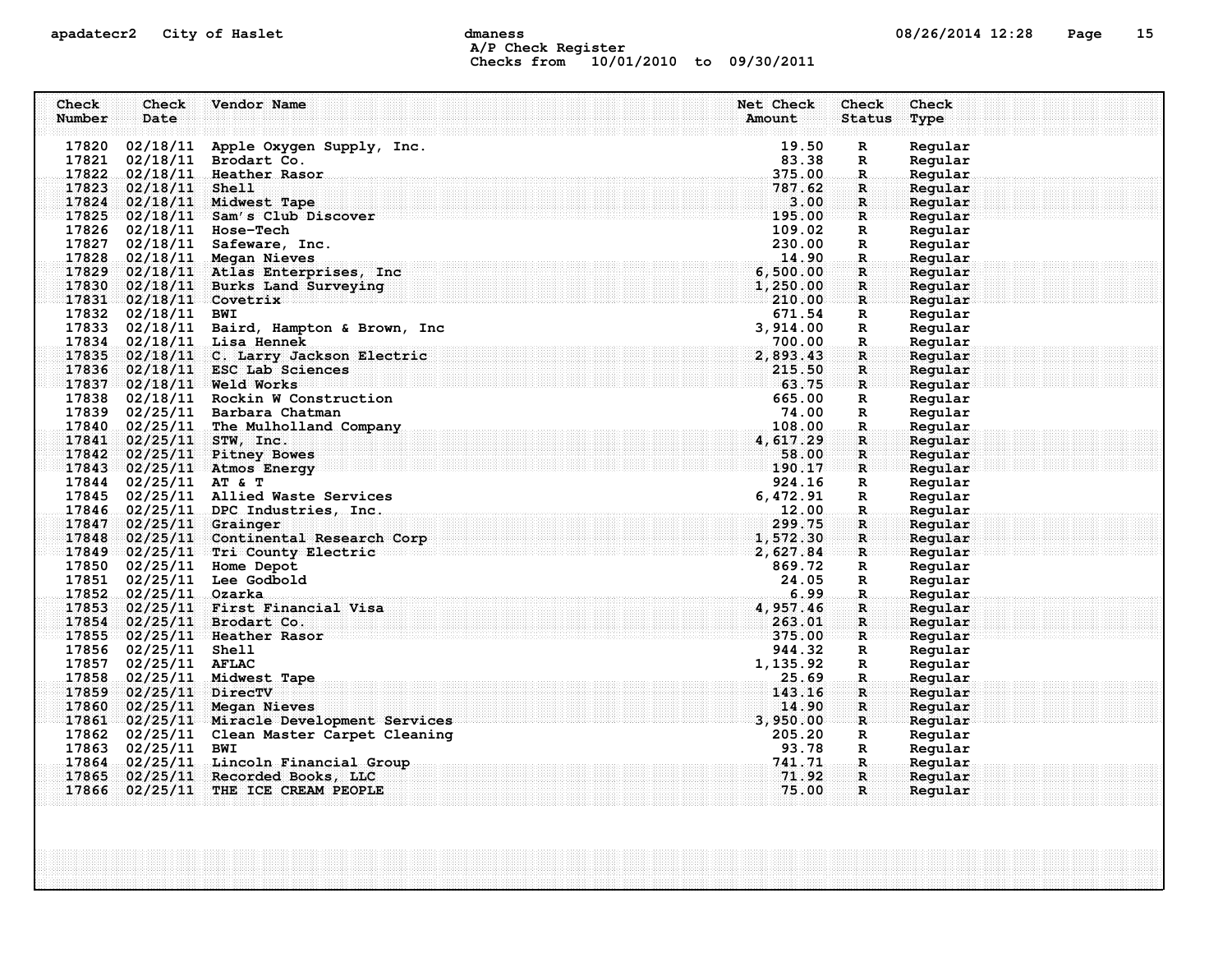### apadatecr2 City of Haslet control dmaness control dmaness control and the US/26/2014 12:28 Page 16 A/P Check Register Checks from 10/01/2010 to 09/30/2011

| Check<br>Number | Check<br>Date         | Vendor Name                                                                    | Net Check<br>Amount | Check<br><b>Status</b>        | Check<br>Type      |
|-----------------|-----------------------|--------------------------------------------------------------------------------|---------------------|-------------------------------|--------------------|
|                 |                       | 17867 02/25/11 Lisa Hennek                                                     | 18.73               | $\mathbf R$                   | Regular            |
|                 |                       | 17868 02/25/11 Dockmay Thompson                                                | 70.00               | R                             | Regular            |
|                 |                       | 17869 03/04/11 Just Us Restaurant Supply                                       | 850.00              | $\mathbb{R}$                  | Regular            |
|                 |                       | 17870 03/04/11 LewTex Overhead Door                                            | 110.00              | R                             | Regular            |
|                 |                       | 17871 03/04/11 Atlas Utility Supply Co.                                        | 228.84              | $\mathbf{R}$                  | Regular            |
|                 |                       | $17872$ 03/04/11 Elkins Hardware                                               | 27.00               | $\mathbf R$                   | Regular            |
|                 |                       | 17873 03/04/11 Trinity River Authority                                         | 15,964.00           | $\mathbb{R}$                  | Regular            |
|                 |                       | 17874 03/04/11 Texas Municipal Retirement Sys                                  | 9,459.14            | R                             | Regular            |
|                 |                       | 17875 03/04/11 Taylor, Olson, Adkins, Srall                                    | 12,975.55           | R.                            | Regular            |
|                 |                       | 17876 03/04/11 Tri County Electric                                             | 18.05               | $\mathbf R$                   | Regular            |
|                 |                       | 17877 03/04/11 Belcheff & Associates, Inc.                                     | 35, 210.32          | R                             | Regular            |
|                 |                       | 17878 03/04/11 Ronnie Moore                                                    | 68.00               | $\mathbf R$                   | Regular            |
|                 |                       | 17879 03/04/11 TEXAS WORKFORCE COMMISSION                                      | 4,466.00            | R                             | Regular            |
|                 |                       | 17880 03/04/11 Reliant Energy Solutions                                        | 4,875.19            | R                             | Regular            |
|                 |                       | 17881 03/04/11 James Ray Parker, II                                            | 47.00               | R.                            | Regular            |
|                 |                       | 17882 03/04/11 Ferguson Waterworks                                             | 135.99              | $\mathbf{R}$                  | Regular            |
|                 |                       | 17883 03/04/11 Brian the Animal Guy                                            | 250.00              | R                             | Regular            |
|                 |                       | 17884 03/04/11 Robert Golden                                                   | 23.00               | $\mathbf{v}$                  | Regular            |
|                 |                       | 17885 03/04/11 Ford Motor Credit Company                                       | 83.12               | R                             | Regular            |
|                 |                       | 17886 03/04/11 Steve Harvey                                                    | 443.00              | $\mathbb{R}$                  | Regular            |
|                 |                       | 17887 03/04/11 Nick Brenz                                                      | 285.00              | $\mathbf R$ .                 | Regular            |
|                 |                       | 17888 03/04/11 Michael Thetford                                                | 156.00              | $\mathbf R$                   | Regular            |
|                 |                       | 17889 03/04/11 Lee Godbold                                                     | 129.00              | $\mathbf{R}$                  | Reqular            |
|                 |                       | 17890 03/04/11 Brodart Co.                                                     | 791.11              | R                             | Regular            |
|                 |                       | 17891 03/04/11 Frank Valtierra                                                 | 34.00               | v                             | Regular            |
|                 |                       | 17892 03/04/11 Tarrant County                                                  | 45,269.30           | $\mathbb{R}$                  | Regular            |
|                 |                       | 17893 03/04/11 BlueCross/BlueShield                                            | 7,764.37            | $\mathbf R$                   | Regular            |
|                 |                       | 17894 03/04/11 GST Public Safety Supply                                        | 13.05               | R.                            | Regular            |
|                 | 17895 03/04/11 Shell  |                                                                                | 1,670.70            | $\mathbf{R}$                  | Regular            |
|                 |                       | 17896 03/04/11 Friends of the Haslet Library                                   | 500.00              | $\mathbf R$                   | Reqular            |
|                 |                       | 17897 03/04/11 Eric Camejo                                                     | 110.00<br>285.00    | R                             | Regular            |
|                 |                       | 17898 03/04/11 Office of the Attorney General<br>17899 03/04/11 Wesley Fanning | 66.00               | $\mathbb{R}$<br>$\mathbf R$ . | Regular<br>Regular |
|                 |                       | 17900 03/04/11 Greq Fischer                                                    | 365.00              | R                             | Regular            |
|                 |                       | 17901 03/04/11 Robert Brown                                                    | 58.00               | $\mathbf{R}$                  | Regular            |
|                 |                       | $17902$ 03/04/11 Jeffrey Forste                                                | 66.00               | R                             | Reqular            |
|                 |                       | 17903 03/04/11 Razvan Flaviu Deleanu                                           | 165.00              | $\mathbb{R}$                  | Regular            |
|                 | 17904 03/04/11 Humana |                                                                                | 88.64               | $\mathbb{R}$                  | Regular            |
|                 |                       | 17905 03/04/11 CSG Systems, Inc.                                               | 646.68              | R.                            | Regular            |
|                 |                       | 17906 03/04/11 Kirt Mays                                                       | 94.00               | R                             | Regular            |
|                 |                       | 17907 03/04/11 Blackstone                                                      | 15.08               | $\mathbf{R}$                  | Regular            |
|                 | $17908$ 03/04/11 BWI  |                                                                                | 102.00              | R                             | Regular            |
|                 |                       | 17909 03/04/11 Pitney Bowes Purchase Power                                     | 500.00              | $\mathbb{R}$                  | Regular            |
|                 |                       | 17910 03/04/11 Toby Clower                                                     | 35.00               | R                             | Regular            |
|                 |                       | 17911 03/04/11 Taylor Prichard                                                 | 35.00               | R.                            | Regular            |
|                 |                       | 17912 03/04/11 Kelly Clark                                                     | 3,000.00            | $\mathbf{R}$                  | Quick Check        |
|                 |                       | 17913 01/28/11 SHEERAN, ROBERT                                                 | 32.90               | $\mathbf{R}$                  | Quick Check        |
|                 |                       |                                                                                |                     |                               |                    |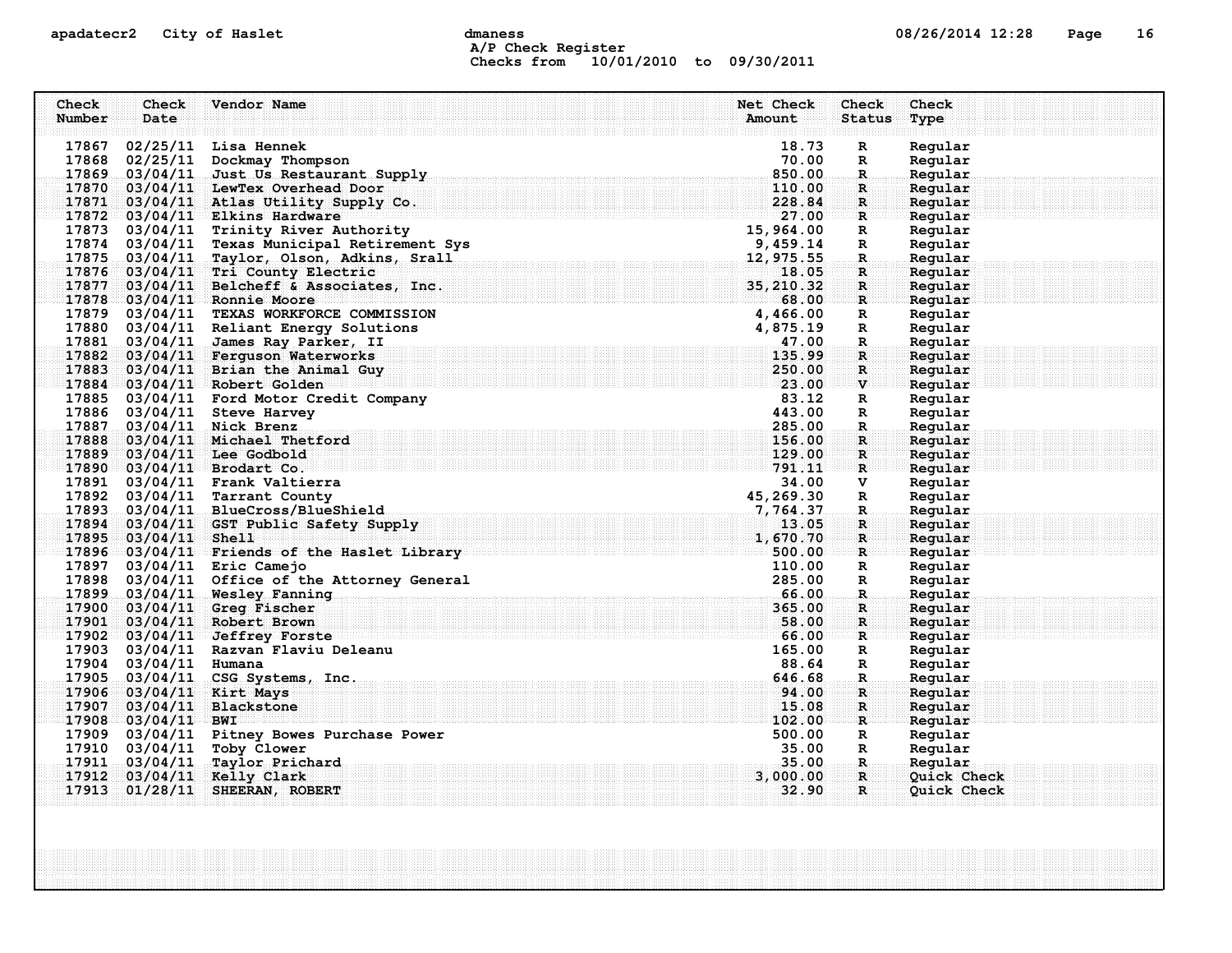# apadatecr2 City of Haslet dmaness dmaness and the control of the 17 control of the 17 control of the 17 control of the 17 control of the 17 control of the 17 control of the 17 control of the 17 control of the 17 control of A/P Check Register Checks from 10/01/2010 to 09/30/2011

| Check<br>Number | Check<br>Date           | Vendor Name                                                                                                                                                                              | Net Check<br>Amount | Check<br><b>Status</b>      | Check<br>Type      |
|-----------------|-------------------------|------------------------------------------------------------------------------------------------------------------------------------------------------------------------------------------|---------------------|-----------------------------|--------------------|
|                 |                         | 17914 02/28/11 SHEERAN, ROBERT                                                                                                                                                           | 39.49               | $\mathbf R$                 | Quick Check        |
|                 |                         | 17915 02/17/11 FAGAN, MALLORY                                                                                                                                                            | 78.42               | $\mathbb{R}$                | Quick Check        |
|                 |                         | 17916 02/28/11 FOSTER, JANET HOEFAR                                                                                                                                                      | 44.90               | $\mathbb{R}$                | Quick Check        |
| 17917           |                         | 01/28/11 MAYES, MELVIN GLENN                                                                                                                                                             | 23.07               | $\mathbf R$                 | Quick Check        |
|                 |                         | 17918 01/27/11 BANK OF THE WEST                                                                                                                                                          | 45.66               | $\mathbf{R}$                | <b>Quick Check</b> |
|                 |                         | $17919$ 02/25/11 SCHLOTZSKY'S                                                                                                                                                            | 25.00               | $\mathbf{R}$                | <b>Ouick Check</b> |
|                 |                         |                                                                                                                                                                                          | 375.00              | $\mathbf R$                 | Quick Check        |
|                 |                         |                                                                                                                                                                                          | 1,000.00            | $\mathbb{R}$                | Regular            |
|                 |                         | 17920 03/04/11 Heather Rasor<br>17921 03/10/11 Nicole Snyder<br>17922 03/10/11 Colleyville Fire Department<br>17922 03/10/11 Colleyville Fire Department                                 | 250.00              | R.                          | Regular            |
|                 |                         | 17923 03/10/11 Elkins Auto and Truck                                                                                                                                                     | 17.00               | $\mathbf{R}$                | Regular            |
|                 |                         | 17924 03/10/11 Fort Worth Water Department                                                                                                                                               | 22, 414.61          | R                           | Regular            |
|                 |                         | 17925 03/10/11 Allied Waste Services                                                                                                                                                     | 6,469.60            | $\mathbf{R}$                | Regular            |
|                 | 17926 03/10/11 Grainger |                                                                                                                                                                                          | 42.27               | R                           | Regular            |
|                 |                         | 17927 03/10/11 Office Depot                                                                                                                                                              | 285.94              | $\mathbf R$                 | Regular            |
|                 |                         | 17928 03/10/11 TEXAS MUNICIPAL LEAGUE RISK                                                                                                                                               | 9,586.62            | $\mathbf{R}$                | Regular            |
|                 |                         | 17929 03/10/11 Cross Exterminating<br>17930 03/10/11 Staples Credit Plan                                                                                                                 | 150.00<br>89.38     | R                           | Regular            |
|                 |                         | 50.50<br>17931 03/10/11 IKON Office Solutions                                                                                                                                            |                     | $\mathbf R$<br>$\mathbf{R}$ | Regular<br>Regular |
|                 |                         | 17932 03/10/11 Unifirst Holdings, L.P.                                                                                                                                                   | 203.33              | $\mathbf{R}$                | Regular            |
|                 |                         | 17932 03/10/11 UNITITST HOLDINGS, L.F.<br>17933 03/10/11 W.E.F. Electronics 739.34<br>17934 03/10/11 Municipal Emergency Services 19,989.81                                              |                     | $\mathbf R$                 | Regular            |
|                 |                         |                                                                                                                                                                                          |                     | $\mathbf R$                 | Regular            |
| 17935           |                         | 03/10/11 Apple Oxygen Supply, Inc.                                                                                                                                                       | 19.50               | R                           | Regular            |
|                 |                         | 17936 03/10/11 Brodart Co.                                                                                                                                                               |                     | $\mathbf{R}$                | Regular            |
|                 |                         | $\frac{453}{375.00}$<br>17937 03/10/11 Heather Rasor                                                                                                                                     |                     | $\mathbf{R}$                | Regular            |
|                 |                         | 17938 03/10/11 Pre-Paid Legal Services                                                                                                                                                   | 39.85               | $\mathbf R$                 | Regular            |
|                 |                         | 17939 03/10/11 Diamond B Pet and Feed                                                                                                                                                    | 72.50               | R                           | Regular            |
|                 |                         | 17939 03/10/11 Diamond B Fet and Feed<br>17940 03/10/11 Safeware, Inc.                                                                                                                   | 230.00              | $\mathbf{R}_{\text{in}}$    | Regular            |
|                 | 17941 03/10/11 BWI      |                                                                                                                                                                                          | 74.56               | R.                          | Regular            |
|                 |                         | 17942 03/10/11 New Texas Excavation                                                                                                                                                      | 11,836.50           | R                           | Regular            |
|                 |                         | 17943 03/10/11 Bureau Veritas                                                                                                                                                            | 307.68              | $\mathbf{R}$ .              | Regular            |
|                 |                         | 17944 03/10/11 C. Larry Jackson Electric                                                                                                                                                 | 816.76              | $\mathbf R$                 | Regular            |
|                 |                         | 17945 03/10/11 Debra W. Maness                                                                                                                                                           | 863.01              | R                           | Regular            |
|                 |                         |                                                                                                                                                                                          | 547.50              | $\mathbb{R}$                | Regular            |
|                 |                         |                                                                                                                                                                                          | 10.00               | $\mathbf{v}$                | Regular            |
|                 |                         | 1/946 03/10/11 Lisa Mayo<br>17947 03/17/11 Joe Lloyd, LP, A Texas Limited<br>17948 03/17/11 Atlas Utility Supply Co.<br>17949 03/17/11 Elkins Hardware<br>17949 03/17/11 Elkins Hardware | 1,520.00            | $\mathbf{R}$                | Regular            |
|                 |                         | 17950 03/17/11 Elkins Auto and Truck                                                                                                                                                     | 35.36<br>136.00     | $\mathbf{R}$<br>$\mathbf R$ | Regular<br>Regular |
|                 |                         | 17951 03/17/11 DPC Industries, Inc.                                                                                                                                                      | 12.00               | R                           | Regular            |
| 17952           |                         | 03/17/11 Roadrunner Traffic Supply                                                                                                                                                       | 1,292.10            | $\mathbf{R}$                | Regular            |
|                 |                         | 17953 03/17/11 Katrina Jones                                                                                                                                                             | 182.35              | $\mathbf{R}$                | Regular            |
| 17954           |                         | 03/17/11 IKON Office Solutions                                                                                                                                                           | 250.00              | $\mathbf R$                 | Regular            |
|                 |                         | 17955 03/17/11 IKON Office Solutions                                                                                                                                                     | 1,242.56            | $\mathbf{R}$                | Reqular            |
|                 |                         | 17956 03/17/11 Unifirst Holdings, L.P.                                                                                                                                                   | 31.57               | $\mathbf R$                 | Regular            |
|                 |                         | 17957 03/17/11 Brad Bradley                                                                                                                                                              | 500.00              | R                           | Regular            |
| 17958           |                         | 03/17/11 TARRANT COUNTY CLERK                                                                                                                                                            | $-40.00$            | R.                          | Regular            |
| 17959           |                         | 03/17/11 Northwest Metroport Chamber                                                                                                                                                     | 132.00              | R                           | Regular            |
|                 |                         | 17960 03/17/11 National Telesystems, Inc.                                                                                                                                                | 277.00              | $\mathbf{R}$                | Regular            |
|                 |                         |                                                                                                                                                                                          |                     |                             |                    |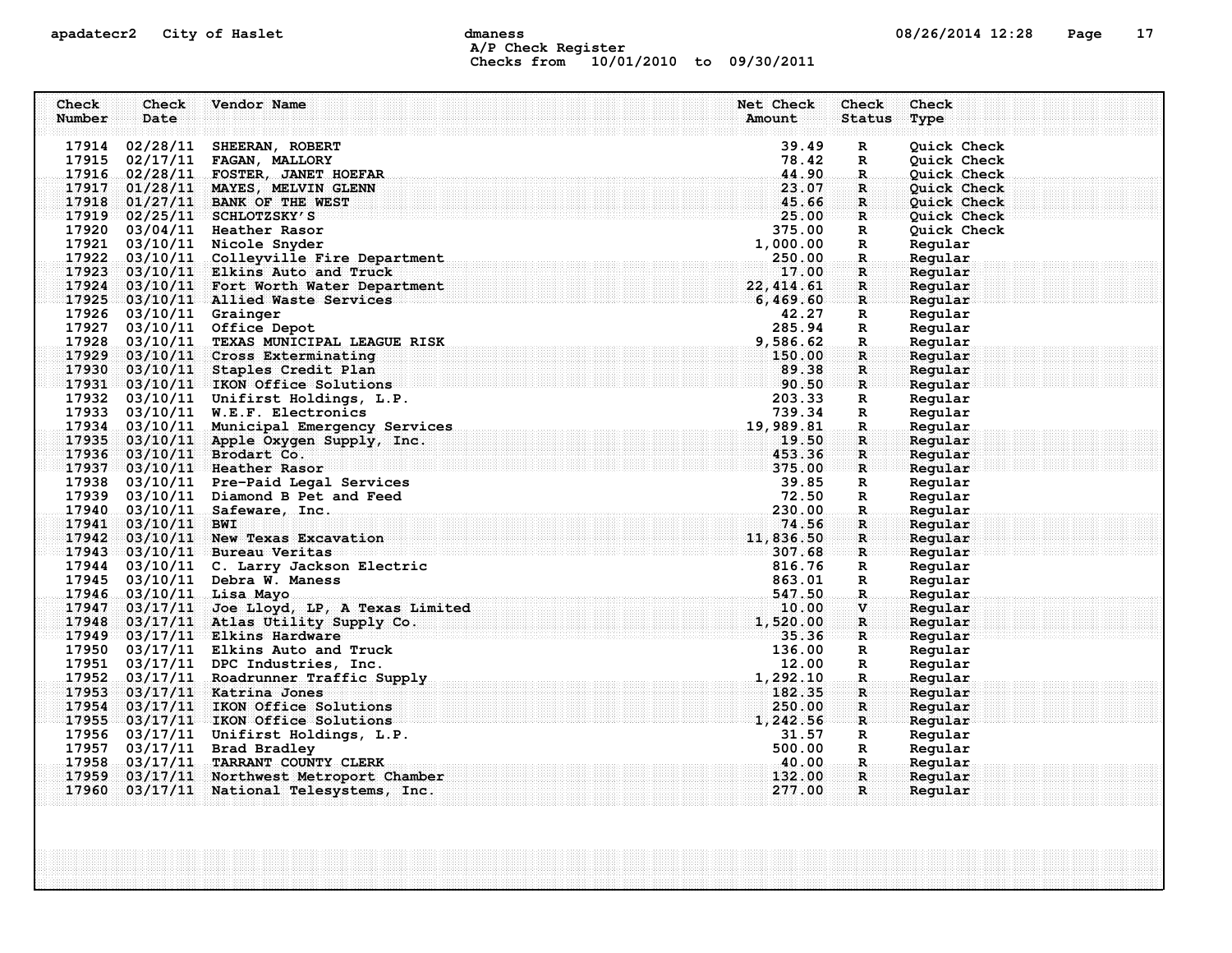### apadatecr2 City of Haslet compound dmaness compound the definition of the definition of the definition of the definition of the definition of the definition of the definition of the definition of the definition of the defi A/P Check Register Checks from 10/01/2010 to 09/30/2011

| Check  | Check                  | Vendor Name                                   | Net Check                              | Check                | Check   |
|--------|------------------------|-----------------------------------------------|----------------------------------------|----------------------|---------|
| Number | Date                   |                                               | Amount                                 | <b>Status</b>        | Type    |
|        | 17961 03/17/11 Ozarka  |                                               | 34.40                                  | $\mathbf R$          | Regular |
|        |                        | 17962 03/17/11 Alliance Regional Newspaper    | 29.92                                  | $\mathbf{R}$         | Regular |
|        |                        | 17963 03/17/11 Nextel Communications          | 794.88                                 | $\mathbb{R}$         | Regular |
|        |                        | 17964 03/17/11 Heather Rasor                  | 375.00                                 | R                    | Regular |
|        | 17965 03/17/11 AFLAC   |                                               | 519.80                                 | $\mathbf{R}$         | Regular |
|        |                        | 17966 03/17/11 MYGOV, LLC                     | 350.00                                 | R                    | Regular |
|        | 17967 03/17/11 Quill   |                                               | 93.53                                  | $\mathbf R$          | Regular |
|        |                        | 17968 03/17/11 Haslet Lube & Auto Care        | 14.50                                  | $\mathbf{R}$         | Regular |
|        |                        | 17969 03/17/11 CSG Systems, Inc.              | 376.99                                 | R.                   | Regular |
|        |                        | 17970 03/17/11 North Texas Tollway Authority  | 12.90                                  | $\mathbf{R}$         | Regular |
|        |                        | 17971 03/17/11 Titan Engineering, Inc         | 10, 121.83                             | R                    | Regular |
|        |                        | $17972$ 03/24/11 STW, Inc.                    | 247.55                                 | $\mathbf{R}$         | Regular |
|        |                        | 17973 03/24/11 Atmos Energy                   | 179.63                                 | $\mathbf R$          | Regular |
|        | 17974 03/24/11 AT & T  |                                               | 924.16                                 | $\mathbf R$          | Regular |
|        |                        | 17975 03/24/11 Roadrunner Traffic Supply      | 368.08                                 | R.                   | Regular |
|        |                        | 17976 03/24/11 Taylor, Olson, Adkins, Srall   | 10,180.88                              | R                    | Regular |
|        |                        | 17977 03/24/11 Tri County Electric            | 1,803.66                               | $\mathbf{R}$         | Regular |
|        |                        | 17978 03/24/11 Roadrunner Courier             | 43.80                                  | R                    | Regular |
|        |                        | 17979 03/24/11 IKON Office Solutions          | 47.00                                  | $\mathbf{R}$         | Regular |
|        |                        | 17980 03/24/11 Durable Component Tech         | 295.72                                 | $\mathbf{R}$         | Regular |
|        |                        | 17981 03/24/11 Unifirst Holdings, L.P.        | $295\ldotp72 \ \overline{60} \ldotp84$ | $\mathbf R$          | Regular |
|        |                        | 17982 03/24/11 Northwest Metroport Chamber    | 500.00                                 | $\mathbf{V}$         | Regular |
|        |                        | 17983 03/24/11 Texas Economic Devlpmt Council | 1,500.00                               | $\mathbf{R}$         | Regular |
|        |                        | 17984 03/24/11 Reliant Energy Solutions       | 4,928.09                               | $\mathbf{R}$         | Regular |
|        | 17985 03/24/11 Ozarka  |                                               | 12.42                                  | R                    | Regular |
|        |                        | 17986 03/24/11 First Financial Visa           | 2,461.51                               | $\mathbf{R}$         | Regular |
|        |                        | 17987 03/24/11 Brodart Co. 48.40              |                                        | $\mathbf{R}_{\odot}$ | Regular |
|        | 17988 03/24/11 Horizon |                                               | 235.23                                 | R.                   | Regular |
|        | 17989 03/24/11 Shell   |                                               | 881.38                                 | $\mathbf{R}$         | Regular |
|        |                        | 17990 03/24/11 DHS Automation                 | 15,724.00                              | ार                   | Regular |
|        |                        | 17991 03/24/11 Sam's Club Discover            | 37.47                                  | R                    | Regular |
|        | 17992 03/24/11 DCAD    |                                               | 5.35                                   | $\mathbf R$          | Regular |
|        | 17993 03/24/11 Humana  |                                               | 93.62                                  | $\mathbf{R}$         | Regular |
|        |                        | 17994 03/24/11 Gaylord Bros., Inc.            | 25.73                                  | $\mathbf R$          | Regular |
|        |                        | 17995 03/24/11 Kelly Clark                    | 5,000.00                               | $\mathbf{R}$         | Regular |
|        | $17996$ 03/24/11 BWI   |                                               | 586.35                                 | $\mathbf{R}$         | Reqular |
|        |                        | 17997 03/24/11 Baird, Hampton & Brown, Inc    | 8,149.00                               | R                    | Regular |
|        |                        | 17998 03/24/11 Lincoln Financial Group        | 536.78                                 | R                    | Regular |
|        |                        | 17999 03/24/11 Recorded Books, LLC            | 227.66                                 | $\mathbf R$ .        | Regular |
|        |                        | 18000 03/24/11 Debra W. Maness                | 1,795.71                               | $\mathbf R$          | Regular |
|        |                        | 18001 03/24/11 Christine A. Szarek            | 120.00                                 | $\mathbf R$          | Regular |
|        |                        | 18002 03/24/11 Jennifer Garcia                | 780.00                                 | $\mathbf{R}$         | Regular |
|        | 18003 03/24/11 IAMC    |                                               | 1,035.00                               | $\mathbf R$          | Regular |
|        |                        | 18004 03/24/11 North Texas Commercial Assoc.  | 375.00                                 | $\mathbf R$          | Regular |
|        |                        | 18005 03/24/11 CoreNet Global                 | 750.00                                 | <b>.R</b>            | Regular |
|        | 18006 03/24/11 NAIOP   |                                               | 475.00                                 | $\mathbf{R}$         | Regular |
|        |                        | 18007 03/24/11 Texas Economic Devlpment Corp  | 5,000.00                               | $\mathbf{R}$         | Regular |
|        |                        |                                               |                                        |                      |         |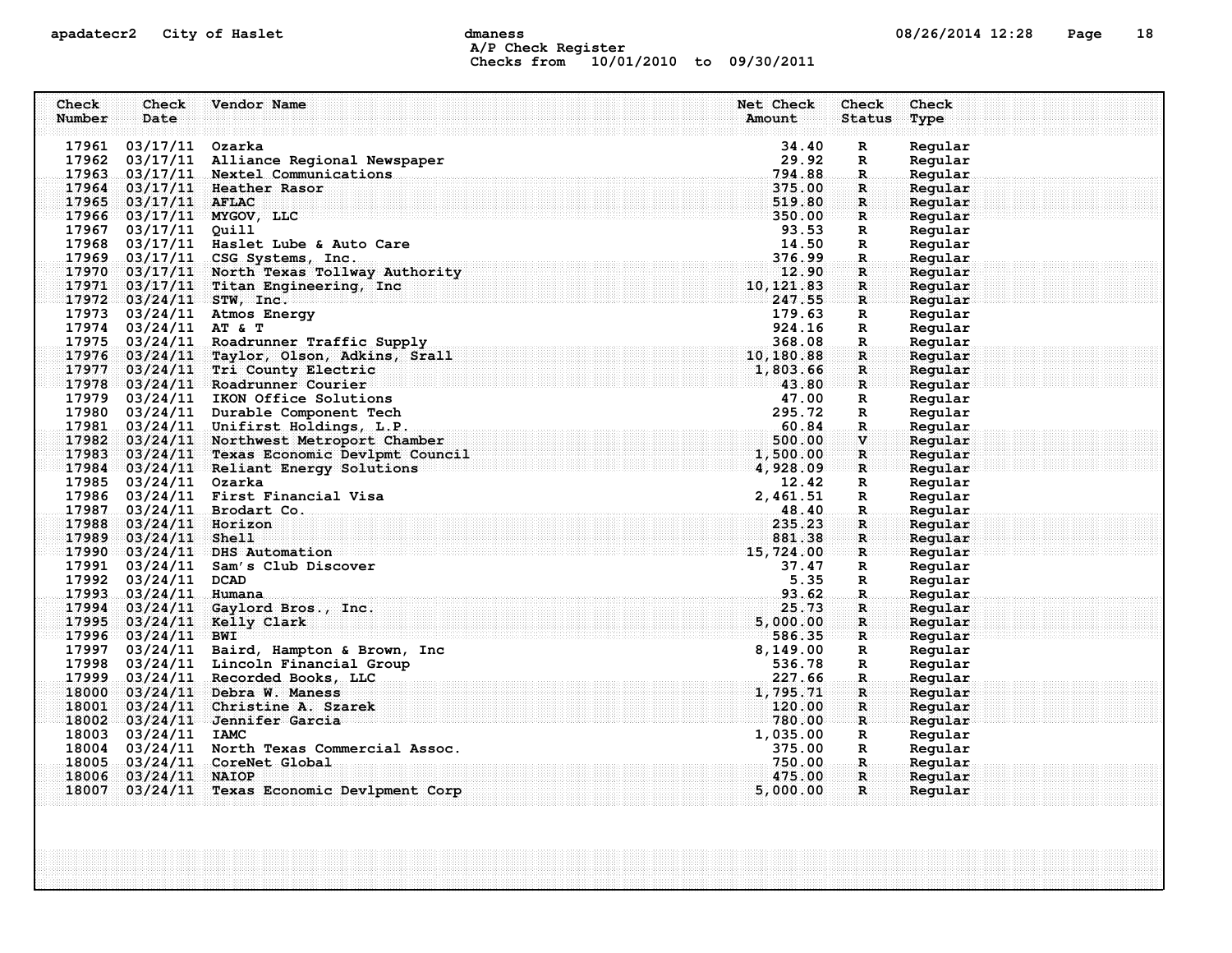# apadatecr2 City of Haslet control dmaness control dmaness control and the US/26/2014 12:28 Page 19 A/P Check Register Checks from 10/01/2010 to 09/30/2011

| Check<br>Number | Check<br>Date          | Vendor Name                                                                                                                                      | Net Check<br>Amount | Check<br><b>Status</b>                 | Check<br>Type      |
|-----------------|------------------------|--------------------------------------------------------------------------------------------------------------------------------------------------|---------------------|----------------------------------------|--------------------|
|                 |                        | 18008 03/25/11 Heather Rasor                                                                                                                     | 375.00              | $\mathbf R$                            | Quick Check        |
|                 |                        | 18009 03/31/11 Pitney Bowes                                                                                                                      | 58.00               | R                                      | Regular            |
|                 |                        | 18010 03/31/11 Trinity River Authority                                                                                                           | 15,964.00           | $\mathbf R$                            | Regular            |
|                 |                        | 18011 03/31/11 Texas Municipal Retirement Sys                                                                                                    | 8,804.51            | R.                                     | Regular            |
|                 |                        | 18012 03/31/11 Office Depot                                                                                                                      | 120.61              | $\mathbf{R}$                           | Regular            |
|                 |                        | 18013 03/31/11 Continental Research Corp                                                                                                         | 4,584.53            | ार                                     | Regular            |
|                 |                        |                                                                                                                                                  |                     | $\mathbf{R}$                           | Regular            |
|                 |                        | 18014 03/31/11 Roadrunner Courier 109.00<br>18015 03/31/11 Belcheff & Associates, Inc. 24, 261.60<br>18016 03/31/11 Smith Pump Company 1, 667.00 |                     | $\mathbb{R}$                           | Regular            |
|                 |                        |                                                                                                                                                  |                     | $\mathbf{R}$                           | Regular            |
|                 |                        | 18017 03/31/11 Home Depot                                                                                                                        | 517.24              | $\mathbf{R}$                           | Regular            |
|                 |                        | 18018 03/31/11 Ronnie Moore                                                                                                                      | 68.00               | $\mathbf R$ .                          | Regular            |
|                 |                        | 18019 03/31/11 Unifirst Holdings, L.P.                                                                                                           | 240.22              | $\mathbf{R}$                           | Regular            |
|                 |                        | 18020 03/31/11 James Ray Parker, II                                                                                                              | 94.00               | R                                      | Regular            |
|                 |                        | 18021 03/31/11 Ferguson Waterworks                                                                                                               | 205.20              | $\mathbf R$                            | Regular            |
|                 |                        | 18022 03/31/11 National Telesystems, Inc.                                                                                                        | 217.50              | $\mathbb{R}$                           | Regular            |
|                 |                        | 18023 03/31/11 Steve Harvey                                                                                                                      | 448.00              | $\mathbf{R}$                           | Regular            |
|                 |                        | 18024 03/31/11 Nick Brenz                                                                                                                        | 180.00              | R                                      | Regular            |
|                 |                        | 18025 03/31/11 Michael Thetford                                                                                                                  | 86.00               | R                                      | Regular            |
|                 |                        | 18026 03/31/11 Lee Godbold                                                                                                                       | 86.00               | $\mathbf R$                            | Regular            |
|                 |                        | 18027 03/31/11 Brodart Co.                                                                                                                       | 465.11<br>35.71     | $\mathbf R$                            | Regular            |
|                 |                        | 18028 03/31/11 Staples Business Advantage                                                                                                        | 375.00              | $\mathbf{R}$                           | Regular            |
|                 |                        | 18029 03/31/11 Heather Rasor                                                                                                                     | 19.68               | $\mathbf{R}$                           | Regular            |
|                 | 18030 03/31/11 Horizon | . $34.00$<br>18031 03/31/11 Frank Valtierra                                                                                                      |                     | $\mathbf{R}$<br>$\mathbf{R}$           | Regular            |
|                 |                        | 18032 03/31/11 Bill Frisbie                                                                                                                      | 86.11               | $\mathbf R$                            | Regular<br>Regular |
|                 |                        | 18033 03/31/11 BlueCross/BlueShield                                                                                                              | 5,080.79            | $\mathbf{R}$                           | Regular            |
|                 |                        | 18034 03/31/11 Pre-Paid Legal Services                                                                                                           | $-36.78$            | $\ldots$ R $\ldots$                    | Regular            |
|                 |                        | 18035 03/31/11 DHS Automation                                                                                                                    | 965.00              | $\mathbf R$                            | Regular            |
|                 | 18036 03/31/11 AFLAC   |                                                                                                                                                  | 616.12              | $\mathbf{R}$                           | Regular            |
|                 |                        | 18037 03/31/11 Eric Camejo                                                                                                                       | 200.00              | $\mathbb{R}$ issesses                  | Regular            |
|                 | 18038 03/31/11 DirecTV |                                                                                                                                                  | 143.16              | $\mathbf R$                            | Regular            |
|                 |                        | 18039 03/31/11 Office of the Attorney General                                                                                                    | 180.00              | $\mathbf{R}$                           | Regular            |
|                 |                        | 18040 03/31/11 Shea Enos                                                                                                                         | 37.00               | $\mathbf R$                            | Regular            |
|                 | 18041 03/31/11 Quill   |                                                                                                                                                  | 102.69              | R                                      | Regular            |
|                 |                        | 18042 03/31/11 Hose-Tech                                                                                                                         | 21.12               | $\mathbf{R}$                           | Regular            |
|                 |                        | 18043 03/31/11 Greg Fischer                                                                                                                      | 320.00              | $\mathbf{R}$                           | Regular            |
|                 |                        | 18044 03/31/11 Kyle Briggs                                                                                                                       | 105.00              | $\mathbf{R}$                           | Regular            |
|                 |                        | 18045 03/31/11 Jeffrey Forste                                                                                                                    | 132.00              | R                                      | Regular            |
|                 |                        | 18046 03/31/11 Kirt Mays                                                                                                                         | 94.00               | $\mathbf{R}$                           | Regular            |
|                 |                        | 18047 03/31/11 Kelly Clark                                                                                                                       | 3,500.00            | $\mathbf{R}$                           | Regular            |
|                 | 18048 03/31/11 BWI     |                                                                                                                                                  | 307.79              | R                                      | Regular            |
|                 |                        | 18049 03/31/11 California Contractors                                                                                                            | 215.88              | $\mathbf{R}$                           | Regular            |
|                 |                        | 18050 03/31/11 Alex Peraino                                                                                                                      | 58.00               | $\mathbf{R}$                           | Regular            |
|                 |                        | 18051 03/31/11 Austin McCracken                                                                                                                  | 58.00               | $\mathbf{R}$                           | Regular            |
|                 |                        | 18052 03/31/11 Lisa Mayo                                                                                                                         | 810.95              | $\mathbf{R}$ . The set of $\mathbf{R}$ | Regular            |
| 18053           |                        | 03/30/11 MC DONALD, BEVERLY G                                                                                                                    | 37.97               | $\mathbf{R}$                           | Quick Check        |
| 18054           |                        | 04/01/11 Miracle Development Services                                                                                                            | 3,950.00            | $\mathbf{R}$                           | Quick Check        |
|                 |                        |                                                                                                                                                  |                     |                                        |                    |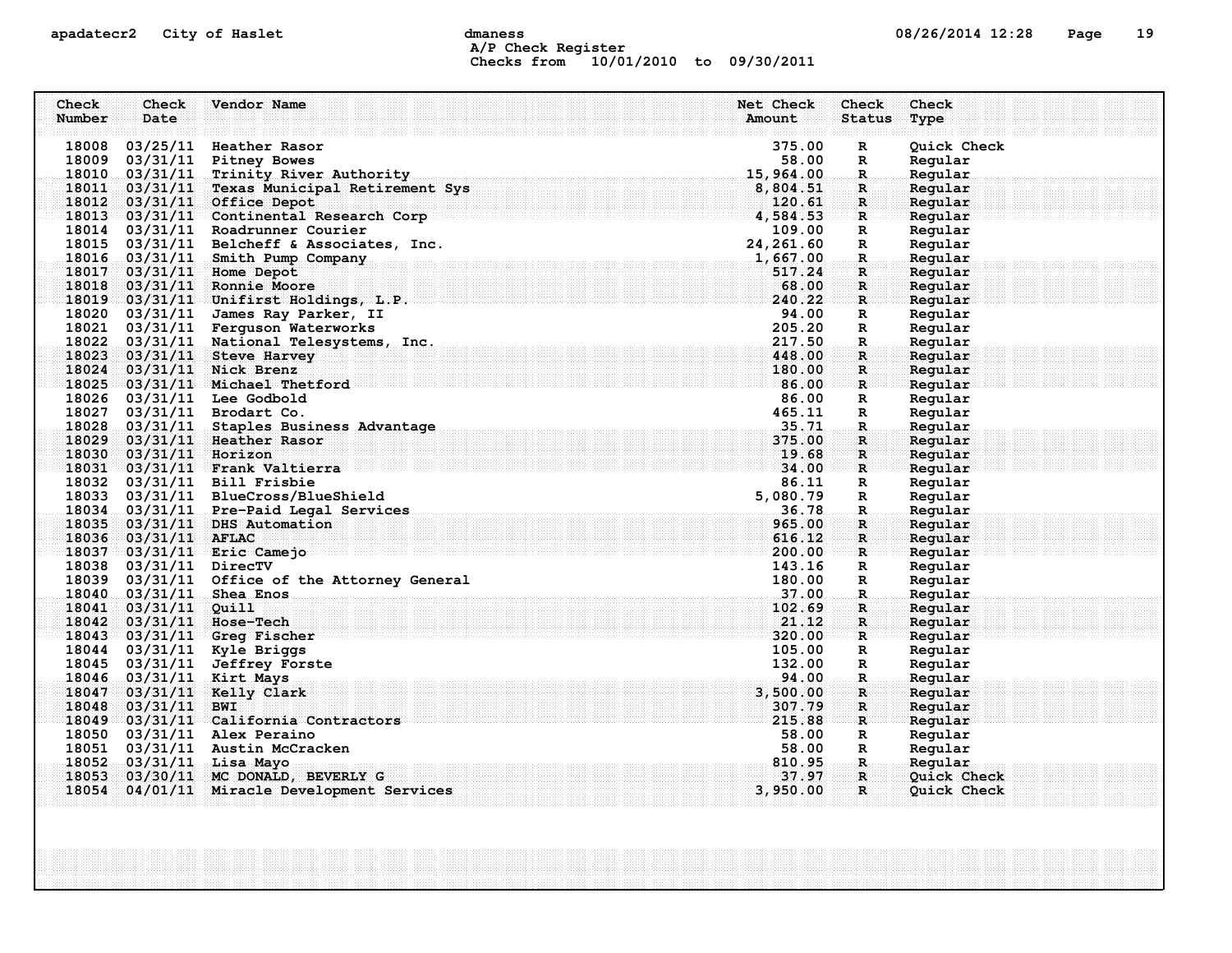## apadatecr2 City of Haslet control dmaness control dmaness control and the US/26/2014 12:28 Page 20 A/P Check Register Checks from 10/01/2010 to 09/30/2011

| Check  | Check                   | Vendor Name                                                           | Net Check        | Check             | Check              |
|--------|-------------------------|-----------------------------------------------------------------------|------------------|-------------------|--------------------|
| Number | Date                    |                                                                       | Amount           | <b>Status</b>     | Type               |
|        |                         | 18055 04/04/11 Jennifer Garcia                                        | 480.00           | R                 | Quick Check        |
|        |                         | 18056 04/07/11 North Texas Municipal Clerks                           | 20.00            | R                 | Regular            |
|        |                         | 18057 04/07/11 Office Depot                                           | 147.05           | $\mathbf R$ .     | Regular            |
|        |                         | 18058 04/07/11 Texas State Comptroller                                | 221.00           | R                 | Regular            |
|        |                         | 18059 04/07/11 TEXAS MUNICIPAL LEAGUE RISK                            | 168.78           | $\mathbf{R}$      | Regular            |
|        |                         | 18060 04/07/11 Martin Apparatus & Equipment                           | 1,065.21         | $\mathbf R$       | Regular            |
|        |                         | 18061 04/07/11 IKON Office Solutions                                  | 424.00           | $\mathbb{R}$      | Regular            |
|        |                         | 18062 04/07/11 National Entertainment Technol                         | 960.00           | R                 | Regular            |
|        |                         | 18063 04/07/11 Brad Bradley                                           | 500.00           | R.                | Regular            |
|        |                         | 18064 04/07/11 TARRANT COUNTY CLERK                                   | 68.00            | $\mathbf{R}$      | Regular            |
|        |                         | 18065 04/07/11 ZIMMERER KUBOTA & e                                    | 10, 141.50       | R                 | Regular            |
|        |                         | 18066 04/07/11 Brian the Animal Guy                                   | 275.00           | $\mathbf{R}$      | Regular            |
|        |                         | 18067 04/07/11 Brodart Co.                                            | 402.54           | $\mathbb{R}$      | Regular            |
|        | 18068 04/07/11 Horizon  |                                                                       | 184.04           | $\mathbb{R}$      | Regular            |
|        |                         | 18069 04/07/11 Tarrant County                                         | 45,269.30        | R.                | Regular            |
|        | 18070 04/07/11 Shell    |                                                                       | 1,291.84         | R                 | Regular            |
|        | 18071 04/07/11 Quill    |                                                                       | 95.60            | $\mathbf R$       | Regular            |
|        | 18072 04/07/11 AG-Power |                                                                       | 30.10            | $\mathbf{R}$      | Regular            |
|        |                         | 18073 04/07/11 Greater Fort Worth                                     | 631.00           | R                 | Regular            |
|        | 18074 04/07/11 BWI      |                                                                       | 109.27           | $\mathbb{R}$      | Regular            |
|        |                         | 18075 04/07/11 First Check                                            | 168.00           | $\mathbf{R}$      | Regular            |
|        |                         | 18076 04/07/11 Welcome Publishers                                     | 200.00           | R                 | <b>Ouick Check</b> |
|        |                         | 18077 04/08/11 Heather Rasor                                          | 375.00<br>355.00 | R                 | Quick Check        |
|        |                         | 18078 04/11/11 Jennifer Shelly<br>18079 04/14/11 ROBERT ETHRIDGE JR   | 400.00           | $\mathbf{R}$      | Quick Check        |
|        |                         |                                                                       | 55.80            | R                 | Regular            |
|        |                         | 18080 04/14/11 CUSTOM RUBBER STAMP CO.<br>18081 04/14/11 ANNA LESSARD | .50.00           | R<br>$\mathbf{R}$ | Regular<br>Reqular |
|        |                         | 18082 04/14/11 MONIQUE McCLINTON                                      | 340.00           | $\mathbf R$       | Regular            |
|        |                         | 18083 04/14/11 Atlas Utility Supply Co.                               | 73.60            | $\mathbf{R}$      | Regular            |
|        |                         | $\frac{18084}{04/14/11}$ Fort Worth Water Department 25, 315.21       |                  | $\mathbf{R}$      | Regular            |
|        |                         | 18085 04/14/11 Allied Waste Services                                  | 6,482.91         | R                 | Regular            |
|        | 18086 04/14/11 Grainger |                                                                       | 45.35            | R                 | Regular            |
|        |                         | 18087 04/14/11 Jeanine Inman                                          | 34.68            | $\mathbf R$       | Regular            |
|        |                         | 18088 04/14/11 KATRINA JONES                                          | 132.47           | R                 | Regular            |
|        |                         | 18089 04/14/11 Staples Credit Plan                                    | 280.43           | $\mathbf{R}$      | Regular            |
|        |                         | $18090$ 04/14/11 CASCO Industries                                     | 388.00           | R                 | Reqular            |
|        |                         | 18091 04/14/11 Sunstate Equipment Co.                                 | 384.20           | R                 | Regular            |
|        |                         | 18092 04/14/11 Durable Component Tech                                 | 722.16           | $\mathbb{R}$      | Regular            |
|        |                         | 18093 04/14/11 Perdue, Brandon, Fielder, Collins                      | 938.29           | R.                | Regular            |
|        |                         | 18094 04/14/11 Ferguson Waterworks                                    | 196.98           | $\mathbf{R}$      | Reqular            |
|        |                         | 18095 04/14/11 Lee Godbold                                            | 39.75            | $\mathbf{R}$      | Regular            |
|        |                         | 18096 04/14/11 Franklin Legal Publishing                              | 400.00           | R                 | Regular            |
|        |                         | 18097 04/14/11 Alliance Regional Newspaper                            | 276.76           | R                 | Regular            |
|        |                         | 18098 04/14/11 Nextel Communications                                  | 789.52           | $\mathbb{R}$      | Regular            |
|        |                         | 18099 04/14/11 Aerobi-Tech                                            | 284.00           | .R.               | Regular            |
|        |                         | 18100 04/14/11 Apple Oxygen Supply, Inc.                              | 19.50            | $\mathbf{R}$      | Regular            |
|        |                         | 18101 04/14/11 Brodart Co.                                            | 53.89            | R                 | Regular            |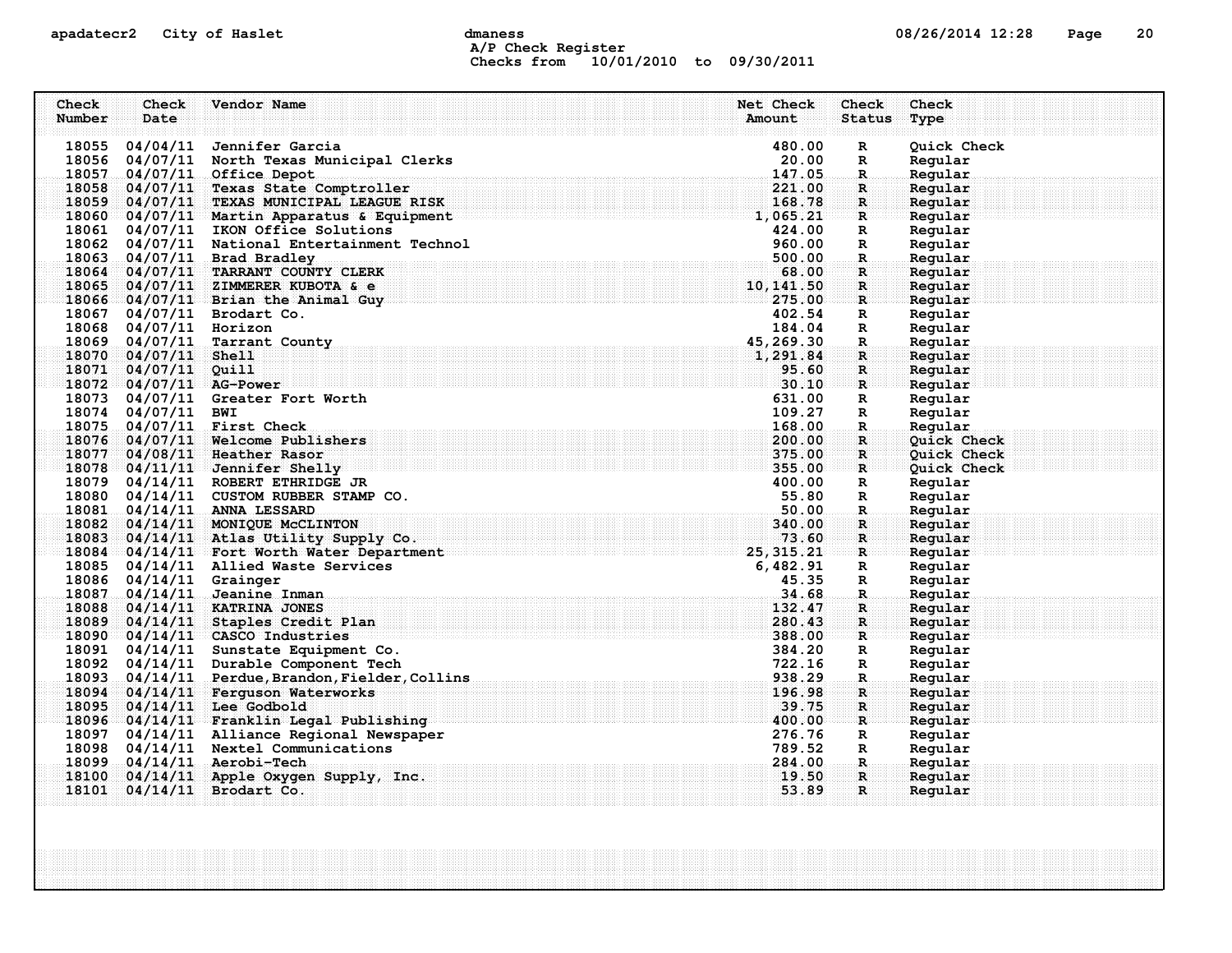### apadatecr2 City of Haslet control dmaness control dmaness control and the US/26/2014 12:28 Page 21 A/P Check Register Checks from 10/01/2010 to 09/30/2011

| Check  | Check                 | Vendor Name                                    | Net Check | Check                                  | Check       |
|--------|-----------------------|------------------------------------------------|-----------|----------------------------------------|-------------|
| Number | Date                  |                                                | Amount    | Status                                 | Type        |
|        |                       |                                                |           |                                        |             |
|        |                       | 18102 04/14/11 Heather Rasor                   | 375.00    | $\mathbf R$                            | Regular     |
|        |                       | 18103 04/14/11 Ronnie Moore                    | 24.78     | R                                      | Regular     |
|        |                       | 18104 04/14/11 Atmos Gas Cities Steering Comm  | 72.50     | $\mathbf R$                            | Regular     |
|        |                       | 18105 04/14/11 MYGOV, LLC                      | 350.00    | $\mathbf{R}$                           | Regular     |
|        |                       | 18106 04/14/11 Midwest Tape                    | 33.69     | R                                      | Regular     |
|        |                       | 18107 04/14/11 Razvan Flaviu Deleanu           |           | ः R                                    | Regular     |
|        | 18108 04/14/11 BWI    |                                                | 85.46     | R                                      | Regular     |
|        |                       | 18109 04/14/11 Lisa Hennek                     | 19.58     | R                                      | Regular     |
|        |                       | 18110 04/14/11 Jennifer Garcia                 | 120.00    | R.                                     | Regular     |
|        |                       | 18111 04/14/11 Hulcher Services, Inc.          | 2,850.00  | $\mathbf{R}$                           | Regular     |
|        |                       | 18112 04/15/11 The Fulcrum Group               | 1,873.80  | R                                      | Ouick Check |
|        |                       | 18113 04/20/11 The Mulholland Company          | 125.50    | $\mathbf{R}$ .                         | Regular     |
|        |                       | 18114 04/20/11 STW, Inc.                       | 7,875.00  | R                                      | Regular     |
|        |                       | 18115 04/20/11 Atmos Energy                    | 74.75     | R                                      | Regular     |
|        |                       | 18116 04/20/11 City of Fort Worth              | 47.00     | $\mathbf{R}$                           | Regular     |
|        |                       | 18117 04/20/11 N. Central Texas Council of Gov | 240.00    | R                                      | Regular     |
|        |                       | 18118 04/20/11 Top Way Properties, Inc.        | 500.00    | R                                      | Regular     |
|        |                       | 18119 04/20/11 Tri County Electric             | 1,411.13  | $\mathbf{R}$ . The set of $\mathbf{R}$ | Regular     |
|        |                       | 18120 04/20/11 University of North Texas       | 240.00    | R                                      | Regular     |
|        | 18121 04/20/11 Ozarka |                                                | 28.48     | R                                      | Regular     |
|        |                       | 18122 04/20/11 Brodart Co.                     | 201.27    | $\mathbf R$                            | Regular     |
|        |                       | 18123 04/20/11 Heather Rasor                   | 375.00    | R                                      | Regular     |
|        |                       | 18124 04/20/11 Pre-Paid Legal Services         | 39.85     | $\mathbf{R}$                           | Regular     |
|        |                       | 18125 04/20/11 Safeware, Inc.                  | 230.00    | $\mathbf{R}$                           | Regular     |
|        | 18126 04/20/11 Humana |                                                | 73.70     | R                                      | Regular     |
|        |                       | 18127 04/20/11 CSG Systems, Inc.               | 377.60    | R                                      | Regular     |
|        |                       | 18128 04/20/11 Kelly Clark                     | 6,000.00  | $\mathbf{R}$                           | Regular     |
|        | 18129 04/20/11 BWI    |                                                | 89.93     | R.                                     | Regular     |
|        |                       | 18130 04/20/11 Chelsea Hollis                  | 8.67      | $\mathbf{R}$                           | Regular     |
|        |                       | 18131 04/20/11 Oncor Electric Delivery         | 1,916.57  | R                                      | Quick Check |
|        |                       | 18132 04/27/11 Lewtex Overhead Door            | 170.00    | R                                      | Regular     |
|        |                       | 18133 04/27/11 Pitney Bowes                    | 58.00     | $\mathbf{R}$                           | Regular     |
|        | 18134 04/27/11 AT & T |                                                | 1,253.92  | $\mathbf R$                            | Regular     |
|        |                       | 18135 04/27/11 DPC Industries, Inc.            | 12.00     | R                                      | Regular     |
|        |                       | 18136 04/27/11 Roadrunner Traffic Supply       | 145.20    | $\mathbf{R}$                           | Regular     |
|        |                       | 18137 04/27/11 Taylor, Olson, Adkins, Srall    | 6,804.20  | R                                      | Reqular     |
|        |                       | 18138 04/27/11 Continental Research Corp       | 2,025.00  | R                                      | Regular     |
|        |                       | 18139 04/27/11 Hawk Labeling Systems           | 223.57    | R                                      | Regular     |
|        |                       | 18140 04/27/11 Cross Exterminating             | 160.00    | $\mathbb{R}$ .                         | Regular     |
|        |                       | 18141 04/27/11 Fleetco Truck & Fire Apparatus  | 1,472.79  | R                                      | Reqular     |
|        |                       | 18142 04/27/11 Tanya Morrow                    | 222.60    | $\mathbf R$                            | Regular     |
|        |                       | 18143 04/27/11 William J. Tucker               | 582.75    | $\mathbf{v}$                           | Regular     |
|        |                       | 18144 04/27/11 Home Depot                      | 1,469.32  | R                                      | Regular     |
|        |                       | 18145 04/27/11 Unifirst Holdings, L.P.         | 180.53    | R                                      | Regular     |
|        |                       | 18146 04/27/11 Northwest Metroport Chamber     | 44.00     | <b>R</b>                               | Regular     |
|        |                       | 18147 04/27/11 Reliant Energy Solutions        | 22.93     | $\mathbf R$                            | Regular     |
|        | 18148 04/27/11 Ozarka |                                                | 6.99      | $\mathbf{R}$                           | Regular     |
|        |                       |                                                |           |                                        |             |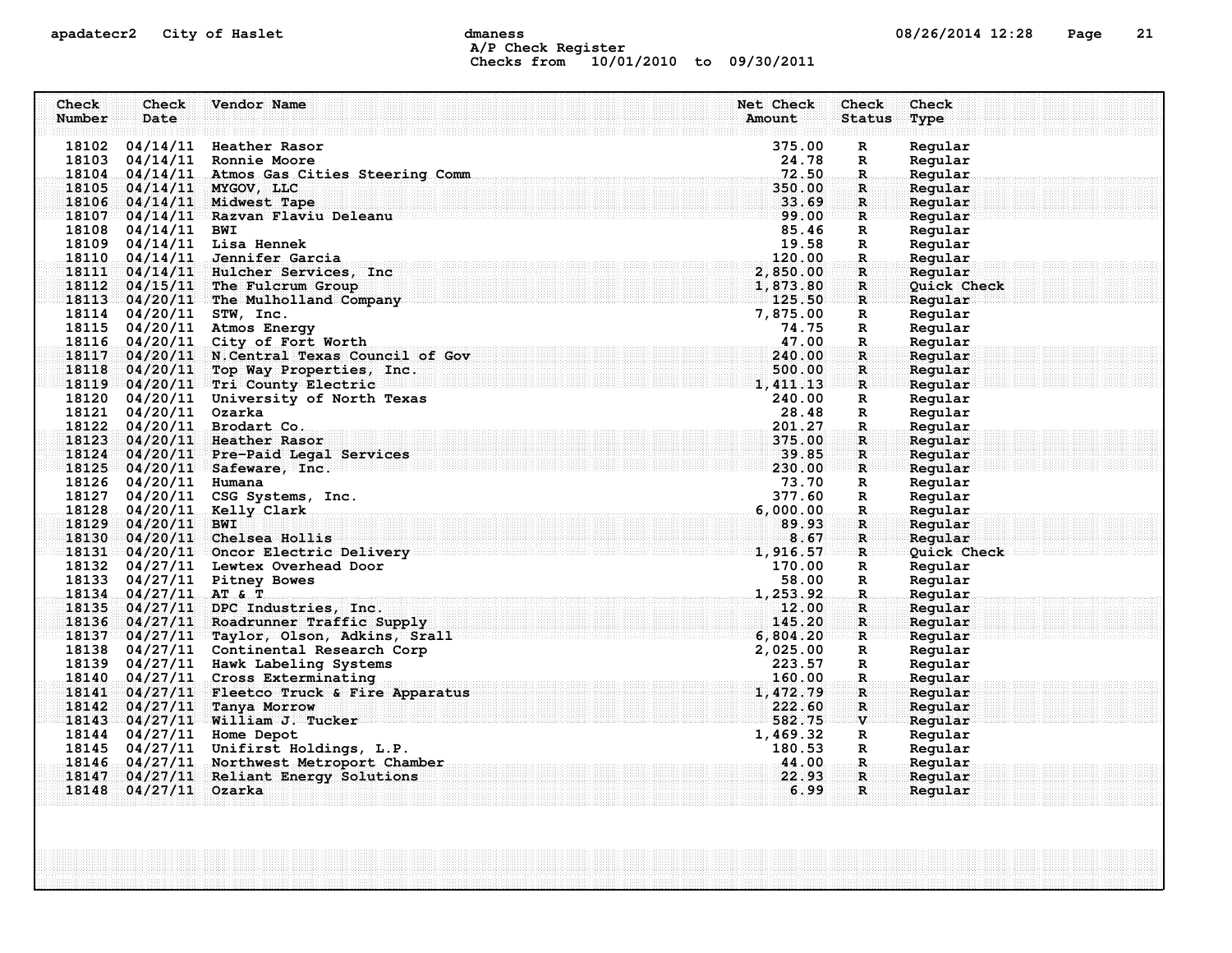### apadatecr2 City of Haslet computer dmaness computer dmaness computer of  $08/26/2014$  12:28 Page 22 A/P Check Register Checks from 10/01/2010 to 09/30/2011

| 18149 04/27/11 First Financial Visa<br>3,302.01<br>Regular<br>$\mathbf R$<br>18150 04/27/11 Brodart Co.<br>311.52<br>Regular<br>R<br>Regular<br>375.00<br>18151 04/27/11 Heather Rasor<br>$\mathbf R$<br>18152 04/27/11 BlueCross/BlueShield<br>Regular<br>5,603.14<br>R.<br>18153 04/27/11 AFLAC<br>630.48<br>Regular<br>$\mathbf{R}$<br>$18154$ 04/27/11 Quill<br>120.38<br>Regular<br>$\mathbf{R}$<br>18155 04/27/11 Miracle Development Services<br>3,950.00<br>Regular<br>R<br>18156 04/27/11 2L Construction, LLC<br>47,045.61<br>Regular<br>$\mathbf R$<br>04/27/11 Lincoln Financial Group<br>470.32<br>Regular<br>18157<br>$\mathbf{R}$<br>18158 04/27/11 Jennifer Garcia<br>60.00<br>Regular<br>R<br>18159 04/27/11 William J. Tucker<br>582.75<br>Quick Check<br>R<br>18160 04/28/11 State Comptroller<br>39,582.80<br>$\mathbf{R}$<br>Quick Check<br>18161 05/03/11 Lisa Hennek<br>500.00<br>Quick Check<br>R<br>18162 05/05/11 Debra W. Maness<br>56.22<br>$\mathbf R$<br>Regular<br>18163 05/05/11 Elkins Hardware<br>14.35<br>Regular<br>$\mathbf{R}$<br>2.20<br>18164 05/05/11 Elkins Auto and Truck<br>Regular<br>R<br>15,964.00<br>18165 05/05/11 Trinity River Authority<br>Regular<br>$\mathbf R$<br>$\frac{1}{8}$ , 627.83<br>18166 05/05/11 Texas Municipal Retirement Sys<br>Regular<br>$\mathbf{R}$<br>05/05/11 Top Way Properties, Inc.<br>18167<br>1,250.00<br>Regular<br>$\mathbf R$<br>18168<br>05/05/11 Office Depot<br>259.74<br>Regular<br>$\mathbf R$<br>05/05/11 Fleetco Service Center, Inc.<br>458.29<br>Regular<br>18169<br>$\mathbf R$<br>Regular<br>18170 05/05/11 Belcheff & Associates, Inc.<br>.00<br>$\mathbf{V}$<br>18171 05/05/11 Belcheff & Associates, Inc.<br>34,575.79<br>Regular<br>$\mathbf{R}$<br>18172 05/05/11 William J. Tucker<br>Regular<br>600.00<br>R<br>241.37<br>18173 05/05/11 Unifirst Holdings, L.P.<br>Regular<br>$\mathbf R$<br>18174 05/05/11 Reliant Energy Solutions<br>4,803.94<br>Regular<br>$\mathbf{R}$<br>18175 05/05/11 Brian the Animal Guy<br>275.00<br>$\mathbf{R}$<br>Regular<br>18176 05/05/11 SAV-ON FENCE<br>515.00<br>Regular<br>R.<br>420.00<br>18177 05/05/11 Steve Harvey<br>$\mathbf{R}$<br>Regular<br>305.00<br>18178 05/05/11 Nick Brenz<br>Regular<br>$\mathbf{R}$<br>18179 05/05/11 Michael Thetford<br>86.00<br>$\mathbf R$<br>Regular<br>18180<br>05/05/11 Lee Godbold<br>129.00<br>Regular<br>$\mathbb{R}$<br>19.50<br>18181 05/05/11 Apple Oxygen Supply, Inc.<br>Regular<br>$\mathbf R$<br>18182 05/05/11 Brodart Co.<br>108.89<br>Regular<br>R<br>375.00<br>18183 05/05/11 Heather Rasor<br>Regular<br>R<br>34.00<br>18184 05/05/11 Frank Valtierra<br>Regular<br>R<br>18185 05/05/11 Tarrant County<br>45,269.30<br>Regular<br>$\mathbb{R}$<br>18186 05/05/11 Shell<br>1,129.96<br>Regular<br>R<br>18187 05/05/11 Eric Camejo<br>280.00<br>Regular<br>$\mathbf{R}$<br>18188 05/05/11 Ted Hopper<br>3,000.00<br>R<br>Reqular<br>18189 05/05/11 DirecTV<br>Regular<br>138.98<br>R<br>18190 05/05/11 Office of the Attorney General<br>305.00<br>$\mathbf{R}$<br>Regular<br>37.00<br>18191 05/05/11 Shea Enos<br>Regular<br>R<br>33.00<br>18192 05/05/11 Wesley Fanning<br>Regular<br>R<br>18193<br>230.28<br>05/05/11<br>Quill<br>Regular<br>.R.<br>18194<br>05/05/11 Haslet Lube & Auto Care<br>119.85<br>Regular<br>$\mathbf{R}$<br>18195<br>$05/05/11$ Greg Fischer<br>318.00<br>$\mathbf{R}$<br>Regular | Check<br>Number | Check<br>Date | Vendor Name | Net Check<br>Amount | <b>Check</b><br><b>Status</b> | Check<br>Type |
|------------------------------------------------------------------------------------------------------------------------------------------------------------------------------------------------------------------------------------------------------------------------------------------------------------------------------------------------------------------------------------------------------------------------------------------------------------------------------------------------------------------------------------------------------------------------------------------------------------------------------------------------------------------------------------------------------------------------------------------------------------------------------------------------------------------------------------------------------------------------------------------------------------------------------------------------------------------------------------------------------------------------------------------------------------------------------------------------------------------------------------------------------------------------------------------------------------------------------------------------------------------------------------------------------------------------------------------------------------------------------------------------------------------------------------------------------------------------------------------------------------------------------------------------------------------------------------------------------------------------------------------------------------------------------------------------------------------------------------------------------------------------------------------------------------------------------------------------------------------------------------------------------------------------------------------------------------------------------------------------------------------------------------------------------------------------------------------------------------------------------------------------------------------------------------------------------------------------------------------------------------------------------------------------------------------------------------------------------------------------------------------------------------------------------------------------------------------------------------------------------------------------------------------------------------------------------------------------------------------------------------------------------------------------------------------------------------------------------------------------------------------------------------------------------------------------------------------------------------------------------------------------------------------------------------------------------------------------------------------------------------------------------------------------------------------------------------------------------------------------------------------------------------------------------------------------------------------------------------------------------------------------------------------------------------------------------------------------------------------------------------------------------------|-----------------|---------------|-------------|---------------------|-------------------------------|---------------|
|                                                                                                                                                                                                                                                                                                                                                                                                                                                                                                                                                                                                                                                                                                                                                                                                                                                                                                                                                                                                                                                                                                                                                                                                                                                                                                                                                                                                                                                                                                                                                                                                                                                                                                                                                                                                                                                                                                                                                                                                                                                                                                                                                                                                                                                                                                                                                                                                                                                                                                                                                                                                                                                                                                                                                                                                                                                                                                                                                                                                                                                                                                                                                                                                                                                                                                                                                                                                            |                 |               |             |                     |                               |               |
|                                                                                                                                                                                                                                                                                                                                                                                                                                                                                                                                                                                                                                                                                                                                                                                                                                                                                                                                                                                                                                                                                                                                                                                                                                                                                                                                                                                                                                                                                                                                                                                                                                                                                                                                                                                                                                                                                                                                                                                                                                                                                                                                                                                                                                                                                                                                                                                                                                                                                                                                                                                                                                                                                                                                                                                                                                                                                                                                                                                                                                                                                                                                                                                                                                                                                                                                                                                                            |                 |               |             |                     |                               |               |
|                                                                                                                                                                                                                                                                                                                                                                                                                                                                                                                                                                                                                                                                                                                                                                                                                                                                                                                                                                                                                                                                                                                                                                                                                                                                                                                                                                                                                                                                                                                                                                                                                                                                                                                                                                                                                                                                                                                                                                                                                                                                                                                                                                                                                                                                                                                                                                                                                                                                                                                                                                                                                                                                                                                                                                                                                                                                                                                                                                                                                                                                                                                                                                                                                                                                                                                                                                                                            |                 |               |             |                     |                               |               |
|                                                                                                                                                                                                                                                                                                                                                                                                                                                                                                                                                                                                                                                                                                                                                                                                                                                                                                                                                                                                                                                                                                                                                                                                                                                                                                                                                                                                                                                                                                                                                                                                                                                                                                                                                                                                                                                                                                                                                                                                                                                                                                                                                                                                                                                                                                                                                                                                                                                                                                                                                                                                                                                                                                                                                                                                                                                                                                                                                                                                                                                                                                                                                                                                                                                                                                                                                                                                            |                 |               |             |                     |                               |               |
|                                                                                                                                                                                                                                                                                                                                                                                                                                                                                                                                                                                                                                                                                                                                                                                                                                                                                                                                                                                                                                                                                                                                                                                                                                                                                                                                                                                                                                                                                                                                                                                                                                                                                                                                                                                                                                                                                                                                                                                                                                                                                                                                                                                                                                                                                                                                                                                                                                                                                                                                                                                                                                                                                                                                                                                                                                                                                                                                                                                                                                                                                                                                                                                                                                                                                                                                                                                                            |                 |               |             |                     |                               |               |
|                                                                                                                                                                                                                                                                                                                                                                                                                                                                                                                                                                                                                                                                                                                                                                                                                                                                                                                                                                                                                                                                                                                                                                                                                                                                                                                                                                                                                                                                                                                                                                                                                                                                                                                                                                                                                                                                                                                                                                                                                                                                                                                                                                                                                                                                                                                                                                                                                                                                                                                                                                                                                                                                                                                                                                                                                                                                                                                                                                                                                                                                                                                                                                                                                                                                                                                                                                                                            |                 |               |             |                     |                               |               |
|                                                                                                                                                                                                                                                                                                                                                                                                                                                                                                                                                                                                                                                                                                                                                                                                                                                                                                                                                                                                                                                                                                                                                                                                                                                                                                                                                                                                                                                                                                                                                                                                                                                                                                                                                                                                                                                                                                                                                                                                                                                                                                                                                                                                                                                                                                                                                                                                                                                                                                                                                                                                                                                                                                                                                                                                                                                                                                                                                                                                                                                                                                                                                                                                                                                                                                                                                                                                            |                 |               |             |                     |                               |               |
|                                                                                                                                                                                                                                                                                                                                                                                                                                                                                                                                                                                                                                                                                                                                                                                                                                                                                                                                                                                                                                                                                                                                                                                                                                                                                                                                                                                                                                                                                                                                                                                                                                                                                                                                                                                                                                                                                                                                                                                                                                                                                                                                                                                                                                                                                                                                                                                                                                                                                                                                                                                                                                                                                                                                                                                                                                                                                                                                                                                                                                                                                                                                                                                                                                                                                                                                                                                                            |                 |               |             |                     |                               |               |
|                                                                                                                                                                                                                                                                                                                                                                                                                                                                                                                                                                                                                                                                                                                                                                                                                                                                                                                                                                                                                                                                                                                                                                                                                                                                                                                                                                                                                                                                                                                                                                                                                                                                                                                                                                                                                                                                                                                                                                                                                                                                                                                                                                                                                                                                                                                                                                                                                                                                                                                                                                                                                                                                                                                                                                                                                                                                                                                                                                                                                                                                                                                                                                                                                                                                                                                                                                                                            |                 |               |             |                     |                               |               |
|                                                                                                                                                                                                                                                                                                                                                                                                                                                                                                                                                                                                                                                                                                                                                                                                                                                                                                                                                                                                                                                                                                                                                                                                                                                                                                                                                                                                                                                                                                                                                                                                                                                                                                                                                                                                                                                                                                                                                                                                                                                                                                                                                                                                                                                                                                                                                                                                                                                                                                                                                                                                                                                                                                                                                                                                                                                                                                                                                                                                                                                                                                                                                                                                                                                                                                                                                                                                            |                 |               |             |                     |                               |               |
|                                                                                                                                                                                                                                                                                                                                                                                                                                                                                                                                                                                                                                                                                                                                                                                                                                                                                                                                                                                                                                                                                                                                                                                                                                                                                                                                                                                                                                                                                                                                                                                                                                                                                                                                                                                                                                                                                                                                                                                                                                                                                                                                                                                                                                                                                                                                                                                                                                                                                                                                                                                                                                                                                                                                                                                                                                                                                                                                                                                                                                                                                                                                                                                                                                                                                                                                                                                                            |                 |               |             |                     |                               |               |
|                                                                                                                                                                                                                                                                                                                                                                                                                                                                                                                                                                                                                                                                                                                                                                                                                                                                                                                                                                                                                                                                                                                                                                                                                                                                                                                                                                                                                                                                                                                                                                                                                                                                                                                                                                                                                                                                                                                                                                                                                                                                                                                                                                                                                                                                                                                                                                                                                                                                                                                                                                                                                                                                                                                                                                                                                                                                                                                                                                                                                                                                                                                                                                                                                                                                                                                                                                                                            |                 |               |             |                     |                               |               |
|                                                                                                                                                                                                                                                                                                                                                                                                                                                                                                                                                                                                                                                                                                                                                                                                                                                                                                                                                                                                                                                                                                                                                                                                                                                                                                                                                                                                                                                                                                                                                                                                                                                                                                                                                                                                                                                                                                                                                                                                                                                                                                                                                                                                                                                                                                                                                                                                                                                                                                                                                                                                                                                                                                                                                                                                                                                                                                                                                                                                                                                                                                                                                                                                                                                                                                                                                                                                            |                 |               |             |                     |                               |               |
|                                                                                                                                                                                                                                                                                                                                                                                                                                                                                                                                                                                                                                                                                                                                                                                                                                                                                                                                                                                                                                                                                                                                                                                                                                                                                                                                                                                                                                                                                                                                                                                                                                                                                                                                                                                                                                                                                                                                                                                                                                                                                                                                                                                                                                                                                                                                                                                                                                                                                                                                                                                                                                                                                                                                                                                                                                                                                                                                                                                                                                                                                                                                                                                                                                                                                                                                                                                                            |                 |               |             |                     |                               |               |
|                                                                                                                                                                                                                                                                                                                                                                                                                                                                                                                                                                                                                                                                                                                                                                                                                                                                                                                                                                                                                                                                                                                                                                                                                                                                                                                                                                                                                                                                                                                                                                                                                                                                                                                                                                                                                                                                                                                                                                                                                                                                                                                                                                                                                                                                                                                                                                                                                                                                                                                                                                                                                                                                                                                                                                                                                                                                                                                                                                                                                                                                                                                                                                                                                                                                                                                                                                                                            |                 |               |             |                     |                               |               |
|                                                                                                                                                                                                                                                                                                                                                                                                                                                                                                                                                                                                                                                                                                                                                                                                                                                                                                                                                                                                                                                                                                                                                                                                                                                                                                                                                                                                                                                                                                                                                                                                                                                                                                                                                                                                                                                                                                                                                                                                                                                                                                                                                                                                                                                                                                                                                                                                                                                                                                                                                                                                                                                                                                                                                                                                                                                                                                                                                                                                                                                                                                                                                                                                                                                                                                                                                                                                            |                 |               |             |                     |                               |               |
|                                                                                                                                                                                                                                                                                                                                                                                                                                                                                                                                                                                                                                                                                                                                                                                                                                                                                                                                                                                                                                                                                                                                                                                                                                                                                                                                                                                                                                                                                                                                                                                                                                                                                                                                                                                                                                                                                                                                                                                                                                                                                                                                                                                                                                                                                                                                                                                                                                                                                                                                                                                                                                                                                                                                                                                                                                                                                                                                                                                                                                                                                                                                                                                                                                                                                                                                                                                                            |                 |               |             |                     |                               |               |
|                                                                                                                                                                                                                                                                                                                                                                                                                                                                                                                                                                                                                                                                                                                                                                                                                                                                                                                                                                                                                                                                                                                                                                                                                                                                                                                                                                                                                                                                                                                                                                                                                                                                                                                                                                                                                                                                                                                                                                                                                                                                                                                                                                                                                                                                                                                                                                                                                                                                                                                                                                                                                                                                                                                                                                                                                                                                                                                                                                                                                                                                                                                                                                                                                                                                                                                                                                                                            |                 |               |             |                     |                               |               |
|                                                                                                                                                                                                                                                                                                                                                                                                                                                                                                                                                                                                                                                                                                                                                                                                                                                                                                                                                                                                                                                                                                                                                                                                                                                                                                                                                                                                                                                                                                                                                                                                                                                                                                                                                                                                                                                                                                                                                                                                                                                                                                                                                                                                                                                                                                                                                                                                                                                                                                                                                                                                                                                                                                                                                                                                                                                                                                                                                                                                                                                                                                                                                                                                                                                                                                                                                                                                            |                 |               |             |                     |                               |               |
|                                                                                                                                                                                                                                                                                                                                                                                                                                                                                                                                                                                                                                                                                                                                                                                                                                                                                                                                                                                                                                                                                                                                                                                                                                                                                                                                                                                                                                                                                                                                                                                                                                                                                                                                                                                                                                                                                                                                                                                                                                                                                                                                                                                                                                                                                                                                                                                                                                                                                                                                                                                                                                                                                                                                                                                                                                                                                                                                                                                                                                                                                                                                                                                                                                                                                                                                                                                                            |                 |               |             |                     |                               |               |
|                                                                                                                                                                                                                                                                                                                                                                                                                                                                                                                                                                                                                                                                                                                                                                                                                                                                                                                                                                                                                                                                                                                                                                                                                                                                                                                                                                                                                                                                                                                                                                                                                                                                                                                                                                                                                                                                                                                                                                                                                                                                                                                                                                                                                                                                                                                                                                                                                                                                                                                                                                                                                                                                                                                                                                                                                                                                                                                                                                                                                                                                                                                                                                                                                                                                                                                                                                                                            |                 |               |             |                     |                               |               |
|                                                                                                                                                                                                                                                                                                                                                                                                                                                                                                                                                                                                                                                                                                                                                                                                                                                                                                                                                                                                                                                                                                                                                                                                                                                                                                                                                                                                                                                                                                                                                                                                                                                                                                                                                                                                                                                                                                                                                                                                                                                                                                                                                                                                                                                                                                                                                                                                                                                                                                                                                                                                                                                                                                                                                                                                                                                                                                                                                                                                                                                                                                                                                                                                                                                                                                                                                                                                            |                 |               |             |                     |                               |               |
|                                                                                                                                                                                                                                                                                                                                                                                                                                                                                                                                                                                                                                                                                                                                                                                                                                                                                                                                                                                                                                                                                                                                                                                                                                                                                                                                                                                                                                                                                                                                                                                                                                                                                                                                                                                                                                                                                                                                                                                                                                                                                                                                                                                                                                                                                                                                                                                                                                                                                                                                                                                                                                                                                                                                                                                                                                                                                                                                                                                                                                                                                                                                                                                                                                                                                                                                                                                                            |                 |               |             |                     |                               |               |
|                                                                                                                                                                                                                                                                                                                                                                                                                                                                                                                                                                                                                                                                                                                                                                                                                                                                                                                                                                                                                                                                                                                                                                                                                                                                                                                                                                                                                                                                                                                                                                                                                                                                                                                                                                                                                                                                                                                                                                                                                                                                                                                                                                                                                                                                                                                                                                                                                                                                                                                                                                                                                                                                                                                                                                                                                                                                                                                                                                                                                                                                                                                                                                                                                                                                                                                                                                                                            |                 |               |             |                     |                               |               |
|                                                                                                                                                                                                                                                                                                                                                                                                                                                                                                                                                                                                                                                                                                                                                                                                                                                                                                                                                                                                                                                                                                                                                                                                                                                                                                                                                                                                                                                                                                                                                                                                                                                                                                                                                                                                                                                                                                                                                                                                                                                                                                                                                                                                                                                                                                                                                                                                                                                                                                                                                                                                                                                                                                                                                                                                                                                                                                                                                                                                                                                                                                                                                                                                                                                                                                                                                                                                            |                 |               |             |                     |                               |               |
|                                                                                                                                                                                                                                                                                                                                                                                                                                                                                                                                                                                                                                                                                                                                                                                                                                                                                                                                                                                                                                                                                                                                                                                                                                                                                                                                                                                                                                                                                                                                                                                                                                                                                                                                                                                                                                                                                                                                                                                                                                                                                                                                                                                                                                                                                                                                                                                                                                                                                                                                                                                                                                                                                                                                                                                                                                                                                                                                                                                                                                                                                                                                                                                                                                                                                                                                                                                                            |                 |               |             |                     |                               |               |
|                                                                                                                                                                                                                                                                                                                                                                                                                                                                                                                                                                                                                                                                                                                                                                                                                                                                                                                                                                                                                                                                                                                                                                                                                                                                                                                                                                                                                                                                                                                                                                                                                                                                                                                                                                                                                                                                                                                                                                                                                                                                                                                                                                                                                                                                                                                                                                                                                                                                                                                                                                                                                                                                                                                                                                                                                                                                                                                                                                                                                                                                                                                                                                                                                                                                                                                                                                                                            |                 |               |             |                     |                               |               |
|                                                                                                                                                                                                                                                                                                                                                                                                                                                                                                                                                                                                                                                                                                                                                                                                                                                                                                                                                                                                                                                                                                                                                                                                                                                                                                                                                                                                                                                                                                                                                                                                                                                                                                                                                                                                                                                                                                                                                                                                                                                                                                                                                                                                                                                                                                                                                                                                                                                                                                                                                                                                                                                                                                                                                                                                                                                                                                                                                                                                                                                                                                                                                                                                                                                                                                                                                                                                            |                 |               |             |                     |                               |               |
|                                                                                                                                                                                                                                                                                                                                                                                                                                                                                                                                                                                                                                                                                                                                                                                                                                                                                                                                                                                                                                                                                                                                                                                                                                                                                                                                                                                                                                                                                                                                                                                                                                                                                                                                                                                                                                                                                                                                                                                                                                                                                                                                                                                                                                                                                                                                                                                                                                                                                                                                                                                                                                                                                                                                                                                                                                                                                                                                                                                                                                                                                                                                                                                                                                                                                                                                                                                                            |                 |               |             |                     |                               |               |
|                                                                                                                                                                                                                                                                                                                                                                                                                                                                                                                                                                                                                                                                                                                                                                                                                                                                                                                                                                                                                                                                                                                                                                                                                                                                                                                                                                                                                                                                                                                                                                                                                                                                                                                                                                                                                                                                                                                                                                                                                                                                                                                                                                                                                                                                                                                                                                                                                                                                                                                                                                                                                                                                                                                                                                                                                                                                                                                                                                                                                                                                                                                                                                                                                                                                                                                                                                                                            |                 |               |             |                     |                               |               |
|                                                                                                                                                                                                                                                                                                                                                                                                                                                                                                                                                                                                                                                                                                                                                                                                                                                                                                                                                                                                                                                                                                                                                                                                                                                                                                                                                                                                                                                                                                                                                                                                                                                                                                                                                                                                                                                                                                                                                                                                                                                                                                                                                                                                                                                                                                                                                                                                                                                                                                                                                                                                                                                                                                                                                                                                                                                                                                                                                                                                                                                                                                                                                                                                                                                                                                                                                                                                            |                 |               |             |                     |                               |               |
|                                                                                                                                                                                                                                                                                                                                                                                                                                                                                                                                                                                                                                                                                                                                                                                                                                                                                                                                                                                                                                                                                                                                                                                                                                                                                                                                                                                                                                                                                                                                                                                                                                                                                                                                                                                                                                                                                                                                                                                                                                                                                                                                                                                                                                                                                                                                                                                                                                                                                                                                                                                                                                                                                                                                                                                                                                                                                                                                                                                                                                                                                                                                                                                                                                                                                                                                                                                                            |                 |               |             |                     |                               |               |
|                                                                                                                                                                                                                                                                                                                                                                                                                                                                                                                                                                                                                                                                                                                                                                                                                                                                                                                                                                                                                                                                                                                                                                                                                                                                                                                                                                                                                                                                                                                                                                                                                                                                                                                                                                                                                                                                                                                                                                                                                                                                                                                                                                                                                                                                                                                                                                                                                                                                                                                                                                                                                                                                                                                                                                                                                                                                                                                                                                                                                                                                                                                                                                                                                                                                                                                                                                                                            |                 |               |             |                     |                               |               |
|                                                                                                                                                                                                                                                                                                                                                                                                                                                                                                                                                                                                                                                                                                                                                                                                                                                                                                                                                                                                                                                                                                                                                                                                                                                                                                                                                                                                                                                                                                                                                                                                                                                                                                                                                                                                                                                                                                                                                                                                                                                                                                                                                                                                                                                                                                                                                                                                                                                                                                                                                                                                                                                                                                                                                                                                                                                                                                                                                                                                                                                                                                                                                                                                                                                                                                                                                                                                            |                 |               |             |                     |                               |               |
|                                                                                                                                                                                                                                                                                                                                                                                                                                                                                                                                                                                                                                                                                                                                                                                                                                                                                                                                                                                                                                                                                                                                                                                                                                                                                                                                                                                                                                                                                                                                                                                                                                                                                                                                                                                                                                                                                                                                                                                                                                                                                                                                                                                                                                                                                                                                                                                                                                                                                                                                                                                                                                                                                                                                                                                                                                                                                                                                                                                                                                                                                                                                                                                                                                                                                                                                                                                                            |                 |               |             |                     |                               |               |
|                                                                                                                                                                                                                                                                                                                                                                                                                                                                                                                                                                                                                                                                                                                                                                                                                                                                                                                                                                                                                                                                                                                                                                                                                                                                                                                                                                                                                                                                                                                                                                                                                                                                                                                                                                                                                                                                                                                                                                                                                                                                                                                                                                                                                                                                                                                                                                                                                                                                                                                                                                                                                                                                                                                                                                                                                                                                                                                                                                                                                                                                                                                                                                                                                                                                                                                                                                                                            |                 |               |             |                     |                               |               |
|                                                                                                                                                                                                                                                                                                                                                                                                                                                                                                                                                                                                                                                                                                                                                                                                                                                                                                                                                                                                                                                                                                                                                                                                                                                                                                                                                                                                                                                                                                                                                                                                                                                                                                                                                                                                                                                                                                                                                                                                                                                                                                                                                                                                                                                                                                                                                                                                                                                                                                                                                                                                                                                                                                                                                                                                                                                                                                                                                                                                                                                                                                                                                                                                                                                                                                                                                                                                            |                 |               |             |                     |                               |               |
|                                                                                                                                                                                                                                                                                                                                                                                                                                                                                                                                                                                                                                                                                                                                                                                                                                                                                                                                                                                                                                                                                                                                                                                                                                                                                                                                                                                                                                                                                                                                                                                                                                                                                                                                                                                                                                                                                                                                                                                                                                                                                                                                                                                                                                                                                                                                                                                                                                                                                                                                                                                                                                                                                                                                                                                                                                                                                                                                                                                                                                                                                                                                                                                                                                                                                                                                                                                                            |                 |               |             |                     |                               |               |
|                                                                                                                                                                                                                                                                                                                                                                                                                                                                                                                                                                                                                                                                                                                                                                                                                                                                                                                                                                                                                                                                                                                                                                                                                                                                                                                                                                                                                                                                                                                                                                                                                                                                                                                                                                                                                                                                                                                                                                                                                                                                                                                                                                                                                                                                                                                                                                                                                                                                                                                                                                                                                                                                                                                                                                                                                                                                                                                                                                                                                                                                                                                                                                                                                                                                                                                                                                                                            |                 |               |             |                     |                               |               |
|                                                                                                                                                                                                                                                                                                                                                                                                                                                                                                                                                                                                                                                                                                                                                                                                                                                                                                                                                                                                                                                                                                                                                                                                                                                                                                                                                                                                                                                                                                                                                                                                                                                                                                                                                                                                                                                                                                                                                                                                                                                                                                                                                                                                                                                                                                                                                                                                                                                                                                                                                                                                                                                                                                                                                                                                                                                                                                                                                                                                                                                                                                                                                                                                                                                                                                                                                                                                            |                 |               |             |                     |                               |               |
|                                                                                                                                                                                                                                                                                                                                                                                                                                                                                                                                                                                                                                                                                                                                                                                                                                                                                                                                                                                                                                                                                                                                                                                                                                                                                                                                                                                                                                                                                                                                                                                                                                                                                                                                                                                                                                                                                                                                                                                                                                                                                                                                                                                                                                                                                                                                                                                                                                                                                                                                                                                                                                                                                                                                                                                                                                                                                                                                                                                                                                                                                                                                                                                                                                                                                                                                                                                                            |                 |               |             |                     |                               |               |
|                                                                                                                                                                                                                                                                                                                                                                                                                                                                                                                                                                                                                                                                                                                                                                                                                                                                                                                                                                                                                                                                                                                                                                                                                                                                                                                                                                                                                                                                                                                                                                                                                                                                                                                                                                                                                                                                                                                                                                                                                                                                                                                                                                                                                                                                                                                                                                                                                                                                                                                                                                                                                                                                                                                                                                                                                                                                                                                                                                                                                                                                                                                                                                                                                                                                                                                                                                                                            |                 |               |             |                     |                               |               |
|                                                                                                                                                                                                                                                                                                                                                                                                                                                                                                                                                                                                                                                                                                                                                                                                                                                                                                                                                                                                                                                                                                                                                                                                                                                                                                                                                                                                                                                                                                                                                                                                                                                                                                                                                                                                                                                                                                                                                                                                                                                                                                                                                                                                                                                                                                                                                                                                                                                                                                                                                                                                                                                                                                                                                                                                                                                                                                                                                                                                                                                                                                                                                                                                                                                                                                                                                                                                            |                 |               |             |                     |                               |               |
|                                                                                                                                                                                                                                                                                                                                                                                                                                                                                                                                                                                                                                                                                                                                                                                                                                                                                                                                                                                                                                                                                                                                                                                                                                                                                                                                                                                                                                                                                                                                                                                                                                                                                                                                                                                                                                                                                                                                                                                                                                                                                                                                                                                                                                                                                                                                                                                                                                                                                                                                                                                                                                                                                                                                                                                                                                                                                                                                                                                                                                                                                                                                                                                                                                                                                                                                                                                                            |                 |               |             |                     |                               |               |
|                                                                                                                                                                                                                                                                                                                                                                                                                                                                                                                                                                                                                                                                                                                                                                                                                                                                                                                                                                                                                                                                                                                                                                                                                                                                                                                                                                                                                                                                                                                                                                                                                                                                                                                                                                                                                                                                                                                                                                                                                                                                                                                                                                                                                                                                                                                                                                                                                                                                                                                                                                                                                                                                                                                                                                                                                                                                                                                                                                                                                                                                                                                                                                                                                                                                                                                                                                                                            |                 |               |             |                     |                               |               |
|                                                                                                                                                                                                                                                                                                                                                                                                                                                                                                                                                                                                                                                                                                                                                                                                                                                                                                                                                                                                                                                                                                                                                                                                                                                                                                                                                                                                                                                                                                                                                                                                                                                                                                                                                                                                                                                                                                                                                                                                                                                                                                                                                                                                                                                                                                                                                                                                                                                                                                                                                                                                                                                                                                                                                                                                                                                                                                                                                                                                                                                                                                                                                                                                                                                                                                                                                                                                            |                 |               |             |                     |                               |               |
|                                                                                                                                                                                                                                                                                                                                                                                                                                                                                                                                                                                                                                                                                                                                                                                                                                                                                                                                                                                                                                                                                                                                                                                                                                                                                                                                                                                                                                                                                                                                                                                                                                                                                                                                                                                                                                                                                                                                                                                                                                                                                                                                                                                                                                                                                                                                                                                                                                                                                                                                                                                                                                                                                                                                                                                                                                                                                                                                                                                                                                                                                                                                                                                                                                                                                                                                                                                                            |                 |               |             |                     |                               |               |
|                                                                                                                                                                                                                                                                                                                                                                                                                                                                                                                                                                                                                                                                                                                                                                                                                                                                                                                                                                                                                                                                                                                                                                                                                                                                                                                                                                                                                                                                                                                                                                                                                                                                                                                                                                                                                                                                                                                                                                                                                                                                                                                                                                                                                                                                                                                                                                                                                                                                                                                                                                                                                                                                                                                                                                                                                                                                                                                                                                                                                                                                                                                                                                                                                                                                                                                                                                                                            |                 |               |             |                     |                               |               |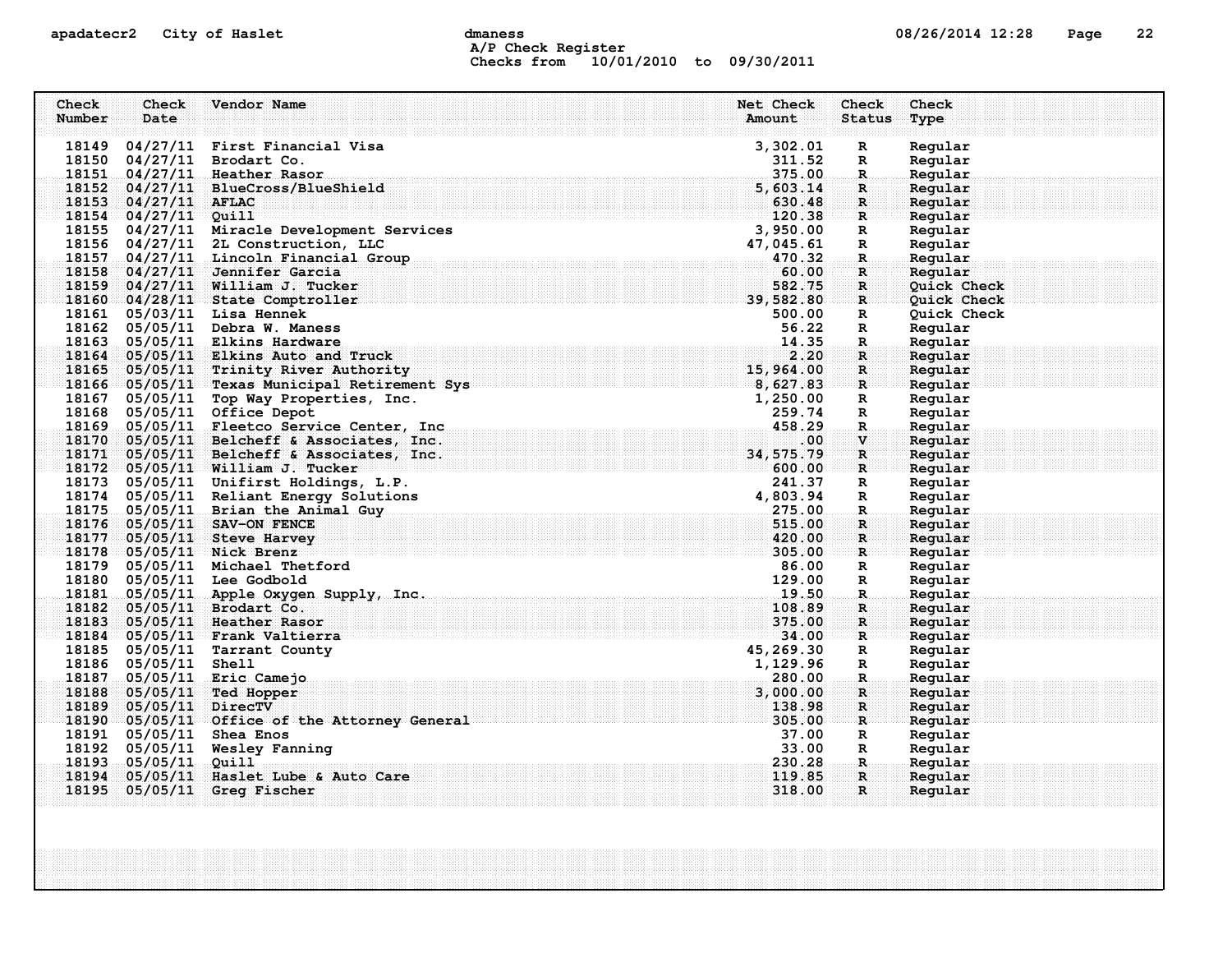### apadatecr2 City of Haslet dmaness dmaness and the US/26/2014 12:28 Page 23 A/P Check Register Checks from 10/01/2010 to 09/30/2011

| Check  | Check                    | Vendor Name                                 | Net Check                                                   | Check         | Check       |
|--------|--------------------------|---------------------------------------------|-------------------------------------------------------------|---------------|-------------|
| Number | Date                     |                                             | Amount                                                      | <b>Status</b> | Type        |
|        |                          |                                             |                                                             |               |             |
|        | 18196 05/05/11           | <b>Jeffrey Forste</b>                       | 198.00                                                      | R             | Regular     |
|        |                          | 18197 05/05/11 Razvan Flaviu Deleanu        | 264.00                                                      | R             | Regular     |
|        |                          | 18198 05/05/11 Miracle Development Services | 206.66                                                      | R             | Regular     |
|        | 18199 05/05/11 Kirt Mays |                                             | 94.00                                                       | $\mathbf R$   | Regular     |
| 18200  |                          | 05/05/11 Mobile Shred It                    | 250.00                                                      | $\mathbf{R}$  | Regular     |
|        |                          | 18201 05/05/11 Pitney Bowes Purchase Power  | 500.00                                                      | $\mathbf{R}$  | Regular     |
|        |                          | 18202 05/05/11 Dakota Brinkley              | 29.00                                                       | R             | Regular     |
|        |                          | 18203 05/05/11 Austin McCracken             | 29.00                                                       | R             | Regular     |
|        |                          | 18204 05/05/11 C. Larry Jackson Electric    | 1,006.53                                                    | $\mathbf R$   | Regular     |
|        |                          | 18205 05/05/11 Discount Two-Way Radio       | 1,635.00                                                    | $\mathbf R$   | Regular     |
| 18206  |                          | 04/28/11 FAST GRASS OF TEXAS                | 1,440.00                                                    | $\mathbf R$   | Quick Check |
|        | 18207 05/05/11 Shell     |                                             | 995.39                                                      | R             | Quick Check |
|        |                          | 18208 05/05/11 Kelly Clark                  | 3,560.00                                                    | $\mathbf R$   | Quick Check |
|        |                          | 18209 05/12/11 Jason Miller                 | 560.00                                                      | R             | Regular     |
|        |                          | 18210 05/12/11 A-1 Porta Privy              | 1,233.00                                                    | R             | Regular     |
| 18211  |                          | 05/12/11 Fort Worth Water Department        | 30, 351.20                                                  | $\mathbf{R}$  | Regular     |
|        |                          | 18212 05/12/11 Roadrunner Traffic Supply    | 259.40                                                      | $\mathbf{R}$  | Regular     |
|        |                          | 18213 05/12/11 Top Way Properties, Inc.     | 250.00                                                      | R             | Regular     |
|        |                          | 18214 05/12/11 Jennifer Shelly              | 60.53                                                       | R             | Regular     |
|        |                          | 18215 05/12/11 Continental Research Corp    | 1,960.00                                                    | R             | Regular     |
|        |                          | 18216 05/12/11 William J. Tucker            | 741.00                                                      | $\mathbf R$   | Regular     |
| 18217  |                          | 05/12/11 Ferguson Waterworks                | 88.62                                                       | $\mathbf R$   | Reqular     |
|        |                          | 18218 05/12/11 Alliance Regional Newspaper  | 82.28<br><u> 17.95</u>                                      | $\mathbf{R}$  | Regular     |
|        |                          | 18219 05/12/11 Transact Technologies        |                                                             | $\mathbf{R}$  | Regular     |
|        |                          | 18220 05/12/11 TCCA North Texas Chapter     | 100.00                                                      | R             | Regular     |
|        |                          | 18221 05/12/11 Book Systems, Inc.           | 715.00                                                      | $\mathbb{R}$  | Regular     |
|        |                          | 18222 05/12/11 Robert Roland Inman          | 100.00                                                      | $\mathbf{R}$  | Regular     |
|        |                          | 18223 05/12/11 Phillip E. Inman             | 100.00                                                      | R             | Regular     |
|        |                          | 18224 05/12/11 MYGOV, LLC                   | 350.00                                                      | $\mathbf{R}$  | Regular     |
|        | 18225 05/12/11 Faronics  |                                             | and and an anti-definition of the complete $\mathbf{39.52}$ | $\mathbf R$ : | Regular     |
|        |                          | 18226 05/12/11 Midwest Tape                 | 126.45                                                      | $\mathbf R$   | Regular     |
|        | 18227 05/12/11 Hose-Tech |                                             | 85.15                                                       | R             | Regular     |
|        |                          | 18228 05/12/11 Kelly Clark                  | 1,000.00                                                    | $\mathbf R$   | Regular     |
| 18229  | $05/12/11$ BWI           |                                             | 115.14                                                      | $\mathbf R$   | Regular     |
|        |                          | 18230 05/12/11 Recorded Books, LLC          | 209.46                                                      | $\mathbf{R}$  | Regular     |
|        |                          | 18231 05/12/11 Lisa Hennek                  | 54.87                                                       | R             | Reqular     |
|        |                          | 18232 05/12/11 The Fulcrum Group            | 1,825.89                                                    | R             | Regular     |
|        |                          | 18233 05/12/11 Megan Tucker                 | 109.12                                                      | R             | Regular     |
| 18234  |                          | 05/12/11 Saxon Tucker                       | 109.12                                                      | $\mathbf R$   | Regular     |
| 18235  |                          | 05/12/11 Michelle Tucker                    | 109.12                                                      | $\mathbf{R}$  | Regular     |
| 18236  |                          | 05/12/11 Robert A. Kincheloe                | 100.00                                                      | $\mathbf R$   | Regular     |
|        |                          | 18237 05/12/11 Heather Rasor                | 375.00                                                      | $\mathbf R$   | Quick Check |
|        | 18238 05/19/11 STW, Inc. |                                             | 1,063.75                                                    | $\mathbb{R}$  | Regular     |
|        |                          | 18239 05/19/11 Atmos Energy                 | 47.80                                                       | R             | Regular     |
|        |                          | 18240 05/19/11 A-1 Porta Privy              | 455.00                                                      | R.            | Regular     |
| 18241  |                          | 05/19/11 Allied Waste Services              | 6,469.60                                                    | $\mathbf R$   | Reqular     |
|        |                          | 18242 05/19/11 Taylor, Olson, Adkins, Srall | 10,490.95                                                   | $\mathbf{R}$  | Regular     |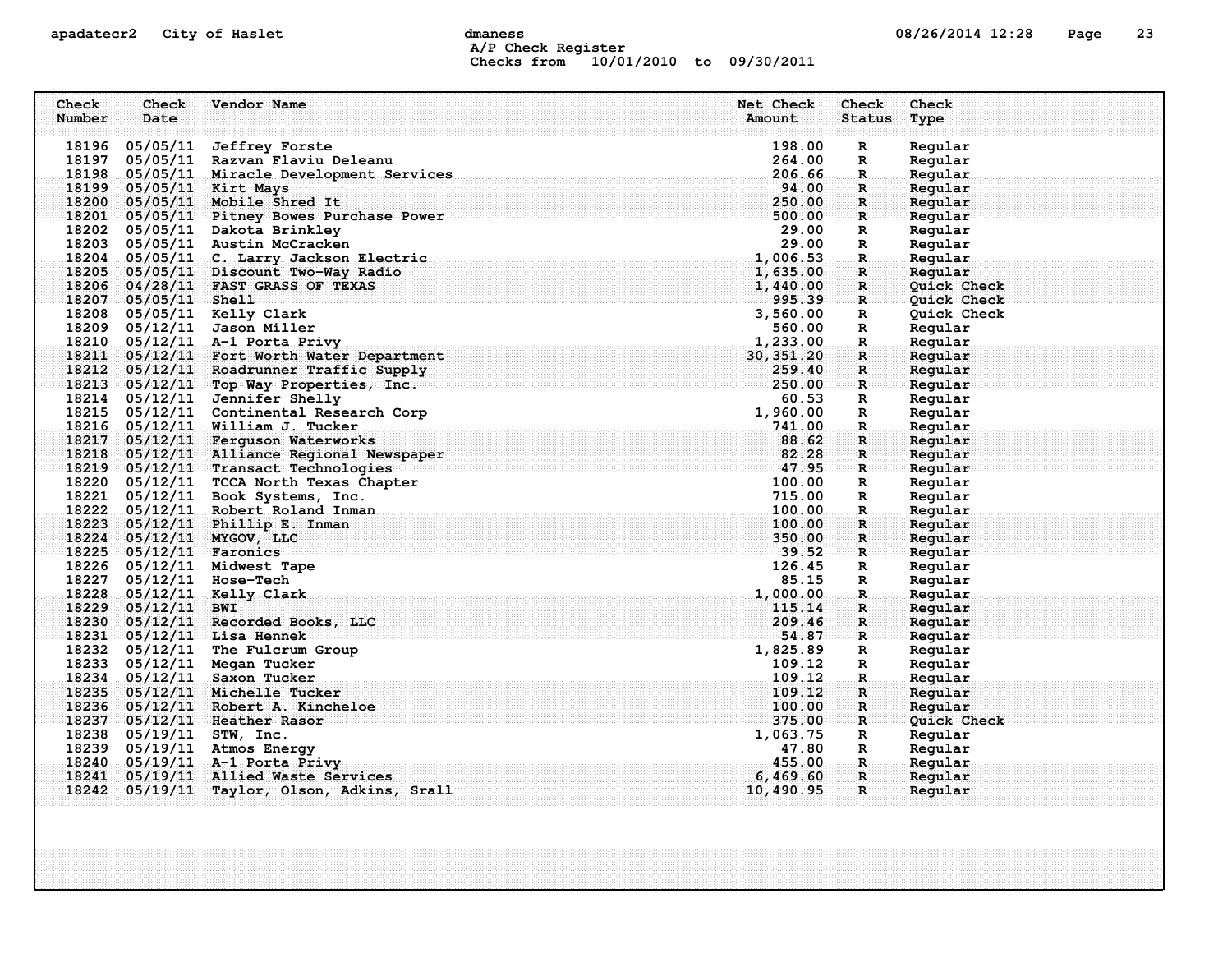### apadatecr2 City of Haslet and dmaness dmaness and the US/26/2014 12:28 Page 24 A/P Check Register Checks from 10/01/2010 to 09/30/2011

| Check  | Check                 | Vendor Name                                                | Net Check                | <b>Check</b>                 | Check              |
|--------|-----------------------|------------------------------------------------------------|--------------------------|------------------------------|--------------------|
| Number | Date                  |                                                            | Amount                   | <b>Status</b>                | Type               |
|        |                       | 18243 05/19/11 Roadrunner Courier                          | 47.60                    | $\mathbf R$                  | Regular            |
|        |                       | 18244 05/19/11 Staples Credit Plan                         | 410.87                   | R                            | Regular            |
|        |                       | 18245 05/19/11 IKON Office Solutions                       | 424.00                   | $\mathbf{R}$                 | Regular            |
|        |                       | 18246 05/19/11 Pepper Air Conditioning                     | 70.00                    | $\mathbf R$ :                | Regular            |
|        |                       | 18247 05/19/11 Michael's Keys, Inc.                        | 97.98                    | $\mathbf{R}$                 | Regular            |
|        |                       | 18248 05/19/11 Rutledge Crain & Company, PC                | iningingingi<br>5,525.00 | ार                           | Regular            |
|        |                       | 18249 05/19/11 Glen Storer                                 | 19.99                    | R                            | Regular            |
|        |                       | 18250 05/19/11 Brad Bradley                                | 500.00                   | $\mathbb{R}$                 | Regular            |
|        |                       | 18251 05/19/11 Fast Signs                                  | 45.00                    | $\mathbf R$ .                | Regular            |
|        |                       | 18252 05/19/11 Ferguson Waterworks                         | 95.31                    | $\mathbf{R}$                 | Regular            |
|        | 18253 05/19/11 Ozarka |                                                            | 58.60                    | R                            | Reqular            |
|        |                       | 18254 05/19/11 Worth Printing                              | 263.25                   | $\mathbf R$                  | Regular            |
|        |                       | 18255 05/19/11 Heather Rasor                               | 375.00                   | R                            | Regular            |
|        |                       | 18256 05/19/11 Ronnie Moore                                | 29.00                    | R                            | Regular            |
|        | 18257 05/19/11 Quill  |                                                            | 79.99                    | R.                           | Regular            |
|        |                       | 18258 05/19/11 CSG Systems, Inc.                           | 390.27                   | $\mathbf{R}$                 | Regular            |
|        |                       | 18259 05/19/11 American Library Association                | 58.50                    | $\mathbf{R}$                 | Regular            |
|        |                       | 18260 05/19/11 School Library Journal                      | 136.99                   | $\mathbf{R}$                 | Regular            |
|        |                       | 18261 05/19/11 First Check                                 | 36.00                    | $\mathbf{R}$                 | Regular            |
|        |                       | 18262 05/19/11 Lisa Mayo<br>18263 05/19/11 Jennifer Garcia | 45.00<br>105.00          | R                            | Regular            |
|        |                       | 18264 05/19/11 Library Journal                             | 157.99                   | $\mathbf{R}$<br>$\mathbf{R}$ | Regular<br>Regular |
|        |                       | 18265 05/19/11 Lamarc, Inc                                 | 37, 325.26               | R.                           | Reqular            |
|        |                       | 18266 05/26/11 Zooniversity LLC                            | 272.00                   | $\mathbf{R}$                 | Regular            |
|        |                       | 18267 05/26/11 Henderson Oil & Lube                        | 1,865.20                 | R                            | Regular            |
|        |                       | 18268 05/26/11 Pitney Bowes                                | 58.00                    | $\mathbf{R}$                 | Regular            |
|        |                       | 18269 05/26/11 Fort Worth Water Department                 | 867.00                   | $\mathbf{R}$                 | Regular            |
|        |                       | 18270 05/26/11 DPC Industries, Inc.                        | 12.00                    | $\mathbf R$                  | Regular            |
|        |                       | 18271 05/26/11 Roadrunner Traffic Supply                   | 734.67                   | $\mathbf{R}$                 | Regular            |
|        |                       | 18272 05/26/11 Continental Research Corp                   | 3,600.00                 | R                            | Regular            |
|        |                       | 18273 05/26/11 Tri County Electric                         | 1,502.10                 | R                            | Regular            |
|        |                       | 18274 05/26/11 Fleetco Service Center, Inc                 | 423.32                   | $\mathbf{R}$                 | Regular            |
|        |                       | 18275 05/26/11 Belcheff & Associates, Inc.                 | 475.00                   | $\mathbf R$ .                | Regular            |
|        |                       | 18276 05/26/11 Sunstate Equipment Co.                      | 1,209.78                 | $\mathbf{R}$                 | Regular            |
|        |                       | 18277 05/26/11 Home Depot                                  | 1,309.64                 | $\mathbf{R}$                 | Regular            |
|        |                       | 18278 05/26/11 Unifirst Holdings, L.P.                     | 205.13                   | $\mathbf{R}$                 | Regular            |
|        |                       | 18279 05/26/11 Reliant Energy Solutions                    | 3,984.88                 | $\mathbf{R}$                 | Regular            |
|        | 18280 05/26/11 Ozarka |                                                            | 12.66                    | $\mathbf{R}$                 | Regular            |
|        |                       | 18281 05/26/11 First Financial Visa                        | 4,375.98                 | .R.                          | Regular            |
|        | 18282 05/26/11 TMCCP  |                                                            | 35.00                    | $\mathbf R$ :                | Regular            |
|        |                       | 18283 05/26/11 Axis Construction, LP                       | 3,500.00                 | $\mathbf{R}$                 | Regular            |
|        |                       | 18284 05/26/11 Brodart Co.<br>18285 05/26/11 Heather Rasor | 381.13<br>375.00         | ार                           | Regular<br>Regular |
|        |                       | 18286 05/26/11 BlueCross/BlueShield                        | 6,703.43                 | $\mathbf{R}$<br>$\mathbf{R}$ | Regular            |
|        | 18287 05/26/11 Shell  |                                                            | 1,500.86                 | $\mathbf{R}_\perp$           | Regular            |
|        |                       | 18288 05/26/11 Pre-Paid Legal Services                     | 39.85                    | $\mathbf{R}$                 | Reqular            |
|        | 18289 05/26/11 AFLAC  |                                                            | 469.28                   | R                            | Regular            |
|        |                       |                                                            |                          |                              |                    |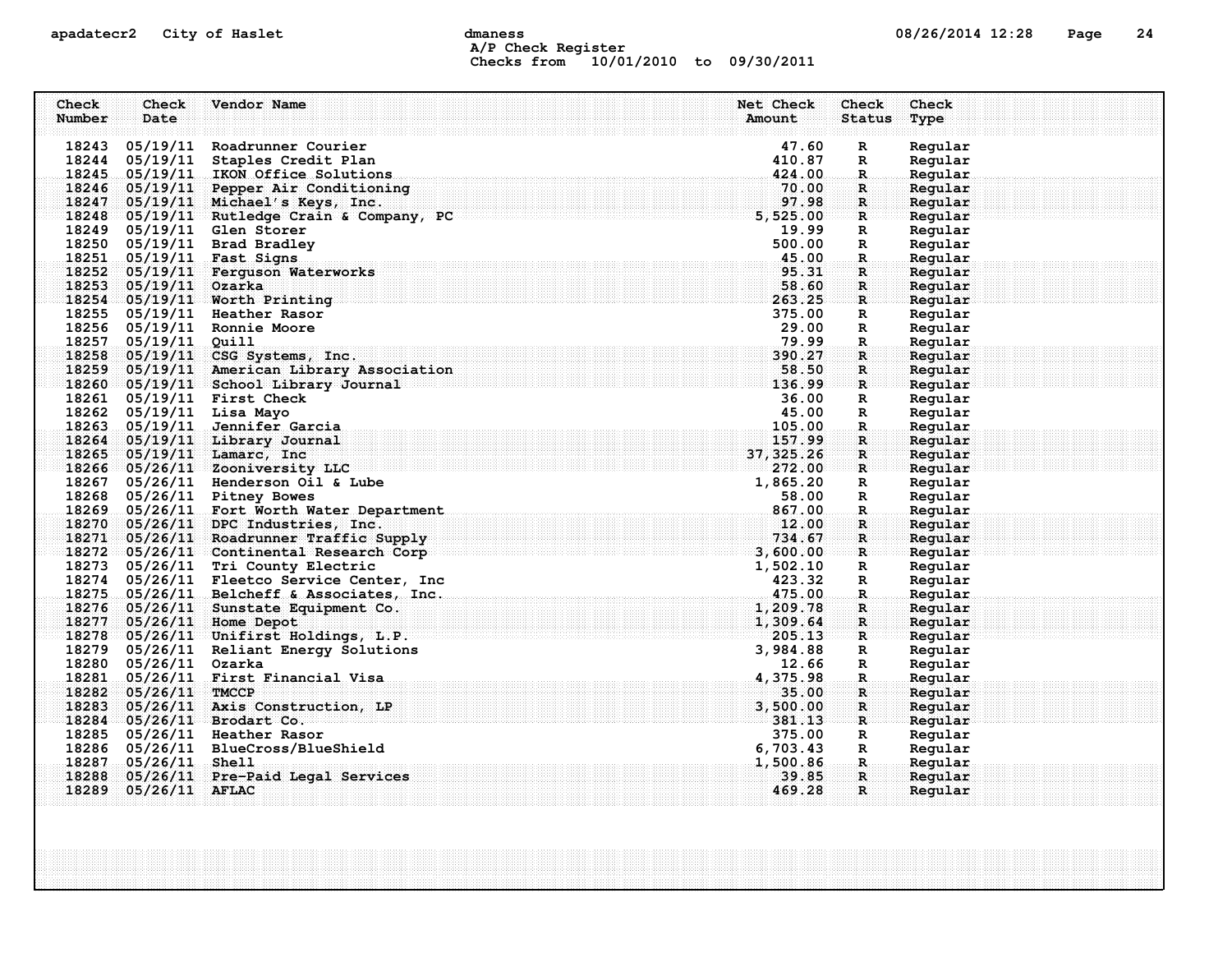### apadatecr2 City of Haslet and dmaness dmaness and the US/26/2014 12:28 Page 25 A/P Check Register Checks from 10/01/2010 to 09/30/2011

| Check  | Check                 | Vendor Name                                    | Net Check | Check         | Check   |
|--------|-----------------------|------------------------------------------------|-----------|---------------|---------|
| Number | Date                  |                                                | Amount    | <b>Status</b> | Type    |
|        |                       |                                                |           |               |         |
|        |                       | 18290 05/26/11 Midwest Tape                    | 380.09    | $\mathbb{R}$  | Regular |
|        | 18291 05/26/11        | DirecTV                                        | 138.98    | R             | Regular |
|        |                       | 18292 05/26/11 American Planning Association   | 75.00     | R.            | Regular |
|        |                       | 18293 05/26/11 Safeware, Inc.                  | 460.00    | R             | Regular |
|        |                       | 18294 05/26/11 Mulholland Custom Imprints      | 1,035.50  | $\mathbf{R}$  | Regular |
|        |                       | 18295 05/26/11 Megan Nieves                    | 21.80     | $\mathbf{R}$  | Regular |
|        | 18296 05/26/11 Humana |                                                | 73.70     | R             | Regular |
|        | 18297 05/26/11        | Dayna Horak                                    | 250.00    | $\mathbb{R}$  | Regular |
|        |                       | 18298 05/26/11 Miracle Development Services    | 3,950.00  | $\mathbf R$ . | Regular |
|        |                       | 18299 05/26/11 Pitney Bowes Purchase Power     | 45.99     | R             | Regular |
|        |                       | 18300 05/26/11 Lincoln Financial Group         | 502.46    | R             | Regular |
|        |                       | 18301 05/26/11 Recorded Books, LLC             | 180.76    | R             | Regular |
|        |                       | 18302 05/26/11 Jim England Plumbing            | 276.00    | R             | Regular |
|        |                       | 18303 05/26/11 The Fulcrum Group               | 7,347.40  | R             | Regular |
|        |                       | 18304 05/26/11 Horn Paint Company              | 225.00    | $\mathbf{R}$  | Regular |
|        |                       | 18305 05/26/11 Dickerson Construction Co. Inc  | 82,659.00 | R             | Regular |
|        |                       | 18306 05/26/11 New Tex Construction            | 7,493.00  | $\mathbf R$   | Regular |
|        |                       | $18307$ 06/02/11 Elkins Auto and Truck         | 19.00     | $\mathbf{R}$  | Regular |
|        |                       | 18308 06/02/11 Trinity River Authority         | 15,964.00 | R             | Regular |
|        |                       | 18309 06/02/11 N. Central Texas Council of Gov | 75.00     | $\mathbf R$   | Regular |
|        |                       | 18310 06/02/11 Office Depot                    | 274.48    | $\mathbf R$   | Regular |
|        |                       | 18311 06/02/11 KATRINA JONES                   | 201.64    | $\mathbf R$   | Regular |
|        |                       | 18312 06/02/11 Metroport Cities Partnership    | 500.00    | $\mathbf{R}$  | Regular |
|        |                       | 18313 06/02/11 Roadrunner Courier              |           | $\mathbf{R}$  | Regular |
|        |                       | 18314 06/02/11 Alpha Graphics                  | 214.48    | R             | Regular |
|        |                       | 18315 06/02/11 Unifirst Holdings, L.P.         | 173.33    | R             | Regular |
|        |                       | 18316 06/02/11 TARRANT COUNTY CLERK            | 312.00    | $\mathbf R$   | Regular |
|        |                       | 18317 06/02/11 Glenn Storer                    | 34.00     | R             | Regular |
|        |                       | 18318 06/02/11 James Ray Parker, II            | 42.00     | R             | Regular |
|        |                       | 18319 06/02/11 Ferguson Waterworks             | 519.39    | $\mathbf R$ : | Reqular |
|        |                       | 18320 06/02/11 Steve Harvey                    | 258.00    | $\mathbf{R}$  | Regular |
|        |                       | 18321 06/02/11 Nick Brenz                      | 157.50    | R             | Regular |
|        |                       | 18322 06/02/11 Michael Thetford                | 135.00    | R.            | Regular |
|        |                       | 18323 06/02/11 Lee Godbold                     | 86.00     | R             | Regular |
|        |                       | 18324 06/02/11 Brodart Co.                     | 404.59    | R             | Regular |
|        |                       | 18325 06/02/11 Liberty National                | 3.06      | $\mathbf{v}$  | Regular |
|        |                       | 18326 06/02/11 Heather Rasor                   | 375.00    | R             | Regular |
|        |                       | 18327 06/02/11 Frank Valtierra                 | 68.00     | $\mathbb{R}$  | Regular |
|        | 18328 06/02/11 Shell  |                                                | 682.63    | $\mathbf R$ . | Regular |
|        |                       | 18329 06/02/11 Eric Camejo                     | 105.00    | $\mathbf{R}$  | Regular |
|        |                       | 18330 06/02/11 Midwest Tape                    | 87.76     | $\mathbf R$   | Regular |
|        |                       | 18331 06/02/11 Robert Creamier                 | 40.00     | R             | Regular |
|        |                       | 18332 06/02/11 Shea Enos                       | 74.00     | $\mathbf R$   | Regular |
|        |                       | 18333 06/02/11 Wesley Fanning                  | 33.00     | R             | Regular |
|        |                       | 18334 06/02/11 Hose-Tech                       | 11.78     | R.,           | Regular |
|        | 18335 06/02/11        | Greg Fischer                                   | 363.00    | R.            | Regular |
|        | 18336 06/02/11        | Kyle Briggs                                    | 105.00    | $\mathbf{R}$  | Regular |
|        |                       |                                                |           |               |         |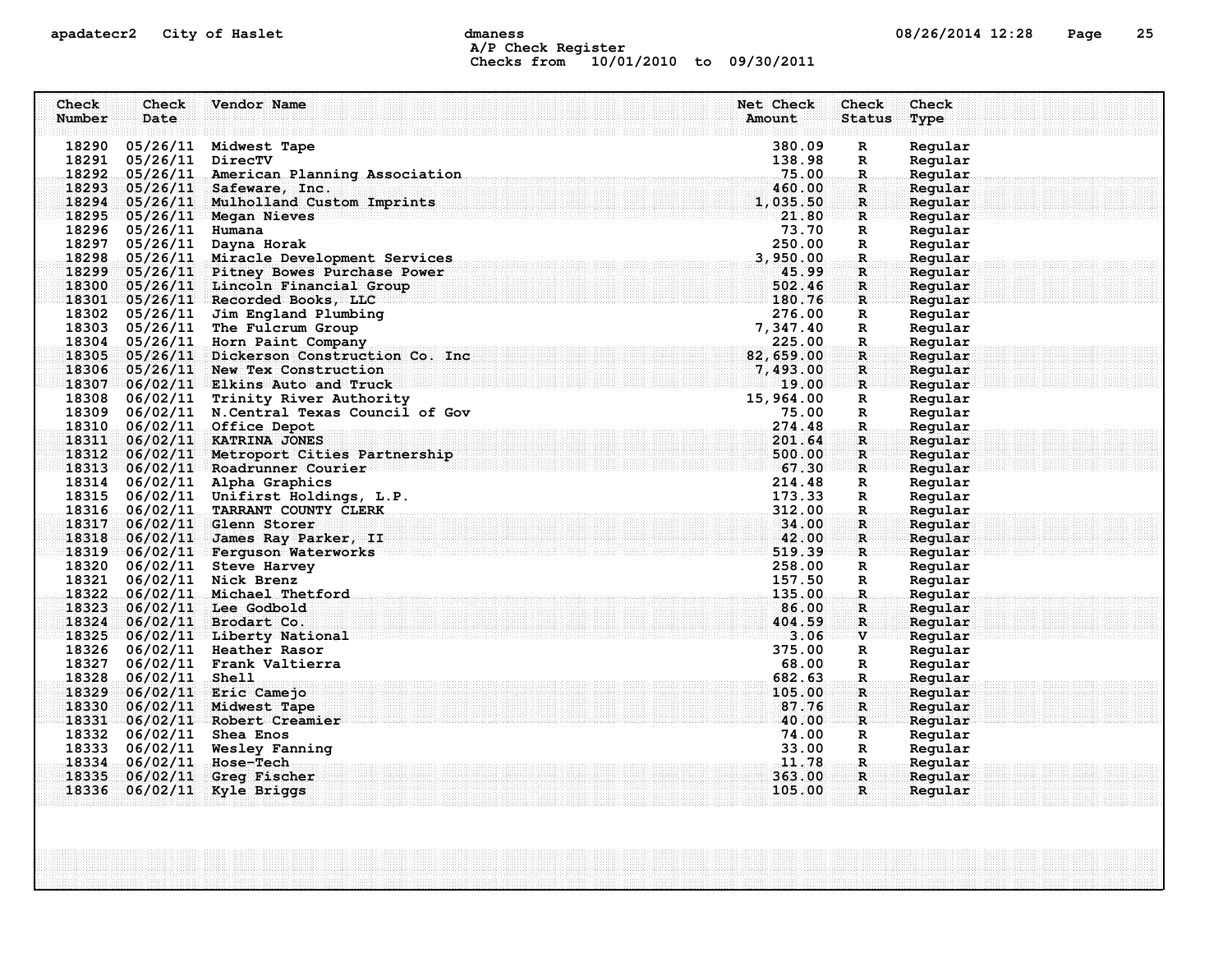### apadatecr2 City of Haslet computer dmaness computer dmanus dmaness computer computer of  $08/26/2014$  12:28 Page 26 A/P Check Register Checks from 10/01/2010 to 09/30/2011

| Check  | Check                   | Vendor Name                                                                                | Net Check                      | Check                        | Check              |
|--------|-------------------------|--------------------------------------------------------------------------------------------|--------------------------------|------------------------------|--------------------|
| Number | Date                    |                                                                                            | Amount                         | Status                       | Type               |
|        |                         |                                                                                            |                                |                              |                    |
|        |                         | 18337 06/02/11 Jeffrey Forste                                                              | 66.00                          | R                            | Regular            |
|        |                         | 18338 06/02/11 Razvan Flaviu Deleanu                                                       | 297.00                         | R                            | Regular            |
|        |                         | 18339 06/02/11 Kirt Mays                                                                   | 94.00                          | R.                           | Regular            |
|        | 18340 06/02/11 BWI      | 18341 06/02/11 Jennifer Garcia                                                             | 504.59<br>420.00               | $\mathbf{R}$<br>$\mathbb{R}$ | Regular            |
|        |                         | 18342 06/09/11 KIDZSCIENCE                                                                 | 220.00                         | $\mathbf R$                  | Regular<br>Regular |
|        |                         | 18343 06/09/11 DAVID SLICK                                                                 | 215.00                         | $\mathbb{R}$                 | Regular            |
|        |                         | 18344 06/09/11 STW, Inc.                                                                   | 446.02                         | R                            | Regular            |
|        |                         | 18345 06/09/11 Elkins Auto and Truck                                                       | 11.99                          | R.                           | Regular            |
|        |                         | 18346 06/09/11 A-1 Porta Privy                                                             | 218.40                         | R                            | Regular            |
|        |                         | 18347 06/09/11 Texas Municipal Retirement Sys                                              | 9, 101.07                      | $\mathbf R$                  | Regular            |
|        |                         | 18348 06/09/11 Jennifer Shelly                                                             | 52.67                          | $\mathbf{R}$                 | Regular            |
|        |                         | 18349 06/09/11 Staples Credit Plan                                                         | 594.58                         | $\mathbf R$                  | Regular            |
|        |                         | 18350 06/09/11 Pepper Air Conditioning                                                     | 65.00                          | $\mathbb{R}$                 | Regular            |
|        |                         | 18351 06/09/11 Belcheff & Associates, Inc.                                                 | .00.                           | V                            | Regular            |
|        |                         | 18352 06/09/11 Belcheff & Associates, Inc.                                                 | 26,460.43                      | $\mathbf{R}$                 | Regular            |
|        |                         | 18353 06/09/11 Bound Tree Medical, LLC                                                     | 36.75                          | R                            | Regular            |
|        |                         | 18354 06/09/11 Brad Bradley                                                                | 500.00                         | $\mathbf{R}$                 | Regular            |
|        |                         | 18355 06/09/11 Northwest Metroport Chamber                                                 | 838.00                         | $\mathbf R$                  | Regular            |
|        |                         | 18356 06/09/11 Ferguson Waterworks                                                         | 331.66                         | $\mathbf R$                  | Regular            |
|        |                         | 18357 06/09/11 Brian the Animal Guy                                                        | 275.00                         | $\mathbf{R}$                 | Regular            |
|        |                         | 18358 06/09/11 INTERNATIONAL CODE COUNCIL                                                  |                                | $\mathbf{R}$                 | Regular            |
|        |                         | 18359 06/09/11 Alliance Regional Newspaper                                                 |                                | $\mathbf{R}$                 | Regular            |
|        |                         | 18360 06/09/11 Apple Oxygen Supply, Inc.                                                   | $223.00$<br>$86.02$<br>$19.50$ | $\mathbf{R}$                 | Regular            |
|        |                         | 18361 06/09/11 Heather Rasor                                                               | 375.00                         | $\mathbf R$                  | Regular            |
|        |                         | 18362 06/09/11 Tarrant County                                                              | 45,269.30                      | $\mathbf{R}$                 | Regular            |
|        |                         | 18363 06/09/11 Barrow Electrical & Lighting<br>18363 06/09/11 Barrow Electrical & Lighting | 397.40                         | $\mathbf{R}_{\odot}$         | Regular            |
|        |                         | 18364 06/09/11 New Urban News                                                              | 79.00                          | $\mathbf{R}$                 | Regular            |
|        |                         | 18365 06/09/11 MYGOV, LLC                                                                  | 350.00                         | $\mathbf{R}$                 | Regular            |
|        |                         | 18366 06/09/11 Office of the Attorney General 2008 2010 10:00 10:00                        | 157.50                         | R                            | Regular            |
|        |                         | 18367 06/09/11 2L Construction, LLC                                                        | 4,893.75                       | v                            | Regular            |
|        |                         | 18368 06/09/11 Training Division.com                                                       | 750.00                         | $\mathbf R$                  | Regular            |
|        |                         | 18369 06/09/11 James Johnson                                                               | 100.00                         | $\mathbf{V}$                 | Regular            |
|        |                         | 18370 05/26/11 SWINNEA, TRESSA ANNE                                                        | 27.91                          | $\mathbf R$                  | Quick Check        |
|        |                         | 18371 05/26/11 HAMILTON, DAVID D.<br>18372 05/26/11 CON-WAY FREIGHT, INC.                  | 37.21<br>98.94                 | $\mathbf{R}$                 | <b>Quick Check</b> |
|        | 18373 06/16/11 Lisa Lee |                                                                                            | 25.00                          | $\mathbf{R}$                 | Quick Check        |
|        |                         | 18374 06/16/11 Atmos Energy                                                                |                                | R                            | Regular<br>Regular |
|        |                         | 18375 06/16/11 Fort Worth Water Department                                                 | 49.18<br>35, 559.50 35, 559.50 | R<br>$\mathbf R$             | Regular            |
|        |                         | 18376 06/16/11 DPC Industries, Inc.                                                        | 12.00                          | $\mathbf R$                  | Regular            |
|        |                         | 18377 06/16/11 Taylor, Olson, Adkins, Srall                                                | 9,925.72                       | $\mathbf{R}$                 | Regular            |
|        |                         | 18378 06/16/11 Roadrunner Courier                                                          | 22.80                          | $\mathbf{R}$                 | Regular            |
|        |                         | 18379 06/16/11 IKON Office Solutions                                                       | 1,204.38                       | $\mathbf R$                  | Regular            |
|        |                         | 18380 06/16/11 Bound Tree Medical, LLC                                                     | 405.90                         | R                            | Regular            |
|        |                         | 18381 06/16/11 Erin Berryhill                                                              | 48.71                          | $\mathbf{R}_\odot$           | Regular            |
|        |                         | 18382 06/16/11 TARRANT COUNTY CLERK                                                        | 24.00                          | $\mathbf R$                  | Reqular            |
|        |                         | 18383 06/16/11 Northwest Metroport Chamber                                                 | 70.00                          | $\mathbf{R}$                 | Regular            |
|        |                         |                                                                                            |                                |                              |                    |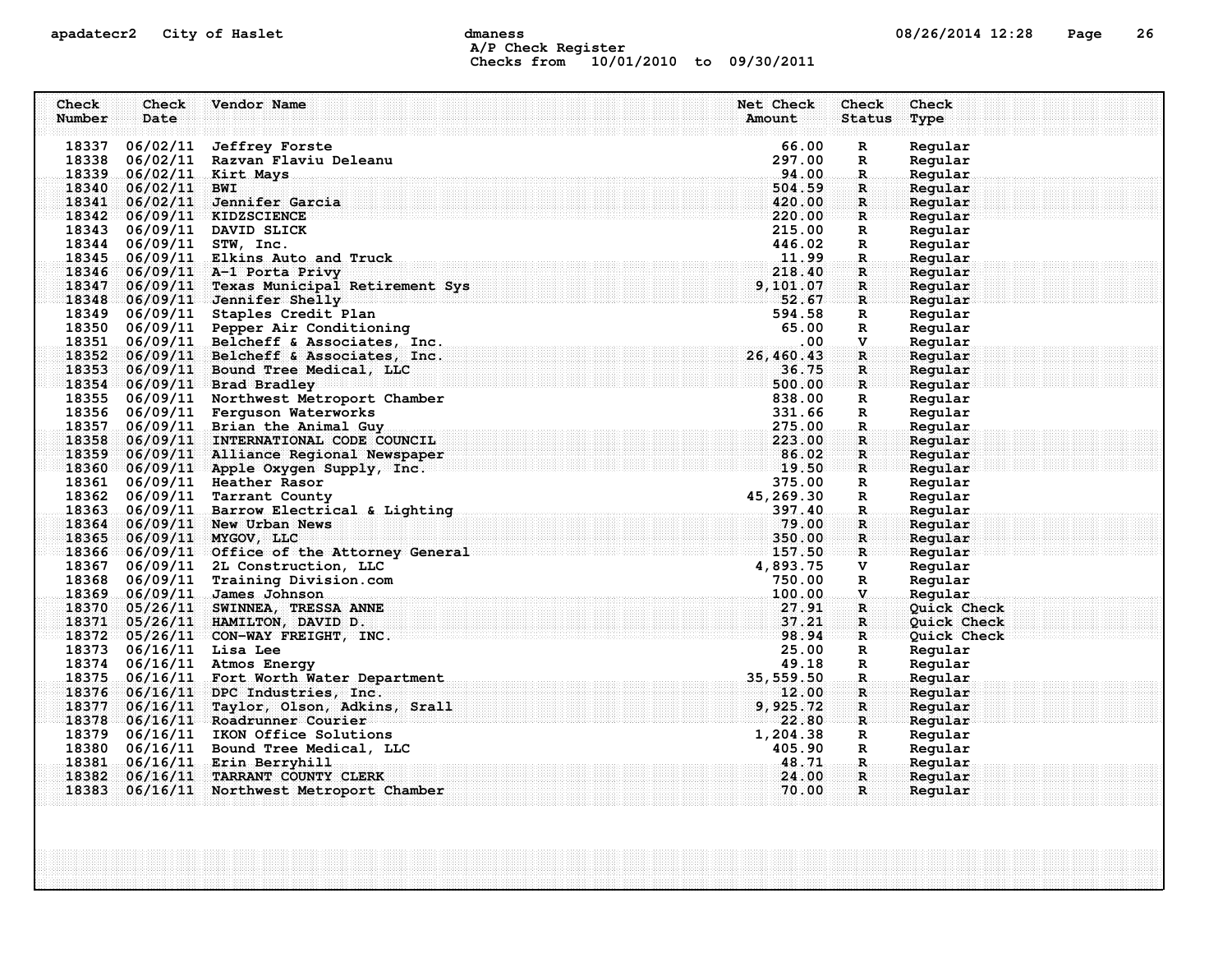### apadatecr2 City of Haslet and dmaness dmaness and the US/26/2014 12:28 Page 27 A/P Check Register Checks from 10/01/2010 to 09/30/2011

| Check  | Check                  | Vendor Name                                              | Net Check        | Check              | Check              |
|--------|------------------------|----------------------------------------------------------|------------------|--------------------|--------------------|
| Number | Date                   |                                                          | Amount           | <b>Status</b>      | Type               |
|        |                        | 18384 06/16/11 Texas Economic Devlpmt Council            | 2,500.00         | R                  | Regular            |
|        |                        | 18385 06/16/11 Reliant Energy Solutions                  | 16.08            | R                  | Regular            |
|        | 18386 06/16/11 Ozarka  |                                                          | 24.69            | R.                 | Regular            |
|        |                        | 18387 06/16/11 Nextel Communications                     | 538.05           | $\mathbf{R}$       | Regular            |
|        |                        | 18388 06/16/11 Heather Rasor                             | 375.00           | $\mathbf{R}$       | Regular            |
|        | $18389$ 06/16/11 AFLAC |                                                          | 616.12           | $\mathbf{R}$       | Regular            |
|        |                        | 18390 06/16/11 CSG Systems, Inc.                         | 399.45           | $\mathbb{R}$       | Regular            |
|        |                        | 18391 06/16/11 2L Construction, LLC                      | 4,893.75         | R                  | Regular            |
|        |                        | 18392 06/16/11 First Check                               | 70.00            | $\mathbf R$ .      | Regular            |
|        |                        | 18393 06/16/11 The Fulcrum Group                         | 936.90           | R                  | Regular            |
|        |                        | 18394 06/16/11 Lamarc, Inc                               | 79, 413.54       | R                  | Regular            |
|        |                        | 18395 06/16/11 John Roundy                               | 100.00           | $\mathbf{R}$       | Regular            |
|        | 18396 06/16/11 PLANT   |                                                          | 35.00            | $\mathbf R$        | Regular            |
|        | 18397 06/23/11 GTOT    |                                                          | 95.00            | $\mathbb{R}$       | Regular            |
|        |                        | 18398 06/23/11 Amanda Castagneto                         | 18.20            | R.                 | Regular            |
|        |                        | 18399 06/23/11 Jennifer Carter                           | 11.95            | $\mathbf{R}$       | Regular            |
|        |                        | 18400 06/23/11 Jennifer Carter                           | 15.59            | R                  | Regular            |
|        |                        | $18401 - 06/23/11$ Tom McDermott                         | 300.00           | $\mathbf{R}$       | Regular            |
|        |                        | 18402 06/23/11 Pitney Bowes                              | 58.00            | R                  | Regular            |
|        | 18403 06/23/11 AT & T  |                                                          | 630.54           | R                  | Regular            |
|        |                        | 18404 06/23/11 Reynolds Asphalt & Constructio            | 3,383.29         | $\mathbf R$ .      | Regular            |
|        |                        | 18405 06/23/11 Trinity River Authority                   | 28, 947.00       | R                  | Regular            |
|        |                        | 18406 06/23/11 Tri County Electric                       | 1,673.33         | $\mathbf{R}$       | Reqular            |
|        |                        | 18407 06/23/11 Fort Worth Welders Supply                 | 96.00            | ार                 | Regular            |
|        |                        | 18408 06/23/11 Cross Exterminating                       | 150.00           | R                  | Regular            |
|        |                        | 18409 06/23/11 CASCO Industries                          | 12,633.00        | R                  | Regular            |
|        |                        | 18410 06/23/11 Tanya Morrow<br>18411 06/23/11 Home Depot | 643.79<br>533.58 | $\mathbf{R}$<br>R. | Regular<br>Regular |
|        |                        | 18412 06/23/11 Unifirst Holdings, L.P.                   | 215.62           | $\mathbf{R}$       | Regular            |
|        |                        | 18413 06/23/11 TARRANT COUNTY CLERK                      | 280.00           | R                  | Regular            |
|        |                        | 18414 06/23/11 Northwest Metroport Chamber               | 66.00            | R                  | Regular            |
|        | 18415 06/23/11 ONCOR   |                                                          | 250.00           | R                  | Regular            |
|        |                        | 18416 06/23/11 Texas Economic Devlpmt Council            | 195.00           | R.                 | Regular            |
|        |                        | 18417 06/23/11 Mr. Jim's Pizza                           | 35.16            | R                  | Regular            |
|        |                        | 18418 06/23/11 Cowser Tire & Service                     | 857.57           | $\mathbf{R}$       | Regular            |
|        | 18419 06/23/11 Ozarka  |                                                          | 7.99             | $\mathbf R$        | Regular            |
|        |                        | 18420 06/23/11 DFW Communications                        | 892.50           | $\mathbb{R}$       | Regular            |
|        |                        | 18421 06/23/11 First Financial Visa                      | 824.18           | R                  | Regular            |
|        |                        | 18422 06/23/11 Texas Court Clerks Association            | $-40.00$         | R.                 | Regular            |
|        |                        | 18423 06/23/11 Texas Court Clerks Association            | 200.00           | $\mathbf R$        | Reqular            |
|        |                        | 18424 06/23/11 TCCA Certification Program                | 75.00            | $\mathbf{R}$       | Regular            |
|        |                        | 18425 06/23/11 Brodart Co.                               | 331.16           | R                  | Regular            |
|        |                        | 18426 06/23/11 Heather Rasor                             | 375.00           | R                  | Regular            |
|        | 18427 06/23/11 Shell   |                                                          | 820.18           | R                  | Regular            |
|        |                        | 18428 06/23/11 Pre-Paid Legal Services                   | 39.85            | -R.,               | Regular            |
|        | 18429 06/23/11 AFLAC   |                                                          | 420.32           | $\mathbf{R}$       | Regular            |
|        | 18430 06/23/11 DirecTV |                                                          | 138.98           | R                  | Regular            |
|        |                        |                                                          |                  |                    |                    |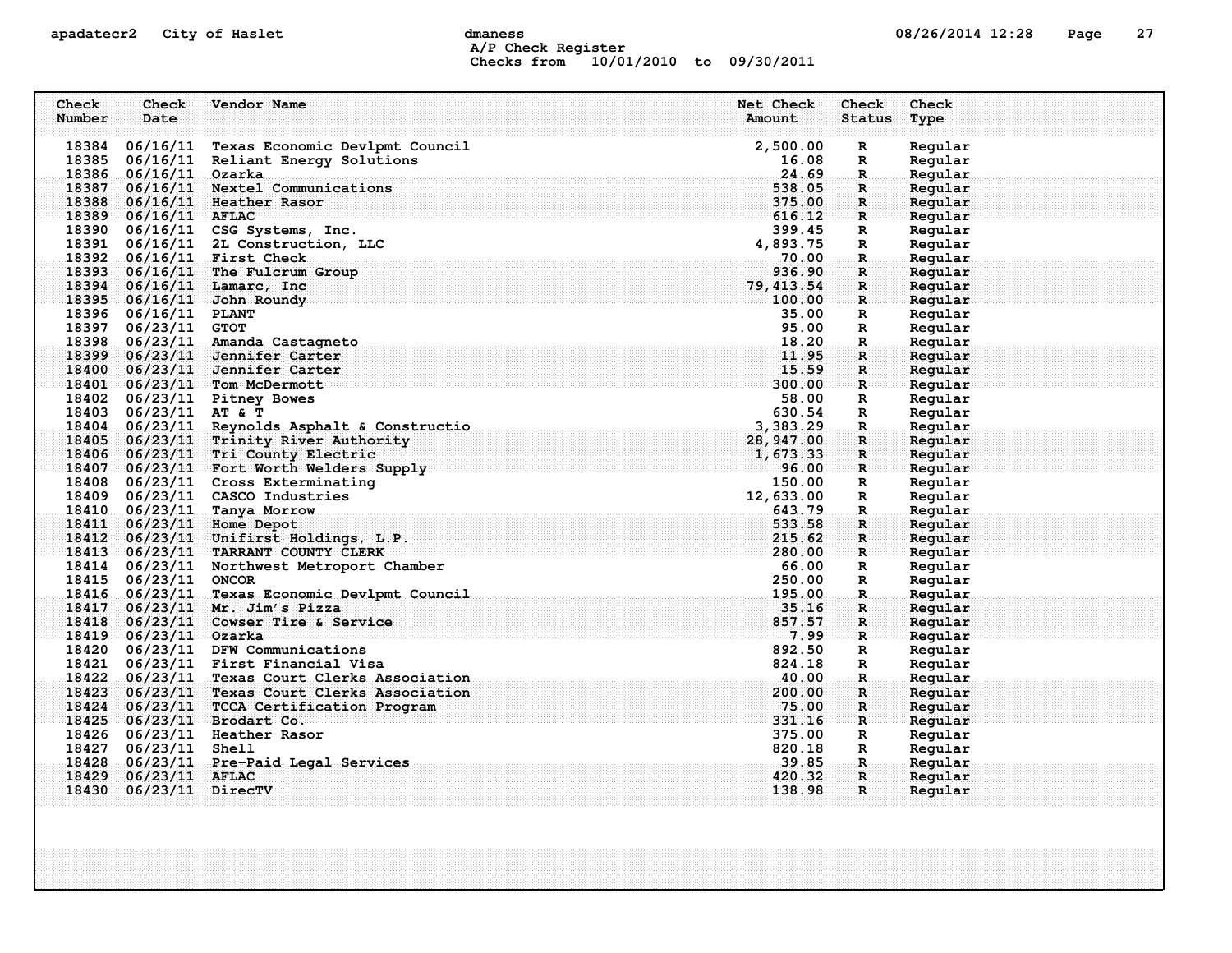### apadatecr2 City of Haslet computer dmaness computer dmanus dmaness computer computer of  $08/26/2014$  12:28 Page 28 A/P Check Register Checks from 10/01/2010 to 09/30/2011

| Check  | Check                 | Vendor Name                                                                                    | Net Check            | <b>Check</b>                           | Check              |
|--------|-----------------------|------------------------------------------------------------------------------------------------|----------------------|----------------------------------------|--------------------|
| Number | Date                  |                                                                                                | Amount               | <b>Status</b>                          | Type               |
|        |                       |                                                                                                |                      |                                        |                    |
|        |                       | 18431 06/23/11 Safeware, Inc.                                                                  | 2,990.00             | $\mathbf R$                            | Regular            |
|        | 18432 06/23/11 DCAD   |                                                                                                | 5.35                 | $\mathbf{R}$                           | Regular            |
|        |                       | 18433 06/23/11 Radio Express Inc.                                                              | 1,600.00             | $\mathbf R$                            | Regular            |
|        | 18434 06/23/11 Humana |                                                                                                | 83.66                | $\mathbf{R}$ :                         | Regular            |
|        |                       | 18435 06/23/11 Miracle Development Services                                                    | 3,950.00             | $\mathbf{R}$                           | Regular            |
|        |                       | 18436 06/23/11 Pitney Bowes Purchase Power<br>18437 06/23/11 Lincoln Financial Group           | 500.00<br>639.20     | $\mathbf{R}$                           | Regular            |
|        |                       | 18438 06/23/11 The Fulcrum Group                                                               | 1,183.00             | $\mathbf{R}$<br>$\mathbb{R}$           | Regular<br>Regular |
|        |                       | 18438 06/23/11 The ruicrum Group<br>18439 06/23/11 Dickerson Construction Co. Inc.             |                      |                                        | Regular            |
|        |                       | 18440 06/23/11 Christine M. Wagner-Powers                                                      | 164,065.08<br>206.25 | $_{\dots R}$ .<br>$\mathbf{R}$         | Regular            |
|        |                       | 18441 06/30/11 Doves 4 Yall                                                                    | 100.00               | $\mathbf{V}$                           | Regular            |
|        |                       | 18442 06/30/11 Shelly Tucker                                                                   | 200.00               | $\mathbf{R}$                           | Regular            |
|        |                       | 18443 06/30/11 Sheila Koudelka                                                                 | 129.51               | R                                      | Regular            |
|        |                       | 18444 06/30/11 Office Depot                                                                    | 135.19               | R                                      | Regular            |
|        |                       | 18445 06/30/11 Belcheff & Associates, Inc.                                                     | .00                  | $\mathbf{V}$                           | Regular            |
|        |                       | 18446 06/30/11 Belcheff & Associates, Inc.                                                     | 36,501.57            | $\mathbf{R}$                           | Regular            |
|        |                       | 18447 06/30/11 KARL KLEMENT FORD                                                               | 252.35               | $\mathbf{R}$                           | Regular            |
|        |                       | . The set of the set of the set of $\bf 4,544.51$ .<br>18448 06/30/11 Reliant Energy Solutions |                      | er een                                 | Regular            |
|        |                       | 18449 06/30/11 Ferguson Waterworks                                                             | 105.44               | $\mathbf{R}$                           | Regular            |
|        |                       | 18450 06/30/11 Victor O. Schinnerer & Co. Inc                                                  | 21.00                | V                                      | Regular            |
|        |                       | 18451 06/30/11 Steve Harvey                                                                    | 215.00               | R.                                     | Regular            |
|        |                       | 18452 06/30/11 Nick Brenz                                                                      | 90.00                | R                                      | Regular            |
|        |                       | 18453 06/30/11 Michael Thetford                                                                | 175.00               | $\mathbf{R}$ :                         | Regular            |
|        |                       | $18454$ 06/30/11 Lee Godbold                                                                   | 129.00               | R                                      | Regular            |
|        |                       | 18455 06/30/11 Brodart Co.                                                                     | 612.05               | $\mathbb{R}$                           | Regular            |
|        |                       | 18456 06/30/11 Heather Rasor                                                                   | 375.00               | $\mathbb{R}$                           | Regular            |
|        |                       | 18457 06/30/11 Frank Valtierra                                                                 | 272.00               | $\mathbf{R}$ . The set of $\mathbf{R}$ | Regular            |
|        |                       | 18458 06/30/11 BlueCross/BlueShield                                                            | 11,090.14            | $\mathbf R$ :                          | Regular            |
|        | 18459 06/30/11 Shell  |                                                                                                | 1,385.95             | $\mathbf{R}$                           | Regular            |
|        |                       | 18460 06/30/11 Eric Camejo                                                                     | 120.00               | $\mathbf{R}$ . The set of $\mathbf{R}$ | Regular            |
|        |                       | 18461 06/30/11 Office of the Attorney General                                                  | 311.98               | $\mathbf{R}$                           | Regular            |
|        |                       | 18462 06/30/11 Wesley Fanning                                                                  | 29.00                | R                                      | Regular            |
|        |                       | 18463 06/30/11 OmniBase Services of Texas                                                      | 186.00               | $\mathbf R$                            | Regular            |
|        |                       | 18464 06/30/11 American Portable Signs                                                         | 360.00               | $\mathbf R$ :                          | Regular            |
|        |                       | 18465 06/30/11 Greg Fischer                                                                    | 75.00                | $\mathbf{R}$                           | Regular            |
|        |                       | 18466 06/30/11 Jeffrey Forste                                                                  | 231.00               | $\mathbf{R}$                           | Regular            |
|        |                       | 18467 06/30/11 Razvan Flaviu Deleanu                                                           | 198.00               | R                                      | Regular            |
|        |                       | 18468 06/30/11 Kirt Mays                                                                       | 94.00                | R                                      | Regular            |
|        | 18469 06/30/11 BWI    |                                                                                                | 107.24               | R.                                     | Regular            |
|        |                       | 18470 06/30/11 Dakota Brinkley                                                                 | 33.00                | $\mathbf{R}$                           | Regular            |
|        |                       | 18471 06/30/11 Choice Fabricated Stone                                                         | 11,722.00            | $\mathbf{R}$                           | Regular            |
|        |                       | 18472 06/30/11 Toby Clower                                                                     | 35.00                | $\mathbf{R}$                           | Regular            |
|        |                       | 18473 06/30/11 The Library Store, Inc                                                          | 17.68                | $\mathbf{R}$                           | Regular            |
|        |                       | 18474 06/30/11 Christine M. Wagner-Powers                                                      | 300.00               | $\mathbf R$                            | Regular            |
|        |                       | 18475 06/30/11 Atlas Enterprises, Inc.                                                         | 6,500.00             | $\cdot$ R $\cdot$ .                    | Regular            |
|        |                       | 18476 06/30/11 North Texas Carpet Care                                                         | 682.50               | $\mathbf R$ :                          | Regular            |
|        |                       | 18477 06/29/11 MILLICAN, ROY J                                                                 | 34.46                | R                                      | Quick Check        |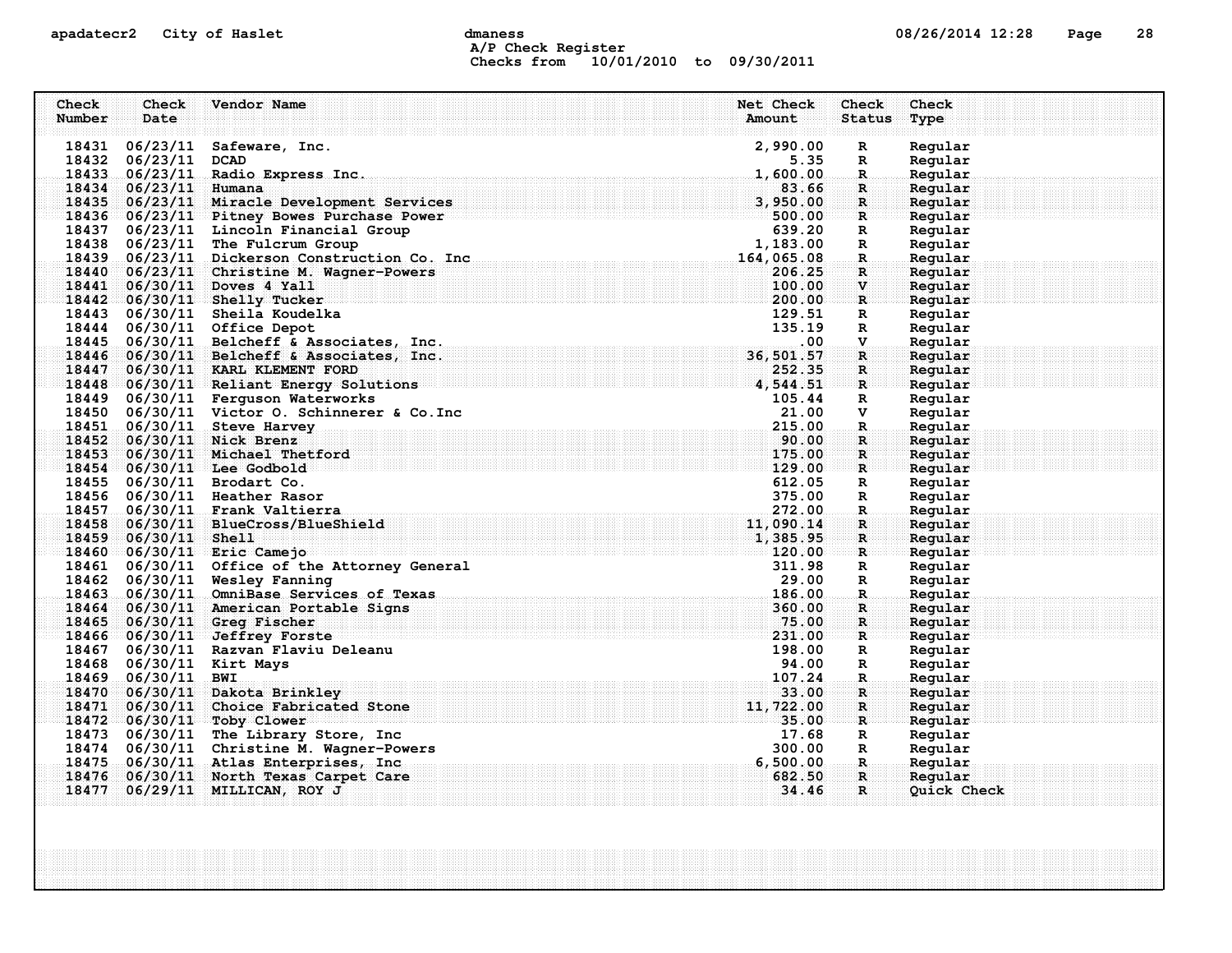### apadatecr2 City of Haslet computer dmaness computer dmanus dmaness computer computer of  $08/26/2014$  12:28 Page 29 A/P Check Register Checks from 10/01/2010 to 09/30/2011

| Check  | Check                   | Vendor Name                                                                     | Net Check                                                      | Check                        | Check              |
|--------|-------------------------|---------------------------------------------------------------------------------|----------------------------------------------------------------|------------------------------|--------------------|
| Number | Date                    |                                                                                 | Amount                                                         | <b>Status</b>                | Type               |
|        |                         |                                                                                 |                                                                |                              |                    |
|        |                         | 18478 06/29/11 NABORS WELL SERVICES COMPANY                                     | 1,190.00                                                       | $\mathbf R$                  | Quick Check        |
|        |                         | 18479 06/29/11 VOLKSWAGEN OF AMERICA                                            | 50.00                                                          | $\mathbf R$                  | Quick Check        |
|        |                         | 18480 06/29/11 VOLKSWAGEN OF AMERICA                                            | 50.00                                                          | $\mathbf R$                  | Quick Check        |
|        |                         | 18481 07/07/11 Clean Master                                                     | 163.00                                                         | R.                           | Reqular            |
|        |                         | 18482 07/07/11 Henderson Oil & Lube                                             | 110.39<br>238.40                                               | $\mathbf{R}$                 | Regular            |
|        |                         | 18483 07/07/11 A-1 Porta Privy<br>18484 07/07/11 Texas Municipal Retirement Sys |                                                                | $\mathbf{R}$<br>R            | Regular<br>Regular |
|        |                         | 18485 07/07/11 Texas State Comptroller                                          | at Sys $8,721.69$<br>29,657.53<br>2,338.91                     | R                            | Regular            |
|        |                         | 18486 07/07/11 Durable Component Tech                                           |                                                                | $\mathbb{R}$ .               | Regular            |
|        |                         | 18487 07/07/11 Brian Hall                                                       |                                                                | $\mathbf{R}$                 | Regular            |
|        |                         | 18488 07/07/11 Heather Rasor                                                    | $\begin{array}{r} 230.382 \\ 375.00 \\ 45,269.30\n\end{array}$ | $\mathbf R$                  | Regular            |
|        |                         | 18489 07/07/11 Tarrant County                                                   |                                                                | $\mathbf{R}$                 | Regular            |
|        | 18490 07/07/11 AFLAC    |                                                                                 | 924.18                                                         | R                            | Regular            |
|        |                         | 18491 07/07/11 Office of the Attorney General                                   | 90.00                                                          | $\mathbf R$                  | Regular            |
|        |                         | 18492 07/07/11 OmniBase Services of Texas                                       | 118.60                                                         | $\mathbf R$                  | Regular            |
|        |                         | 18493 07/07/11 Mulholland Custom Imprints                                       | 462.75                                                         | $\mathbf{R}$                 | Regular            |
|        | 18494 07/07/11 AG-Power |                                                                                 | 264.20                                                         | $\mathbf{R}$                 | Regular            |
|        |                         | 18495 07/07/11 2L Construction, LLC                                             | 5,771.04                                                       | $\mathbf{R}$                 | Regular            |
|        |                         | 18496 07/07/11 First Check                                                      | 81.00                                                          | $\mathbf R$                  | Regular            |
|        |                         | 18497 07/07/11 Recorded Books, LLC                                              | 71.92                                                          | R                            | Regular            |
|        |                         | 18498 07/07/11 Austin McCracken                                                 | 29.00                                                          | $\mathbb{R}$ .               | Regular            |
|        |                         | 18499 07/07/11 Christine M. Wagner-Powers                                       | 300.00                                                         | $\mathbf R$                  | Regular            |
|        |                         | 18500 07/07/11 Alpha Testing, Inc.                                              | 2,376.00                                                       | $\mathbf{R}$                 | Regular            |
|        |                         | 18501 07/14/11 Carol Waldrop                                                    | 150.00                                                         | R                            | Regular            |
|        |                         | 18502 07/14/11 Sandy Shrout                                                     | 200.00                                                         | v                            | Regular            |
|        |                         | 18503 07/14/11 Trinette Surles                                                  | 30.00                                                          | R                            | Regular            |
|        |                         | 18504 07/14/11 Pitney Bowes<br>18505 07/14/11 Elkins Hardware                   | 58.00                                                          | $\mathbf{R}_{\odot}$         | Regular            |
|        |                         | 18506 07/14/11 Fort Worth Water Department                                      | $\begin{array}{r} 47.51 \\ 31,462.95 \\ 12,974.07 \end{array}$ | $\mathbf{R}$<br>$\mathbf{R}$ | Regular<br>Regular |
|        |                         | 18507 07/14/11 Allied Waste Services                                            |                                                                | ः R                          | Regular            |
|        |                         | 18508 07/14/11 Taylor, Olson, Adkins, Srall                                     | 9,444.75                                                       | $\mathbf R$                  | Regular            |
|        |                         | 18509 07/14/11 Roadrunner Courier                                               | 58.30                                                          | R                            | Regular            |
|        |                         | 18510 07/14/11 Staples Credit Plan                                              | 384.40                                                         | R.                           | Regular            |
|        |                         | 18511 07/14/11 IKON Office Solutions                                            | 424.00                                                         | $\mathbf{R}$                 | Regular            |
|        |                         | 18512 07/14/11 Pepper Air Conditioning                                          | 833.52                                                         | $\mathbf{R}$                 | Regular            |
|        |                         | 18513 07/14/11 Public Safety Center, Inc.                                       | 395.69                                                         | $\mathbf{R}$ .               | Regular            |
|        |                         | 18514 07/14/11 Unifirst Holdings, L.P.                                          | 125.93                                                         | R                            | Regular            |
|        |                         | 18515 07/14/11 Perdue, Brandon, Fielder, Collins                                | 72.54                                                          | R                            | Regular            |
|        |                         | 18516 07/14/11 Brad Bradley                                                     | 500.00                                                         | $\mathbf R$                  | Regular            |
|        |                         | 18517 07/14/11 Fast Signs                                                       | 187.56                                                         | R                            | Regular            |
|        |                         | 18518 07/14/11 Reliant Energy Solutions                                         | 31.67                                                          | $\mathbf R$                  | Regular            |
|        |                         | 18519 07/14/11 Mr. Jim's Pizza                                                  | 49.00                                                          | $\mathbf R$                  | Regular            |
|        |                         | 18520 07/14/11 SECRETARY OF STATE                                               | 21.00                                                          | R                            | Regular            |
|        |                         | 18521 07/14/11 ZIMMERER KUBOTA & e                                              | 554.56                                                         | R                            | Regular            |
|        |                         | 18522 07/14/11 Cowser Tire & Service                                            | 29.60                                                          | . <b>R</b>                   | Regular            |
|        |                         | 18523 07/14/11 MHS Planning & Design                                            | 1,016.40                                                       | R                            | Reqular            |
|        |                         | 18524 07/14/11 Alliance Regional Newspaper                                      | 183.26                                                         | $\mathbf{R}$                 | Regular            |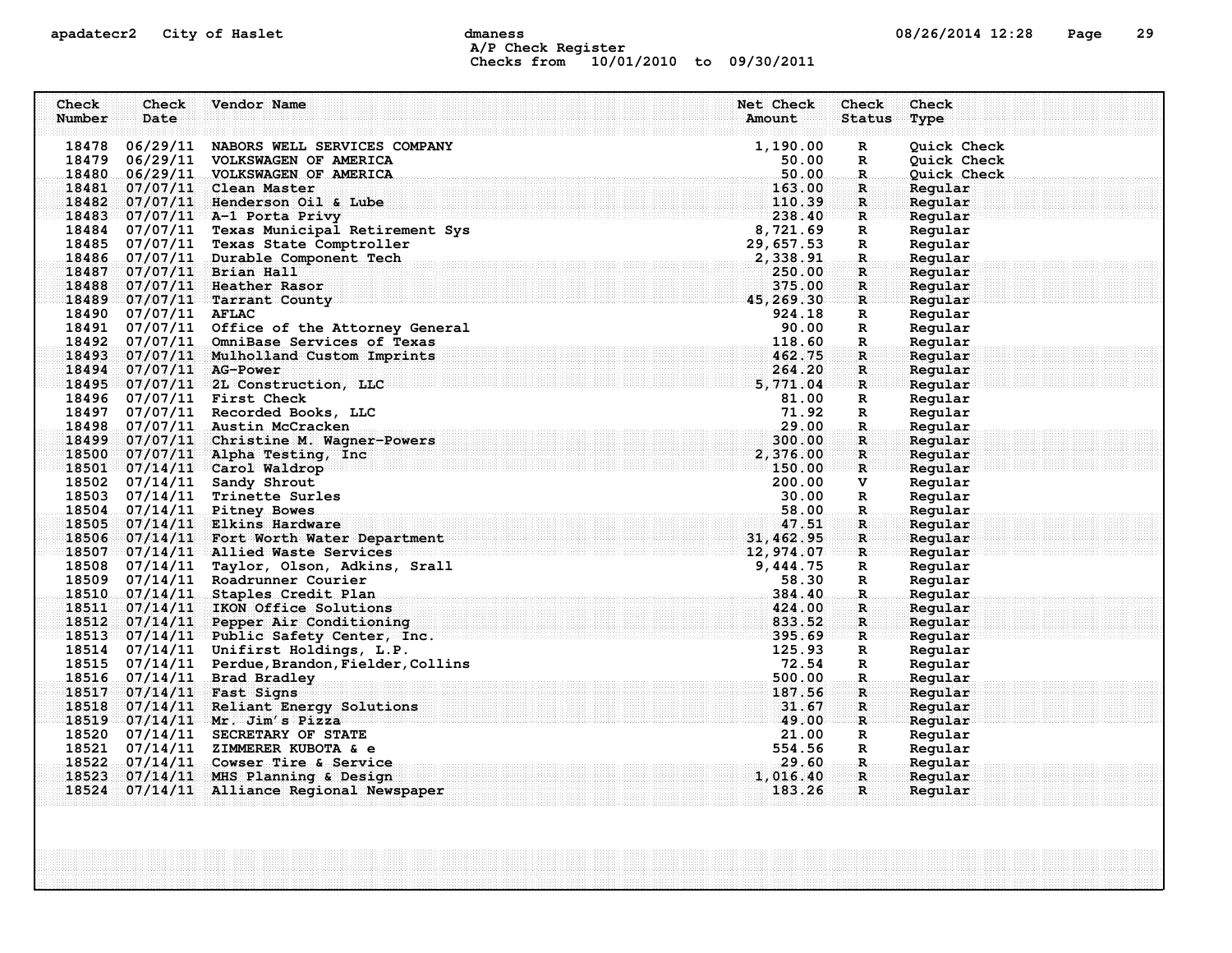### apadatecr2 City of Haslet control dmaness control dmaness control control of the defense of  $08/26/2014$  12:28 Page 30 A/P Check Register Checks from 10/01/2010 to 09/30/2011

| Number<br>Date<br>Amount<br><b>Status</b><br>Type<br>18525 07/14/11 Aerobi-Tech<br>1,295.00<br>Regular<br>R<br>18526 07/14/11 Apple Oxygen Supply, Inc.<br>19.50<br>Regular<br>$\mathbf R$<br>18527 07/14/11 Heather Rasor<br>375.00<br>$\mathbb{R}$<br>Regular<br>18528 07/14/11 Barrow Electrical & Lighting<br>64.46<br>Regular<br>R.<br>18529 07/14/11 Marty Green Utilities<br>350.00<br>$\mathbf{R}$<br>Regular<br>18530 07/14/11 Jacobs Engineering Group Inc.<br>3,128.00<br>Regular<br>$\mathbf{R}$<br>18531 07/14/11 Bat Wordl Lone Star<br>250.00<br>v<br>Regular<br>18532 07/14/11 Dickerson Construction Co. Inc<br>205, 156.30<br>$\mathbf R$<br>Regular<br>18533 07/14/11 Christine M. Wagner-Powers<br>296.25<br>Regular<br>$\mathbf{R}$ .<br>18534 07/14/11 Sandy Shrout<br>200.00<br>Quick Check<br>$\mathbf{v}$<br>18535 07/20/11 Tina Faurot<br>3.75<br>R<br>Regular<br>475.00<br>18536 07/20/11 STW, Inc.<br>Regular<br>$\mathbf{R}$<br>18537 07/20/11 AT & T<br>929.49<br>Regular<br>R<br>18538 07/20/11 DPC Industries, Inc.<br>12.00<br>Regular<br>R<br>18539 07/20/11 Roadrunner Traffic Supply<br>219.05<br>Regular<br>$\mathbf R$<br>18540 07/20/11 Continental Research Corp<br>3,063.00<br>$\mathbf{R}$<br>Regular<br>18541 07/20/11 Tri County Electric<br>$1,814.17$<br>$1,814.17$<br>$439.12$<br>Regular<br>R<br>18542 07/20/11 Sunstate Equipment Co.<br>$\mathbb{R}$ . The $\mathbb{R}$<br>Regular<br>18543 07/20/11 Reliant Energy Solutions<br>5,589.70<br>Regular<br>R<br>18544 07/20/11 Ozarka<br>24.69<br>v<br>Regular<br>18545 07/20/11 Nextel Communications<br>677.44<br>$\mathbf{R}$<br>Regular<br>18546 07/20/11 Brodart Co.<br>1,815.68<br>Regular<br>R<br>18547 07/20/11 Heather Rasor<br>375.00<br>Regular<br>R<br>18548 07/20/11 Horizon<br>9.18<br>Regular<br>$\mathbf{R}$<br>18549 07/20/11 Pre-Paid Legal Services<br>39.85<br>Regular<br>R<br>18550 07/20/11 AFLAC<br>420.32<br>Regular<br>R<br>18551 07/20/11 MYGOV, LLC<br>350.00<br>Regular<br>$\mathbf R$ .<br>18552 07/20/11 DirecTV<br>178.00<br>Regular<br>R.<br>18553 07/20/11 Safeware, Inc.<br>230.00<br>$\mathbf{R}$<br>Regular<br>. The contribution of the contribution of $\mathbf{1}_4$ , 50 $\mathbf{0}_1$<br>18554 07/20/11 Haslet Lube & Auto Care<br>Regular<br>R<br>18555 07/20/11 RDO Equipment Co.<br>68.86<br>R<br>Regular<br>18556 07/20/11 Humana<br>113.39<br>Regular<br>$\mathbf{R}$<br>18557 07/20/11 CSG Systems, Inc.<br>591.79<br>$\mathbb{R}$<br>Regular<br>18558 07/20/11 Miracle Development Services<br>6, 103.92<br>Regular<br>R<br>18559 07/20/11 Burlington Northern and<br>1,295.64<br>$\mathbf{R}$<br>Regular<br>18560 07/20/11 Bat World Lone Star<br>250.00<br>Reqular<br>$\mathbf{R}$<br>18561 07/20/11 Pitney Bowes Purchase Power<br>500.00<br>Regular<br>R<br>18562 07/20/11 Lincoln Financial Group<br>1,051.95<br>Regular<br>R<br>18563 07/20/11 Bureau Veritas<br>230.76<br>Regular<br>R.<br>18564 07/20/11 Lisa Hennek<br>14.97<br>$\mathbf{R}$<br>Regular<br>18565 07/20/11 The Fulcrum Group<br>936.90<br>Regular<br>R<br>18566 07/20/11 Lamarc, Inc<br>246,556.75<br>$\mathbf{R}$<br>Regular<br>18567 07/20/11 John Roundy<br>125.00<br>Regular<br>R<br>18568 07/20/11 Christine M. Wagner-Powers<br>300.00<br>$\mathbf{R}$<br>Regular<br>18569 07/20/11 Nicole Snyder<br>1,500.00<br>Regular<br>$\mathbf{R}$<br>18570 07/27/11 Atmos Energy<br>48.45<br>R<br>Regular<br>18571 07/27/11 Elkins Hardware<br>31.03<br>R.<br>Regular | Check | Check | Vendor Name | Net Check | Check | Check |
|--------------------------------------------------------------------------------------------------------------------------------------------------------------------------------------------------------------------------------------------------------------------------------------------------------------------------------------------------------------------------------------------------------------------------------------------------------------------------------------------------------------------------------------------------------------------------------------------------------------------------------------------------------------------------------------------------------------------------------------------------------------------------------------------------------------------------------------------------------------------------------------------------------------------------------------------------------------------------------------------------------------------------------------------------------------------------------------------------------------------------------------------------------------------------------------------------------------------------------------------------------------------------------------------------------------------------------------------------------------------------------------------------------------------------------------------------------------------------------------------------------------------------------------------------------------------------------------------------------------------------------------------------------------------------------------------------------------------------------------------------------------------------------------------------------------------------------------------------------------------------------------------------------------------------------------------------------------------------------------------------------------------------------------------------------------------------------------------------------------------------------------------------------------------------------------------------------------------------------------------------------------------------------------------------------------------------------------------------------------------------------------------------------------------------------------------------------------------------------------------------------------------------------------------------------------------------------------------------------------------------------------------------------------------------------------------------------------------------------------------------------------------------------------------------------------------------------------------------------------------------------------------------------------------------------------------------------------------------------------------------------------------------------------------------------------------------------------------------------------------------------------------------------------------------------------------------------------------------------------------------------------------------------------------------------------------------------------------------------------------------------------------------------------------------------------------------------------------------------------------|-------|-------|-------------|-----------|-------|-------|
|                                                                                                                                                                                                                                                                                                                                                                                                                                                                                                                                                                                                                                                                                                                                                                                                                                                                                                                                                                                                                                                                                                                                                                                                                                                                                                                                                                                                                                                                                                                                                                                                                                                                                                                                                                                                                                                                                                                                                                                                                                                                                                                                                                                                                                                                                                                                                                                                                                                                                                                                                                                                                                                                                                                                                                                                                                                                                                                                                                                                                                                                                                                                                                                                                                                                                                                                                                                                                                                                                            |       |       |             |           |       |       |
|                                                                                                                                                                                                                                                                                                                                                                                                                                                                                                                                                                                                                                                                                                                                                                                                                                                                                                                                                                                                                                                                                                                                                                                                                                                                                                                                                                                                                                                                                                                                                                                                                                                                                                                                                                                                                                                                                                                                                                                                                                                                                                                                                                                                                                                                                                                                                                                                                                                                                                                                                                                                                                                                                                                                                                                                                                                                                                                                                                                                                                                                                                                                                                                                                                                                                                                                                                                                                                                                                            |       |       |             |           |       |       |
|                                                                                                                                                                                                                                                                                                                                                                                                                                                                                                                                                                                                                                                                                                                                                                                                                                                                                                                                                                                                                                                                                                                                                                                                                                                                                                                                                                                                                                                                                                                                                                                                                                                                                                                                                                                                                                                                                                                                                                                                                                                                                                                                                                                                                                                                                                                                                                                                                                                                                                                                                                                                                                                                                                                                                                                                                                                                                                                                                                                                                                                                                                                                                                                                                                                                                                                                                                                                                                                                                            |       |       |             |           |       |       |
|                                                                                                                                                                                                                                                                                                                                                                                                                                                                                                                                                                                                                                                                                                                                                                                                                                                                                                                                                                                                                                                                                                                                                                                                                                                                                                                                                                                                                                                                                                                                                                                                                                                                                                                                                                                                                                                                                                                                                                                                                                                                                                                                                                                                                                                                                                                                                                                                                                                                                                                                                                                                                                                                                                                                                                                                                                                                                                                                                                                                                                                                                                                                                                                                                                                                                                                                                                                                                                                                                            |       |       |             |           |       |       |
|                                                                                                                                                                                                                                                                                                                                                                                                                                                                                                                                                                                                                                                                                                                                                                                                                                                                                                                                                                                                                                                                                                                                                                                                                                                                                                                                                                                                                                                                                                                                                                                                                                                                                                                                                                                                                                                                                                                                                                                                                                                                                                                                                                                                                                                                                                                                                                                                                                                                                                                                                                                                                                                                                                                                                                                                                                                                                                                                                                                                                                                                                                                                                                                                                                                                                                                                                                                                                                                                                            |       |       |             |           |       |       |
|                                                                                                                                                                                                                                                                                                                                                                                                                                                                                                                                                                                                                                                                                                                                                                                                                                                                                                                                                                                                                                                                                                                                                                                                                                                                                                                                                                                                                                                                                                                                                                                                                                                                                                                                                                                                                                                                                                                                                                                                                                                                                                                                                                                                                                                                                                                                                                                                                                                                                                                                                                                                                                                                                                                                                                                                                                                                                                                                                                                                                                                                                                                                                                                                                                                                                                                                                                                                                                                                                            |       |       |             |           |       |       |
|                                                                                                                                                                                                                                                                                                                                                                                                                                                                                                                                                                                                                                                                                                                                                                                                                                                                                                                                                                                                                                                                                                                                                                                                                                                                                                                                                                                                                                                                                                                                                                                                                                                                                                                                                                                                                                                                                                                                                                                                                                                                                                                                                                                                                                                                                                                                                                                                                                                                                                                                                                                                                                                                                                                                                                                                                                                                                                                                                                                                                                                                                                                                                                                                                                                                                                                                                                                                                                                                                            |       |       |             |           |       |       |
|                                                                                                                                                                                                                                                                                                                                                                                                                                                                                                                                                                                                                                                                                                                                                                                                                                                                                                                                                                                                                                                                                                                                                                                                                                                                                                                                                                                                                                                                                                                                                                                                                                                                                                                                                                                                                                                                                                                                                                                                                                                                                                                                                                                                                                                                                                                                                                                                                                                                                                                                                                                                                                                                                                                                                                                                                                                                                                                                                                                                                                                                                                                                                                                                                                                                                                                                                                                                                                                                                            |       |       |             |           |       |       |
|                                                                                                                                                                                                                                                                                                                                                                                                                                                                                                                                                                                                                                                                                                                                                                                                                                                                                                                                                                                                                                                                                                                                                                                                                                                                                                                                                                                                                                                                                                                                                                                                                                                                                                                                                                                                                                                                                                                                                                                                                                                                                                                                                                                                                                                                                                                                                                                                                                                                                                                                                                                                                                                                                                                                                                                                                                                                                                                                                                                                                                                                                                                                                                                                                                                                                                                                                                                                                                                                                            |       |       |             |           |       |       |
|                                                                                                                                                                                                                                                                                                                                                                                                                                                                                                                                                                                                                                                                                                                                                                                                                                                                                                                                                                                                                                                                                                                                                                                                                                                                                                                                                                                                                                                                                                                                                                                                                                                                                                                                                                                                                                                                                                                                                                                                                                                                                                                                                                                                                                                                                                                                                                                                                                                                                                                                                                                                                                                                                                                                                                                                                                                                                                                                                                                                                                                                                                                                                                                                                                                                                                                                                                                                                                                                                            |       |       |             |           |       |       |
|                                                                                                                                                                                                                                                                                                                                                                                                                                                                                                                                                                                                                                                                                                                                                                                                                                                                                                                                                                                                                                                                                                                                                                                                                                                                                                                                                                                                                                                                                                                                                                                                                                                                                                                                                                                                                                                                                                                                                                                                                                                                                                                                                                                                                                                                                                                                                                                                                                                                                                                                                                                                                                                                                                                                                                                                                                                                                                                                                                                                                                                                                                                                                                                                                                                                                                                                                                                                                                                                                            |       |       |             |           |       |       |
|                                                                                                                                                                                                                                                                                                                                                                                                                                                                                                                                                                                                                                                                                                                                                                                                                                                                                                                                                                                                                                                                                                                                                                                                                                                                                                                                                                                                                                                                                                                                                                                                                                                                                                                                                                                                                                                                                                                                                                                                                                                                                                                                                                                                                                                                                                                                                                                                                                                                                                                                                                                                                                                                                                                                                                                                                                                                                                                                                                                                                                                                                                                                                                                                                                                                                                                                                                                                                                                                                            |       |       |             |           |       |       |
|                                                                                                                                                                                                                                                                                                                                                                                                                                                                                                                                                                                                                                                                                                                                                                                                                                                                                                                                                                                                                                                                                                                                                                                                                                                                                                                                                                                                                                                                                                                                                                                                                                                                                                                                                                                                                                                                                                                                                                                                                                                                                                                                                                                                                                                                                                                                                                                                                                                                                                                                                                                                                                                                                                                                                                                                                                                                                                                                                                                                                                                                                                                                                                                                                                                                                                                                                                                                                                                                                            |       |       |             |           |       |       |
|                                                                                                                                                                                                                                                                                                                                                                                                                                                                                                                                                                                                                                                                                                                                                                                                                                                                                                                                                                                                                                                                                                                                                                                                                                                                                                                                                                                                                                                                                                                                                                                                                                                                                                                                                                                                                                                                                                                                                                                                                                                                                                                                                                                                                                                                                                                                                                                                                                                                                                                                                                                                                                                                                                                                                                                                                                                                                                                                                                                                                                                                                                                                                                                                                                                                                                                                                                                                                                                                                            |       |       |             |           |       |       |
|                                                                                                                                                                                                                                                                                                                                                                                                                                                                                                                                                                                                                                                                                                                                                                                                                                                                                                                                                                                                                                                                                                                                                                                                                                                                                                                                                                                                                                                                                                                                                                                                                                                                                                                                                                                                                                                                                                                                                                                                                                                                                                                                                                                                                                                                                                                                                                                                                                                                                                                                                                                                                                                                                                                                                                                                                                                                                                                                                                                                                                                                                                                                                                                                                                                                                                                                                                                                                                                                                            |       |       |             |           |       |       |
|                                                                                                                                                                                                                                                                                                                                                                                                                                                                                                                                                                                                                                                                                                                                                                                                                                                                                                                                                                                                                                                                                                                                                                                                                                                                                                                                                                                                                                                                                                                                                                                                                                                                                                                                                                                                                                                                                                                                                                                                                                                                                                                                                                                                                                                                                                                                                                                                                                                                                                                                                                                                                                                                                                                                                                                                                                                                                                                                                                                                                                                                                                                                                                                                                                                                                                                                                                                                                                                                                            |       |       |             |           |       |       |
|                                                                                                                                                                                                                                                                                                                                                                                                                                                                                                                                                                                                                                                                                                                                                                                                                                                                                                                                                                                                                                                                                                                                                                                                                                                                                                                                                                                                                                                                                                                                                                                                                                                                                                                                                                                                                                                                                                                                                                                                                                                                                                                                                                                                                                                                                                                                                                                                                                                                                                                                                                                                                                                                                                                                                                                                                                                                                                                                                                                                                                                                                                                                                                                                                                                                                                                                                                                                                                                                                            |       |       |             |           |       |       |
|                                                                                                                                                                                                                                                                                                                                                                                                                                                                                                                                                                                                                                                                                                                                                                                                                                                                                                                                                                                                                                                                                                                                                                                                                                                                                                                                                                                                                                                                                                                                                                                                                                                                                                                                                                                                                                                                                                                                                                                                                                                                                                                                                                                                                                                                                                                                                                                                                                                                                                                                                                                                                                                                                                                                                                                                                                                                                                                                                                                                                                                                                                                                                                                                                                                                                                                                                                                                                                                                                            |       |       |             |           |       |       |
|                                                                                                                                                                                                                                                                                                                                                                                                                                                                                                                                                                                                                                                                                                                                                                                                                                                                                                                                                                                                                                                                                                                                                                                                                                                                                                                                                                                                                                                                                                                                                                                                                                                                                                                                                                                                                                                                                                                                                                                                                                                                                                                                                                                                                                                                                                                                                                                                                                                                                                                                                                                                                                                                                                                                                                                                                                                                                                                                                                                                                                                                                                                                                                                                                                                                                                                                                                                                                                                                                            |       |       |             |           |       |       |
|                                                                                                                                                                                                                                                                                                                                                                                                                                                                                                                                                                                                                                                                                                                                                                                                                                                                                                                                                                                                                                                                                                                                                                                                                                                                                                                                                                                                                                                                                                                                                                                                                                                                                                                                                                                                                                                                                                                                                                                                                                                                                                                                                                                                                                                                                                                                                                                                                                                                                                                                                                                                                                                                                                                                                                                                                                                                                                                                                                                                                                                                                                                                                                                                                                                                                                                                                                                                                                                                                            |       |       |             |           |       |       |
|                                                                                                                                                                                                                                                                                                                                                                                                                                                                                                                                                                                                                                                                                                                                                                                                                                                                                                                                                                                                                                                                                                                                                                                                                                                                                                                                                                                                                                                                                                                                                                                                                                                                                                                                                                                                                                                                                                                                                                                                                                                                                                                                                                                                                                                                                                                                                                                                                                                                                                                                                                                                                                                                                                                                                                                                                                                                                                                                                                                                                                                                                                                                                                                                                                                                                                                                                                                                                                                                                            |       |       |             |           |       |       |
|                                                                                                                                                                                                                                                                                                                                                                                                                                                                                                                                                                                                                                                                                                                                                                                                                                                                                                                                                                                                                                                                                                                                                                                                                                                                                                                                                                                                                                                                                                                                                                                                                                                                                                                                                                                                                                                                                                                                                                                                                                                                                                                                                                                                                                                                                                                                                                                                                                                                                                                                                                                                                                                                                                                                                                                                                                                                                                                                                                                                                                                                                                                                                                                                                                                                                                                                                                                                                                                                                            |       |       |             |           |       |       |
|                                                                                                                                                                                                                                                                                                                                                                                                                                                                                                                                                                                                                                                                                                                                                                                                                                                                                                                                                                                                                                                                                                                                                                                                                                                                                                                                                                                                                                                                                                                                                                                                                                                                                                                                                                                                                                                                                                                                                                                                                                                                                                                                                                                                                                                                                                                                                                                                                                                                                                                                                                                                                                                                                                                                                                                                                                                                                                                                                                                                                                                                                                                                                                                                                                                                                                                                                                                                                                                                                            |       |       |             |           |       |       |
|                                                                                                                                                                                                                                                                                                                                                                                                                                                                                                                                                                                                                                                                                                                                                                                                                                                                                                                                                                                                                                                                                                                                                                                                                                                                                                                                                                                                                                                                                                                                                                                                                                                                                                                                                                                                                                                                                                                                                                                                                                                                                                                                                                                                                                                                                                                                                                                                                                                                                                                                                                                                                                                                                                                                                                                                                                                                                                                                                                                                                                                                                                                                                                                                                                                                                                                                                                                                                                                                                            |       |       |             |           |       |       |
|                                                                                                                                                                                                                                                                                                                                                                                                                                                                                                                                                                                                                                                                                                                                                                                                                                                                                                                                                                                                                                                                                                                                                                                                                                                                                                                                                                                                                                                                                                                                                                                                                                                                                                                                                                                                                                                                                                                                                                                                                                                                                                                                                                                                                                                                                                                                                                                                                                                                                                                                                                                                                                                                                                                                                                                                                                                                                                                                                                                                                                                                                                                                                                                                                                                                                                                                                                                                                                                                                            |       |       |             |           |       |       |
|                                                                                                                                                                                                                                                                                                                                                                                                                                                                                                                                                                                                                                                                                                                                                                                                                                                                                                                                                                                                                                                                                                                                                                                                                                                                                                                                                                                                                                                                                                                                                                                                                                                                                                                                                                                                                                                                                                                                                                                                                                                                                                                                                                                                                                                                                                                                                                                                                                                                                                                                                                                                                                                                                                                                                                                                                                                                                                                                                                                                                                                                                                                                                                                                                                                                                                                                                                                                                                                                                            |       |       |             |           |       |       |
|                                                                                                                                                                                                                                                                                                                                                                                                                                                                                                                                                                                                                                                                                                                                                                                                                                                                                                                                                                                                                                                                                                                                                                                                                                                                                                                                                                                                                                                                                                                                                                                                                                                                                                                                                                                                                                                                                                                                                                                                                                                                                                                                                                                                                                                                                                                                                                                                                                                                                                                                                                                                                                                                                                                                                                                                                                                                                                                                                                                                                                                                                                                                                                                                                                                                                                                                                                                                                                                                                            |       |       |             |           |       |       |
|                                                                                                                                                                                                                                                                                                                                                                                                                                                                                                                                                                                                                                                                                                                                                                                                                                                                                                                                                                                                                                                                                                                                                                                                                                                                                                                                                                                                                                                                                                                                                                                                                                                                                                                                                                                                                                                                                                                                                                                                                                                                                                                                                                                                                                                                                                                                                                                                                                                                                                                                                                                                                                                                                                                                                                                                                                                                                                                                                                                                                                                                                                                                                                                                                                                                                                                                                                                                                                                                                            |       |       |             |           |       |       |
|                                                                                                                                                                                                                                                                                                                                                                                                                                                                                                                                                                                                                                                                                                                                                                                                                                                                                                                                                                                                                                                                                                                                                                                                                                                                                                                                                                                                                                                                                                                                                                                                                                                                                                                                                                                                                                                                                                                                                                                                                                                                                                                                                                                                                                                                                                                                                                                                                                                                                                                                                                                                                                                                                                                                                                                                                                                                                                                                                                                                                                                                                                                                                                                                                                                                                                                                                                                                                                                                                            |       |       |             |           |       |       |
|                                                                                                                                                                                                                                                                                                                                                                                                                                                                                                                                                                                                                                                                                                                                                                                                                                                                                                                                                                                                                                                                                                                                                                                                                                                                                                                                                                                                                                                                                                                                                                                                                                                                                                                                                                                                                                                                                                                                                                                                                                                                                                                                                                                                                                                                                                                                                                                                                                                                                                                                                                                                                                                                                                                                                                                                                                                                                                                                                                                                                                                                                                                                                                                                                                                                                                                                                                                                                                                                                            |       |       |             |           |       |       |
|                                                                                                                                                                                                                                                                                                                                                                                                                                                                                                                                                                                                                                                                                                                                                                                                                                                                                                                                                                                                                                                                                                                                                                                                                                                                                                                                                                                                                                                                                                                                                                                                                                                                                                                                                                                                                                                                                                                                                                                                                                                                                                                                                                                                                                                                                                                                                                                                                                                                                                                                                                                                                                                                                                                                                                                                                                                                                                                                                                                                                                                                                                                                                                                                                                                                                                                                                                                                                                                                                            |       |       |             |           |       |       |
|                                                                                                                                                                                                                                                                                                                                                                                                                                                                                                                                                                                                                                                                                                                                                                                                                                                                                                                                                                                                                                                                                                                                                                                                                                                                                                                                                                                                                                                                                                                                                                                                                                                                                                                                                                                                                                                                                                                                                                                                                                                                                                                                                                                                                                                                                                                                                                                                                                                                                                                                                                                                                                                                                                                                                                                                                                                                                                                                                                                                                                                                                                                                                                                                                                                                                                                                                                                                                                                                                            |       |       |             |           |       |       |
|                                                                                                                                                                                                                                                                                                                                                                                                                                                                                                                                                                                                                                                                                                                                                                                                                                                                                                                                                                                                                                                                                                                                                                                                                                                                                                                                                                                                                                                                                                                                                                                                                                                                                                                                                                                                                                                                                                                                                                                                                                                                                                                                                                                                                                                                                                                                                                                                                                                                                                                                                                                                                                                                                                                                                                                                                                                                                                                                                                                                                                                                                                                                                                                                                                                                                                                                                                                                                                                                                            |       |       |             |           |       |       |
|                                                                                                                                                                                                                                                                                                                                                                                                                                                                                                                                                                                                                                                                                                                                                                                                                                                                                                                                                                                                                                                                                                                                                                                                                                                                                                                                                                                                                                                                                                                                                                                                                                                                                                                                                                                                                                                                                                                                                                                                                                                                                                                                                                                                                                                                                                                                                                                                                                                                                                                                                                                                                                                                                                                                                                                                                                                                                                                                                                                                                                                                                                                                                                                                                                                                                                                                                                                                                                                                                            |       |       |             |           |       |       |
|                                                                                                                                                                                                                                                                                                                                                                                                                                                                                                                                                                                                                                                                                                                                                                                                                                                                                                                                                                                                                                                                                                                                                                                                                                                                                                                                                                                                                                                                                                                                                                                                                                                                                                                                                                                                                                                                                                                                                                                                                                                                                                                                                                                                                                                                                                                                                                                                                                                                                                                                                                                                                                                                                                                                                                                                                                                                                                                                                                                                                                                                                                                                                                                                                                                                                                                                                                                                                                                                                            |       |       |             |           |       |       |
|                                                                                                                                                                                                                                                                                                                                                                                                                                                                                                                                                                                                                                                                                                                                                                                                                                                                                                                                                                                                                                                                                                                                                                                                                                                                                                                                                                                                                                                                                                                                                                                                                                                                                                                                                                                                                                                                                                                                                                                                                                                                                                                                                                                                                                                                                                                                                                                                                                                                                                                                                                                                                                                                                                                                                                                                                                                                                                                                                                                                                                                                                                                                                                                                                                                                                                                                                                                                                                                                                            |       |       |             |           |       |       |
|                                                                                                                                                                                                                                                                                                                                                                                                                                                                                                                                                                                                                                                                                                                                                                                                                                                                                                                                                                                                                                                                                                                                                                                                                                                                                                                                                                                                                                                                                                                                                                                                                                                                                                                                                                                                                                                                                                                                                                                                                                                                                                                                                                                                                                                                                                                                                                                                                                                                                                                                                                                                                                                                                                                                                                                                                                                                                                                                                                                                                                                                                                                                                                                                                                                                                                                                                                                                                                                                                            |       |       |             |           |       |       |
|                                                                                                                                                                                                                                                                                                                                                                                                                                                                                                                                                                                                                                                                                                                                                                                                                                                                                                                                                                                                                                                                                                                                                                                                                                                                                                                                                                                                                                                                                                                                                                                                                                                                                                                                                                                                                                                                                                                                                                                                                                                                                                                                                                                                                                                                                                                                                                                                                                                                                                                                                                                                                                                                                                                                                                                                                                                                                                                                                                                                                                                                                                                                                                                                                                                                                                                                                                                                                                                                                            |       |       |             |           |       |       |
|                                                                                                                                                                                                                                                                                                                                                                                                                                                                                                                                                                                                                                                                                                                                                                                                                                                                                                                                                                                                                                                                                                                                                                                                                                                                                                                                                                                                                                                                                                                                                                                                                                                                                                                                                                                                                                                                                                                                                                                                                                                                                                                                                                                                                                                                                                                                                                                                                                                                                                                                                                                                                                                                                                                                                                                                                                                                                                                                                                                                                                                                                                                                                                                                                                                                                                                                                                                                                                                                                            |       |       |             |           |       |       |
|                                                                                                                                                                                                                                                                                                                                                                                                                                                                                                                                                                                                                                                                                                                                                                                                                                                                                                                                                                                                                                                                                                                                                                                                                                                                                                                                                                                                                                                                                                                                                                                                                                                                                                                                                                                                                                                                                                                                                                                                                                                                                                                                                                                                                                                                                                                                                                                                                                                                                                                                                                                                                                                                                                                                                                                                                                                                                                                                                                                                                                                                                                                                                                                                                                                                                                                                                                                                                                                                                            |       |       |             |           |       |       |
|                                                                                                                                                                                                                                                                                                                                                                                                                                                                                                                                                                                                                                                                                                                                                                                                                                                                                                                                                                                                                                                                                                                                                                                                                                                                                                                                                                                                                                                                                                                                                                                                                                                                                                                                                                                                                                                                                                                                                                                                                                                                                                                                                                                                                                                                                                                                                                                                                                                                                                                                                                                                                                                                                                                                                                                                                                                                                                                                                                                                                                                                                                                                                                                                                                                                                                                                                                                                                                                                                            |       |       |             |           |       |       |
|                                                                                                                                                                                                                                                                                                                                                                                                                                                                                                                                                                                                                                                                                                                                                                                                                                                                                                                                                                                                                                                                                                                                                                                                                                                                                                                                                                                                                                                                                                                                                                                                                                                                                                                                                                                                                                                                                                                                                                                                                                                                                                                                                                                                                                                                                                                                                                                                                                                                                                                                                                                                                                                                                                                                                                                                                                                                                                                                                                                                                                                                                                                                                                                                                                                                                                                                                                                                                                                                                            |       |       |             |           |       |       |
|                                                                                                                                                                                                                                                                                                                                                                                                                                                                                                                                                                                                                                                                                                                                                                                                                                                                                                                                                                                                                                                                                                                                                                                                                                                                                                                                                                                                                                                                                                                                                                                                                                                                                                                                                                                                                                                                                                                                                                                                                                                                                                                                                                                                                                                                                                                                                                                                                                                                                                                                                                                                                                                                                                                                                                                                                                                                                                                                                                                                                                                                                                                                                                                                                                                                                                                                                                                                                                                                                            |       |       |             |           |       |       |
|                                                                                                                                                                                                                                                                                                                                                                                                                                                                                                                                                                                                                                                                                                                                                                                                                                                                                                                                                                                                                                                                                                                                                                                                                                                                                                                                                                                                                                                                                                                                                                                                                                                                                                                                                                                                                                                                                                                                                                                                                                                                                                                                                                                                                                                                                                                                                                                                                                                                                                                                                                                                                                                                                                                                                                                                                                                                                                                                                                                                                                                                                                                                                                                                                                                                                                                                                                                                                                                                                            |       |       |             |           |       |       |
|                                                                                                                                                                                                                                                                                                                                                                                                                                                                                                                                                                                                                                                                                                                                                                                                                                                                                                                                                                                                                                                                                                                                                                                                                                                                                                                                                                                                                                                                                                                                                                                                                                                                                                                                                                                                                                                                                                                                                                                                                                                                                                                                                                                                                                                                                                                                                                                                                                                                                                                                                                                                                                                                                                                                                                                                                                                                                                                                                                                                                                                                                                                                                                                                                                                                                                                                                                                                                                                                                            |       |       |             |           |       |       |
|                                                                                                                                                                                                                                                                                                                                                                                                                                                                                                                                                                                                                                                                                                                                                                                                                                                                                                                                                                                                                                                                                                                                                                                                                                                                                                                                                                                                                                                                                                                                                                                                                                                                                                                                                                                                                                                                                                                                                                                                                                                                                                                                                                                                                                                                                                                                                                                                                                                                                                                                                                                                                                                                                                                                                                                                                                                                                                                                                                                                                                                                                                                                                                                                                                                                                                                                                                                                                                                                                            |       |       |             |           |       |       |
|                                                                                                                                                                                                                                                                                                                                                                                                                                                                                                                                                                                                                                                                                                                                                                                                                                                                                                                                                                                                                                                                                                                                                                                                                                                                                                                                                                                                                                                                                                                                                                                                                                                                                                                                                                                                                                                                                                                                                                                                                                                                                                                                                                                                                                                                                                                                                                                                                                                                                                                                                                                                                                                                                                                                                                                                                                                                                                                                                                                                                                                                                                                                                                                                                                                                                                                                                                                                                                                                                            |       |       |             |           |       |       |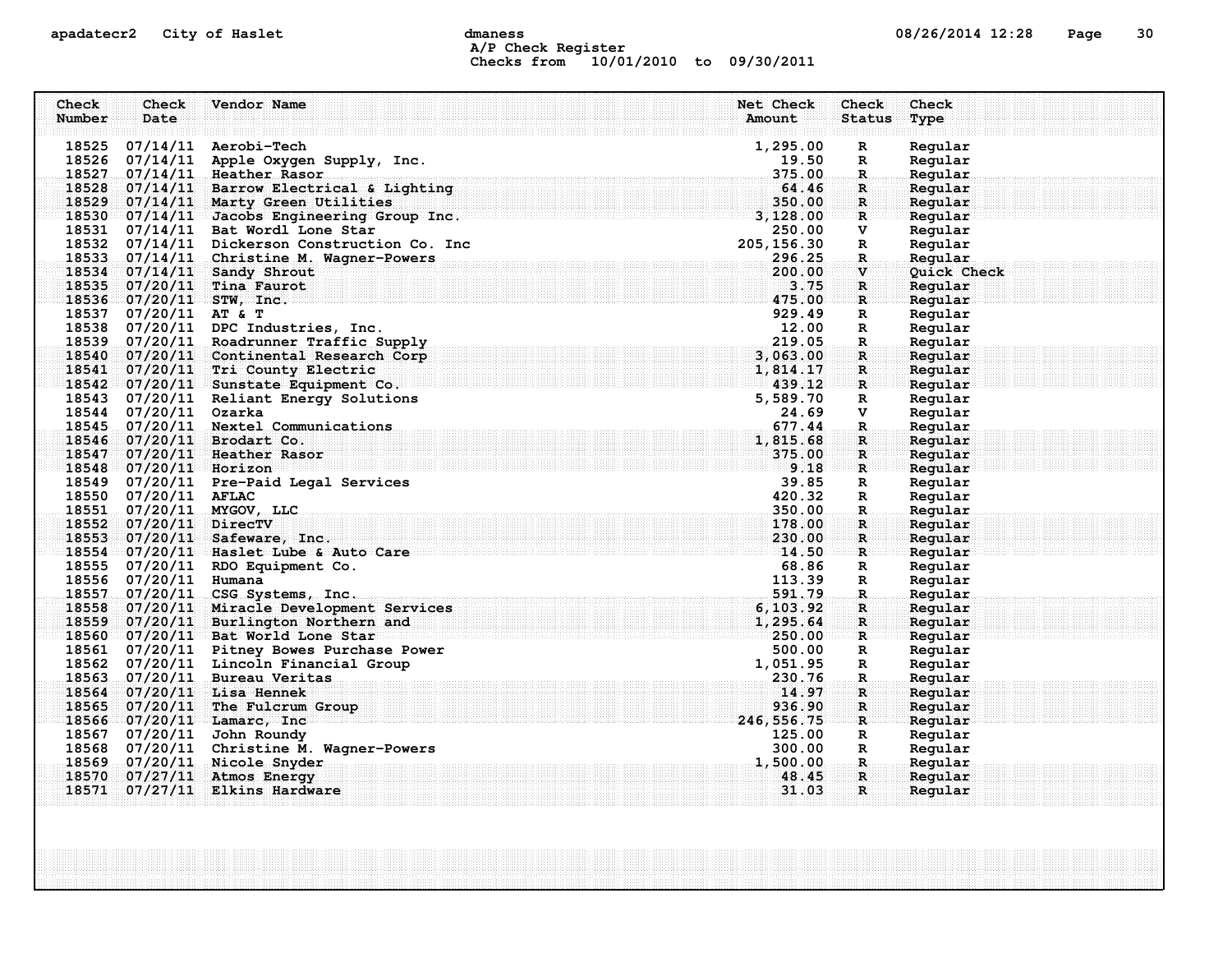### apadatecr2 City of Haslet dmaness dmaness and the US/26/2014 12:28 Page 31 A/P Check Register Checks from 10/01/2010 to 09/30/2011

| Check  | Check                   | Vendor Name                                                                              | Net Check                  | Check         | Check              |
|--------|-------------------------|------------------------------------------------------------------------------------------|----------------------------|---------------|--------------------|
| Number | Date                    |                                                                                          | Amount                     | <b>Status</b> | Type               |
|        |                         |                                                                                          |                            |               |                    |
| 18572  |                         | 07/27/11 Elkins Auto and Truck                                                           | 114.40                     | R             | Regular            |
|        | 18573 07/27/11 Grainger |                                                                                          | 13.76                      | R             | Regular            |
|        |                         | 18574 07/27/11 Continental Research Corp                                                 | 4,235.00                   | R             | Regular            |
|        |                         | 18575 07/27/11 Tri County Electric                                                       | 18.10                      | $\mathbf{R}$  | Regular            |
|        |                         | 18576 07/27/11 Tanya Morrow                                                              | 161.51                     | $\mathbf{R}$  | Regular            |
|        |                         | $18577 - 07/27/11 - 1 - A$ Fire & Domestic Testing $240.00$                              |                            | $\mathbf{R}$  | Regular            |
|        |                         | 18578 07/27/11 Home Depot                                                                | 443.42                     | R             | Regular            |
|        |                         | 18579 07/27/11 Unifirst Holdings, L.P.                                                   | 146.28                     | R             | Regular            |
|        |                         | 18580 07/27/11 Reliant Energy                                                            | 30.30                      | R.            | Regular            |
|        | 18581 07/27/11 Ozarka   |                                                                                          | 16.68                      | R             | Regular            |
|        |                         | 18582 07/27/11 MHS Planning & Design                                                     | 3,085.56                   | R             | Regular            |
|        |                         | 18583 07/27/11 DFW Communications                                                        | 372.50                     | $\mathbf{R}$  | Regular            |
|        |                         | 18584 07/27/11 First Financial Visa                                                      | $.00 \,$                   | v             | Regular            |
|        |                         | 18585 07/27/11 First Financial Visa                                                      | 3, 315.77                  | R             | Regular            |
|        |                         | 18586 07/27/11 Heather Rasor                                                             | 375.00                     | R             | Regular            |
|        |                         | 18587 07/27/11 BlueCross/BlueShield                                                      | 8,952.15                   | $\mathbf{R}$  | Regular            |
|        | 18588 07/27/11 Shell    | 18589 07/27/11 Ronnie Moore                                                              | 805.81<br>$\mathbf{14.50}$ | R             | Regular            |
|        |                         |                                                                                          | 80.00                      | R             | Regular            |
|        |                         | 18590 07/27/11 Lisa Brown<br>18591 07/27/11 Dayna Horak                                  | 910.00                     | R             | Regular<br>Regular |
|        |                         | 18592 07/27/11 Christine M. Wagner-Powers                                                | 300.00                     | R<br>R.       | Regular            |
|        |                         | 18593 07/27/11 Catalyst Commercial, Inc                                                  | 7,226.40                   | R             | Regular            |
|        |                         | 18594 08/01/11 PLUMMER, JOYCE                                                            | 44.90                      | $\mathbf{R}$  | Quick Check        |
|        |                         | 18595 07/28/11 DIAMOND B FEED STORE                                                      | 48.16                      | $\mathbf{R}$  | Quick Check        |
|        |                         | 18596 07/28/11 M.R. RAINS CONSTRUCTION                                                   | 358.08                     | R             | Quick Check        |
| 18597  |                         | 08/04/11 BRI Roofing & Sheet Metal, LLC                                                  | 350.00                     | R             | Regular            |
|        |                         | 18598 08/04/11 Carrot-Top Industries, Inc.                                               | 193.98                     | $\mathbf R$   | Regular            |
|        |                         | 18599 08/04/11 Russell W. Kind                                                           | 148.70                     | $\mathbf{R}$  | Regular            |
| 18600  |                         | 08/04/11 Sandy Shrout                                                                    | 200.00                     | V             | Regular            |
|        |                         | 18601 08/04/11 Mulhollands                                                               | 32.00                      | R             | Reqular            |
|        |                         | 18602 08/04/11 Star Telegram                                                             | 894.28                     | R             | Regular            |
| 18603  |                         | 08/04/11 Atlas Utility Supply Co.                                                        | 1,994.28                   | R             | Regular            |
| 18604  |                         | 08/04/11 Fort Worth Water Department                                                     | 47,026.07                  | R.            | Regular            |
| 18605  |                         | 08/04/11 Fort Worth Water Department                                                     | 94.00                      | R             | Regular            |
| 18606  |                         | 08/04/11 Texas Municipal Retirement Sys                                                  |                            | $\mathbf{R}$  | Regular            |
|        |                         | $\frac{13}{1678.71}$<br>$\frac{13}{1678.71}$<br>18607 08/04/11 Continental Research Corp |                            | $\mathbf{R}$  | Regular            |
| 18608  |                         | 08/04/11 Belcheff & Associates, Inc.                                                     | $.00 \,$                   | v             | Regular            |
| 18609  |                         | 08/04/11 Belcheff & Associates, Inc.                                                     | 35, 162.29                 | R             | Regular            |
| 18610  |                         | 08/04/11 Texas Commission on Fire Prot.                                                  | .35.00                     | .R.           | Regular            |
| 18611  |                         | 08/04/11 Landmark Equipment Rental                                                       | 4,572.14                   | $\mathbf{R}$  | Regular            |
|        |                         | 18612 08/04/11 1-A Fire & Domestic Testing                                               | 3,042.86                   | ${\bf R}$     | Regular            |
|        |                         | 18613 08/04/11 August Industries                                                         | 457.70                     | R             | Regular            |
|        |                         | 18614 08/04/11 James Ray Parker, II                                                      | 47.00                      | R             | Regular            |
|        |                         | 18615 08/04/11 Mr. Jim's Pizza                                                           | 92.90                      | R             | Regular            |
|        |                         | 18616 08/04/11 Ferquson Waterworks                                                       | 7.77                       | R.            | Regular            |
| 18617  |                         | $08/04/11$ ZIMMERER KUBOTA & e                                                           | 498.99                     | $\mathbf R$   | Reqular            |
|        |                         | $18618$ 08/04/11 Victor O. Schinnerer & Co. Inc                                          | 50.00                      | R             | Regular            |
|        |                         |                                                                                          |                            |               |                    |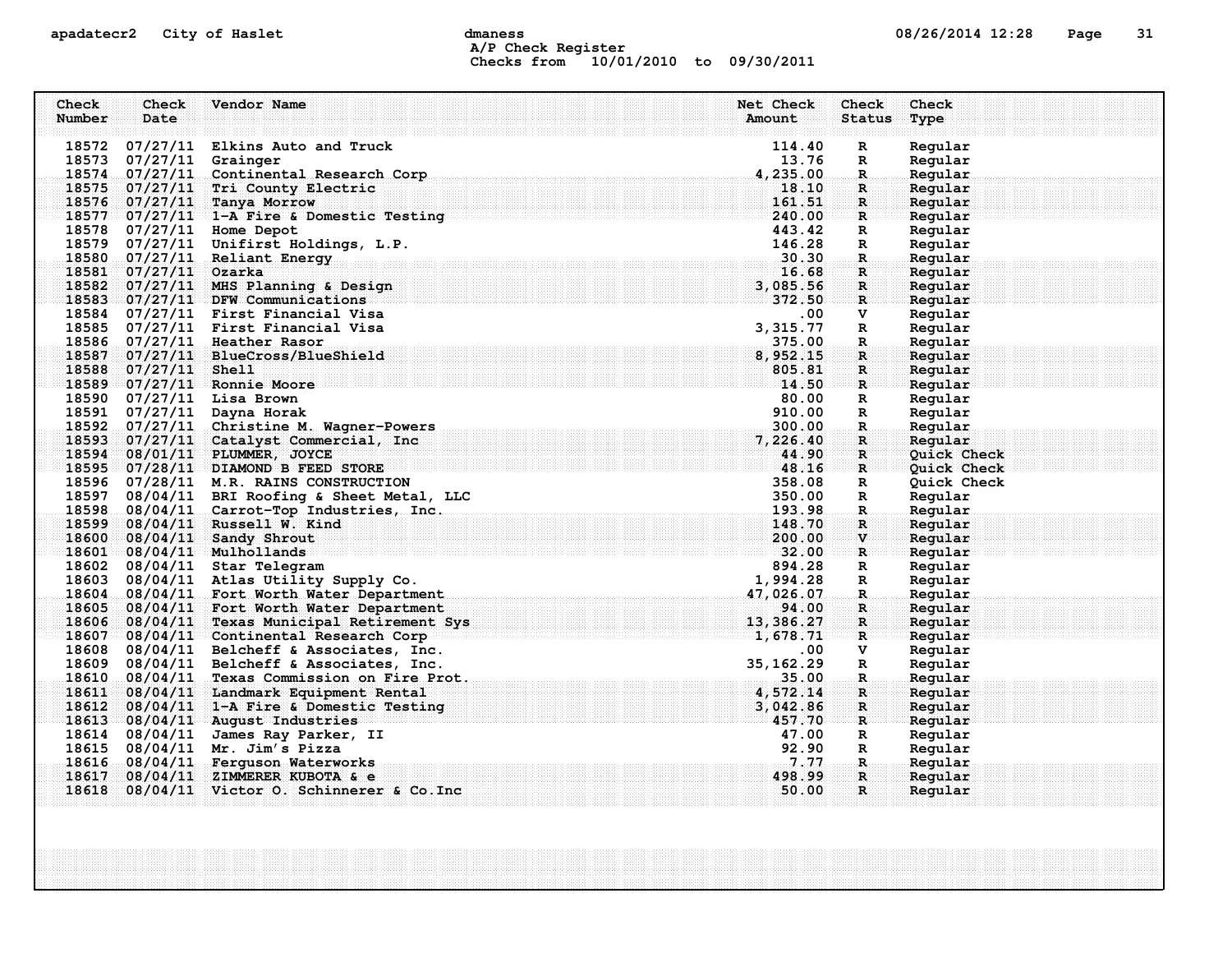### apadatecr2 City of Haslet dmaness dmaness and the US/26/2014 12:28 Page 32 A/P Check Register Checks from 10/01/2010 to 09/30/2011

| Check  | Check                  | Vendor Name                                                                                                                                             | Net Check          | <b>Check</b>                 | Check              |
|--------|------------------------|---------------------------------------------------------------------------------------------------------------------------------------------------------|--------------------|------------------------------|--------------------|
| Number | Date                   |                                                                                                                                                         | Amount             | <b>Status</b>                | Type               |
|        |                        |                                                                                                                                                         |                    |                              |                    |
| 18619  |                        | 08/04/11 Brian Hall                                                                                                                                     | 250.00             | $\mathbf R$                  | Regular            |
|        |                        | 18620 08/04/11 Steve Harvey                                                                                                                             | 344.00             | $\mathbb{R}$                 | Regular            |
|        |                        | 18621 08/04/11 Nick Brenz                                                                                                                               | 180.00             | $\mathbb{R}$                 | Regular            |
|        |                        | 18622 08/04/11 Michael Thetford                                                                                                                         | 135.00             | $\mathbf{R}$                 | Regular            |
|        |                        | 18623 08/04/11 Lee Godbold                                                                                                                              | 86.00              | R                            | Regular            |
|        |                        | 18624 08/04/11 Apple Oxygen Supply, Inc.                                                                                                                |                    | $\mathbf{R}$                 | Regular            |
|        |                        | 18625 08/04/11 Heather Rasor                                                                                                                            | 375.00             | R                            | Regular            |
|        | 18626 08/04/11 Horizon |                                                                                                                                                         | 21.06              | R                            | Regular            |
|        |                        | 18627 08/04/11 Frank Valtierra                                                                                                                          | 355.00             | R.                           | Regular            |
|        |                        | 18628 08/04/11 Tarrant County                                                                                                                           | 45, 269.30         | $\mathbf{R}$                 | Regular            |
|        | 18629 08/04/11 Shell   |                                                                                                                                                         | 1,385.95           | $\mathbf R$                  | Reqular            |
|        |                        | 18630 08/04/11 Eric Camejo                                                                                                                              | 200.00             | $\mathbf{R}$                 | Regular            |
|        |                        | 18631 08/04/11 Office of the Attorney General                                                                                                           | 180.00             | R                            | Regular            |
|        |                        | 18632 08/04/11 Greg Fischer                                                                                                                             | 410.00             | R                            | Regular            |
|        |                        | 18633 08/04/11 Jacob Brawner                                                                                                                            | 35.00              | R.                           | Regular            |
|        |                        | 18634 08/04/11 Jeffrey Forste                                                                                                                           | 198.00             | R                            | Regular            |
|        |                        | 18635 08/04/11 Razvan Flaviu Deleanu                                                                                                                    | 429.00             | R                            | Regular            |
|        |                        | 18636 08/04/11 Kirt Mays                                                                                                                                | 94.00              | $\mathbf{R}$                 | Regular            |
|        |                        | 18637 08/04/11 Dakota Brinkley                                                                                                                          | 33.00              | R                            | Regular            |
|        |                        | 18638 08/04/11 Recorded Books, LLC                                                                                                                      | 64.92              | $\mathbb{R}$                 | Regular            |
|        |                        | 18639 08/04/11 Toby Clower                                                                                                                              | 35.00              | $\mathbf R$                  | Regular            |
|        |                        | 18640 08/04/11 Austin McCracken                                                                                                                         | 58.00              | R                            | Regular            |
|        |                        | 18641 08/04/11 Christine M. Wagner-Powers                                                                                                               | 547.50             | $\mathbf R$                  | Regular            |
|        |                        | 18642 08/11/11 True Automation                                                                                                                          | 160.00             | ार                           | Regular            |
|        | 18643 08/11/11 Lewtex  | $-180.00$<br>70.00<br>550.00<br>550.00                                                                                                                  |                    | R                            | Regular            |
|        |                        | 18644 08/11/11 Greater Killeen Chamber of Com                                                                                                           |                    | $\mathbb{R}$                 | Regular            |
|        |                        | 18645 08/11/11 Lori Love                                                                                                                                |                    | $\ldots$ R $\ldots$          | Reqular            |
|        |                        | 18646 08/11/11 Mama Licha's Taco Shop<br>$18647$ 08/11/11 Henderson Oil & Lube<br>18647 08/11/11 Henderson Oil & Lube<br>18648 08/11/11 A-1 Porta Privy | 64.73              | R                            | Regular            |
|        |                        |                                                                                                                                                         | 1,795.46           | R                            | Regular            |
|        |                        |                                                                                                                                                         | 238.40             | $\mathbf{R}$                 | Regular            |
|        |                        | 18649 08/11/11 Trinity River Authority<br>18650 08/11/11 Continental Research Corp                                                                      | 15,964.00          | R                            | Regular            |
|        |                        |                                                                                                                                                         | 1,596.00<br>518.05 | $\mathbf R$                  | Regular            |
|        |                        | 18651 08/11/11 Five Star Ford<br>18652 08/11/11 Staples Credit Plan                                                                                     | 151.98             | $\mathbf{R}$<br>$\mathbf{R}$ | Regular            |
|        |                        |                                                                                                                                                         | 519.33             |                              | Regular            |
|        |                        | 18653 08/11/11 Public Safety Center, Inc.<br>18654 08/11/11 Unifirst Holdings, L.P.                                                                     | 150.53             | R                            | Regular            |
|        |                        | 18655 08/11/11 Brad Bradley                                                                                                                             | 500.00             | $\mathbf{R}$                 | Regular<br>Regular |
|        |                        | 18656 08/11/11 Mr. Jim's Pizza                                                                                                                          | 63.00              | R<br>R                       |                    |
| 18657  | $08/11/11$ Ozarka      |                                                                                                                                                         | 100.27             | R.                           | Regular<br>Regular |
|        |                        | 18658 08/11/11 Alliance Regional Newspaper                                                                                                              | 201.96             | R                            | Regular            |
|        |                        | 18659 08/11/11 Nextel Communications                                                                                                                    | 172.73             |                              |                    |
|        |                        | 18660 08/11/11 Brodart Co.                                                                                                                              | 136.18             | R<br>R                       | Regular<br>Regular |
|        |                        | 18661 08/11/11 Heather Rasor                                                                                                                            | 375.00             | R                            | Regular            |
|        |                        | 18662 08/11/11 Midwest Tape                                                                                                                             | 60.18              | $\mathbf{R}$                 | Regular            |
|        |                        | 18663 08/11/11 Haslet Lube & Auto Care                                                                                                                  | 54.25              | -R.,                         | Regular            |
| 18664  |                        | $08/11/11$ AG-Power                                                                                                                                     | 1,528.50           | $\mathbf{R}$                 | Reqular            |
|        |                        | 18665 08/11/11 Burlington Northern and                                                                                                                  | 12, 713. 74        | R                            | Regular            |
|        |                        |                                                                                                                                                         |                    |                              |                    |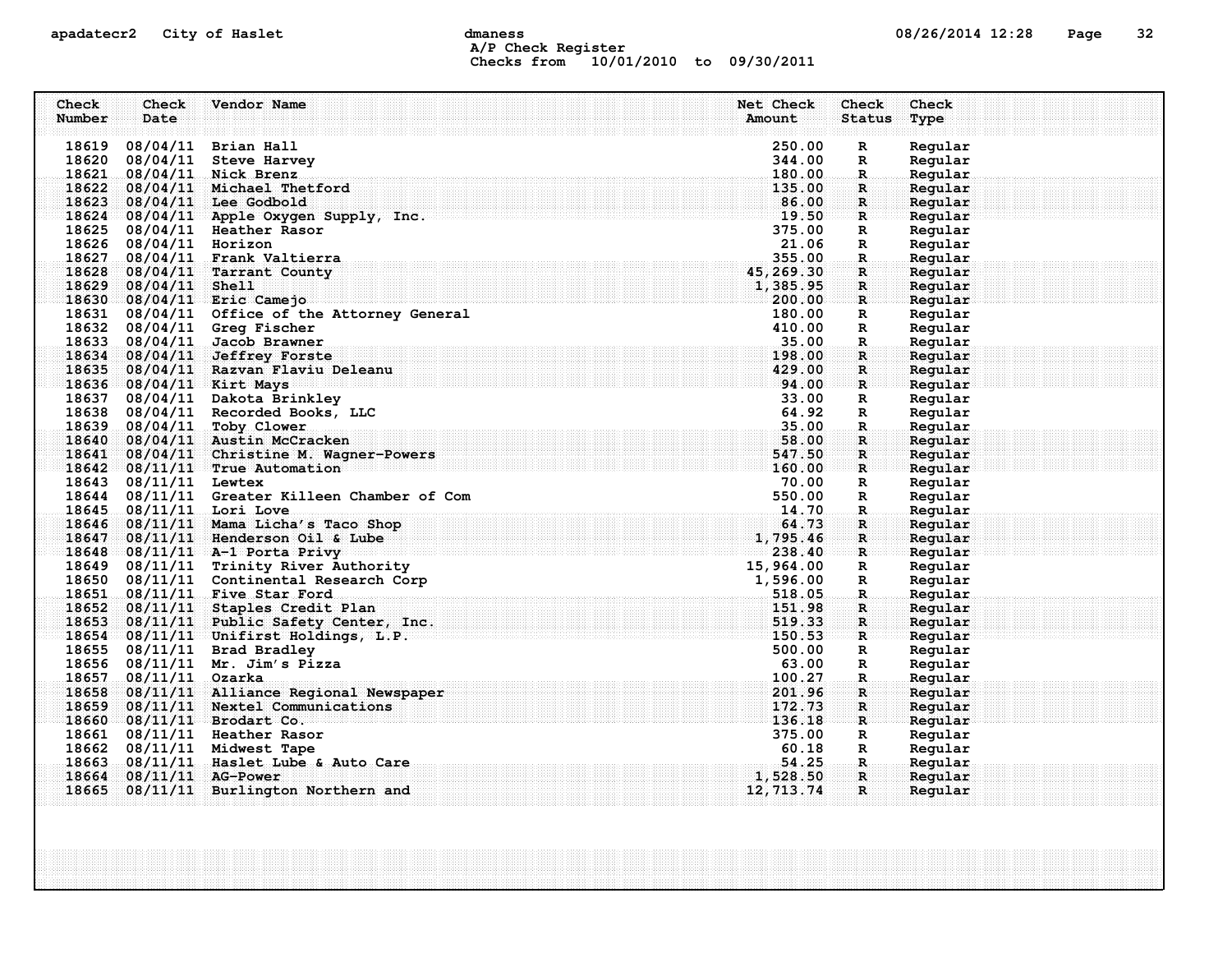### apadatecr2 City of Haslet dmaness dmaness and the 08/26/2014 12:28 Page 33 A/P Check Register Checks from 10/01/2010 to 09/30/2011

| Check  | <b>Check</b>             | Vendor Name                                                                             | Net Check<br>Check                     | Check              |
|--------|--------------------------|-----------------------------------------------------------------------------------------|----------------------------------------|--------------------|
| Number | Date                     |                                                                                         | Amount<br><b>Status</b>                | Type               |
|        |                          |                                                                                         |                                        |                    |
| 18666  |                          | $08/11/11$ First Check                                                                  | 180.00<br>R                            | Regular            |
|        |                          | 18667 08/11/11 Bureau Veritas                                                           | 76.92<br>R                             | Regular            |
|        |                          | 18668 08/11/11 The Fulcrum Group                                                        | 10.00<br>R.                            | Regular            |
|        |                          | 18669 08/11/11 Lamarc, Inc                                                              | 138,645.86<br>$\mathbf R$              | Regular            |
|        |                          | 18670 08/11/11 Dickerson Construction Co. Inc.                                          | 144, 173.66<br>R                       | Regular            |
|        |                          | $18671 - 08/11/11$ John Roundy                                                          | 125.00<br>$\mathbf{R}$                 | Regular            |
|        |                          | 18672 08/11/11 Christine M. Wagner-Powers                                               | 371.25<br>R                            | Regular            |
|        | 18673 08/18/11 AT & T    |                                                                                         | 987.99<br>R                            | Regular            |
|        |                          | 18674 08/18/11 Reynolds Asphalt & Constructio                                           | 25, 179.54<br>R.                       | Regular            |
|        |                          | 18675 08/18/11 Tri County Electric                                                      | 1,790.70<br>$\mathbf R$                | Regular            |
|        |                          | 18676 08/18/11 IKON Office Solutions                                                    | 424.00<br>R                            | Regular            |
|        |                          | 18677 08/18/11 ARTISTIC REFLECTIONS                                                     | 50.00<br>R                             | Regular            |
|        |                          | 18678 08/18/11 Unifirst Holdings, L.P.                                                  | 130.18<br>R                            | Regular            |
|        |                          | 18679 08/18/11 Reliant Energy Solutions                                                 | 5,981.28<br>R                          | Regular            |
|        |                          | 18680 08/18/11 Ferguson Waterworks                                                      | 87.96<br>$\mathbf R$                   | Regular            |
|        |                          | 18681 08/18/11 ZIMMERER KUBOTA & e                                                      | 325.00<br>$\mathbf R$                  | Regular            |
|        |                          | 18682 08/18/11 Cowser Tire & Service                                                    | 691.50<br>R                            | Regular            |
|        |                          | 18683 08/18/11 Brodart Co.                                                              | 346.45<br>R                            | Reqular            |
|        |                          | 18684 08/18/11 Pre-Paid Legal Services                                                  | 39.85<br>R                             | Regular            |
|        |                          | 18685 08/18/11 U.S. Bank                                                                | 181,600.00<br>$\mathbb{R}$             | Regular            |
|        |                          | 18686 08/18/11 U.S. Bank                                                                | 212,643.75<br>R.                       | Regular            |
| 18687  |                          | $08/18/11$ MYGOV, LLC                                                                   | 350.00<br>$\mathbf R$                  | Regular            |
|        |                          | 18688 08/18/11 Midwest Tape                                                             | 183.83<br>$\mathbf R$                  | Regular            |
|        |                          | 18689 08/18/11 Safeware, Inc.                                                           | 230.00<br>R                            | Regular            |
|        |                          | 18690 08/18/11 Mulholland Custom Imprints                                               | 75.44<br>R                             | Regular            |
|        |                          | 18691 08/18/11 CSG Systems, Inc.                                                        | 820.80<br>R                            | Regular            |
|        | 18692 08/18/11 BWI       |                                                                                         | 247.43<br>$\mathbf R$                  | Regular            |
|        |                          | 18693 08/18/11 Lincoln Financial Group                                                  | 707.93<br>R                            | Regular            |
|        |                          | 18694 08/18/11 The Fulcrum Group                                                        | 936.90<br>$\mathbf{R}$                 | Regular            |
|        |                          | 18695 08/18/11 Christine M. Wagner-Powers                                               | 258.75<br>R                            | Reqular            |
|        |                          | 18696 08/18/11 Northwest Metroport Chamber                                              | 44.00<br>R                             | <b>Quick Check</b> |
|        |                          | 18697 08/18/11 Heather Rasor                                                            | 375.00<br>R<br>69.21                   | Quick Check        |
|        |                          | 18698 08/25/11 James Tucker                                                             | R.<br>263.91                           | Regular            |
|        | 18699 08/25/11 STW, Inc. |                                                                                         | R                                      | Regular            |
|        |                          | 18700 08/25/11 Pitney Bowes<br>18701 08/25/11 Atmos Energy                              | 58.00<br>R<br>48.63                    | Regular<br>Reqular |
|        |                          | 18702 08/25/11 Elkins Hardware                                                          | R<br>75.46                             |                    |
|        |                          | 18703 08/25/11 Reynolds Asphalt & Constructio                                           | R<br>14,735.11<br>R                    | Regular            |
|        |                          | 18704 08/25/11 DPC Industries, Inc.                                                     | 193.05<br>R.                           | Regular<br>Regular |
|        |                          |                                                                                         | 62.90                                  |                    |
|        |                          | 18705 08/25/11 Roadrunner Traffic Supply<br>18706 08/25/11 Taylor, Olson, Adkins, Srall | $\mathbf R$<br>6,439.69<br>$\mathbf R$ | Regular<br>Regular |
|        |                          | 18707 08/25/11 Katrina Jones                                                            | 265.16<br>R                            | Regular            |
|        |                          | 18708 08/25/11 Jennifer Shelly                                                          | 53.80<br>R                             | Regular            |
|        |                          | 18709 08/25/11 CASCO Industries                                                         | 1,917.00<br>R                          | Regular            |
|        | 18710 08/25/11           | <b>Home Depot</b>                                                                       | 174.58<br>R.                           | Regular            |
| 18711  | 08/25/11                 | <b>TARRANT COUNTY CLERK</b>                                                             | 272.00<br>$\mathbf R$                  | Regular            |
|        |                          | 18712 08/25/11 Northwest Metroport Chamber                                              | 22.00<br>R                             | Regular            |
|        |                          |                                                                                         |                                        |                    |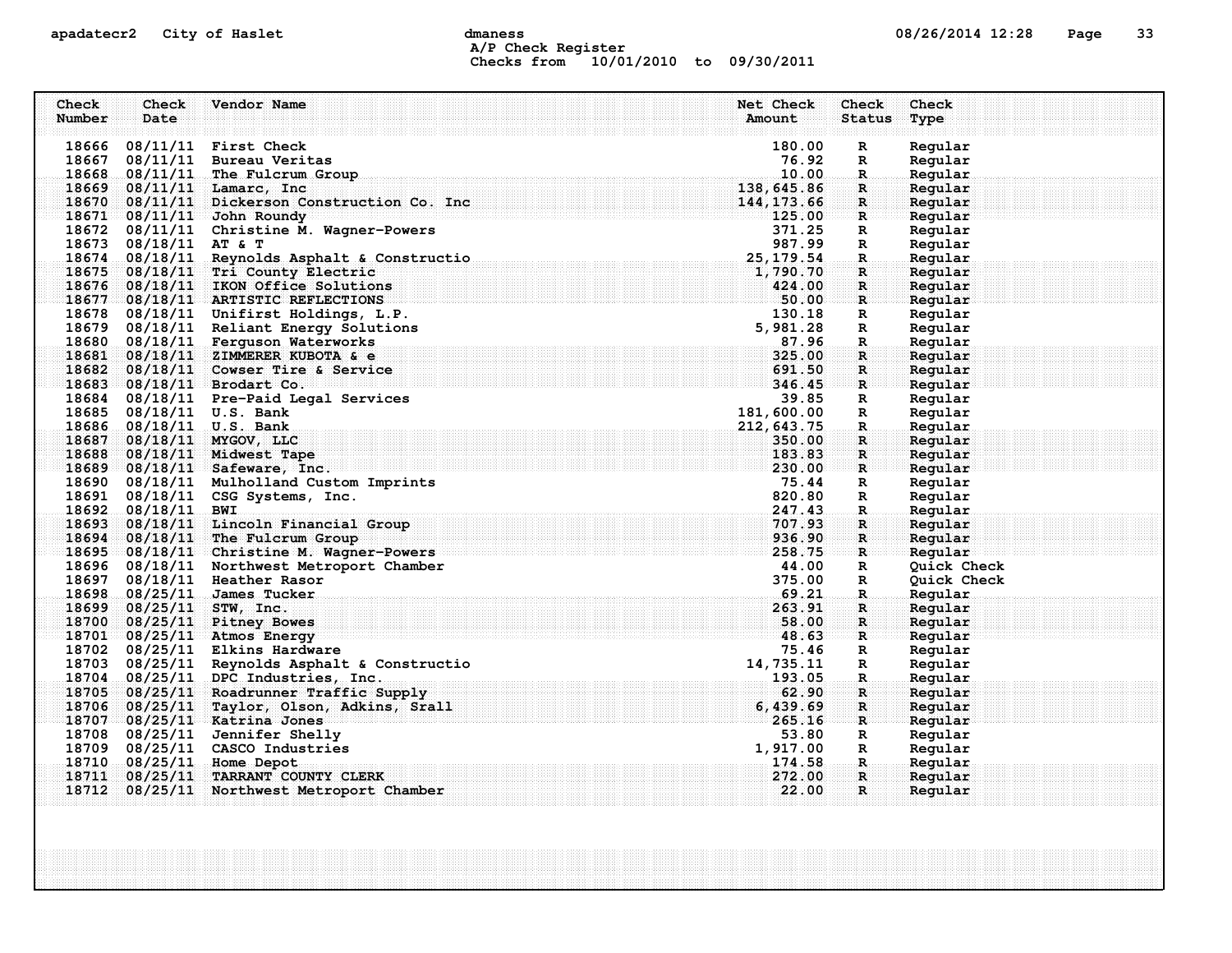### apadatecr2 City of Haslet compound dmaness compound the definition of the definition of the definition of the definition of the definition of the definition of the definition of the definition of the definition of the defi A/P Check Register Checks from 10/01/2010 to 09/30/2011

| Check  | Check                  | Vendor Name                                                       | Net Check                                                                  | Check              | Check              |
|--------|------------------------|-------------------------------------------------------------------|----------------------------------------------------------------------------|--------------------|--------------------|
| Number | Date                   |                                                                   | Amount                                                                     | <b>Status</b>      | Type               |
|        |                        | 18713 08/25/11 Brian Hall                                         | 250.00                                                                     | R                  | Regular            |
|        | 18714 08/25/11 Ozarka  |                                                                   | 36.63                                                                      | $\mathbf R$        | Regular            |
|        |                        | 18715 08/25/11 Keller Trophy                                      | 79.90                                                                      | $\mathbf R$        | Regular            |
|        |                        | 18716 08/25/11 First Financial Visa                               | 24.84                                                                      | $\mathbf R$ :      | Regular            |
|        | 18717 08/25/11 TMCCP   |                                                                   | 35.00                                                                      | $\mathbf{R}$       | Regular            |
|        |                        | 18718 08/25/11 Heather Rasor                                      | 375.00                                                                     | R                  | Regular            |
|        | 18719 08/25/11 Horizon |                                                                   | 59.24                                                                      | R                  | Regular            |
|        |                        | 18720 08/25/11 BlueCross/BlueShield                               | 8,375.53                                                                   | R                  | Regular            |
|        | 18721 08/25/11 Shell   |                                                                   | 742.53                                                                     | R.                 | Regular            |
|        | 18722 08/25/11 AFLAC   |                                                                   | 420.32                                                                     | R                  | Regular            |
|        | 18723 08/25/11 DirecTV |                                                                   | 192.97                                                                     | $\mathbf R$        | Regular            |
|        |                        | 18724 08/25/11 Recept Pharmacy                                    | 715.95                                                                     | $\mathbf{R}$       | Regular            |
|        |                        | 18725 08/25/11 Sanderson Electric, Inc.                           | 575.00                                                                     | R                  | Regular            |
|        | 18726 08/25/11 Humana  |                                                                   | 103.49                                                                     | R                  | Regular            |
|        |                        | 18727 08/25/11 Miracle Development Services                       | 19,093.00                                                                  | R.                 | Regular            |
|        | 18728 08/25/11 AirCo   |                                                                   | 31, 131.89                                                                 | $\mathbf{R}$       | Regular            |
|        |                        | 18729 08/25/11 Lisa Hennek                                        | 228.72                                                                     | $\mathbf{R}$       | Regular            |
|        |                        | 18730 08/25/11 Christine M. Wagner-Powers                         | 300.00                                                                     | $\mathbf{R}$       | Regular            |
|        |                        | 18731 08/25/11 Lewtex Overhead Door                               | 25.00                                                                      | $\mathbf{R}$       | Regular            |
|        |                        | 18732 08/31/11 FAS-AHM UTILITIES, LLC                             | 39.29                                                                      | R                  | Quick Check        |
|        |                        | 18733 08/31/11 VOLKSWAGEN OF AMERICA                              | 150.00                                                                     | $\mathbf R$        | Quick Check        |
|        |                        | 18734 09/01/11 Atlas Utility Supply Co.                           | 1,246.30                                                                   | R                  | Regular            |
|        |                        | 18735 09/01/11 Elkins Auto and Truck                              | 33.02                                                                      | $\mathbf R$ :      | Regular            |
|        |                        | 18736 09/01/11 A-1 Porta Privy                                    | 238.40                                                                     | $\mathbf{R}$       | Regular            |
|        |                        | 18737 09/01/11 Fort Worth Water Department                        | 867.00                                                                     | R                  | Regular            |
|        |                        | 18738 09/01/11 Allied Waste Services                              | 6, 516.11                                                                  | R                  | Regular            |
|        |                        | 18739 09/01/11 Trinity River Authority                            | 20,294.00                                                                  | $\mathbf{R}$       | Regular            |
|        |                        | 18740 09/01/11 Five Star Ford                                     | 2,760.67                                                                   | $\mathbf R$ :      | Regular            |
|        |                        | 18741 09/01/11 Tri County Electric                                | 17.87<br>289.29                                                            | $\mathbf{R}$       | Regular            |
|        |                        | 18742 09/01/11 Bound Tree Medical, LLC                            | 942.00                                                                     | R                  | Regular            |
|        |                        | 18743 09/01/11 Fast Signs<br>18744 09/01/11 Cowser Tire & Service | 74.33                                                                      | $\mathbb{R}$       | Regular<br>Regular |
|        |                        | 18745 09/01/11 Nathan Abel                                        | 38.00                                                                      | R                  | Regular            |
|        |                        | 18746 09/01/11 Steve Harvey                                       | 167.00                                                                     | $\mathbf R$ .<br>R | Regular            |
|        |                        | 18747 09/01/11 Nick Brenz                                         | 135.00                                                                     | $\mathbf{R}$       | Regular            |
|        |                        | 18748 09/01/11 Michael Thetford                                   | . The communications is a communication of $\mathbf{00}$ , $\mathbf{00}$ . | R                  | Reqular            |
|        |                        | 18749 09/01/11 Lee Godbold                                        | 86.00                                                                      | R                  | Regular            |
|        |                        | 18750 09/01/11 Brodart Co.                                        | 121.73                                                                     | $\mathbf R$        | Regular            |
|        |                        | 18751 09/01/11 Heather Rasor                                      | 375.00                                                                     | $\mathbf R$ .      | Regular            |
|        |                        | 18752 09/01/11 Frank Valtierra                                    | 112.00                                                                     | $\mathbf{R}$       | Regular            |
|        |                        | 18753 09/01/11 Tarrant County                                     | 45, 269.30                                                                 | R                  | Regular            |
|        | 18754 09/01/11 Shell   |                                                                   | 725.45                                                                     | $\mathbf{R}$       | Regular            |
|        |                        | 18755 09/01/11 Ronnie Moore                                       | 32.90                                                                      | R                  | Regular            |
|        |                        | 18756 09/01/11 Eric Camejo                                        | 120.00                                                                     | R                  | Regular            |
|        |                        | 18757 09/01/11 Office of the Attorney General                     | 135.00                                                                     | $\mathbf{R}_\odot$ | Regular            |
|        | 18758 09/01/11 Ouill   |                                                                   | 109.75                                                                     | R                  | Reqular            |
|        |                        | 18759 09/01/11 Texas Municipal Courts Assoc.                      | 50.00                                                                      | $\mathbf{R}$       | Regular            |
|        |                        |                                                                   |                                                                            |                    |                    |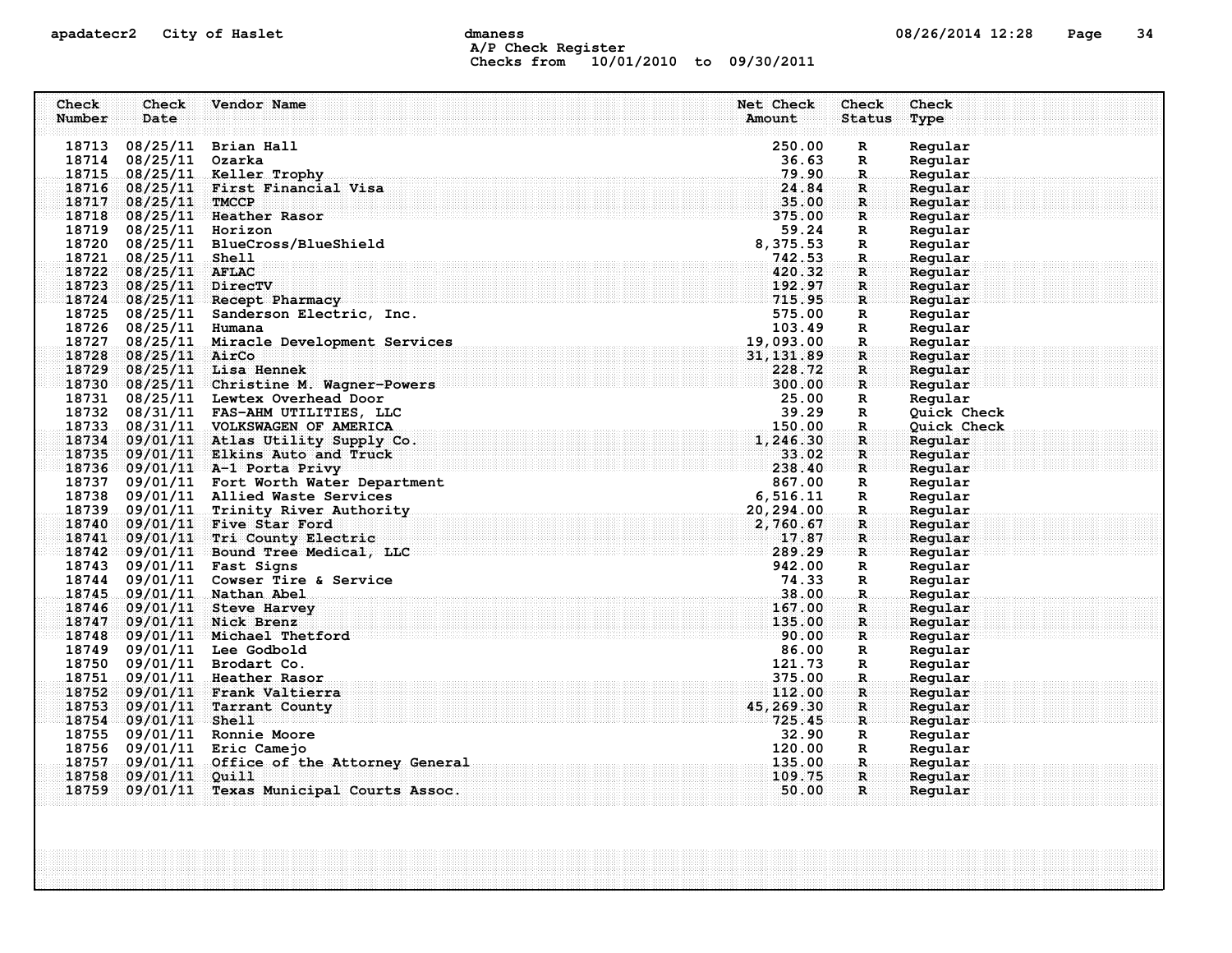### apadatecr2 City of Haslet and dmaness dmaness and the US/26/2014 12:28 Page 35 A/P Check Register Checks from 10/01/2010 to 09/30/2011

| Check  | Check                  | Vendor Name                                                                                                    | Net Check  | Check              | Check       |
|--------|------------------------|----------------------------------------------------------------------------------------------------------------|------------|--------------------|-------------|
| Number | Date                   |                                                                                                                | Amount     | <b>Status</b>      | Type        |
|        |                        |                                                                                                                |            |                    |             |
|        |                        | 18760 09/01/11 Greg Fischer                                                                                    | 400.00     | R                  | Regular     |
|        |                        | 18761 09/01/11 Jacob Brawner                                                                                   | 140.00     | R                  | Regular     |
|        |                        | 18762 09/01/11 Jeffrey Forste                                                                                  | 132.00     | $\mathbb{R}$       | Regular     |
|        |                        | 18763 09/01/11 Razvan Flaviu Deleanu                                                                           | 198.00     | $\mathbf{R}$       | Regular     |
|        |                        | 18764 09/01/11 Kirt Mays                                                                                       | 94.00      | R                  | Regular     |
|        |                        | 18765 09/01/11 Kirt Mays                                                                                       | 100.00     | R                  | Regular     |
|        |                        | 18766 09/01/11 Dakota Brinkley                                                                                 | 35.00      | R                  | Regular     |
|        |                        | 18767 09/01/11 Recorded Books, LLC                                                                             | 274.38     | R                  | Regular     |
|        |                        | 18768 09/01/11 Austin McCracken                                                                                | 87.00      | R.                 | Regular     |
|        |                        | 18769 09/01/11 Chris Burnside                                                                                  | 29.00      | R                  | Regular     |
|        |                        | 18770 09/01/11 Christine M. Wagner-Powers                                                                      | 300.00     | R                  | Regular     |
|        |                        | 18771 09/01/11 Nicole Snyder                                                                                   | 1,660.00   | $\mathbf{R}$       | Regular     |
|        |                        | 18772 09/08/11 Robert C. Etheridge Jr                                                                          | 300.00     | R                  | Regular     |
|        |                        | 18773 09/08/11 Siddon's Fire Apparatus-Aldine                                                                  | 307.20     | R                  | Regular     |
|        |                        | 18774 09/08/11 Myron Corp                                                                                      | 502.70     | $\mathbf R$        | Regular     |
|        |                        | 18775 09/08/11 Texas Air Pro                                                                                   | 55.05      | $\mathbf{R}$       | Regular     |
|        |                        | 18776 09/08/11 Sandy Shrout                                                                                    | 200.00     | $\mathbf{R}$       | Regular     |
|        |                        | 18777 09/08/11 The Mulholland Company contracts and the set of the set of the set of the set of the set of the |            | R                  | Regular     |
|        |                        | 18778 09/08/11 Elkins Auto and Truck                                                                           | 94.15      | R                  | Regular     |
|        |                        | 18779 09/08/11 Texas Municipal Retirement Sys                                                                  | 9,969.54   | R                  | Regular     |
|        |                        | 18780 09/08/11 Top Way Properties, Inc.                                                                        | 250.00     | $\mathbf R$        | Regular     |
|        |                        | 18781 09/08/11 Continental Research Corp                                                                       | 2,102.00   | R                  | Regular     |
|        |                        | 18782 09/08/11 Cross Exterminating                                                                             | 150.00     | $\mathbf{R}$       | Regular     |
|        |                        | 18783 09/08/11 Belcheff & Associates, Inc.                                                                     | .00        | $\mathbf{v}$       | Regular     |
|        |                        | 18784 09/08/11 Belcheff & Associates, Inc.                                                                     | 32, 463.25 | R                  | Regular     |
|        |                        | 18785 09/08/11 Northeast Leadership Forum                                                                      | 500.00     | R                  | Regular     |
|        |                        | 18786 09/08/11 Northeast Leadership Forum                                                                      | 100.00     | $\mathbf R$        | Regular     |
|        |                        | 18787 09/08/11 Kathleen Golden                                                                                 | 328.34     | R                  | Regular     |
|        |                        | 18788 09/08/11 Unifirst Holdings, L.P.                                                                         | 203.33     | $\mathbf{R}$       | Regular     |
|        |                        | $18789$ 09/08/11 Brad Bradley                                                                                  | 500.00     | R.                 | Reqular     |
|        |                        | 18790 09/08/11 Northwest Metroport Chamber                                                                     | 66.00      | R                  | Regular     |
|        |                        | 18791 09/08/11 SECRETARY OF STATE                                                                              | 21.00      | R                  | Regular     |
|        |                        | 18792 09/08/11 Franklin Legal Publishing                                                                       | 2,120.00   | R.                 | Regular     |
|        |                        | 18793 09/08/11 MHS Planning & Design                                                                           | 5, 314.44  | $\mathbf R$        | Regular     |
|        |                        | 18794 09/08/11 Brodart Co.                                                                                     | 547.05     | R                  | Regular     |
|        |                        | 18795 09/08/11 Heather Rasor                                                                                   | 375.00     | R                  | Reqular     |
|        | 18796 09/08/11 Horizon |                                                                                                                | 723.28     | R                  | Regular     |
|        |                        | 18797 09/08/11 United Rentals Northwest, Inc                                                                   | 1,290.56   | R                  | Regular     |
| 18798  |                        | 09/08/11 MYGOV, LLC                                                                                            | 350.00     | R.                 | Regular     |
|        |                        | 18799 09/08/11 Midwest Tape                                                                                    | 54.38      | $\mathbf R$        | Reqular     |
| 18800  | 09/08/11               | Jennifer Shelly                                                                                                | 11.43      | R                  | Regular     |
|        | $18801 - 09/08/11$ BWI |                                                                                                                | 1,012.80   | $\mathbf R$        | Regular     |
|        |                        | 18802 09/08/11 The Fulcrum Group                                                                               | 944.90     | R                  | Regular     |
|        |                        | 18803 09/08/11 Lamarc, Inc                                                                                     | 71,165.64  | R                  | Regular     |
|        |                        | 18804 09/08/11 Christine M. Wagner-Powers                                                                      | 300.00     | $\mathbf{R}_\odot$ | Regular     |
|        |                        | 18805 09/08/11 United States Treasury                                                                          | 2,640.00   | $\mathbf{R}$       | Quick Check |
|        | 18806 09/08/11 AFLAC   |                                                                                                                | 4,004.78   | R                  | Quick Check |
|        |                        |                                                                                                                |            |                    |             |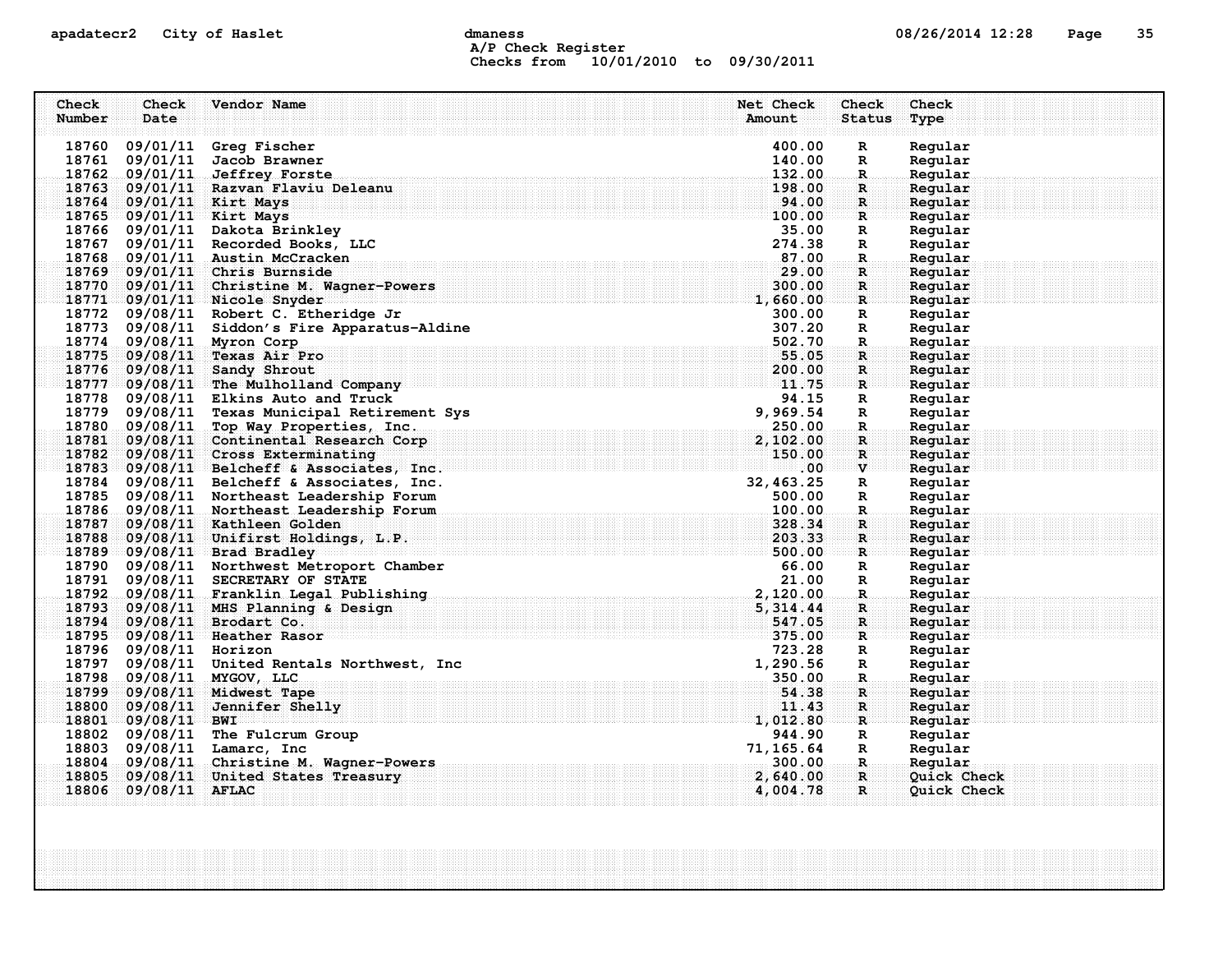### apadatecr2 City of Haslet and dmaness dmaness and the US/26/2014 12:28 Page 36 A/P Check Register Checks from 10/01/2010 to 09/30/2011

| Check  | Check                  | Vendor Name                                | Net Check<br><b>Check</b> | Check       |
|--------|------------------------|--------------------------------------------|---------------------------|-------------|
| Number | Date                   |                                            | <b>Status</b><br>Amount   | Type        |
|        |                        |                                            |                           |             |
| 18807  | 09/13/11               | TARRANT COUNTY CLERK                       | 64.00<br>R                | Quick Check |
|        |                        | 18808 09/15/11 Steve Zieverink             | 60.00<br>R                | Regular     |
|        |                        | 18809 09/15/11 IKON Office Solutions       | 1,568.82<br>$\mathbb{R}$  | Regular     |
|        |                        | 18810 09/15/11 Sunstate Equipment Co.      | 1,105.48<br>$\mathbf{R}$  | Regular     |
| 18811  | 09/15/11               | Reliant Energy Solutions                   | 9,210.47<br>$\mathbf{R}$  | Reqular     |
|        |                        | 18812 09/15/11 Ferquson Waterworks         | 2, 181.12<br>$\mathbf{R}$ | Regular     |
|        |                        | 18813 09/15/11 Heather Rasor               | 375.00<br>R               | Regular     |
|        | 18814 09/15/11 Horizon |                                            | 275.12<br>R               | Regular     |
|        |                        | 18815 09/15/11 Hose-Tech                   | 13.38<br>R.               | Regular     |
|        |                        | 18816 09/15/11 Safeware, Inc.              | 332.00<br>$\mathbf R$     | Reqular     |
| 18817  | 09/15/11               | Physio Control, Inc.                       | 2,741.25<br>R             | Regular     |
|        | 18818 09/15/11 DCAD    |                                            | 5.35<br>$\mathbf{R}$      | Regular     |
|        |                        | 18819 09/15/11 Lone Star - Fort Worth      | 732.40<br>R               | Regular     |
| 18820  |                        | $09/15/11$ First Check                     | 242.00<br>R               | Regular     |
| 18821  |                        | 09/15/11 Amee Herrick                      | 125.00<br>$\mathbf R$ .   | Regular     |
| 18822  |                        | $09/15/11$ John Roundy                     | 100.00<br>$\mathbf R$     | Reqular     |
| 18823  | 09/15/11               | Christine M. Wagner-Powers                 | 300.00<br>$\mathbf{R}$    | Regular     |
| 18824  |                        | 09/15/11 Pacheco Koch                      | 9,873.56<br>$\mathbf{R}$  | Regular     |
| 18825  |                        | 09/20/11 Tere F. Carter                    | 5,389.50<br>v             | Quick Check |
| 18826  |                        | 09/22/11 Allison Morgan                    | 1.50<br>R                 | Regular     |
| 18827  | 09/22/11               | STW, Inc.                                  | 447.19<br>$\mathbf R$ .   | Regular     |
| 18828  |                        | 09/22/11 Elkins Hardware                   | 24.99<br>R                | Regular     |
| 18829  |                        | 09/22/11 Elkins Auto and Truck             | 121.55<br>R.              | Regular     |
| 18830  |                        | 09/22/11 Allied Waste Services             | 6,484.54<br>R             | Regular     |
| 18831  |                        | 09/22/11 DPC Industries, Inc.              | 12.00<br>R                | Regular     |
| 18832  | $09/22/11$ Grainger    |                                            | 153.45<br>R               | Regular     |
| 18833  |                        | $09/22/11$ Office Depot                    | 214.64<br>R.              | Regular     |
| 18834  | 09/22/11               | Continental Research Corp                  | 4,422.00<br>R             | Regular     |
|        |                        | 18835 09/22/11 Roadrunner Courier          | 90.50<br>$\mathbf{R}$     | Regular     |
|        |                        | 18836 09/22/11 Staples Credit Plan         | 402.29<br>R               | Regular     |
|        |                        | 18837 09/22/11 Fleetco Service Center, Inc | 1,323.56<br>R             | Regular     |
|        |                        | 18838 09/22/11 CASCO Industries            | 470.75<br>$\mathbb{R}$    | Regular     |
|        |                        | 18839 09/22/11 Durable Component Tech      | 1,061.55<br>$\mathbf R$   | Regular     |
|        | 18840 09/22/11         | Unifirst Holdings, L.P.                    | 375.17<br>R               | Reqular     |
| 18841  |                        | 09/22/11 Ferguson Waterworks               | 1,880.64<br>$\mathbf{R}$  | Reqular     |
|        | 18842 09/22/11 Ozarka  |                                            | 41.63<br>$\mathbf R$      | Reqular     |
|        |                        | 18843 09/22/11 Alliance Regional Newspaper | 1,544.22<br>R             | Regular     |
| 18844  |                        | 09/22/11 Axis Construction, LP             | 11,961.00<br>R            | Regular     |
|        |                        | 18845 09/22/11 Apple Oxygen Supply, Inc.   | 19.50<br>$\mathbf R$      | Regular     |
| 18846  |                        | $09/22/11$ Brodart Co.                     | 524.22<br>$\mathbf{R}$    | Regular     |
| 18847  |                        | 09/22/11 Heather Rasor                     | 375.00<br>R               | Regular     |
| 18848  | $09/22/11$ Horizon     |                                            | 144.33<br>R               | Regular     |
|        |                        | 18849 09/22/11 BlueCross/BlueShield        | 8,375.53<br>R             | Regular     |
| 18850  | 09/22/11               | Shell                                      | 802.84<br>R               | Regular     |
| 18851  | 09/22/11               | Wildfire Truck & Equipm. Sales             | 1,028.30<br>$\mathbf R$   | Regular     |
| 18852  |                        | 09/22/11 Midwest Tape                      | 26.69<br>R                | Regular     |
| 18853  | $09/22/11$ DirecTV     |                                            | 192.97<br>$\mathbf{R}$    | Regular     |
|        |                        |                                            |                           |             |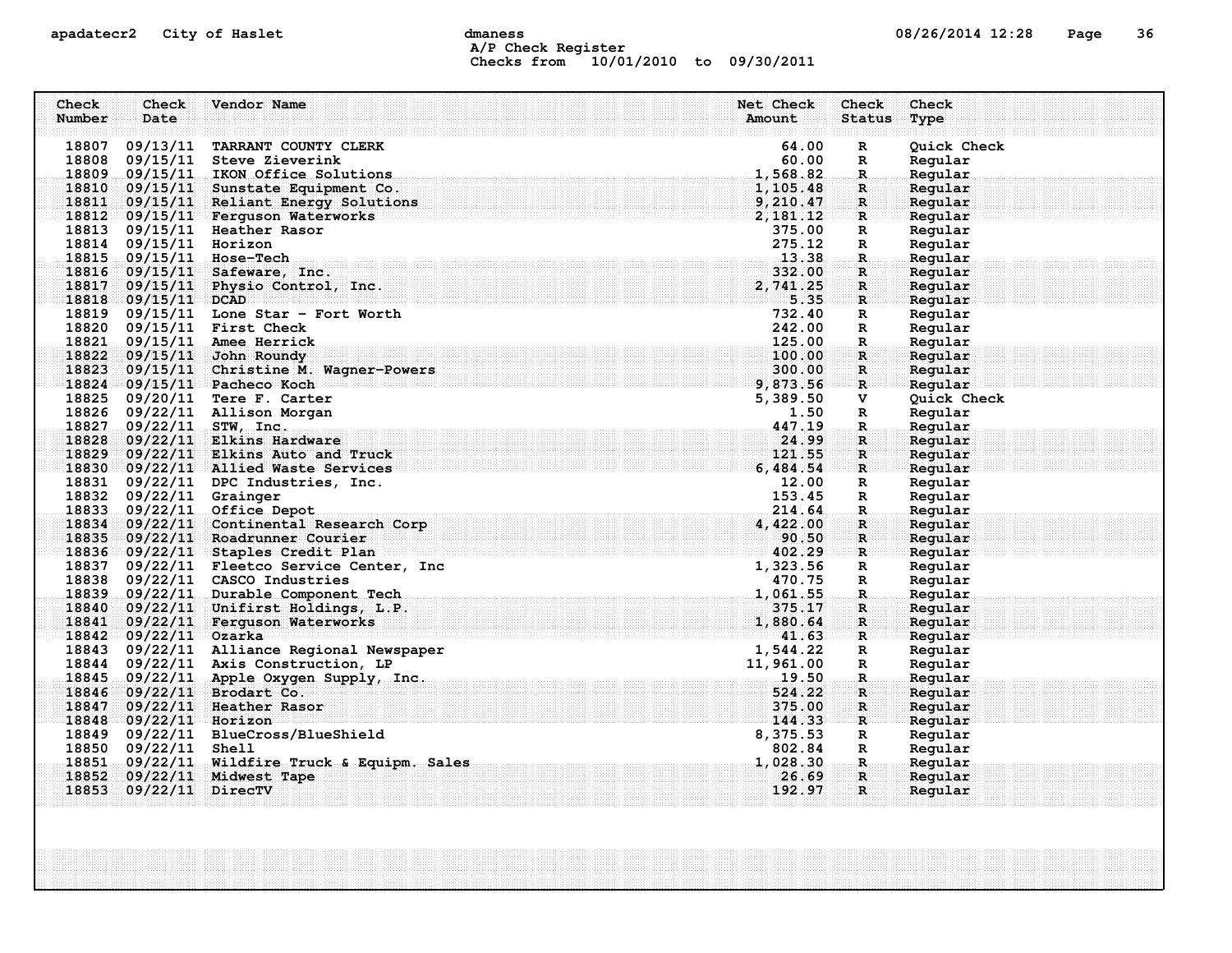### apadatecr2 City of Haslet and dmaness dmaness and the 08/26/2014 12:28 Page 37 A/P Check Register Checks from 10/01/2010 to 09/30/2011

| Check  | Check                 | Vendor Name                                                                                                                                                    | Net Check        | Check             | Check              |
|--------|-----------------------|----------------------------------------------------------------------------------------------------------------------------------------------------------------|------------------|-------------------|--------------------|
| Number | Date                  |                                                                                                                                                                | Amount           | <b>Status</b>     | Type               |
|        |                       |                                                                                                                                                                |                  |                   |                    |
|        | 18854 09/22/11 Quill  |                                                                                                                                                                | 649.76           | $\mathbf R$       | Regular            |
|        |                       | 18855 09/22/11 Safeware, Inc.                                                                                                                                  | 1,512.00         | $\mathbb{R}$      | Regular            |
| 18857  |                       | 18856 09/22/11 Mulholland Custom Imprints<br>09/22/11 CSG Systems, Inc.                                                                                        | 744.00<br>388.34 | $\mathbb{R}$      | Regular<br>Regular |
| 18858  |                       | 09/22/11 Miracle Development Services                                                                                                                          | 3,950.00         | R<br>$\mathbf{R}$ | Regular            |
|        |                       | 18859 09/22/11 Dickerson Construction Co. Inc                                                                                                                  | 63, 412.50       | $\mathbf{R}$      | Regular            |
|        |                       | 18860 09/22/11 Christine M. Wagner-Powers                                                                                                                      | 300.00           | R                 | Regular            |
|        |                       | 18861 09/29/11 Rebecca Boling                                                                                                                                  | 75.00            | R                 | Regular            |
|        |                       | 18862 09/29/11 Cindy Macon                                                                                                                                     | 102.25           | $\mathbf R$ .     | Regular            |
| 18863  |                       | $09/29/11$ STW, Inc.                                                                                                                                           | 376.25           | $\mathbf{R}$      | Regular            |
| 18864  |                       | 09/29/11 Elkins Hardware                                                                                                                                       | 91.54            | $\mathbf R$       | Regular            |
|        | 18865 09/29/11 AT & T |                                                                                                                                                                | 995.74           | $\mathbf{R}$      | Regular            |
|        |                       | 18866 09/29/11 Fort Worth Water Department                                                                                                                     | 118,621.26       | $\mathbf R$       | Regular            |
|        |                       | 18867 09/29/11 Taylor, Olson, Adkins, Srall                                                                                                                    | 5,749.19         | R                 | Regular            |
|        |                       | 18868 09/29/11 Jennifer Brown                                                                                                                                  | 31.83            | $\mathbf R$       | Regular            |
|        |                       | 18869 09/29/11 Tri County Electric                                                                                                                             | 1,986.66         | $\mathbf{R}$      | Regular            |
|        |                       | 18870 09/29/11 Belcheff & Associates, Inc.                                                                                                                     | .00              | V                 | Regular            |
|        |                       | $18871$ 09/29/11 Belcheff & Associates, Inc.                                                                                                                   | 34, 194.35       | $\mathbf{R}$      | Regular            |
|        |                       | 18872 09/29/11 Home Depot                                                                                                                                      | .00              | v                 | Regular            |
|        |                       | 18873 09/29/11 Home Depot                                                                                                                                      | 3,091.15         | $\mathbf R$       | Regular            |
|        |                       | 18874 09/29/11 Ferguson Waterworks                                                                                                                             | 309.04           | $\mathbf R$       | Regular            |
|        |                       | 18875 09/29/11 Steve Harvey                                                                                                                                    | 129.00           | $\mathbf R$       | Regular            |
|        |                       | 18876 09/29/11 Nick Brenz                                                                                                                                      | 225.00           | $\mathbf{R}$      | Regular            |
|        |                       | 18877 09/29/11 Michael Thetford                                                                                                                                | 135.00           | $\mathbf{R}$      | Regular            |
|        |                       | 18878 09/29/11 Lee Godbold                                                                                                                                     | 86.00            | R                 | Regular            |
|        |                       | 18879 09/29/11 Brodart Co.                                                                                                                                     | 95.84            | R                 | Regular            |
|        |                       | 18880 09/29/11 Heather Rasor                                                                                                                                   | 375.00           | $\mathbf R$ .     | Regular            |
|        |                       | 18881 09/29/11 Frank Valtierra                                                                                                                                 | 394.00           | $\mathbf R$       | Regular            |
|        | 18882 09/29/11 Shell  |                                                                                                                                                                | 1,814.45         | $\mathbf{R}$      | Regular            |
|        |                       | <u> Albert 1999, 85. september 1999, 1999, 1999, 1999, 1999, 1999, 1999, 1999, 1999, 1999, 1999, 1999, 1999, 199</u><br>18883 09/29/11 Pre-Paid Legal Services |                  | $\mathbf{R}$      | Regular            |
|        | 18884 09/29/11 AFLAC  |                                                                                                                                                                | 630.48           | R                 | Regular            |
|        | 18885 09/29/11 AFLAC  |                                                                                                                                                                | 616.12           | R                 | Regular            |
|        |                       | 18886 09/29/11 Eric Camejo                                                                                                                                     | 105.00           | $\mathbf R$       | Regular            |
| 18887  | $09/29/11$ Quill      |                                                                                                                                                                | 395.06           | R                 | Reqular            |
|        |                       | 18888 09/29/11 Greg Fischer                                                                                                                                    | 285.00           | $\mathbf{R}$      | Regular            |
|        |                       | 18889 09/29/11 Robert Brown                                                                                                                                    | 29.00            | $\mathbf{R}$      | Reqular            |
|        |                       | 18890 09/29/11 Jacob Brawner                                                                                                                                   | 280.00           | R                 | Regular            |
|        | 18891 09/29/11        | <b>Jeffrey Forste</b>                                                                                                                                          | 99.00            | $\mathbb{R}$      | Regular            |
|        |                       | 18892 09/29/11 Razvan Flaviu Deleanu                                                                                                                           | 198.00           | $\mathbf{R}$      | Regular            |
| 18893  | 09/29/11 Humana       |                                                                                                                                                                | 108.56           | R                 | Regular            |
| 18894  |                       | 09/29/11 Miracle Development Services                                                                                                                          | 789.72           | $\mathbf R$       | Regular            |
|        |                       | 18895 09/29/11 Kirt Mays                                                                                                                                       | 94.00            | $\mathbf{R}$      | Regular            |
|        |                       | 18896 09/29/11 Ash Grove Texas, L.P.                                                                                                                           | 8,850.72         | R                 | Regular            |
|        |                       | 18897 09/29/11 Lincoln Financial Group                                                                                                                         | 154.32           | v                 | Regular            |
|        |                       | 18898 09/29/11 Austin McCracken                                                                                                                                | 87.00            | R.                | Regular            |
|        | 18899 09/29/11        | Jeremy Machal                                                                                                                                                  | 33.00            | $\mathbf{R}$      | Regular            |
|        | 18900 09/29/11        | John Roundy                                                                                                                                                    | 50.00            | $\mathbf{R}$      | Regular            |
|        |                       |                                                                                                                                                                |                  |                   |                    |